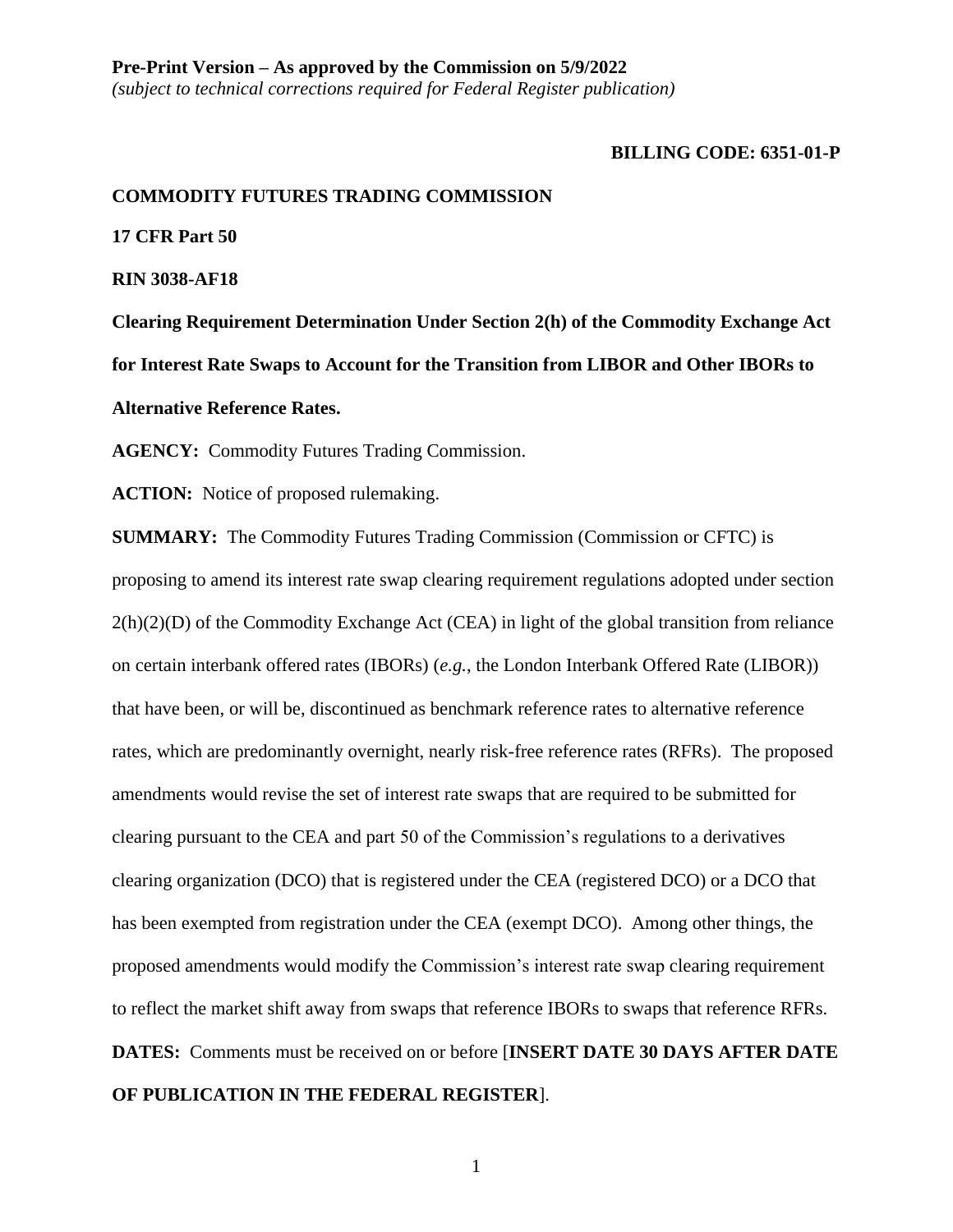**ADDRESSES:** You may submit comments, identified by RIN 3038–AF18, by any of the following methods:

- *CFTC Comments Portal: https://comments.cftc.gov*. Select the "Submit Comments" link for this rulemaking and follow the instructions on the Public Comment Form.
- *Mail:* Send to Christopher Kirkpatrick, Secretary of the Commission, Commodity Futures Trading Commission, Three Lafayette Centre, 1155 21st Street NW, Washington, DC 20581.
- *Hand Delivery/Courier:* Follow the same instructions as for Mail, above.

Please submit your comments using only one of these methods. Submissions through the CFTC Comments Portal are encouraged. All comments must be submitted in English, or if not, accompanied by an English translation. Comments will be posted as received to *https://comments.cftc.gov*. You should submit only information that you wish to make available publicly. If you wish the Commission to consider information that you believe is exempt from disclosure under the Freedom of Information Act, a petition for confidential treatment of the exempt information may be submitted according to the procedures established in § 145.9 of the Commission's regulations. The Commission reserves the right, but shall have no obligation, to review, pre-screen, filter, redact, refuse or remove any or all of your submission from *https://comments.cftc.gov* that it may deem to be inappropriate for publication, such as obscene language.

**FOR FURTHER INFORMATION CONTACT:** Sarah E. Josephson, Deputy Director, at 202-418-5684 or *sjosephson@cftc.gov*; Melissa D'Arcy, Special Counsel, at 202-418-5086 or *mdarcy@cftc.gov*; or Daniel O'Connell, Special Counsel, at 202-418-5583 or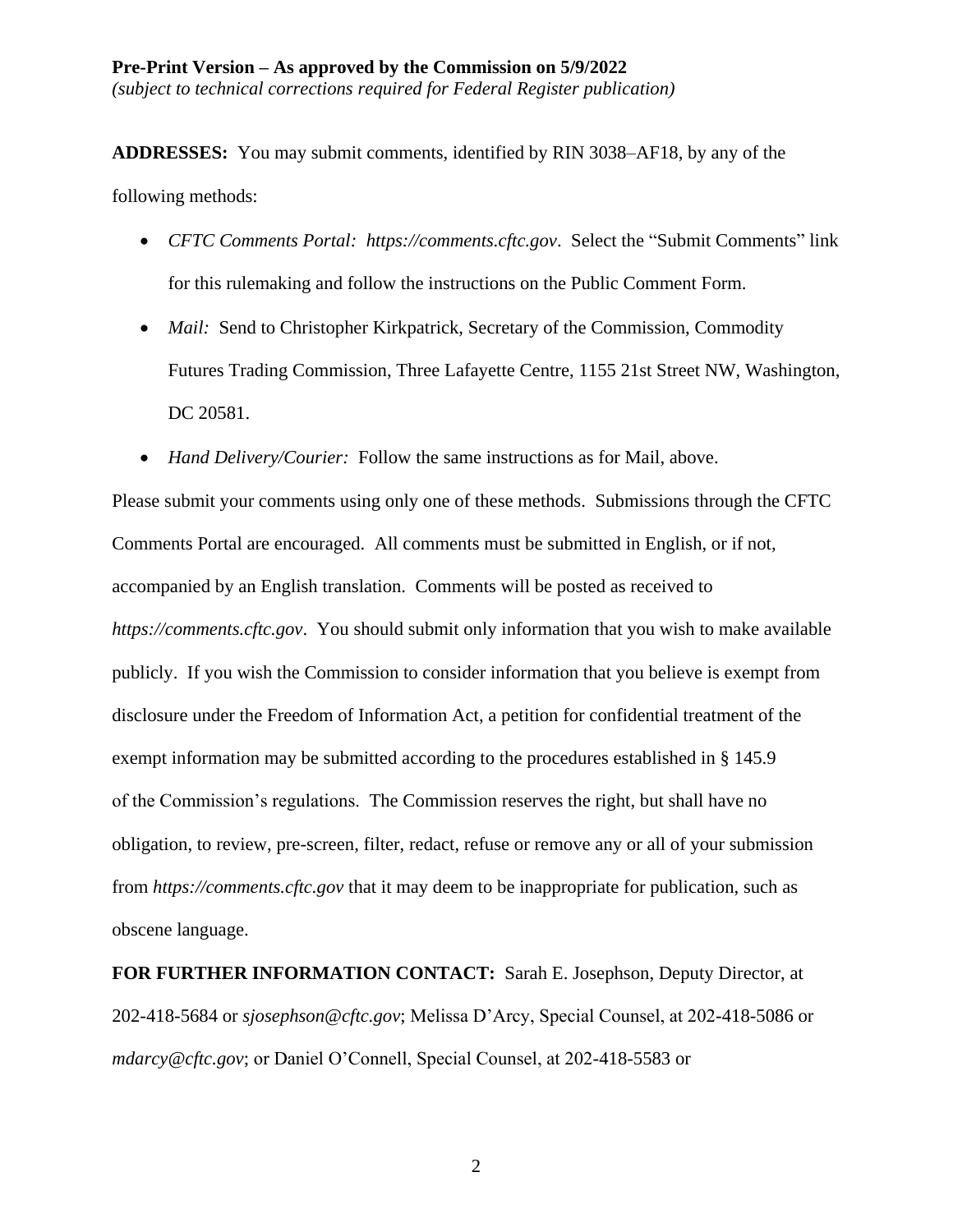*(subject to technical corrections required for Federal Register publication)*

*doconnell@cftc.gov*; each in the Division of Clearing and Risk at the Commodity Futures

Trading Commission, Three Lafayette Centre, 1155 21st Street NW, Washington, DC 20581.

## **SUPPLEMENTARY INFORMATION:**

## **Table of Contents**

### **I. Background**

- A. Commission's Swap Clearing Requirement
- B. End of LIBOR
- C. Global Progress on Benchmark Reform

## **II. Overview of the Request for Information**

- A. Work by DCOs to Support the Transition to RFRs
- B. Work by Market Participants to Support the Transition to RFRs

## **III. Domestic and International Coordination and Outreach**

- A. Domestic Coordination Efforts
- B. International Coordination Efforts
- C. Clearing Requirements in Other Jurisdictions

## **IV. Proposed Amendments to Regulation 50.4(a)**

- A. Overview of the Proposed Regulation
- B. Modifications to the Existing Clearing Requirements

# **V. Proposed Determination Analysis for RFR OIS**

- A. General Description of Information Considered
- B. Consistency with DCO Core Principles
- C. Consideration of the Five Statutory Factors

## **VI. Proposed Implementation Schedule and Compliance Dates**

## **VII. Cost Benefit Considerations**

- A. Statutory and Regulatory Background
- B. Overview of Swap Clearing
- C. Consideration of the Costs and Benefits of the Commission's Actions
- D. Costs and Benefits of the Proposed Amendments as Compared to **Alternatives**
- E. Section 15(a) Factors

## **VIII. Related Matters**

- A. Regulatory Flexibility Act
- B. Paperwork Reduction Act
- C. Antitrust Laws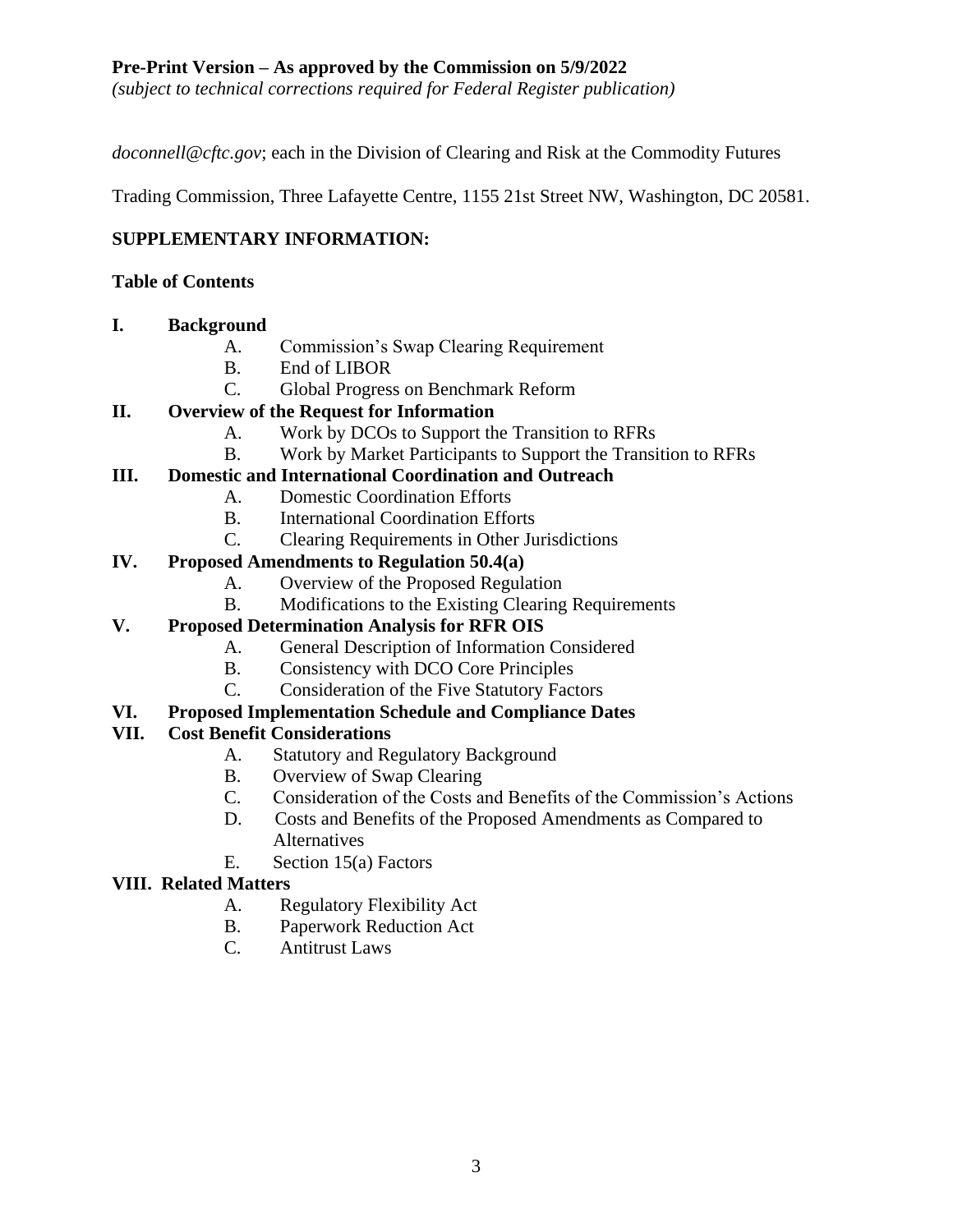#### **I. BACKGROUND**

#### **A. Commission's Swap Clearing Requirement**

The Dodd-Frank Wall Street Reform and Consumer Protection Act (Dodd-Frank Act) established a comprehensive new regulatory framework for swaps.<sup>1</sup> Title VII of the Dodd-Frank Act (Title VII) amended the CEA to require, among other things, that a swap be cleared through a registered DCO or an exempt DCO if the Commission has determined that the swap, or group, category, type, or class of swaps, is required to be cleared, unless an exception to the clearing requirement applies.<sup>2</sup> The CEA, as amended by Title VII, provides that the Commission may issue a clearing requirement determination based either on a Commission-initiated review of a swap, $3$  or a swap submission from a DCO. $4$ 

Section  $2(h)(2)(D)(ii)$  of the CEA requires the Commission to consider the following five factors when making a clearing requirement determination: (I) the existence of significant outstanding notional exposures, trading liquidity, and adequate pricing data; (II) the availability of rule framework, capacity, operational expertise and resources, and credit support

 $\overline{a}$ <sup>1</sup> Dodd-Frank Wall Street Reform and Consumer Protection Act, Public Law 111-203, 124 Stat. 1376 (2010).

<sup>&</sup>lt;sup>2</sup> Section 2(h)(1)(A) of the CEA, 7 U.S.C. 2(h)(1)(A).

<sup>&</sup>lt;sup>3</sup> Section 2(h)(2)(A) of the CEA, 7 U.S.C. 2(h)(2)(A). Section 2(h)(2)(A) provides for a Commission-initiated review process whereby the Commission, on an ongoing basis, must review swaps, or a group, category, type, or class of swaps, to determine whether a swap, or a group, category, type, or class of swaps, should be required to be cleared.

 $4$  Section 2(h)(2)(B) of the CEA, 7 U.S.C. 2(h)(2)(B). Section 2(h)(2)(B)(i) requires that each DCO submit to the Commission each swap, or group, category, type, or class of swaps, that it plans to accept for clearing. The swaps subject to this proposed determination were submitted by DCOs pursuant to CEA section 2(h)(2)(B)(i) and regulation 39.5(b), 17 CFR 39.5(b). Pursuant to section 2(h)(2)(B)-(C) of the CEA, the Commission must review swap submissions from DCOs to determine whether the swaps should be subject to required clearing. Regulation 39.5(b) implements the procedural elements of section  $2(h)(2)(B)-(C)$  by establishing the process by which a DCO must submit the swaps it offers for clearing to the Commission for purposes of considering a clearing requirement determination.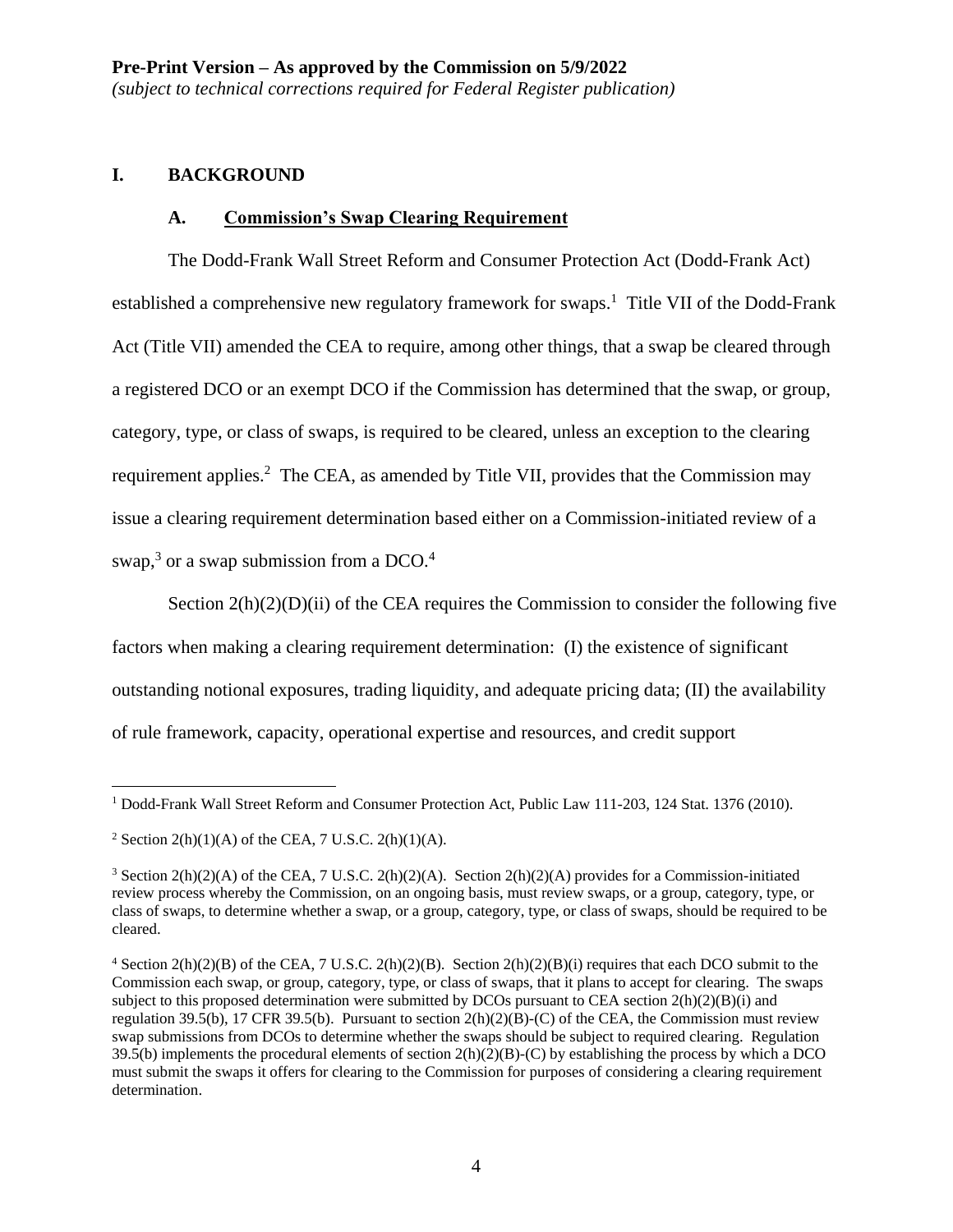infrastructure to clear the contract on terms that are consistent with the material terms and trading conventions on which the contract is traded; (III) the effect on the mitigation of systemic risk, taking into account the size of the market for such contract and the resources of the DCOs available to clear the contract; (IV) the effect on competition, including appropriate fees and charges applied to clearing; and (V) the existence of reasonable legal certainty in the event of the insolvency of the relevant DCO or one or more of its clearing members with regard to the treatment of customer and swap counterparty positions, funds, and property.<sup>5</sup>

The Commission adopted its first clearing requirement determination (First Determination) in 2012.<sup>6</sup> The First Determination was implemented between March 2013 and October 2013 based on the schedule described in regulation 50.25 and the preamble to the First Determination.<sup>7</sup> The First Determination applied to interest rate swaps in four classes: fixed-tofloating swaps, basis swaps, forward rate agreements (FRAs), and overnight index swaps (OIS).<sup>8</sup>

In making its initial interest rate swap clearing determination, the Commission focused on the size of the interest rate swap market relative to the swap market overall, as well as the fact

 $\overline{a}$  $5$  7 U.S.C. 2(h)(2)(D)(ii).

<sup>6</sup> Clearing Requirement Determination Under Section 2(h) of the CEA, 77 FR 74284 (Dec. 13, 2012) (First Determination).

<sup>7</sup> 17 CFR 50.25; First Determination, 77 FR at 74319-21.

<sup>&</sup>lt;sup>8</sup> See generally First Determination. By way of background, an interest rate swap is generally an agreement by counterparties to exchange payments based on a series of cash flows over a specified period of time, typically calculated using two different rates. Fixed-to-floating swaps are interest rate swaps in which the payment(s) owed on one leg of the swap is calculated using a fixed rate, and the payment(s) owed on the other leg is calculated using a floating rate. Basis swaps are interest rate swaps for which the payments for both legs are calculated using floating rates. FRAs are interest rate swaps in which payments are exchanged on a predetermined date for a single period and one leg of the swap is calculated using a fixed rate while the other leg is calculated using a floating rate set on a predetermined date. OIS are interest rate swaps for which one leg of the swap is calculated using a fixed rate and the other leg is calculated using a floating rate based on a daily overnight rate.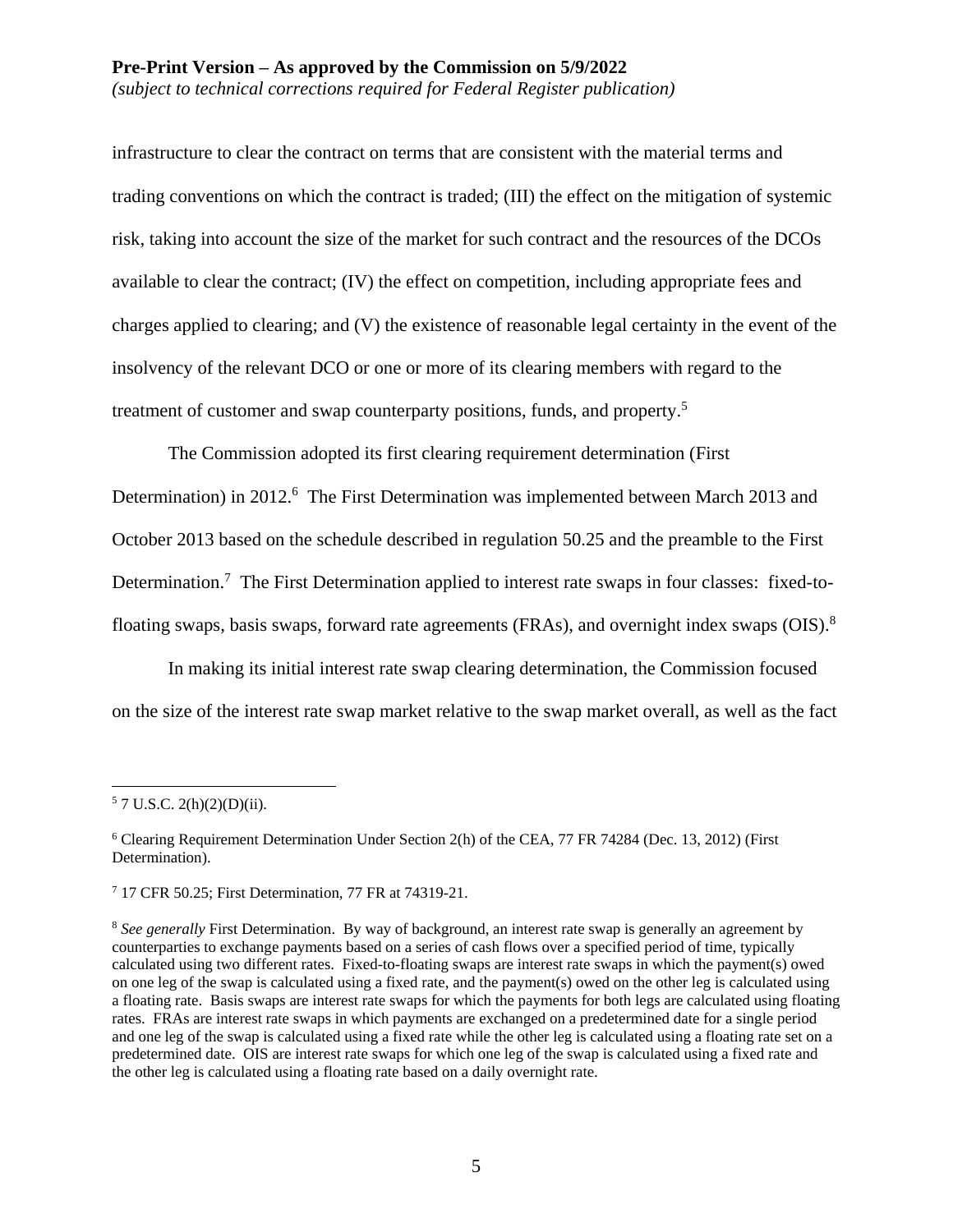that these swaps were already widely being cleared.<sup>9</sup> As set forth in regulation 50.4(a), the Commission identified four classes of interest rate swaps having certain specifications related to (i) the currency in which the notional and payment amounts are specified; (ii) the floating rate index referenced in the swap; (iii) the stated termination date; (iv) optionality; (v) dual currencies; and (vi) conditional notional amounts.<sup>10</sup> The Commission limited the interest rate swaps required to be cleared to those denominated in four currencies (U.S. dollar (USD), Euro (EUR), British pound (GBP), and Japanese yen (JPY)). The Commission noted that interest rate swaps denominated in these currencies comprised an outsized portion of the interest rate swap market in terms of notional amounts outstanding and trading volumes compared to interest rate swaps denominated in other currencies.<sup>11</sup>

The First Determination covered a number of interest rate swaps that reference IBORs, including fixed-to-floating swaps, basis swaps, and FRAs denominated in USD, GBP, and JPY, referencing USD, GBP, and JPY LIBOR, respectively, and OIS denominated in EUR referencing the Euro Overnight Index Average (EONIA). The Commission observed that interest rate swaps referencing those indexes had significant outstanding notional amounts and trading liquidity.<sup>12</sup>

<sup>10</sup> 17 CFR 50.4(a).

 $\overline{a}$ <sup>9</sup> *Id.* at 74287, 74307. To this day, significant amounts of notional in interest rate swaps are traded in markets around the world, and these swaps comprise an outsized portion of notional among all swaps. According to the Bank for International Settlements (BIS), as of June 2021, there was an estimated \$488 trillion in outstanding notional of interest rate swaps, which represents approximately 80% of the total outstanding notional of all over-thecounter (OTC) derivatives. *See* BIS, OTC Derivatives Outstanding, Table D7 (OTC, Interest Rate Derivatives, H1 2021), updated Nov. 15, 2021, available at *https://stats.bis.org/statx/srs/table/d7?f=pdf*; BIS, Global OTC Derivatives Markets, June 2021, available at *https://www.bis.org/publ/otc\_hy2111/intgraphs/graphA1.htm*.

<sup>&</sup>lt;sup>11</sup> First Determination, 77 FR at 74308.

<sup>12</sup> *Id.* at 74309.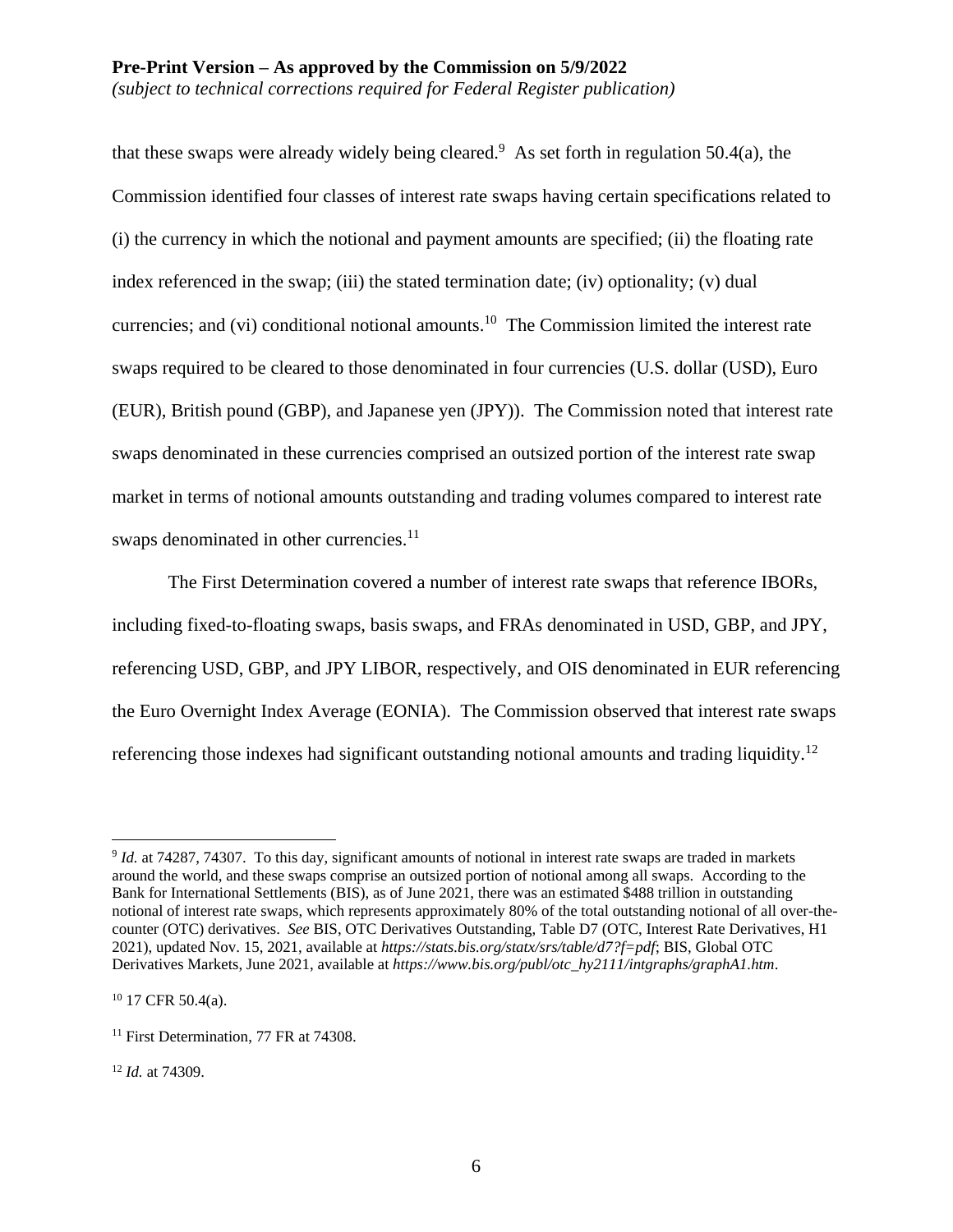The Commission adopted its second clearing requirement determination (Second Determination) in 2016.<sup>13</sup> The Second Determination was implemented between December 2016 and October 2018,<sup>14</sup> and covered interest rate swaps in nine additional currencies: Australian dollar (AUD), Canadian dollar (CAD), Hong Kong dollar (HKD), Mexican peso (MXN), Norwegian krone (NOK), Polish zloty (PLN), Singapore dollar (SGD), Swedish krona (SEK), and Swiss franc (CHF). The Commission adopted the Second Determination largely in order to further harmonize its interest rate swap clearing requirement with those of other jurisdictions that had already issued, or were in the process of issuing, clearing mandates on similar interest rate swaps.<sup>15</sup> The Second Determination also covered swaps that reference other IBORs, including fixed-to-floating swaps denominated in SGD referencing the Singapore Swap Offer Rate (SOR-VWAP) and fixed-to-floating swaps denominated in CHF referencing CHF LIBOR.<sup>16</sup> These rates will be discussed further below.

#### **B. End of LIBOR**

LIBOR is an interest rate benchmark that was intended to measure the average rate at which a bank can obtain unsecured funding in the London interbank market for a given tenor and currency. It had been one of the world's most frequently referenced interest rate benchmarks,

<sup>&</sup>lt;sup>13</sup> Clearing Requirement Determination Under Section 2(h) of the Commodity Exchange Act for Interest Rate Swaps, 81 FR 71202 (Oct. 14, 2016) (Second Determination).

<sup>14</sup> 17 CFR 50.26; Second Determination, 81 FR at 71202.

<sup>&</sup>lt;sup>15</sup> Second Determination, 81 FR at 71203-05. The Commission explained that such harmonization serves an important anti-evasion goal: if a non-U.S. jurisdiction issued a clearing requirement, and a swap dealer (SD) located in the United States were not subject to an analogous a clearing requirement under U.S. law, then market participants potentially could avoid the non-U.S. jurisdiction's clearing requirement by entering into a swap with an SD located in the United States. *Id.* at 71203.

<sup>16</sup> *Id.* at 71205.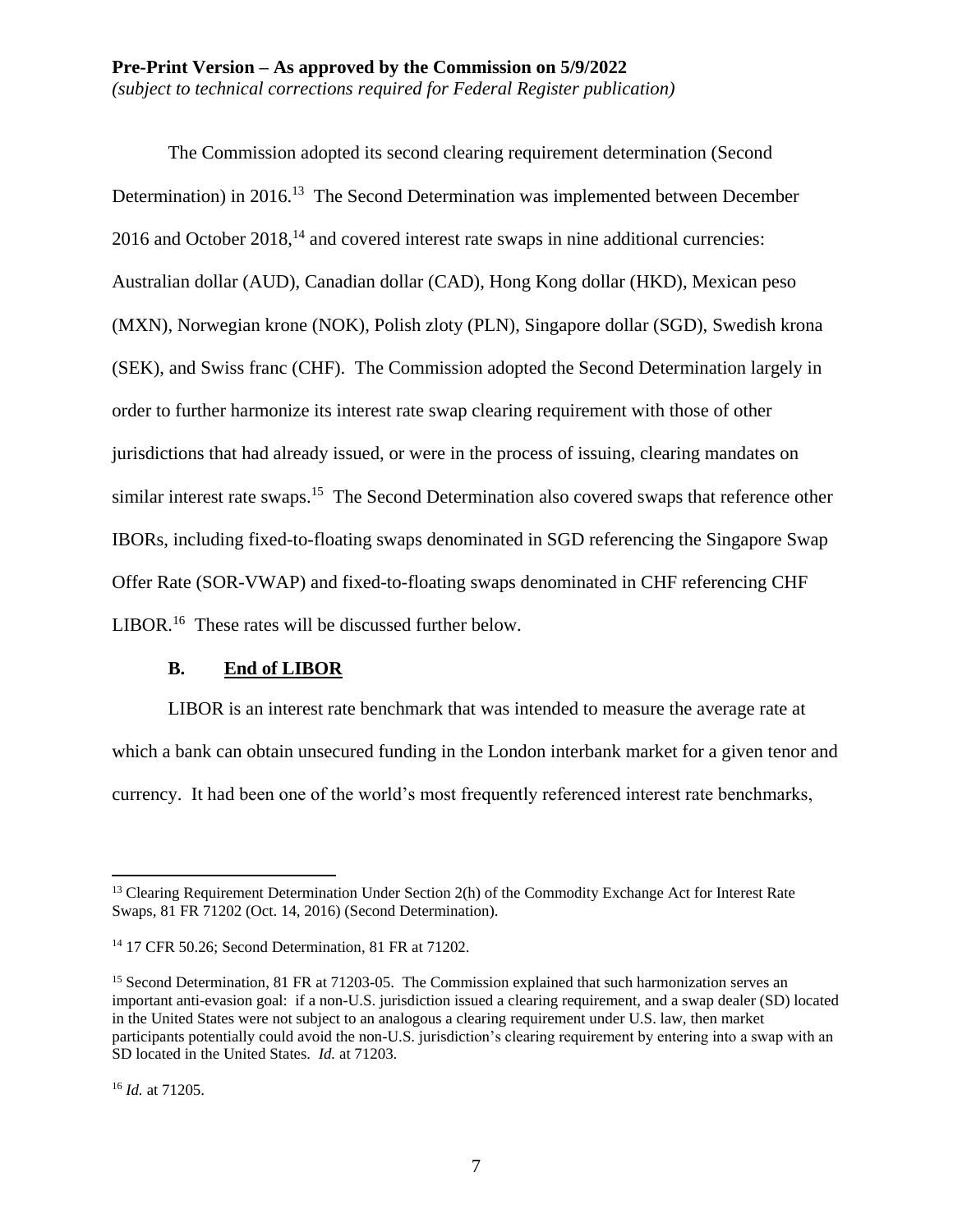serving as a reference rate for a wide variety of swaps and other financial products. Over the years, LIBOR was calculated based on submissions from a panel of contributor banks and published every London business day. Immediately prior to January 1, 2022, LIBOR was published for five currencies (USD, GBP, EUR, CHF, and JPY) and seven tenors (overnight or spot next depending on currency, 1-week, 1-month, 2-month, 3-month, 6-month, and 12-month), resulting in 35 individual LIBOR rates.<sup>17</sup> Beginning this year, these LIBOR rates have almost entirely ceased publication or become nonrepresentative of the underlying market they are intended to measure.

Nearly a decade ago, government investigations concerning LIBOR, as well as a decline in the volume of interbank lending transactions that LIBOR is intended to measure, gave rise to concerns regarding the integrity and reliability of LIBOR and other IBORs.<sup>18</sup> Although LIBOR was subject to a number of significant reform efforts,<sup>19</sup> regulators and global standard-setting bodies did not view these reforms as a long-term solution. On July 27, 2017, Andrew Bailey, then-Chief Executive of the United Kingdom (UK) Financial Conduct Authority (FCA), LIBOR's primary regulator, announced that the FCA would not use its authority to compel

<sup>19</sup> *See generally* IBA, Methodology, available at *https://www.theice.com/publicdocs/ICE\_LIBOR\_Methodology.pdf*; H.M. Treasury, The Wheatley Review of LIBOR: Final Report, Sept. 2012, available at *https://assets.publishing.service.gov.uk/government/uploads/system/uploads/attachment\_data/file/191762/wheatley\_ review\_libor\_finalreport\_280912.pdf*; Intercontinental Exchange (ICE), ICE LIBOR Evolution, Apr. 25, 2018, at 4, available at *https://www.theice.com/publicdocs/ICE\_LIBOR\_Evolution\_Report\_25\_April\_2018.pdf*.

 $\overline{a}$ <sup>17</sup> *See generally* ICE Benchmark Administration (IBA), LIBOR, available at *https://www.theice.com/iba/libor*.

<sup>&</sup>lt;sup>18</sup> *See, e.g.*, International Organization of Securities Commissions (IOSCO), Principles for Financial Benchmarks, July 2013, at 1, available at *https://www.iosco.org/library/pubdocs/pdf/IOSCOPD415.pdf*. *See also* David Bowman, et al., "How Correlated Is LIBOR With Bank Funding Costs?," FEDS Notes, June 29, 2020, available at *https://www.federalreserve.gov/econres/notes/feds-notes/how-correlated-is-libor-with-bank-funding-costs-20200629.htm*; and Alternative Reference Rates Committee, *Second Report*, Mar. 2018, at 1-3, available at *https://www.newyorkfed.org/medialibrary/Microsites/arrc/files/2018/ARRC-Second-report*.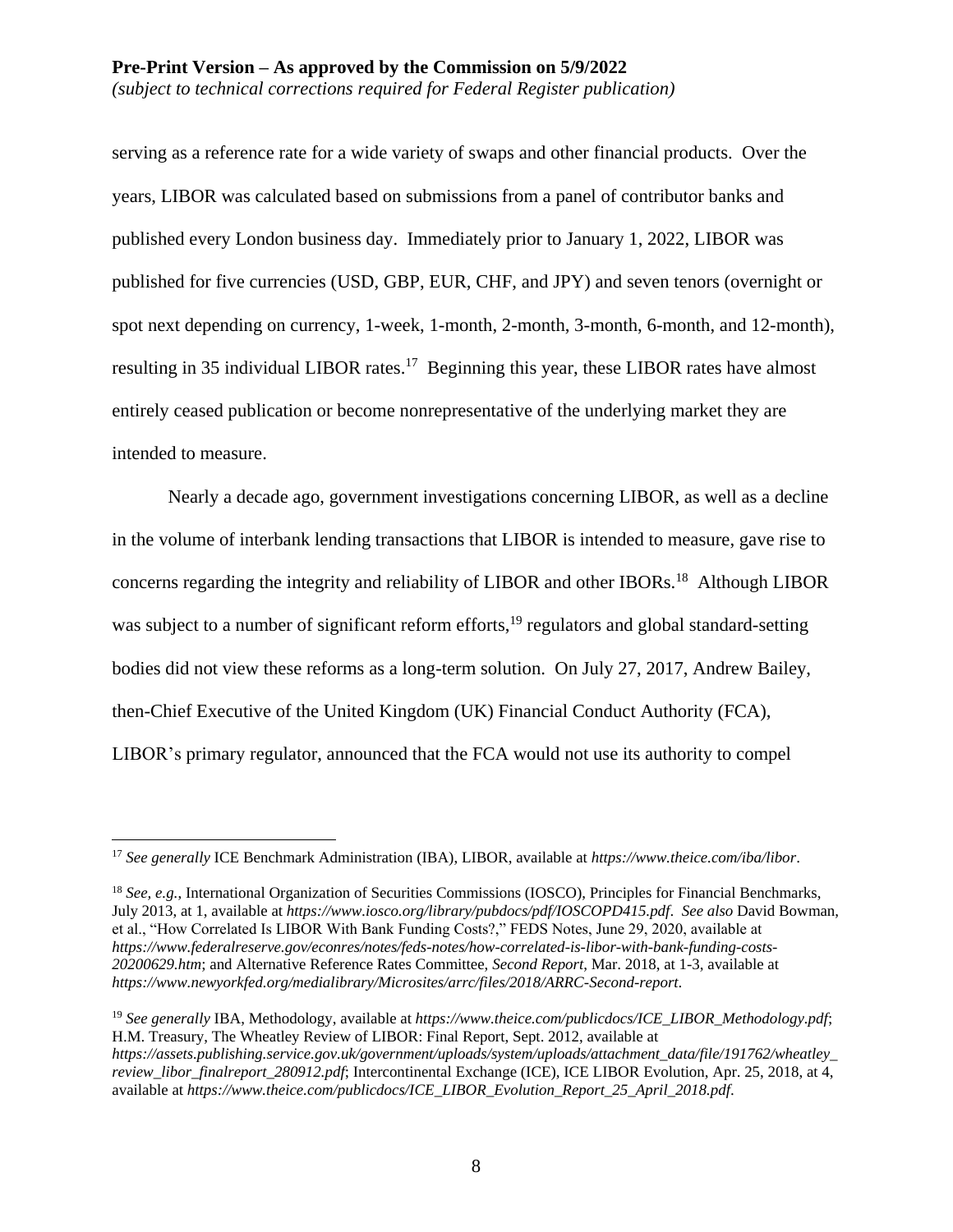LIBOR panel banks to contribute to the benchmark after  $2021$ .<sup>20</sup> On March 5, 2021, the FCA announced that publication of LIBOR would cease on December 31, 2021, for the following: $^{21}$ 

- (i) EUR LIBOR in all tenors;
- (ii) CHF LIBOR in all tenors;
- (iii) JPY LIBOR in the spot next, 1-week, 2-month, and 12-month tenors;
- (iv) GBP LIBOR in the overnight, 1-week, 2-month, and 12-month tenors; and
- (v) USD LIBOR in the 1-week and 2-month tenors.<sup>22</sup>

The FCA further determined that GBP and JPY LIBOR in 1-month, 3-month, and 6-

month tenors would become nonrepresentative after December 31,  $2021<sup>23</sup>$  Additionally, the FCA determined that USD LIBOR in the overnight and 12-month tenors would cease after June 30, 2023, and that USD LIBOR in the 1-month, 3-month, and 6-month tenors would not be representative after that date.<sup>24</sup> At this time, EUR, CHF, JPY, and GBP LIBOR in all tenors, and USD LIBOR in the 1-week and 2-month tenors, have ceased publication or become nonrepresentative of the underlying market they are intended to measure.

<sup>20</sup> Andrew Bailey, "The future of Libor," July 27, 2017, available at *https://www.fca.org.uk/news/speeches/thefuture-of-libor*.

<sup>&</sup>lt;sup>21</sup> FCA, FCA Announcement on Future Cessation and Loss of Representativeness of the LIBOR Benchmarks, Mar. 5, 2021 (FCA Announcement on LIBOR Cessation), available at

*https://www.fca.org.uk/publication/documents/future-cessation-loss-representativeness-libor-benchmarks.pdf.*

<sup>&</sup>lt;sup>22</sup> See section IV below (discussing the continued publication of USD LIBOR for certain tenors through June 30, 2023).

<sup>&</sup>lt;sup>23</sup> FCA Announcement on LIBOR Cessation. The FCA stated that once a LIBOR rate becomes nonrepresentative, its representativeness will not be restored.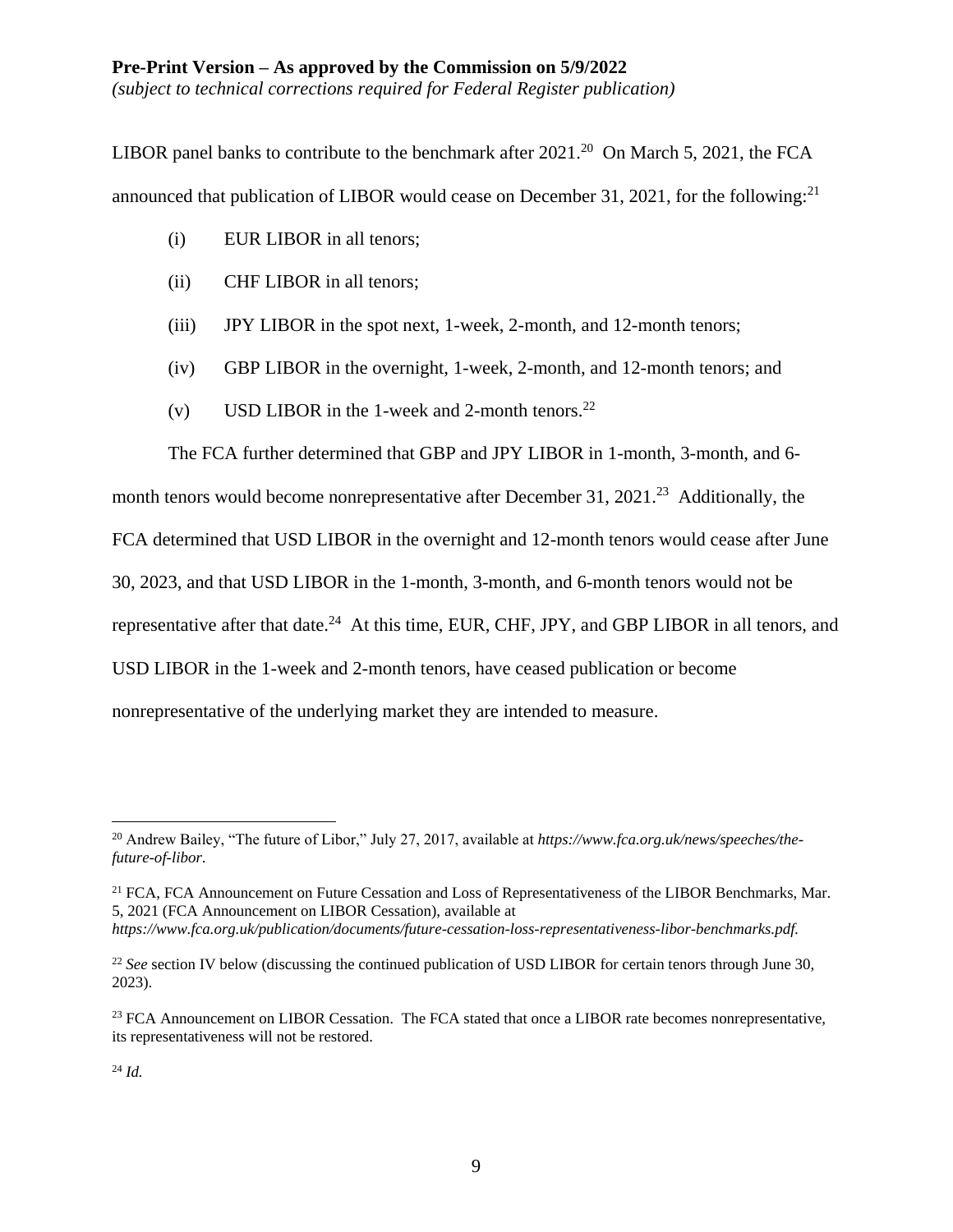The historic circumstances surrounding the transition from IBORs to RFRs are the result of significant private and public sector coordinated efforts.<sup>25</sup> As plans to retire LIBOR proceeded, regulators in the United States and other jurisdictions worked to identify, develop, and implement reference rates to serve as alternatives to LIBOR and other IBORs.<sup>26</sup> In the United States, the Alternative Reference Rates Committee (ARRC), convened in 2014 by the Federal Reserve Board (FRB) and the Federal Reserve Bank of New York (FRBNY) and comprised of private market participants and *ex officio* banking and financial sector regulators, selected the Secured Overnight Financing Rate  $(SOFR)^{27}$  as its preferred alternative to USD LIBOR.<sup>28</sup> The ARRC developed a Paced Transition Plan, which has now been completed, to facilitate an orderly transition from USD LIBOR to USD SOFR.<sup>29</sup>

<sup>&</sup>lt;sup>25</sup> While not all benchmark rates considered to be alternative reference rates for IBORs may be RFRs, efforts to transition markets away from IBORs have focused on RFRs as alternatives. For purposes of brevity, the Commission uses the term "RFR" in this notice of proposed rulemaking to refer to alternative reference rates.

<sup>26</sup> For additional background information, *see* Swap Clearing Requirement To Account for the Transition from LIBOR and Other IBORs to Alternative Reference Rates, 86 FR 66476, 66480 (Nov. 23, 2021) (RFI).

<sup>&</sup>lt;sup>27</sup> USD SOFR is an RFR that measures the cost of overnight repurchase agreement transactions collateralized by U.S. Treasury securities. FRBNY, Statement Introducing the Treasury Repo Reference Rates, Apr. 3, 2018, available at *https://www.newyorkfed.org/markets/opolicy/operating\_policy\_180403*. *See also* FRBNY, Secured Overnight Financing Rate Data, available at

*https://apps.newyorkfed.org/markets/autorates/SOFR#:~:text=The%20SOFR%20is%20calculated%20as,LLC%2C %20an%20affiliate%20of%20the*; and FRBNY, Additional Information about the Treasury Repo Reference Rates, available at *https://www.newyorkfed.org/markets/treasury-repo-reference-rates-information*. USD SOFR has been published each New York business day at 8:00 a.m. ET since April 3, 2018, by the FRBNY in cooperation with the U.S. Office of Financial Research.

<sup>&</sup>lt;sup>28</sup> ARRC, "The ARRC Selects a Broad Repo Rate as its Preferred Alternative Reference Rate," June 22, 2017, available at *https://www.newyorkfed.org/medialibrary/microsites/arrc/files/2017/ARRC-press-release-Jun-22- 2017.pdf*.

<sup>29</sup> ARRC, Paced Transition Plan, available at *https://www.newyorkfed.org/arrc/sofr-transition#pacedtransition*. The Paced Transition Plan called for (i) the establishment of infrastructure for futures and/or OIS trading in USD SOFR by the second half of 2018; (ii) the start of trading in futures and/or bilateral, uncleared OIS that reference USD SOFR by the end of 2018; (iii) the start of trading in cleared OIS that reference USD SOFR in the effective federal funds rate (EFFR) price alignment interest (PAI) and discounting environment by the end of the first quarter of 2019; (iv) Chicago Mercantile Exchange, Inc. (CME)'s and LCH Limited (LCH)'s conversion of discounting, and PAI and price alignment amount, from EFFR to USD SOFR with respect to all outstanding cleared USD-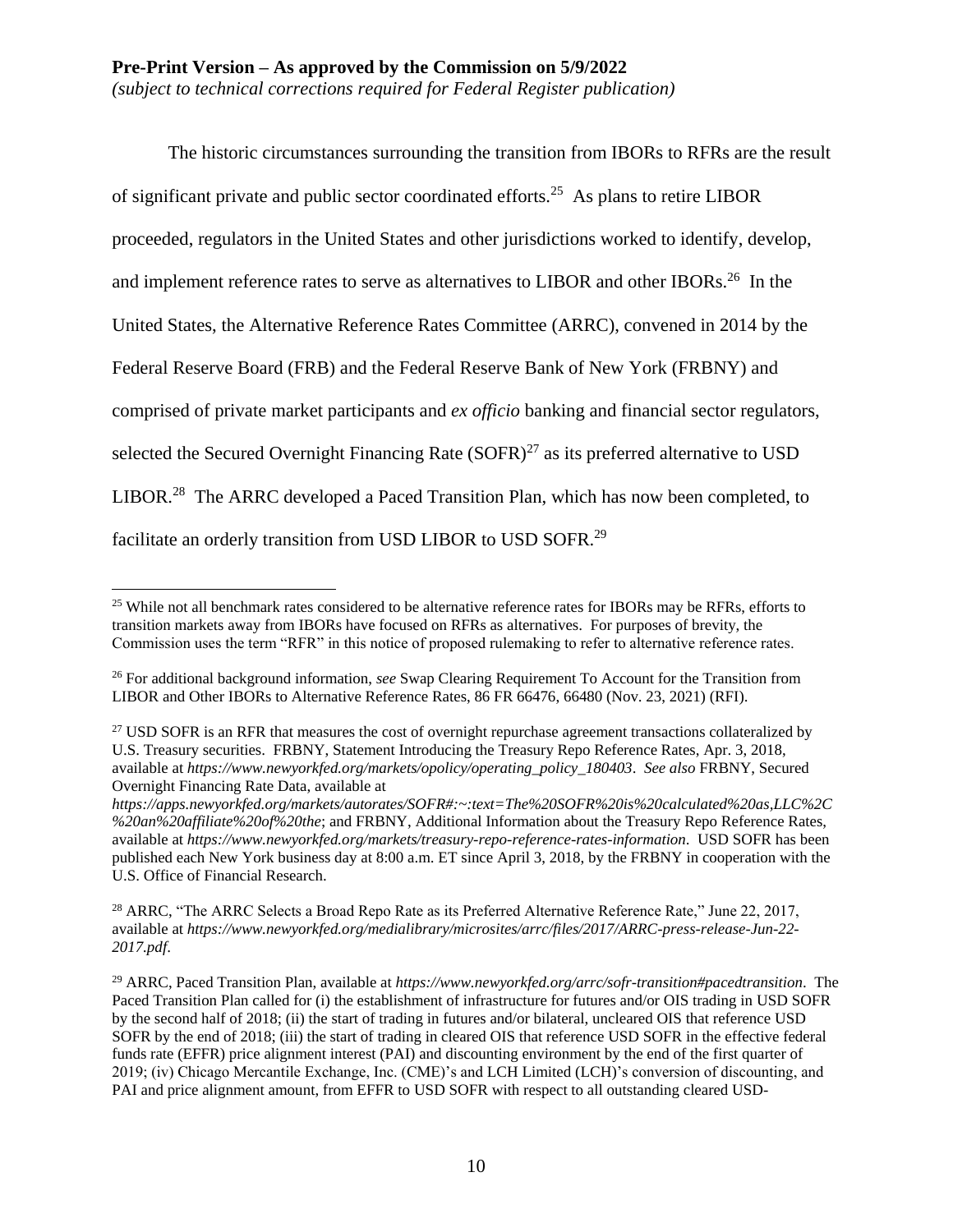## **C. Global Progress on Benchmark Reform**

Regulators and public-private working groups in other IBOR currency jurisdictions have been working to identify, develop, and encourage market uptake of RFRs to replace LIBOR in currencies other than USD, as well as IBORs other than LIBOR. As relevant to this proposal, RFRs identified as alternatives for IBORs in currencies other than USD include: (i) the Sterling Overnight Index Average (SONIA) for GBP; (ii) the Swiss Average Rate Overnight (SARON) for CHF; (iii) the Tokyo Overnight Average (TONA) for JPY; and (iv) the Euro Short-Term Rate ( $\epsilon$ STR) for EUR.

In the European Union (EU), the Working Group on Euro Risk-Free Rates, convened in 2018 by the European Central Bank in connection with the Belgian Financial Services, the European Securities and Markets Authority (ESMA), and the European Commission (EC), also identified €STR as its preferred alternative to EUR EONIA, which ceased publication on January 3, 2022.<sup>30</sup> Additionally, with regard to SGD, the Steering Committee for SOR & SIBOR Transition to SORA, established by the Monetary Authority of Singapore (MAS), has been working to oversee a transition from SGD SOR-VWAP to the Singapore Overnight Rate

denominated swaps by October 16, 2020; and (v) the ARRC's endorsement of a term reference rate based on USD SOFR derivatives markets by the end of the first half of 2021. The final step was completed on July 29, 2021, when the ARRC formally endorsed forward-looking term USD SOFR rates developed by CME.

<sup>30</sup> ESMA, Working Group on Euro Risk-Free Rates, available at *https://www.esma.europa.eu/policyactivities/benchmarks/working-group-euro-risk-free-rates*; European Money Markets Institute, EONIA, available at *https://www.emmi-benchmarks.eu/benchmarks/eonia/*.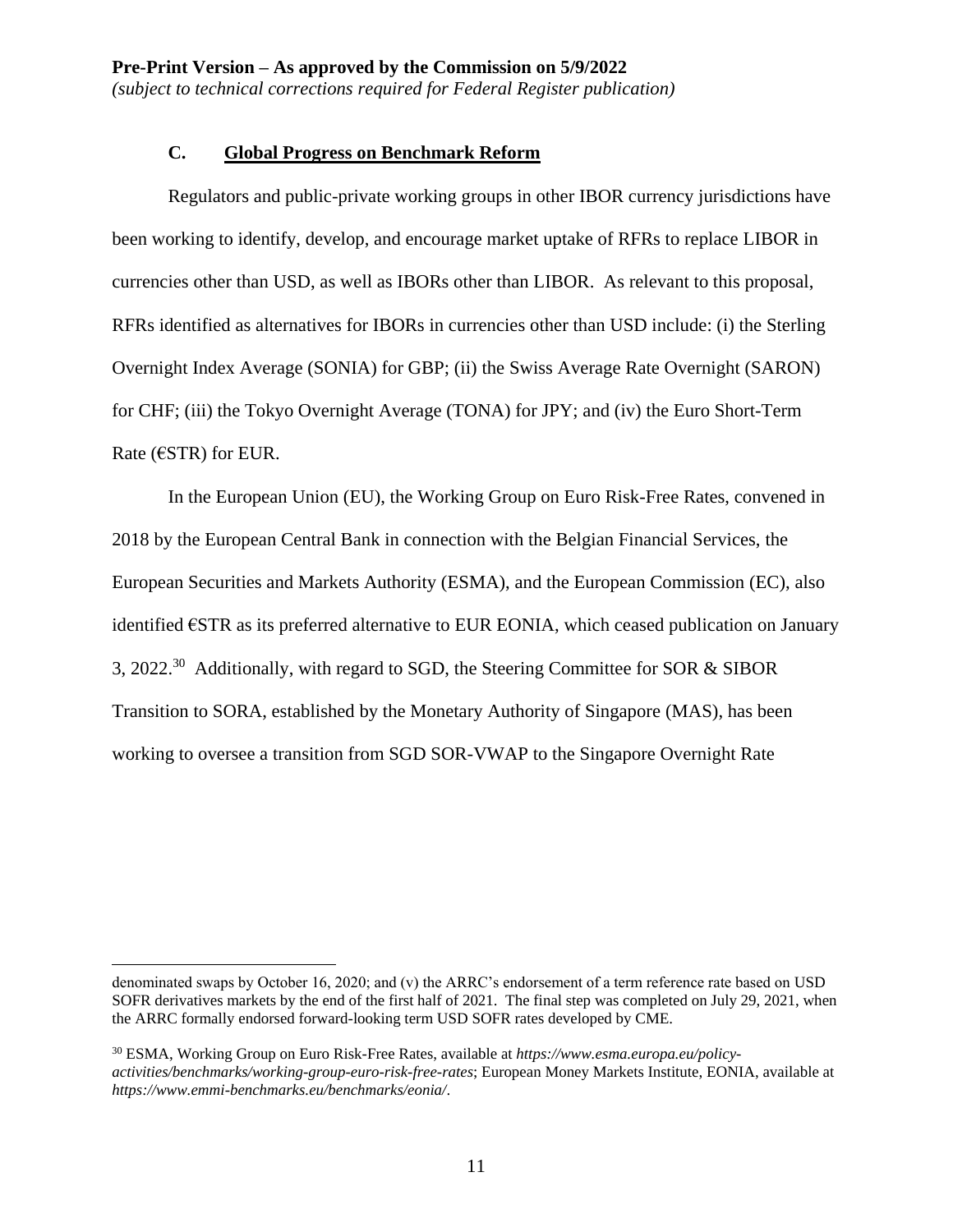*(subject to technical corrections required for Federal Register publication)*

Average (SORA).<sup>31</sup> SGD SOR-VWAP relies on USD LIBOR as an input and is expected to be

discontinued across all tenors after June 30, 2023.<sup>32</sup>

Table 1 below contains a non-exhaustive list of RFRs that have been identified to replace

IBORs around the world: $33$ 

TABLE 1—RFRS IDENTIFIED FOR IBORS

| Currency   | Index                      | Identified                       | Alternative         | Secured        | Published |
|------------|----------------------------|----------------------------------|---------------------|----------------|-----------|
|            |                            | <b>Alternative Rate</b>          | Rate                |                |           |
|            |                            |                                  | Administrator       |                |           |
| <b>AUD</b> | <b>Bank Bill Swap Rate</b> | <b>Reserve Bank of Australia</b> | <b>Reserve Bank</b> | No             | Yes       |
|            | (BBSW)                     | Interbank Overnight Cash         | of Australia        |                |           |
|            |                            | Rate (AONIA)                     |                     |                |           |
| <b>CAD</b> | Canadian Dollar            | Canadian Overnight Repo          | Bank of             | Yes            | Yes       |
|            | <b>Offered Rate</b>        | Rate Average (CORRA)             | Canada              |                |           |
|            | (CDOR)                     |                                  |                     |                |           |
| <b>CHF</b> | <b>LIBOR</b>               | <b>SARON</b>                     | <b>SIX Swiss</b>    | Yes            | Yes       |
|            |                            |                                  | Exchange            |                |           |
| <b>EUR</b> | <b>LIBOR</b>               | $\epsilon$ STR                   | European            | N <sub>o</sub> | Yes       |
|            |                            |                                  | <b>Central Bank</b> |                |           |
|            | Euro Overnight Index       | $\epsilon$ STR                   | European            | N <sub>o</sub> | Yes       |
|            | Average (EONIA)            |                                  | <b>Central Bank</b> |                |           |
|            | Euro Interbank             | $\epsilon$ STR                   | European            | N <sub>o</sub> | Yes       |
|            | <b>Offered Rate</b>        |                                  | <b>Central Bank</b> |                |           |
|            | (EURIBOR)                  |                                  |                     |                |           |

 $\overline{a}$ <sup>31</sup> Association of Banks in Singapore, About SC-STS, available at *https://www.abs.org.sg/benchmark-rates/aboutsc-sts*.

<sup>32</sup> Steering Committee for SOR & SIBOR Transition to SORA, Timelines to Cease Issuance of SOR and SIBOR-Linked Financial Products, Mar. 31, 2021 (Timelines to Cease SOR), at 4, available at *https://www.abs.org.sg/docs/library/timelines-to-cease-issuance-of-sor-derivatives-and-sibor-linked-financialproducts.pdf*.

<sup>33</sup> *See generally* Financial Stability Board (FSB), Reforming Major Interest Rate Benchmarks, Nov. 20, 2020, at 29- 43, 54-55, available at *https://www.fsb.org/2020/11/reforming-major-interest-rate-benchmarks-2020-progressreport/. See also* Andreas Schrimpf and Vladislav Sushko, "Beyond Libor: a primer on the new reference rates," BIS Quarterly Review, Mar. 2019, at 35, available at *https://www.bis.org/publ/qtrpdf/r\_qt1903e.pdf*; Bank of England, Preparing for 2022: What You Need to Know about LIBOR Transition, Nov. 2018, at 10, *https://www.bankofengland.co.uk/-/media/boe/files/markets/benchmarks/what-you-need-to-know-about-libortransition.pdf*; ISDA, et al., IBOR Global Benchmark Survey 2018 Transition Roadmap, Feb. 2018, at 32, *https://www.isda.org/a/g2hEE/IBOR-Global-Transition-Roadmap-2018.pdf*; European Central Bank, Euro Short-Term Rate (€STR), available at *https://www.ecb.europa.eu/stats/financial\_markets\_and\_interest\_rates/euro\_shortterm\_rate/html/index.en.html#:~:text=The%20euro%20short%2Dterm%20rate,activity%20on%201%20October%2 02019*; Timelines to Cease SOR.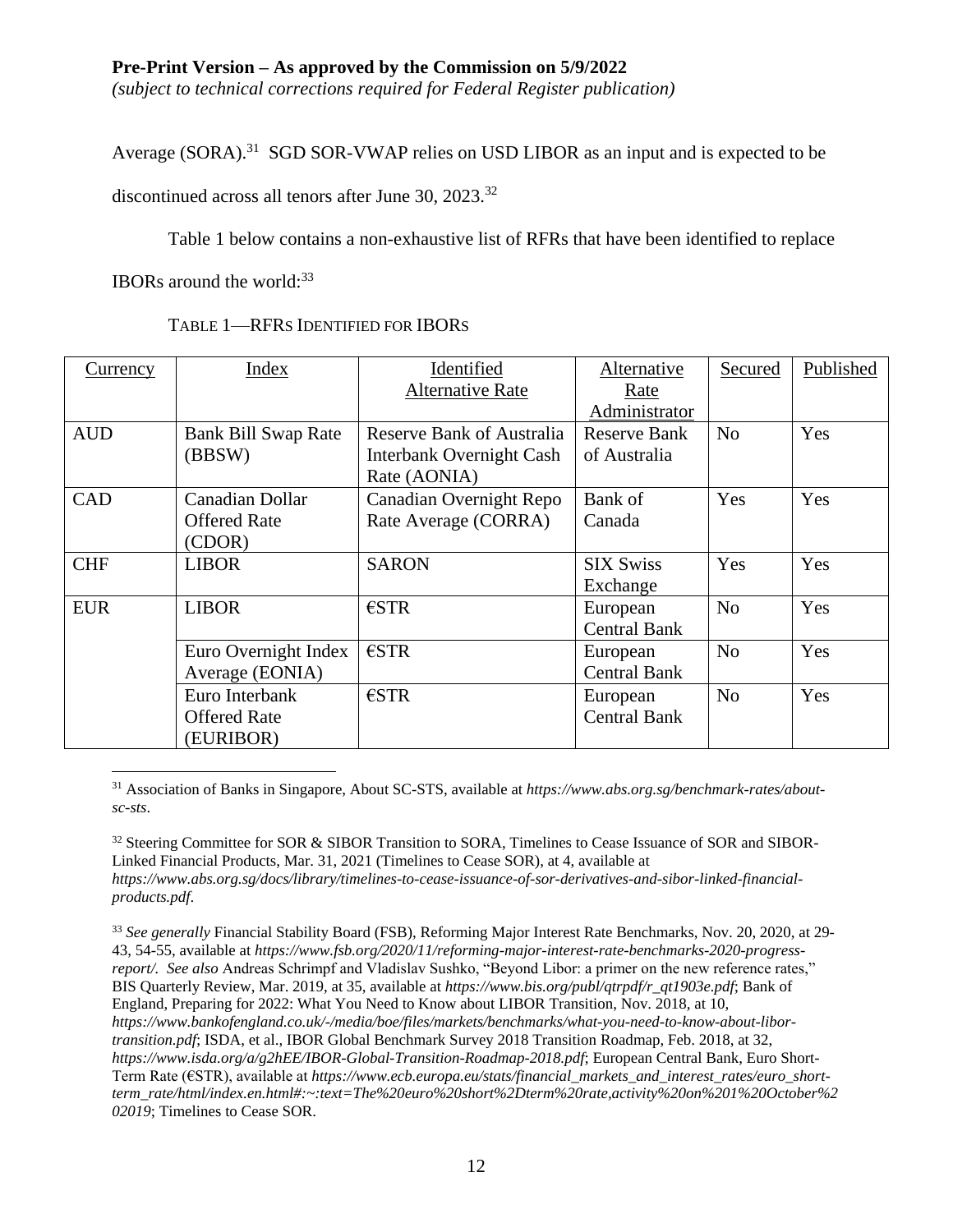*(subject to technical corrections required for Federal Register publication)*

| <b>GBP</b> | <b>LIBOR</b>         | <b>SONIA</b>            | Bank of        | N <sub>o</sub> | Yes |
|------------|----------------------|-------------------------|----------------|----------------|-----|
|            |                      |                         | England        |                |     |
| <b>HKD</b> | Hong Kong Interbank  | Hong Kong Dollar        | Treasury       | N <sub>o</sub> | Yes |
|            | <b>Offered Rate</b>  | Overnight Index Average | Market         |                |     |
|            | (HIBOR)              | (HONIA)                 | Association    |                |     |
| <b>JPY</b> | <b>LIBOR</b>         | <b>TONA</b>             | Bank of Japan  | N <sub>o</sub> | Yes |
|            |                      |                         |                |                |     |
|            |                      |                         |                |                |     |
| <b>MXN</b> | Term Interbank       | Overnight TIIE          | Banco de       | Yes            | Yes |
|            | Equilibrium Interest |                         | Mexico         |                |     |
|            | Rate (TIIE)          |                         |                |                |     |
| <b>SGD</b> | <b>SOR</b>           | <b>SORA</b>             | Association of | N <sub>0</sub> | Yes |
|            |                      |                         | Banks in       |                |     |
|            |                      |                         | Singapore      |                |     |
|            | Singapore Interbank  | <b>SORA</b>             | Association of | N <sub>0</sub> | Yes |
|            | <b>Offered Rate</b>  |                         | Banks in       |                |     |
|            | (SIBOR)              |                         | Singapore      |                |     |

Regulators and global standard-setting bodies have urged market participants to accelerate their adoption of USD SOFR and other RFRs and cease entering new swaps referencing LIBOR and other IBORs,  $34$  and have issued guidance and regulatory relief to facilitate the transition. In the United States, on July 13, 2021, the Commission's Market Risk Advisory Committee adopted SOFR First, a phased initiative to switch interdealer trading conventions from reliance on USD LIBOR to USD SOFR as a reference rate for swaps. 35 SOFR First was implemented in four phases between July 26, 2021, and December 16, 2021.<sup>36</sup> SOFR

 $\overline{a}$ <sup>34</sup> *See, e.g.*, FRB, Federal Deposit Insurance Corporation (FDIC), and Office of the Comptroller of the Currency (OCC), Statement on LIBOR Transition, Nov. 30, 2020, available at

*https://www.federalreserve.gov/newsevents/pressreleases/files/bcreg20201130a1.pdf*; and IOSCO, Statement on Benchmarks Transition, June 2, 2021, available at *https://www.iosco.org/library/pubdocs/pdf/IOSCOPD676.pdf*.

<sup>&</sup>lt;sup>35</sup> CFTC, "CFTC Market Risk Advisory Committee Adopts SOFR First Recommendation at Public Meeting," July 13, 2021, available at *https://www.cftc.gov/PressRoom/PressReleases/8409-21*.

<sup>36</sup> CFTC, CFTC's Interest Rate Benchmark Reform Subcommittee Issues User Guide for the Transition of Exchange-Traded Derivatives Activity to SOFR, Dec. 16, 2021, available at *https://www.cftc.gov/PressRoom/PressReleases/8469-21*.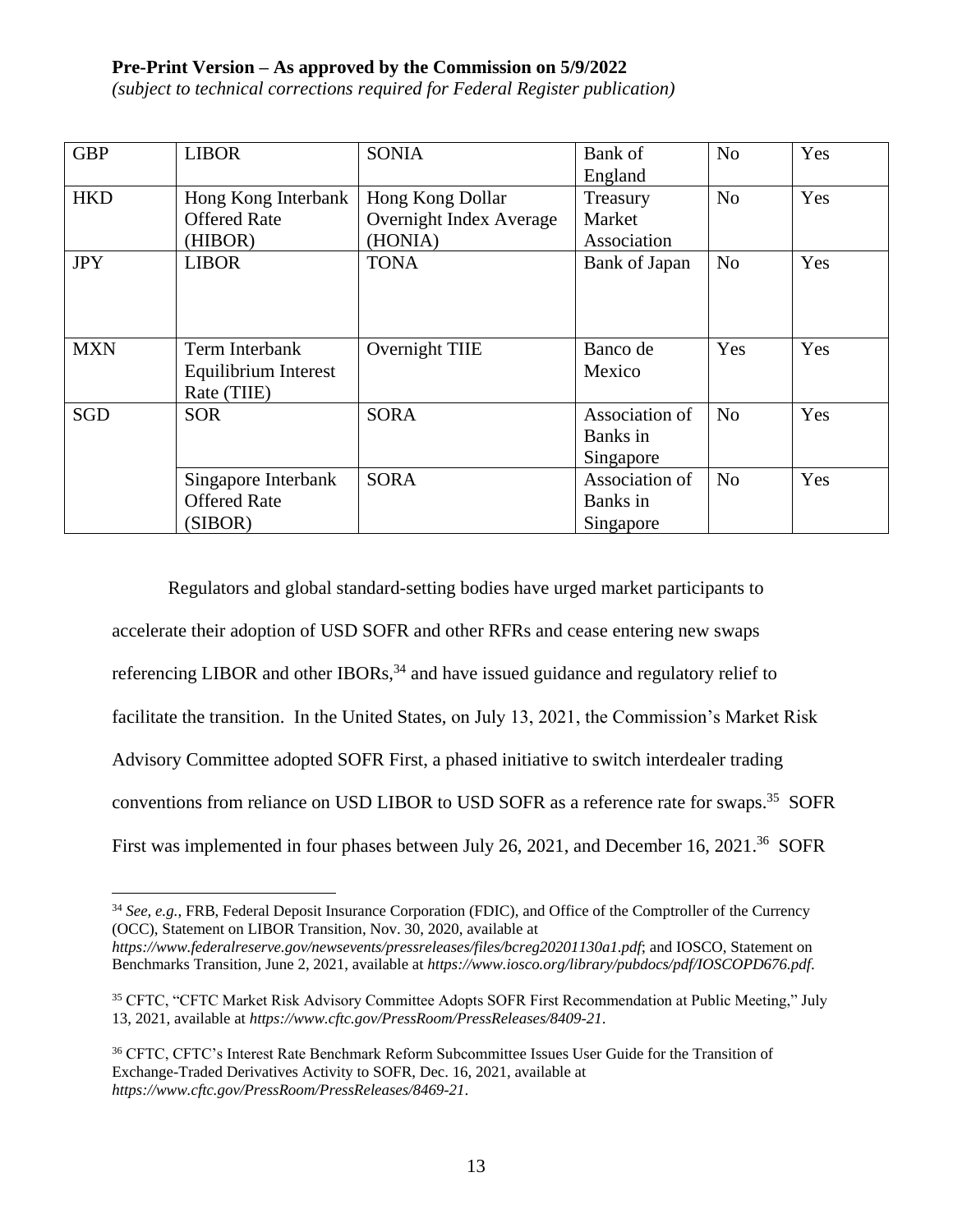First mirrors similar best practices adopted in other jurisdictions to increase activity in swaps referencing RFRs.<sup>37</sup>

### **II. OVERVIEW OF THE REQUEST FOR INFORMATION**

In light of ongoing efforts by the international regulatory community, market participants, and others to transition financial markets from IBORs to RFRs, on November 23, 2021, the Commission published an RFI seeking public input regarding how it should amend the interest rate swap clearing requirement to address the cessation of IBORs that have been used as benchmark reference rates and the market adoption of swaps that reference RFRs.<sup>38</sup> The RFI sought input on all aspects of the swap clearing requirement that may be affected by the transition from IBORs to RFRs, including enumerated requests for data and other information related to IBOR and RFR swaps. The Commission received 14 responses to the RFI from a variety of market infrastructure providers, market participants, and industry organizations.<sup>39</sup> In addition to addressing the Commission's specific requests for information, many respondents to

*https://www.bankofengland.co.uk/news/2020/september/fca-and-boe-joint-statement-on-sonia-interest-rate-swap*; Cross-Industry Committee on Japanese Yen Interest Rate Benchmarks, "Transition of Quoting Conventions in the JPY interest rate swaps market ('TONA First')," July 26, 2021, available at *https://www.boj.or.jp/en/paym/market/jpy\_cmte/data/cmt210726b.pdf*.

<sup>37</sup> *See, e.g.,* Bank of England, "The FCA and the Bank of England encourage market participants in further switch to SONIA in interest rate swap markets," Sept. 28, 2020, available at

<sup>38</sup> RFI, 86 FR at 66486-88.

<sup>&</sup>lt;sup>39</sup> Responses were submitted by: American Council of Life Insurers (ACLI), CCP12, London Stock Exchange Group (LSEG), Japan Securities Clearing Corporation (JSCC), Tradeweb Markets LLC (Tradeweb), Investment Company Institute (ICI), Managed Funds Association (MFA), Toronto-Dominion Bank (TD Bank), Eurex Clearing AG (Eurex), the International Swaps and Derivatives Association (ISDA), Alternative Investment Management Association (AIMA), Citadel, Bloomberg L.P., and CME Group Inc. (CMEG). The response letters are available on the CFTC Comments Portal: *https://comments.cftc.gov/PublicComments/ReleasesWithComments.aspx*.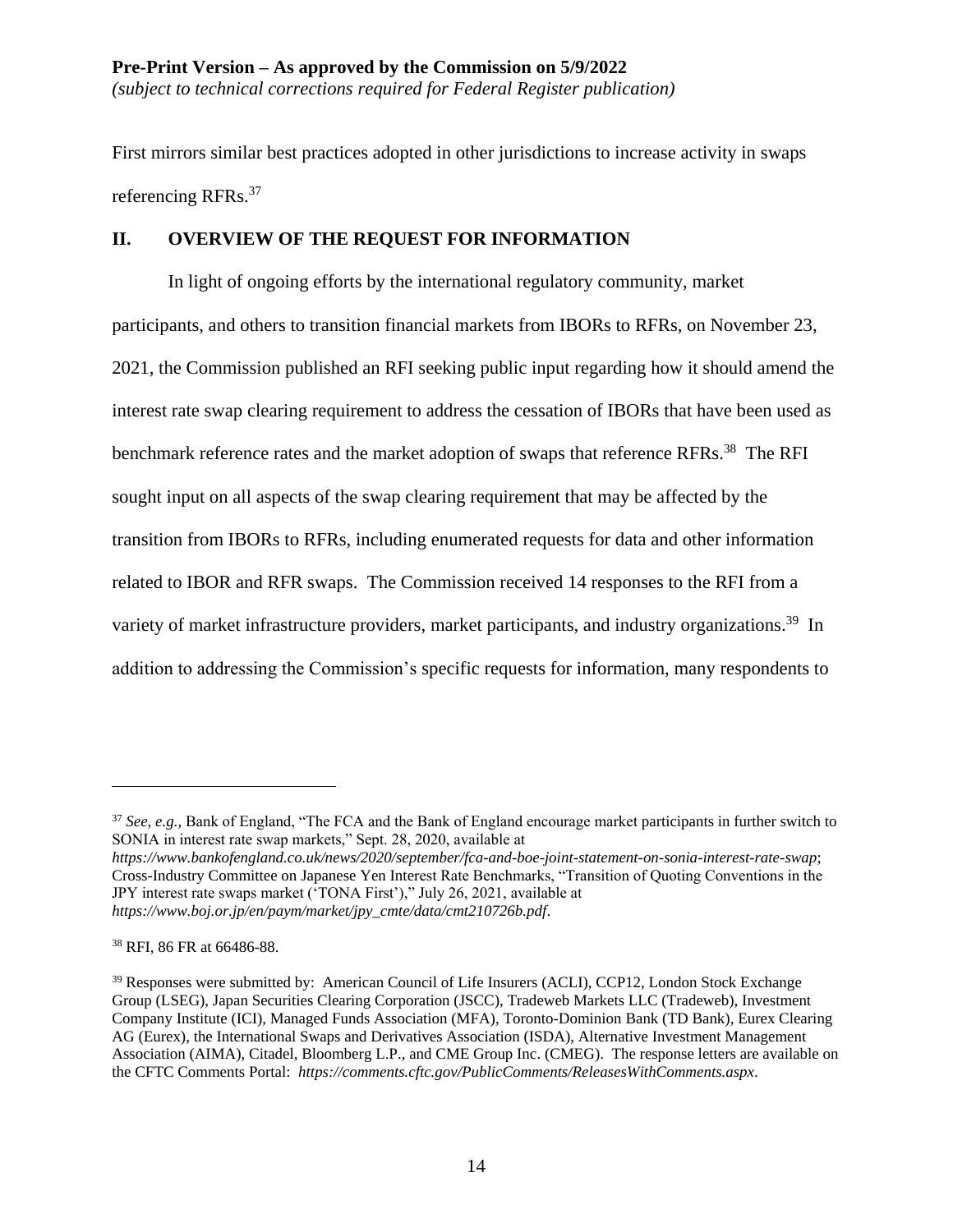the RFI shared information regarding their own contributions to the transition from IBORs to RFRs.

## **A. Work by DCOs to Support the Transition to RFRs**

The Commission received responses to its RFI from CMEG,<sup>40</sup> LSEG,<sup>41</sup> and Eurex, all of which operate or are registered DCOs that offer for clearing RFR swaps subject to this proposal. The Commission also received a response from JSCC, an exempt DCO that clears JPY TONA swaps.<sup>42</sup> Additionally, the Commission received a response from the CCP12, a global association of central counterparties (CCPs).

DCOs played an important role in the transition from IBORs to RFRs by offering clearing services for RFR swaps and converting cleared IBOR swaps to RFR OIS.<sup>43</sup> The DCOs' responses highlight the efforts they undertook to facilitate a smooth transition from cleared IBOR swaps to cleared RFR swaps.<sup>44</sup> As the CCP12 noted in its response, DCOs currently provide clearing services for RFR OIS and manage the risks associated with clearing such swaps. 45

<sup>45</sup> CCP12 Letter.

 $\overline{a}$ <sup>40</sup> CMEG is the parent company of CME. CMEG Letter.

<sup>&</sup>lt;sup>41</sup> LSEG has majority ownership of LCH Group, which operates LCH. LSEG Letter.

<sup>42</sup> OTC Clearing Hong Kong Limited (HKEX), another exempt DCO, also clears certain of the RFR swaps subject to this proposal. Specifically, HKEX offers swaps referencing USD SOFR and EUR €STR for clearing. *See* Hong Kong Exchanges and Clearing, Interest Rate Swaps, available at *https://www.hkex.com.hk/Products/OTC-Derivatives/Interest-Rate-Swaps?sc\_lang=en*.

<sup>&</sup>lt;sup>43</sup> As the Commission explained in the RFI, these conversion events were intended to address market participant concerns related to potential bifurcation of liquidity between trading in legacy IBOR swaps that had fallen back to RFRs (*i.e.*, as a result of the operation of DCO rules implementing ISDA's fallbacks) and new RFR OIS, as well as certain operational costs. RFI, 86 FR at 66484.

<sup>&</sup>lt;sup>44</sup> CMEG, LSEG, Eurex, and JSCC Letters.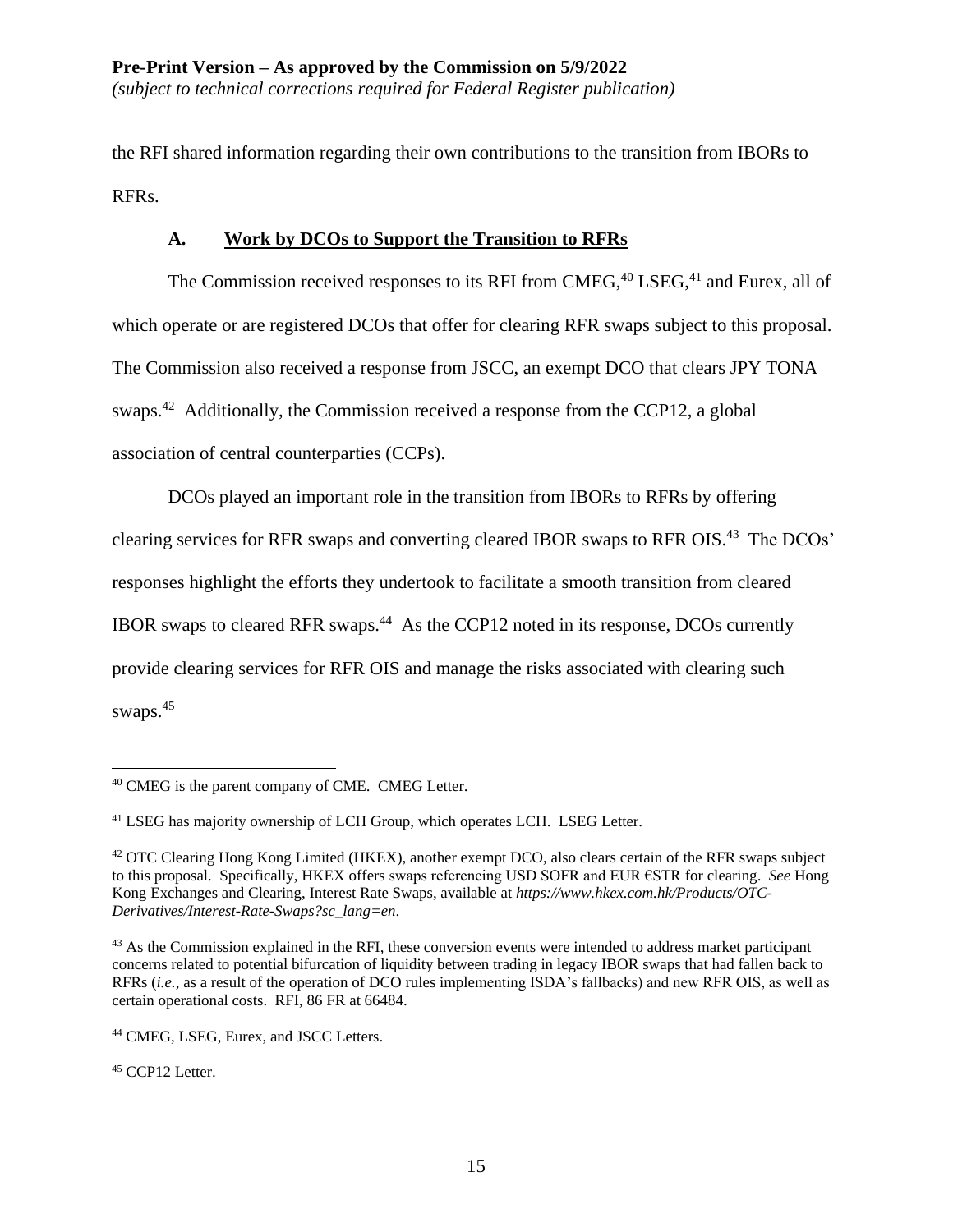Table 2 below shows swaps referencing RFRs that registered DCOs have offered for clearing to facilitate the transition from IBORs.<sup>46</sup> After DCOs began clearing RFR swaps, they worked to move open interest in IBOR swaps to RFR swaps, reflecting the growing RFR swap market. CME, LCH, and Eurex each converted cleared EUR EONIA swaps outstanding after October 15, 2021, to  $\epsilon$ STR OIS, ahead of EUR EONIA's January 3, 2022 cessation.<sup>47</sup> These DCOs also converted cleared swaps referencing CHF, EUR, JPY, and GBP LIBOR to corresponding RFR OIS in December 2021, ahead of the December 31, 2021 cessation date for these LIBOR rates.<sup>48</sup> Additionally, in December 2021, JSCC completed a conversion of JPY LIBOR swaps to JPY TONA OIS.<sup>49</sup> Following these conversion events, with limited exceptions, swaps referencing these LIBOR rates were no longer offered for clearing.<sup>50</sup> The Commission

<sup>48</sup> LCH Self-Certification: Benchmark Reform – Rates Conversion; LCH, Supplementary Statement on LCH's Solution for Outstanding Cleared LIBOR Contracts, LCH Circular No. 4146, Mar. 18, 2021, available at *https://www.lch.com/membership/ltd-membership/ltd-member-updates/supplementary-statement-lchs-solutionoutstanding*; CME, CME IBOR Conversion Plan for Cleared Swaps, June 9, 2021, available at *https://www.cmegroup.com/trading/interest-rates/files/cleared-swaps-considerations-for-ibor-fallbacks-andconversion-plan.pdf*; and Eurex Rule Certification 081-21. The Commission notes that only LCH conducted a conversion event for EUR LIBOR swaps because CME and Eurex did not offer these swaps for clearing at that time.

<sup>49</sup> JSCC Letter.

<sup>50</sup> CMEG, Advisory Notice #21-434, Modification of Cleared Over-the-Counter (OTC) British Pound (GBP), Japanese Yen (JPY) and Swiss Franc (CHF) Denominated Interest Rate Swap Products Referencing the London

 $\overline{a}$ <sup>46</sup> Table 2 does not include information from exempt DCOs. Exempt DCOs, such as JSCC and HKEX, also offer clearing services for certain RFR swaps, but do not offer customer clearing to U.S. customers.

<sup>47</sup> *See* CME, CME Submission No. 21-413, CFTC Regulation 40.6(a) Certification, Notification Regarding Modification of Cleared Euro Overnight Index Average ("EONIA") Overnight Index Swaps to Reference Euro Short Term Rate ("€STR") Ahead of Scheduled Discontinuation of EONIA, Sept. 29, 2021, available at *https://www.cmegroup.com/content/dam/cmegroup/market-regulation/rule-filings/2021/9/21-413.pdf;* LCH, LCH Limited Self-Certification: Benchmark Reform – Rates Conversion, Sept. 29, 2021 (LCH Self-Certification: Benchmark Reform – Rates Conversion), available at *https://www.lch.com/system/files/media\_root/FINAL%20- %20LCH%20self%20cert\_Benchmark%20Reform%202021%2009%2029%20v3%20%28Clean%29.pdf*; Eurex Clearing, ECAG Rule Certification 081-21, Sept. 16, 2021 (Eurex Rule Certification 081-21), available at *https://www.eurex.com/resource/blob/2781070/61d1fccdd00bc1a06753877a5fa3f483/data/ecag\_cftc\_filing\_for\_circ ular\_081-21.pdf*; and Eurex, Eurex Clearing Circular 111/20 EurexOTC Clear: Summary of Consultation on the Transition Plan for Transactions Referencing the EONIA Benchmark, Dec. 14, 2020, available at *https://www.eurex.com/ec-en/find/circulars/clearing-circular-2373634*.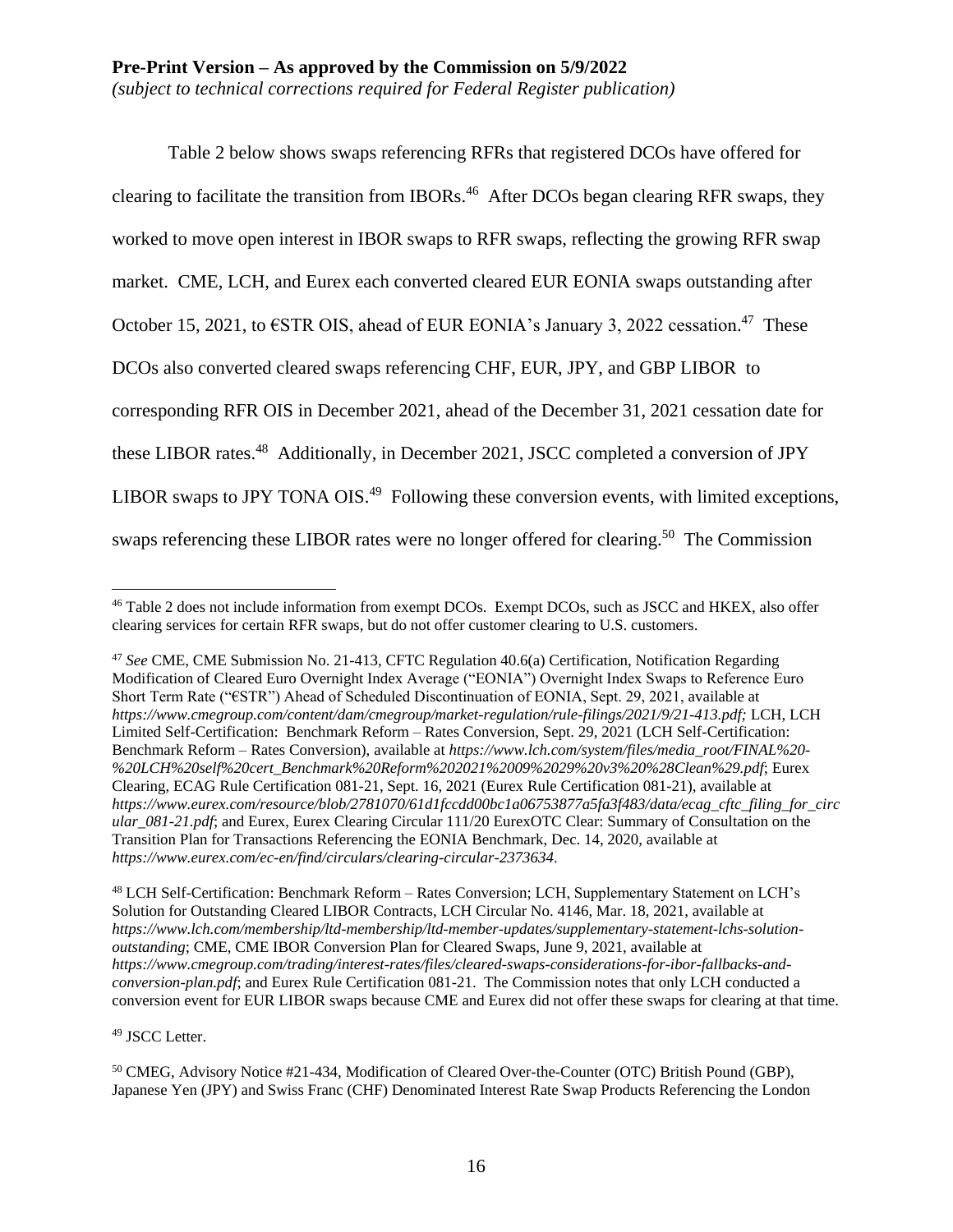*(subject to technical corrections required for Federal Register publication)*

anticipates that CME, LCH, and Eurex will launch similar conversion events for all swaps still

referencing USD LIBOR prior to June 30, 2023.<sup>51</sup>

 $\overline{a}$ 

| <b>Swap Class</b>  | Currency   | <b>Floating Rate</b> | <b>Registered DCOs Offering Clearing</b>                     |
|--------------------|------------|----------------------|--------------------------------------------------------------|
|                    |            | <b>Index</b>         | (Termination Date Range Offered)                             |
|                    | <b>AUD</b> | <b>BBSW-AONIA</b>    | LCH (up to $31$ yrs)                                         |
|                    | <b>CAD</b> | CDOR-CORRA           | LCH (up to $31$ yrs)                                         |
|                    | <b>EUR</b> | <b>EURIBOR-</b>      | CME (up to 51 yrs), Eurex (up to 51 yrs), LCH (up to 51 yrs) |
|                    |            | $\epsilon$ STR       |                                                              |
| <b>Basis Swaps</b> | <b>GBP</b> | LIBOR-SONIA          | Eurex (up to 51 yrs), LCH (up to 51 yrs)                     |
|                    | <b>JPY</b> | <b>LIBOR-TONA</b>    | Eurex (up to 31 yrs), LCH (up to 41 yrs)                     |
|                    | <b>SGD</b> | <b>SOR-SORA</b>      | LCH (up to $21$ yrs)                                         |
|                    | <b>USD</b> | <b>LIBOR-SOFR</b>    | CME (up to 51 yrs), Eurex (up to 51 yrs), LCH (up to 51 yrs) |
|                    |            | Fed Funds-           | CME (up to 51 yrs), Eurex (up to 51 yrs), LCH (up to 51 yrs) |
|                    |            | <b>SOFR</b>          |                                                              |
| <b>OIS</b>         | <b>AUD</b> | <b>AONIA</b>         | CME (up to 31 yrs), LCH (up to 31 yrs)                       |

TABLE 2—SUMMARY OF SWAPS OFFERED FOR CLEARING TO SUPPORT IBOR TRANSITION

*https://www.eurex.com/resource/blob/227404/760dd5a98729621e2de7720d28bc291a/data/ec15075e\_Attach.pdf*.

Interbank Offered Rate (LIBOR) and Limitation of Acceptance for Clearing, Nov. 22, 2021, available at *https://www.cmegroup.com/notices/clearing/2021/11/Chadv21-434.pdf* (noting that CME provides limited clearing services for certain LIBOR swaps resulting from the exercise of bilateral uncleared swaptions, which are subject to a same-day conversion event on the day such swaps are accepted for clearing); LCH, LIBOR Transition – Risk Notice, Nov. 2021, available at *https://www.lch.com/system/files/media\_root/LIBOR%20Transition%20- %20Risk%20Notice%20Nov%202021.pdf* (setting forth the terms of time-limited clearing services for certain "legacy" LIBOR transactions, including LIBOR swaps resulting from the exercise of certain swaptions; and Eurex, EurexOTC Clear Product List, available at

<sup>&</sup>lt;sup>51</sup> Each registered DCO has made public its plans for full USD LIBOR transition. CMEG, LSEG, and Eurex Letters.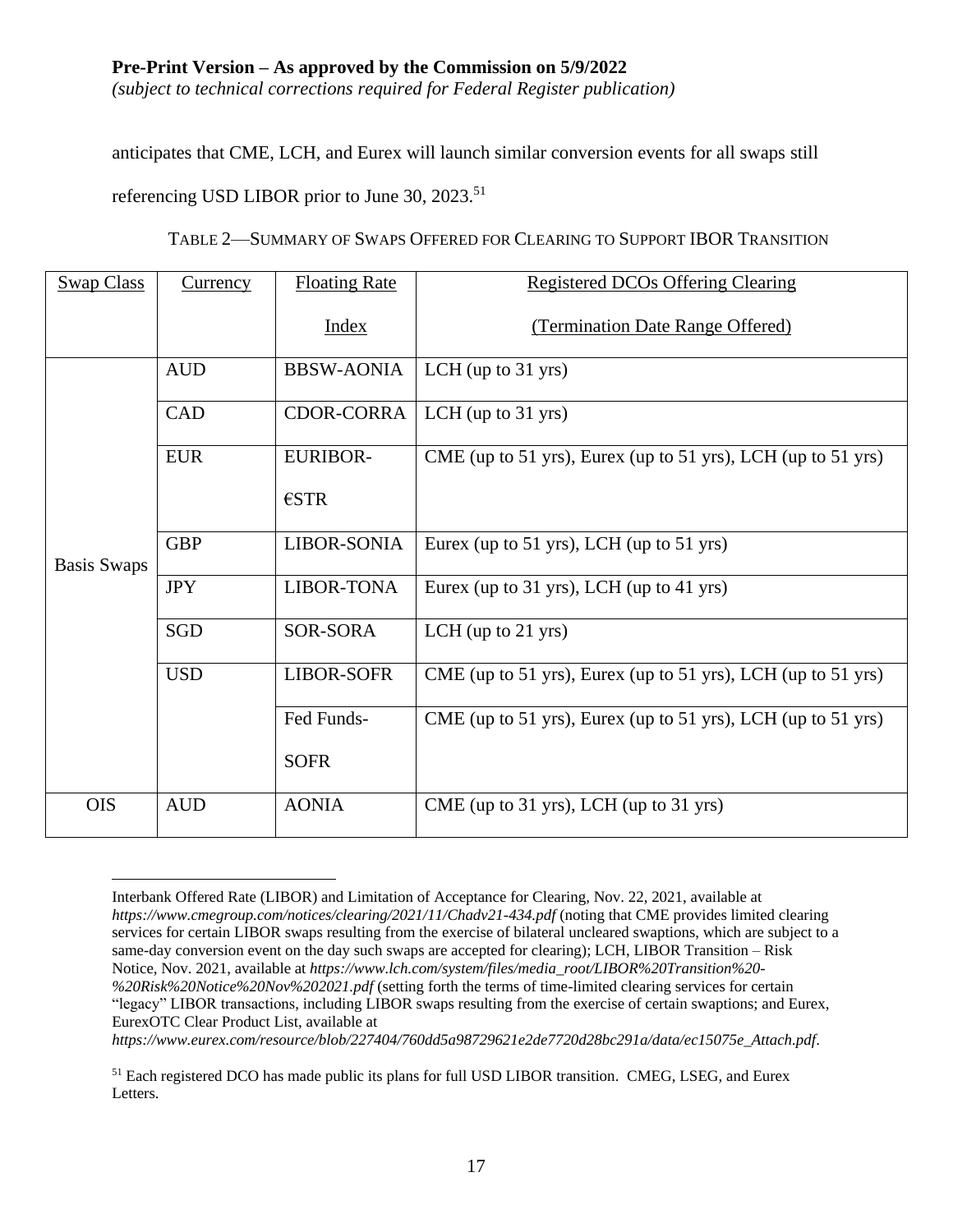*(subject to technical corrections required for Federal Register publication)*

| <b>CAD</b> | <b>CORRA</b>   | $CME$ (up to 31 yrs), LCH (up to 31 yrs)                     |
|------------|----------------|--------------------------------------------------------------|
| <b>CHF</b> | <b>SARON</b>   | CME (up to 31 yrs), Eurex (up to 31 yrs), LCH (up to 31 yrs) |
| <b>EUR</b> | $\epsilon$ STR | CME (up to 51 yrs), Eurex (up to 51 yrs), LCH (up to 51 yrs) |
| <b>GBP</b> | <b>SONIA</b>   | CME (up to 51 yrs), Eurex (up to 51 yrs), LCH (up to 51 yrs) |
| <b>JPY</b> | <b>TONA</b>    | CME (up to 31 yrs), Eurex (up to 31 yrs), LCH (up to 41 yrs) |
| <b>SGD</b> | <b>SORA</b>    | CME (up to 21 years), LCH (up to 21 yrs)                     |
| <b>USD</b> | <b>SOFR</b>    | CME (up to 51 yrs), Eurex (up to 51 yrs), LCH (up to 51 yrs) |

#### **B. Work by Market Participants to Support the Transition to RFRs**

Market participants also played a significant role in the transition from reliance on IBORs to the adoption of RFRs through engagement with RFR working groups, such as the ARRC, and the provision of trading liquidity in interest rate swaps referencing RFRs.<sup>52</sup> As Citadel and ISDA noted in their responses to the RFI, many RFR swaps are now voluntarily cleared by market participants in large proportions.<sup>53</sup> Citadel explained that, in the interdealer market, the "vast

 $52$  For example, ISDA, as an organization of OTC derivatives market participants, played a key role in the development of contractual fallbacks for IBORs, ensuring that swaps documented under ISDA agreements that reference certain key IBORs can transition to adjusted versions of corresponding RFRs when those IBORs cease or become non-representative. ISDA, "Amendments to the 2006 ISDA Definitions to include new IBOR fallbacks," Oct. 23, 2020 , available at *http://assets.isda.org/media/3062e7b4/23aa1658.pdf*; ISDA, "Amendments to the 2006 ISDA Definitions to include new IBOR fallbacks," Oct. 23, 2020, available at *http://assets.isda.org/media/3062e7b4/23aa1658.pdf*; ISDA, ISDA 2020 IBOR Fallbacks Protocol, Oct. 23, 2020, available at *http://assets.isda.org/media/3062e7b4/08268161-pdf/*; ISDA 2021 Fallbacks Protocol, December 2021 Benchmark Module, Dec. 16, 2021, available at *https://www.isda.org/a/UhtgE/ISDA-2021-Fallbacks-Protocol\_December-2021-Benchmark-Module\_Publication-Version.pdf*. *See also* RFI, 86 FR at 66483-84 (discussing ISDA's IBOR fallbacks protocol and supplement).

<sup>53</sup> Citadel and ISDA Letters.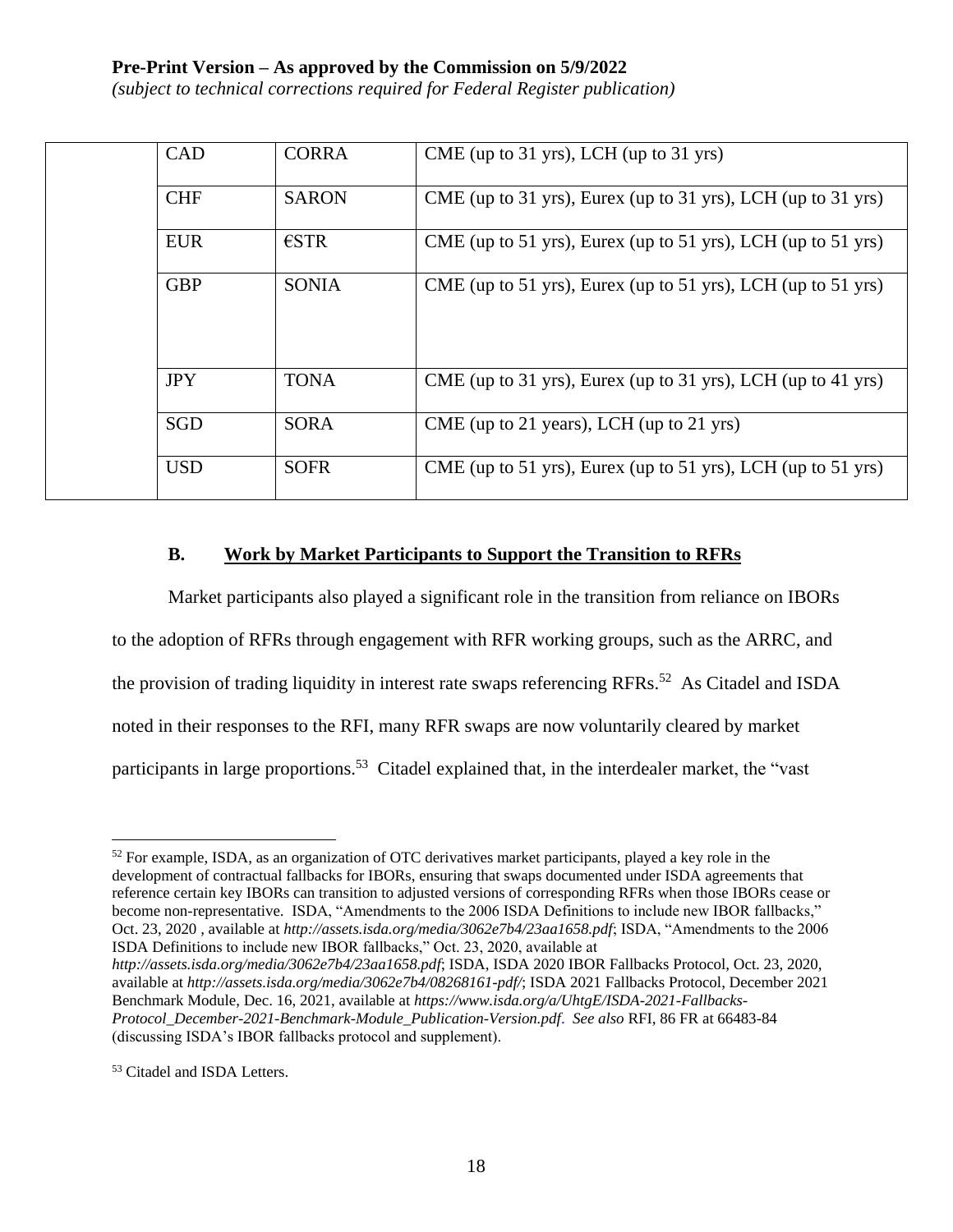#### **Pre-Print Version – As approved by the Commission on 5/9/2022** *(subject to technical corrections required for Federal Register publication)*

majority" of trading activity has transitioned to USD SOFR, and that "streaming dealer prices can be observed across [swap execution facilities (SEFs)], evidencing the number of available market makers."<sup>54</sup>

For each of the amendments in this proposal, the Commission considered feedback and data from responses to the RFI. Respondents overwhelmingly supported updating the clearing requirement to account for the cessation of LIBOR and other IBORs. Many respondents specifically expressed a desire that the Commission harmonize any changes to the clearing requirement with changes taking place in other jurisdictions.<sup>55</sup> In particular, the Commission recognizes the information provided by respondents with regard to issuing a clearing requirement determination for OIS referencing USD SOFR with a termination date range as long as 50 years.<sup>56</sup>

### **III. DOMESTIC AND INTERNATIONAL COORDINATION AND OUTREACH**

The global shift from IBORs to RFRs represents a historic effort by international standard setting bodies such as IOSCO and the FSB, regulators, cross-jurisdictional working groups, market infrastructure providers, market participants, and others, to move global swap

<sup>&</sup>lt;sup>54</sup> Citadel Letter. Citadel also noted that, for USD SOFR swaps, "robust liquidity exists across a wide range of maturities, from 7 days to 50 years." *Id.*

<sup>55</sup> ACLI, CCP12, Eurex, ISDA, LSEG, MFA, and TD Bank Letters.

<sup>56</sup> *E.g.*, AIMA Letter ("Market participants have taken multiple steps in preparation for the cessation of IBORs and LIBOR, and there has been a corresponding material transition to the use of SOFR and other RFRs for OTC contracts. As a result, liquidity in swaps referencing SOFR has grown, and will continue to grow, sufficient to justify the Commission making a clearing requirement determination for these contracts. Accordingly, we encourage the Commission to update the clearing requirement to include swaps referencing SOFR with maturities ranging from 7 days to 50 years."); MFA Letter ("MFA strongly recommends that the Commission modify its Swap Clearing Requirement under Commission regulation 50.4 by adding a clearing obligation to the OIS class for SOFR swaps with a maturity range of 7 days to 50 years as soon as practicable.").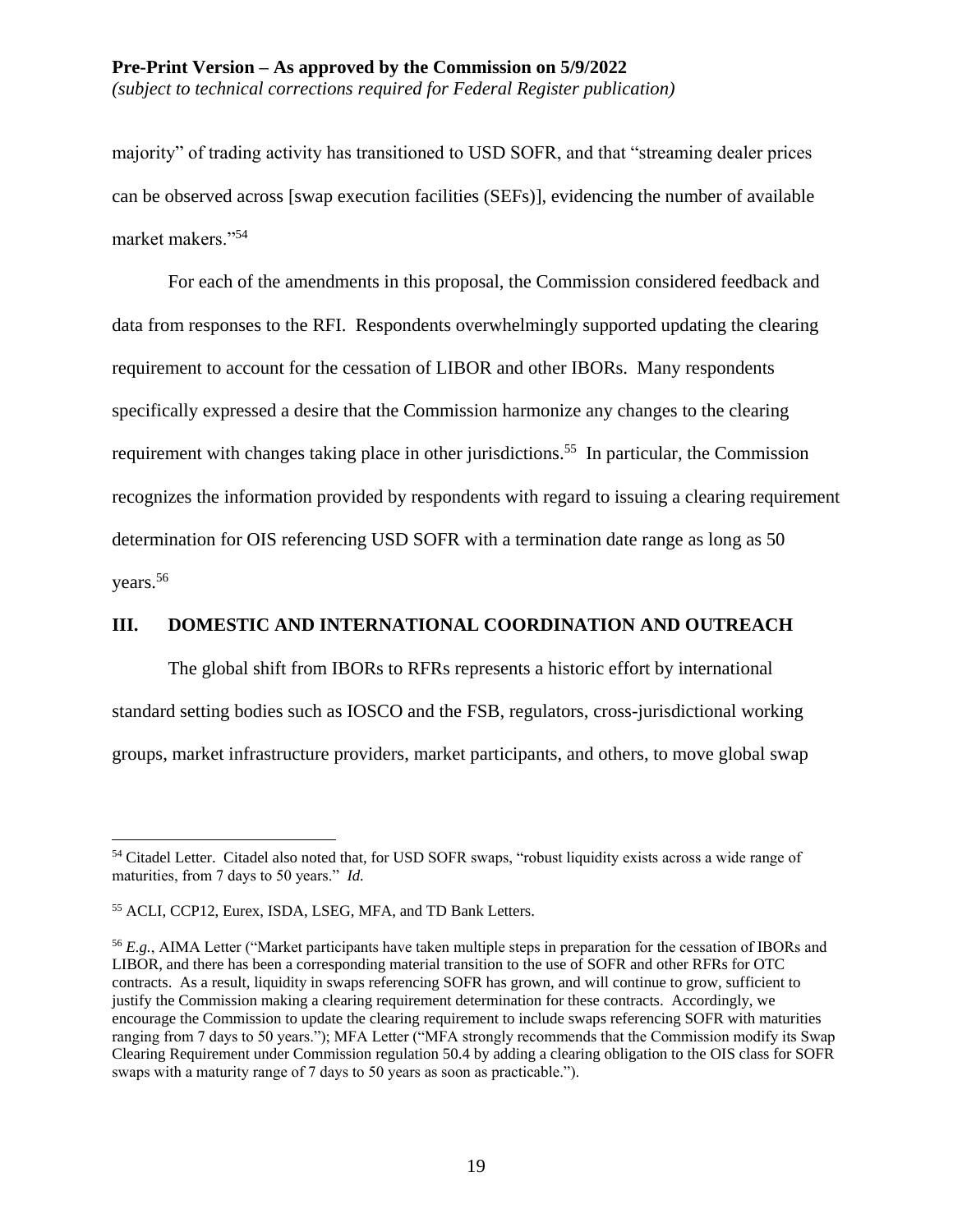markets toward reliance on more sustainable benchmarks.<sup>57</sup> Due to the cross-border nature of this effort and the size of the affected markets, the Commission believes it is a priority to engage with domestic and international regulators as it considers changes to the clearing requirement. As discussed further below, the Commission's proposed clearing requirement determination is based upon this type of ongoing consultation and coordination among regulatory authorities and with market participants.

#### **A. Domestic Coordination Efforts**

The Commission is committed to working with the FRB, FRBNY, Securities and Exchange Commission (SEC), and other domestic authorities to ensure transparency in its efforts and, to the greatest extent possible, consistency in the transition from IBORs to RFRs. To this end, the Commission consults with domestic authorities including the SEC, the FRB, and the FRBNY as part of this rulemaking process.

#### **B. International Coordination Efforts**

Section 752(a) of the Dodd-Frank Act directs the Commission to consult and coordinate with foreign regulatory authorities on the establishment of consistent international standards for the regulations of swaps.<sup>58</sup> The Commission accomplished this with respect to the Second Determination by considering the ways in which it could harmonize its clearing requirement with clearing requirements in other jurisdictions.<sup>59</sup> The Commission has long recognized the interconnectedness of the interest rate swap market, and the importance of consulting and

<sup>57</sup> *See* RFI, 86 FR at 66478-66482.

<sup>58</sup> Section 752 is not codified in the CEA.

<sup>59</sup> Second Determination, 81 FR at 71203.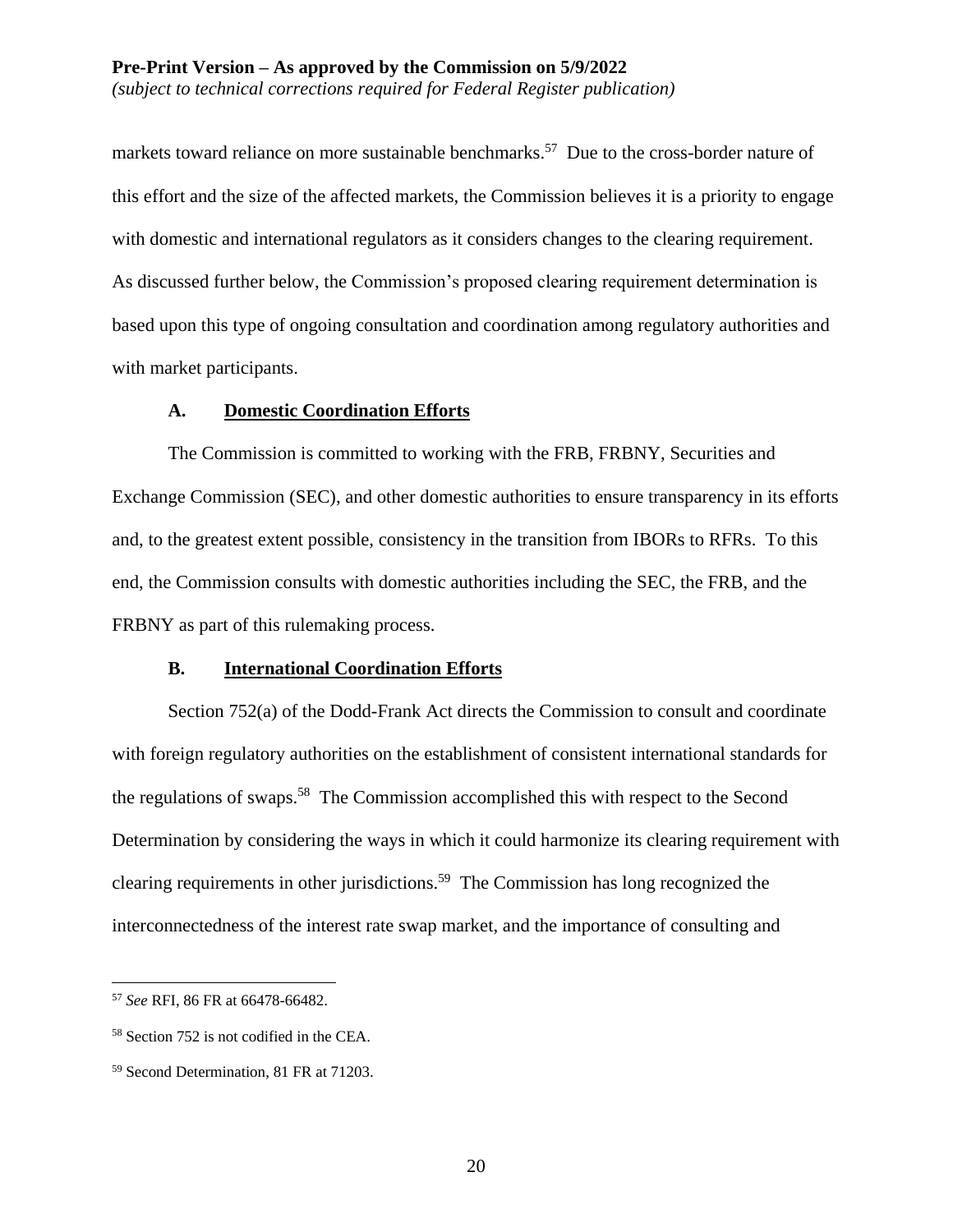coordinating with its counterparts in other jurisdictions in the adoption of clearing requirements in order to promote regulatory consistency and certainty, and to prevent the evasion of clearing requirements. 60

As part of this rulemaking process, the Commission is working with its counterparts overseas to ensure a coordinated approach to required clearing of interest rate swaps during the move from use of swaps referencing IBORs to swaps referencing RFRs. In particular, as part of the ongoing regulatory dialogue among authorities, Commission staff consulted with counterparts, including those at Bank of England, FCA, ESMA, Japanese Financial Services Agency (JFSA), Hong Kong Monetary Authority (HKMA), Australian Securities and Investments Commission (ASIC), and MAS. This type of dialogue reflects an effort to ensure consistency in interest rate swap clearing requirements across jurisdictions.

#### **C. Clearing Requirements in Other Jurisdictions**

 $\overline{a}$ 

In developing this proposal, the Commission considered relevant changes to clearing requirements in other jurisdictions, with a view toward ensuring that any changes the Commission proposes are harmonized to the greatest extent possible with those adopted by its

<sup>60</sup> *E.g.,* Second Determination, 81 FR at 71223 (noting that "the interest rate swaps market is global and market participants are interconnected"); First Determination, 77 FR at 74287 ("The Commission is mindful of the benefits of harmonizing its regulatory framework with that of its counterparts in foreign countries. The Commission has therefore monitored global advisory, legislative, and regulatory proposals, and has consulted with foreign regulators in developing the final regulations.").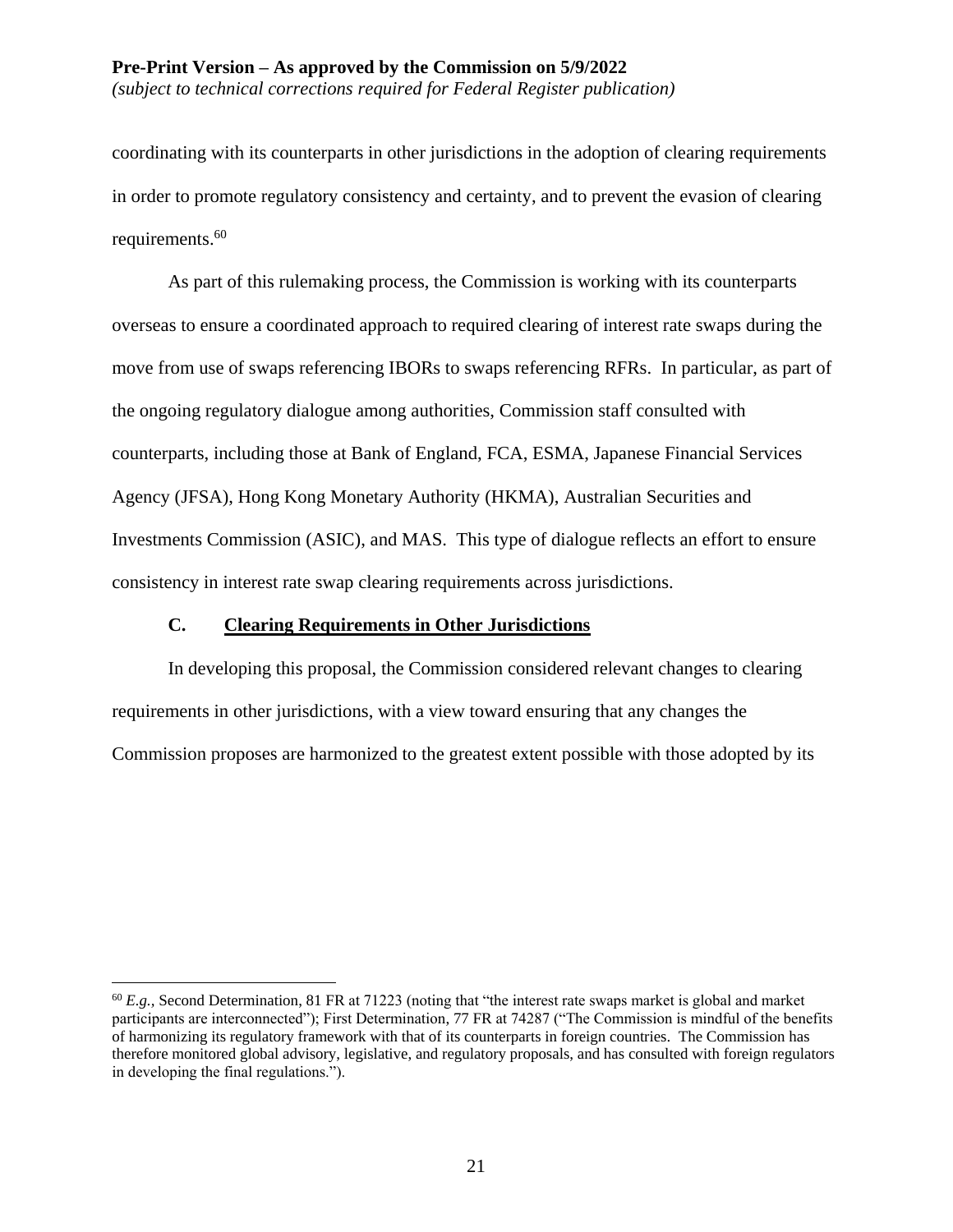*(subject to technical corrections required for Federal Register publication)*

international counterparts. This goal is consistent with the Commission's approach in the

Second Determination and the views of a significant number of respondents to the RFI.

Table 3 below outlines the way in which regulators in other jurisdictions have revised, or proposed to revise, clearing requirements to account for the transition from IBORs to RFRs.<sup>61</sup>

|            | Australia                    | EU                           | Japan      | UK                           |
|------------|------------------------------|------------------------------|------------|------------------------------|
|            | (Proposed)                   | (Final Regulatory            | (Final)    | (Final)                      |
|            |                              | Technical Standards –        |            |                              |
|            |                              | EC to approve)               |            |                              |
| <b>USD</b> | To be determined             | SOFR $-7$ days to 3          | <b>Not</b> | <b>TBD</b>                   |
|            | (TBD).                       | years                        | applicable |                              |
|            |                              |                              | $(N/A)$ .  |                              |
| <b>GBP</b> | $SONIA - 7$ days to          | SONIA $-7$ days to 50        | N/A        | $SONIA - 7$ days to          |
|            | 50 years                     | years                        |            | 50 years                     |
|            |                              |                              |            |                              |
| <b>EUR</b> | $\epsilon$ STR – 7 days to 2 | $\epsilon$ STR – 7 days to 3 | N/A        | $\epsilon$ STR – 7 days to 3 |
|            | years                        | years                        |            | years                        |
|            |                              |                              |            |                              |

TABLE 3—CLEARING REQUIREMENTS IN OTHER JURISDICTIONS

<sup>61</sup> ASIC, Consultation Paper 353, "Proposed amendments to the *ASIC Derivative Transaction Rules (Clearing) 2015*," Dec. 2021, at 5, 14, available at *https://download.asic.gov.au/media/mjknuhlh/cp-353-published-6 december-2021.pdf*; ESMA, Final Report, "On draft RTS on the clearing and derivative trading obligations in view of the benchmark transition to risk free rates," Nov. 18, 2021, at 36-38, 63, available at *https://www.esma.europa.eu/sites/default/files/library/esma70-156-*

<sup>4953</sup>\_final\_report\_on\_the\_co\_and\_dto\_re\_benchmark\_transition.pdf; Bank of England, "Derivatives clearing obligation – modifications to reflect interest rate benchmark reform: Amendments to BTS 2015/2205," May 20, 2021, available at *https://www.bankofengland.co.uk/paper/2021/derivatives-clearing-obligation-modifications-toreflect-interest-rate-benchmark-reform-amendments*; Bank of England, "Derivatives clearing obligation – modifications to reflect interest rate benchmark reform: Amendments to BTS 2015/2205," Sept. 29, 2021, available at *https://www.bankofengland.co.uk/paper/2021/derivatives-clearing-obligation-modifications-to-reflect-interestrate-benchmark-reform*; Bank of England, "Derivatives clearing obligation – introduction of contracts referencing TONA: Amendment to BTS 2015/2205," Dec. 3, 2021, available at

*https://www.bankofengland.co.uk/paper/2021/derivatives-clearing-obligation-introduction-of-contracts-referencingtona-ps*; Bank of England, "Derivatives clearing obligation – introduction of contracts referencing TONA: Amendment to BTS 2015/2205," Sept. 29, 2021, available at

*https://www.bankofengland.co.uk/paper/2021/derivatives-clearing-obligation-introduction-of-contracts-referencingtona*.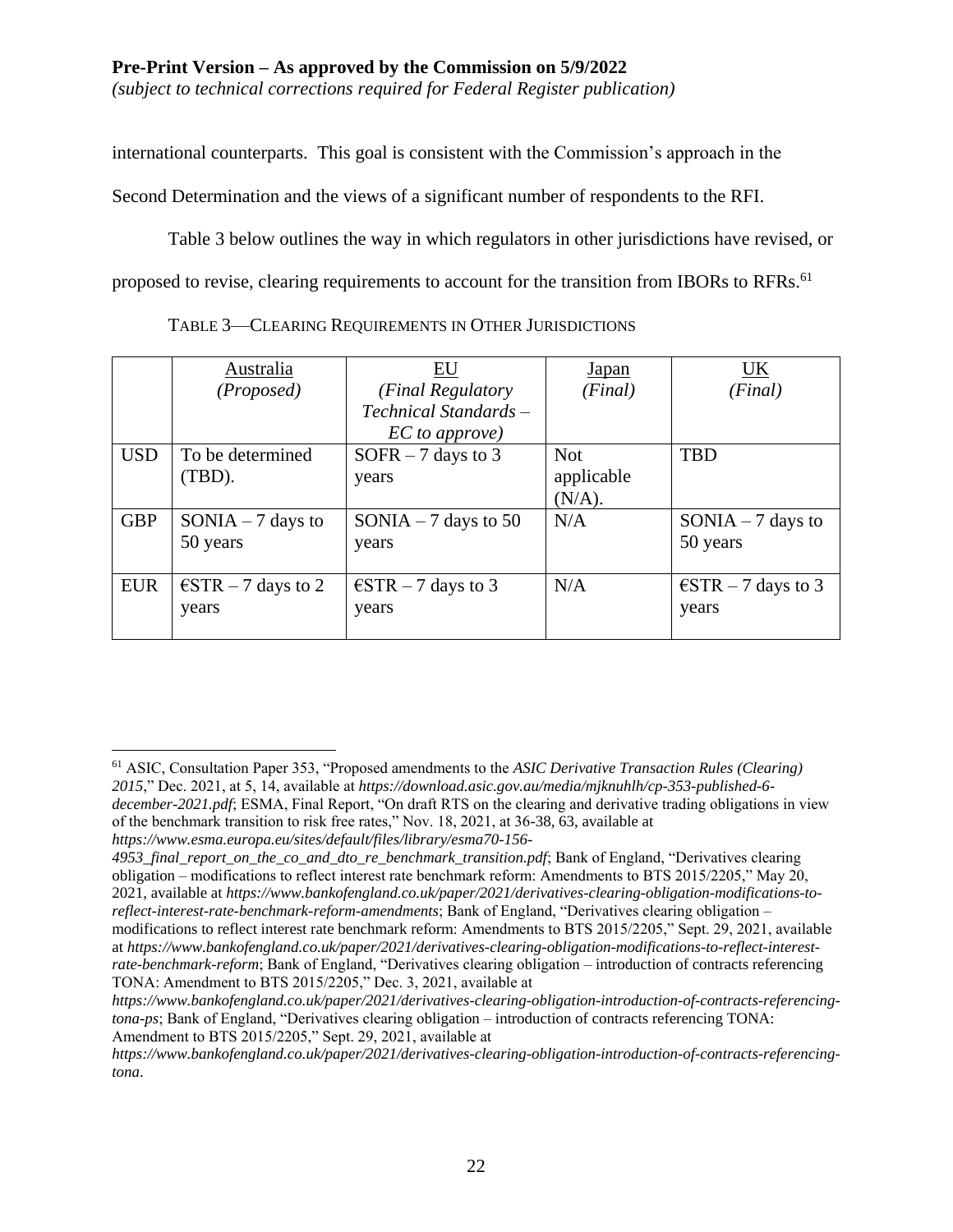*(subject to technical corrections required for Federal Register publication)*

| <b>JPY</b> | TONA $-7$ days to | TBD | $TONA - 7$          | TONA $-7$ days to |
|------------|-------------------|-----|---------------------|-------------------|
|            | 30 years          |     | days to $40$        | 30 years          |
|            |                   |     | years <sup>62</sup> |                   |
|            |                   |     |                     |                   |

#### **IV. PROPOSED AMENDMENTS TO REGULATION 50.4(a)**

As described above, the global swap marketplace has made tremendous progress toward completing the transition from reliance on swaps that reference LIBOR and other IBORs to clearing and trading swaps that reference RFRs. The Commission intends to facilitate this transition further by modifying its interest rate swap clearing requirement to reflect the cessation or loss of representativeness of certain IBORs, and the market adoption of RFRs. The Commission is grateful to market participants and others who took the time to respond to its RFI. As stated above, the Commission reviewed those responses carefully in formulating this proposal, and the Commission looks forward to further comment on this proposal.

#### **A. Overview of the Proposed Regulation**

 $\overline{a}$ 

The Commission is proposing to amend regulation 50.4(a) to remove all LIBOR and EUR EONIA swap clearing requirements, and add requirements to clear corresponding RFR swaps. While the IBOR swaps for which clearing requirements would be removed span all four classes of swaps currently required to be cleared—fixed-to-floating swaps, basis swaps, FRAs, and (in the case of EUR EONIA) OIS—the RFR swaps that the Commission proposes to add to the clearing requirement are all OIS. OIS are swaps where one leg is calculated based on a fixed rate and the other is calculated based on a daily overnight floating rate (*i.e.*, the RFR). On the

 $62$  Although JFSA does not clearly prescribe a termination date range in its public notice regarding its JPY TONA clearing requirement, the requirement went into effect on December 6, 2021. JSCC rules provide for the clearing of JPY TONA OIS with a termination date range of 7 days to 40 years. JSCC, Interest Rate Swap Clearing Products: List of Cleared Products, available at *https://www.jpx.co.jp/jscc/en/cash/irs/product.html*.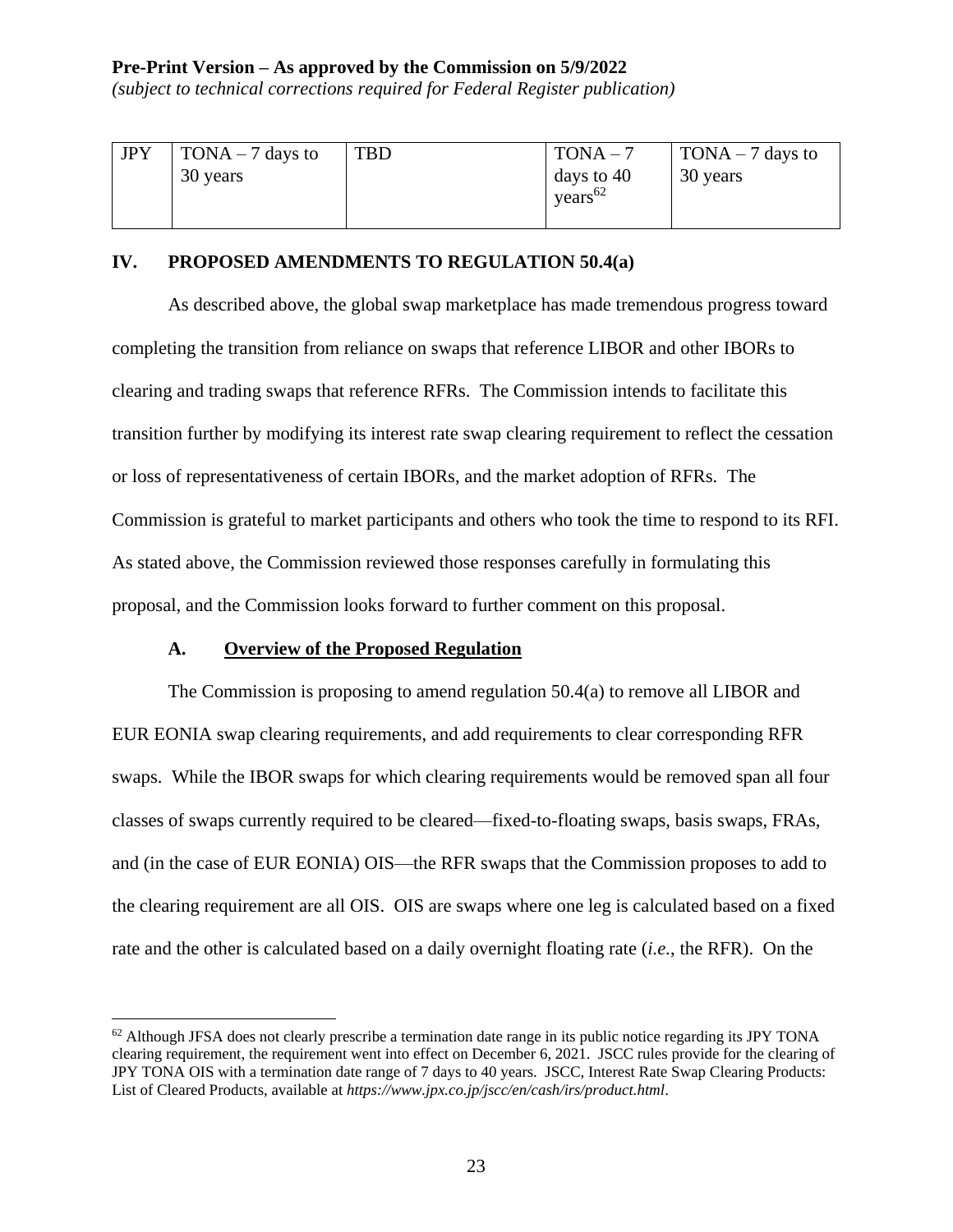other hand, RFR-linked basis swaps are currently cleared, but the Commission is not proposing to add any new requirements to clear RFR-linked basis swaps at this time because they are used primarily to move out of IBOR swap positions and into RFR swap positions.<sup>63</sup> By not proposing to add these interest rate swaps to the clearing requirement, the Commission believes that it is providing added flexibility for market participants. Commission staff will continue to monitor the use of RFR-linked basis swaps as the IBOR transition process moves forward.

This proposal is the first rule change that the Commission is proposing to facilitate the transition from IBORs to RFRs for purposes of the clearing requirement. But in many ways, the proposal is an update rather than expansion of the existing clearing requirement. In effect, the Commission's proposal would replace the requirement to clear IBOR swaps in a number of different classes with a requirement to clear RFR OIS because the IBOR swaps have become unavailable and liquidity has shifted into RFR OIS.

As discussed further below, the Commission is proposing that these amendments to part 50 to require clearing for certain RFR OIS would become effective 30 days after publication of the final rule in the Federal Register. The Commission is proposing to remove existing IBOR swap clearing requirements from regulation 50.4 in two stages. The Commission proposes to remove requirements to clear (i) non-USD LIBOR and EUR EONIA swaps, 30 days after the publication of the final rule in the Federal Register; and (ii) USD LIBOR and SGD SOR-VWAP swaps, effective July 1, 2023. There remains outstanding USD LIBOR swaps activity, and a

<sup>63</sup> RFR-linked basis swaps offered for clearing are generally RFR-IBOR basis swaps. *See* ACLI Letter ("We also do not believe that SOFR-LIBOR basis swaps should be added to the clearing requirement due to low liquidity and limitations on electronic execution. We expect SOFR-LIBOR basis swaps to require bilateral OTC treatment for their limited and dwindling use cases."); ISDA Letter ("Due to low liquidity, we think SOFR-LIBOR basis swaps should not be subject to mandatory clearing.").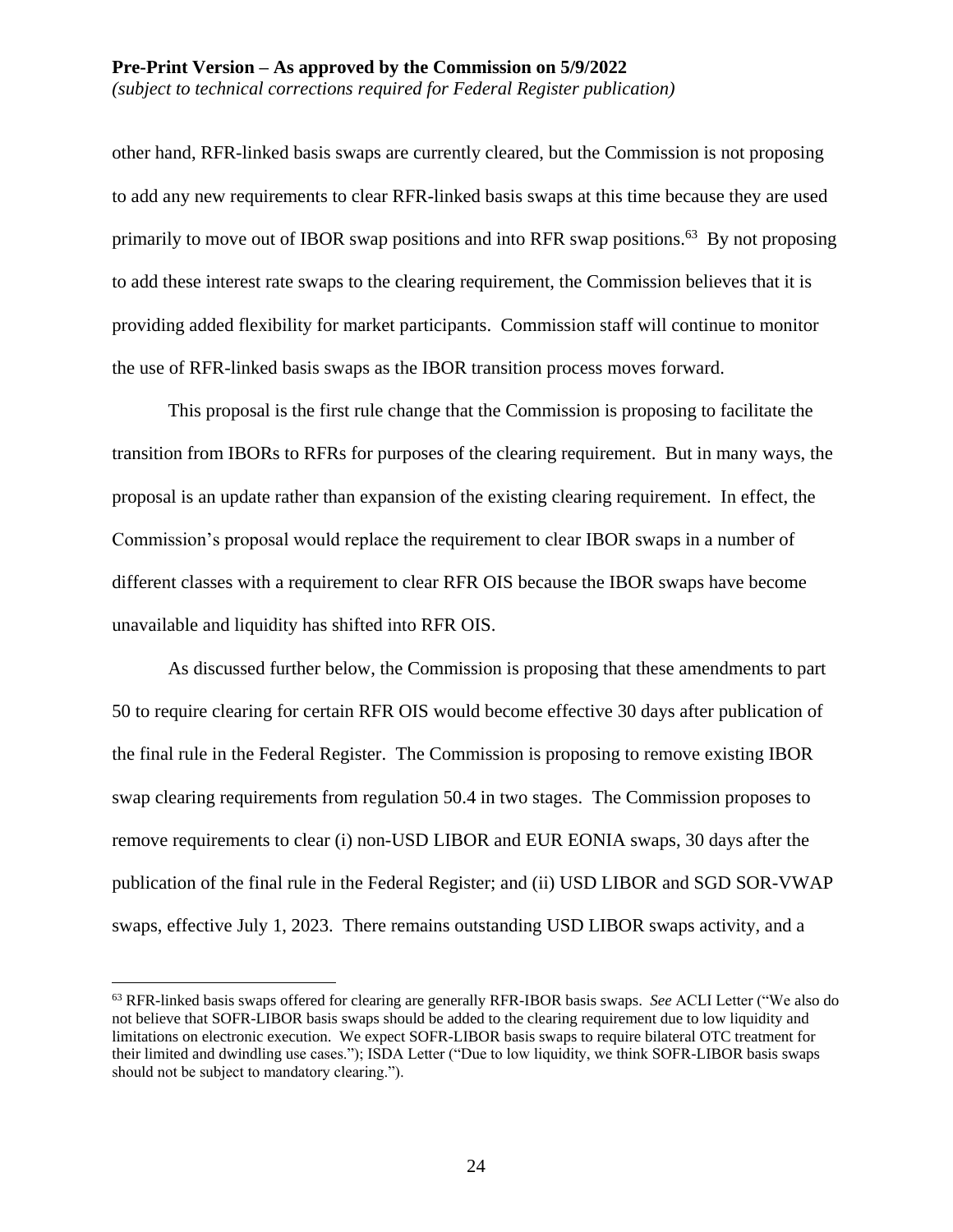*(subject to technical corrections required for Federal Register publication)*

number of respondents to the RFI requested that the Commission retain its USD LIBOR swap clearing requirement until such time as that rate is unavailable.<sup>64</sup>

Specifically, the Commission is proposing to amend regulation 50.4(a) as follows:

- i. Effective 30 days after publication of the final rule in the Federal Register:
	- a. Remove swaps denominated in GBP, CHF, and JPY that reference LIBOR as a floating rate index from each of the fixed-to-floating swap, basis swap, and FRA classes, as applicable.
	- b. Remove swaps denominated in EUR that reference EONIA as a floating rate index from the OIS class.
	- c. Add to the OIS class:
		- i. Swaps denominated in USD that reference SOFR as a floating rate index with a stated termination date range of 7 days to 50 years,
		- ii. Swaps denominated in EUR that reference  $\epsilon$ STR as a floating rate index with a stated termination date range of 7 days to 3 years,
		- iii. Swaps denominated in CHF that reference SARON as a floating rate index with a stated termination date range of 7 days to 30 years,
		- iv. Swaps denominated in JPY that reference TONA as a floating rate index with a stated termination date range of 7 days to 30 years, and
		- v. Swaps denominated in SGD that reference SORA as a floating rate index with a stated termination date range of 7 days to 10 years.

<sup>64</sup> *See* additional discussion of RFI responses below.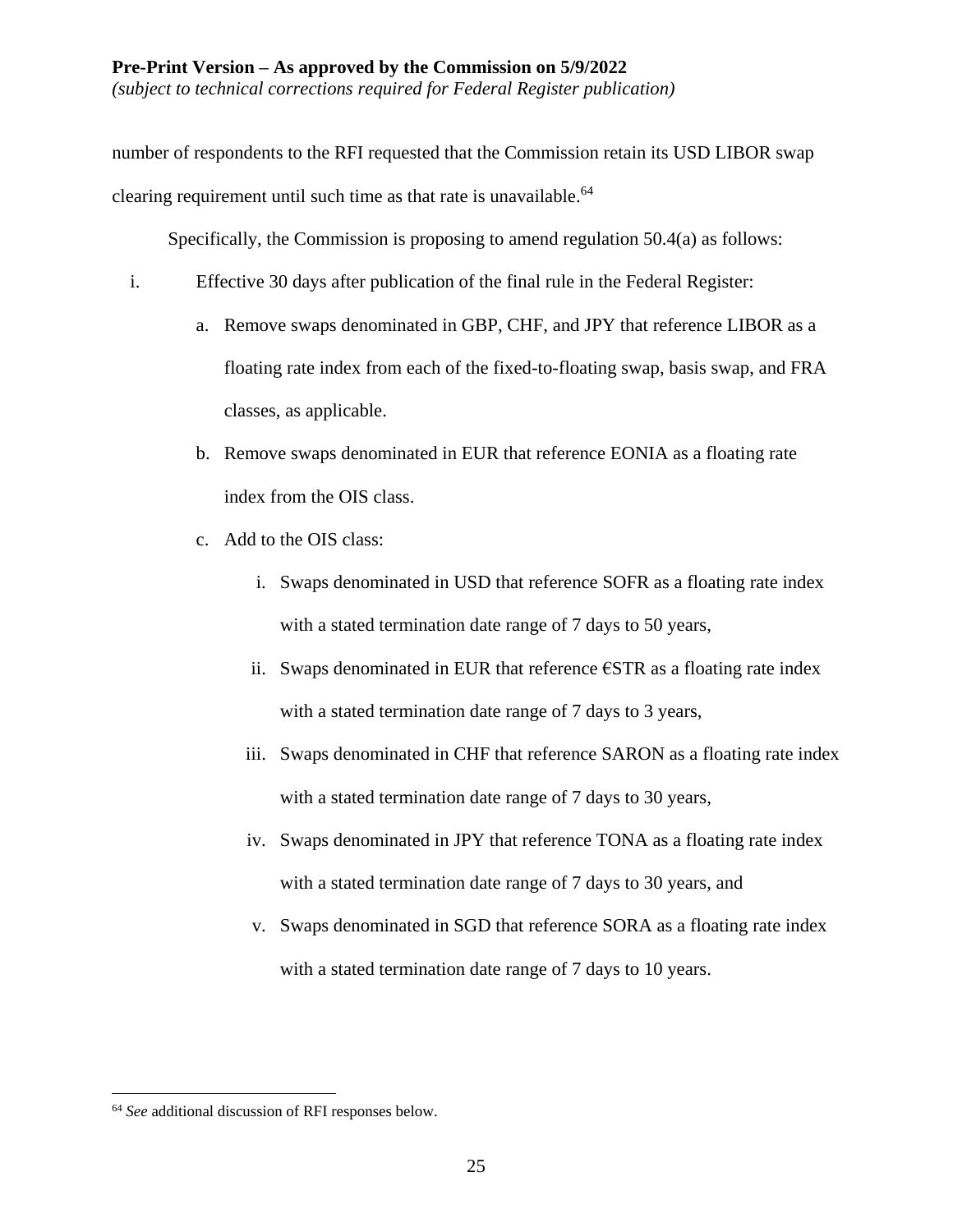- d. Change the maximum stated termination date range for swaps denominated in GBP that reference SONIA as a floating rate index in the OIS class to 50 years, for a new stated termination date range of 7 days to 50 years.
- ii. Effective July 1, 2023:
	- a. Remove swaps denominated in USD that reference LIBOR as a floating rate index from each of the fixed-to-floating swap, basis swap, and FRA classes.
	- b. Remove swaps denominated in SGD that reference SOR-VWAP as a floating rate index from the fixed-to-floating swap class.

These proposed amendments to regulation 50.4(a) are shown below in tabular form for

illustrative purposes. Text that the Commission proposes to remove is stricken through; text that

the Commission proposes to add is bolded. This table shows how regulation 50.4(a) would be

amended as of 30 days after publication of the final rule in the Federal Register.

### **§ 50.4 Classes of swaps required to be cleared.**

(a) *Interest rate swaps.* Swaps that have the following specifications are required to be cleared under section 2(h)(1) of the Act, and shall be cleared pursuant to the rules of any derivatives clearing organization eligible to clear such swaps under § 39.5(a) of this chapter.

| Table 1 a<br>Specification  | Fixed-to-<br>floating<br>swap class |                             |                |                                 |                          |                              |
|-----------------------------|-------------------------------------|-----------------------------|----------------|---------------------------------|--------------------------|------------------------------|
| 1. Currency                 | Australian<br>Dollar<br>(AUD)       | Canadian<br>Dollar<br>(CAD) | Euro<br>(EUR)  | Hong<br>Kong<br>Dollar<br>(HKD) | Mexican<br>Peso<br>(MXN) | Norwegian<br>Krone<br>(NOK). |
| 2. Floating<br>Rate Indexes | <b>BBSW</b>                         | <b>CDOR</b>                 | <b>EURIBOR</b> | <b>HIBOR</b>                    | TIIE-<br><b>BANXICO</b>  | NIBOR.                       |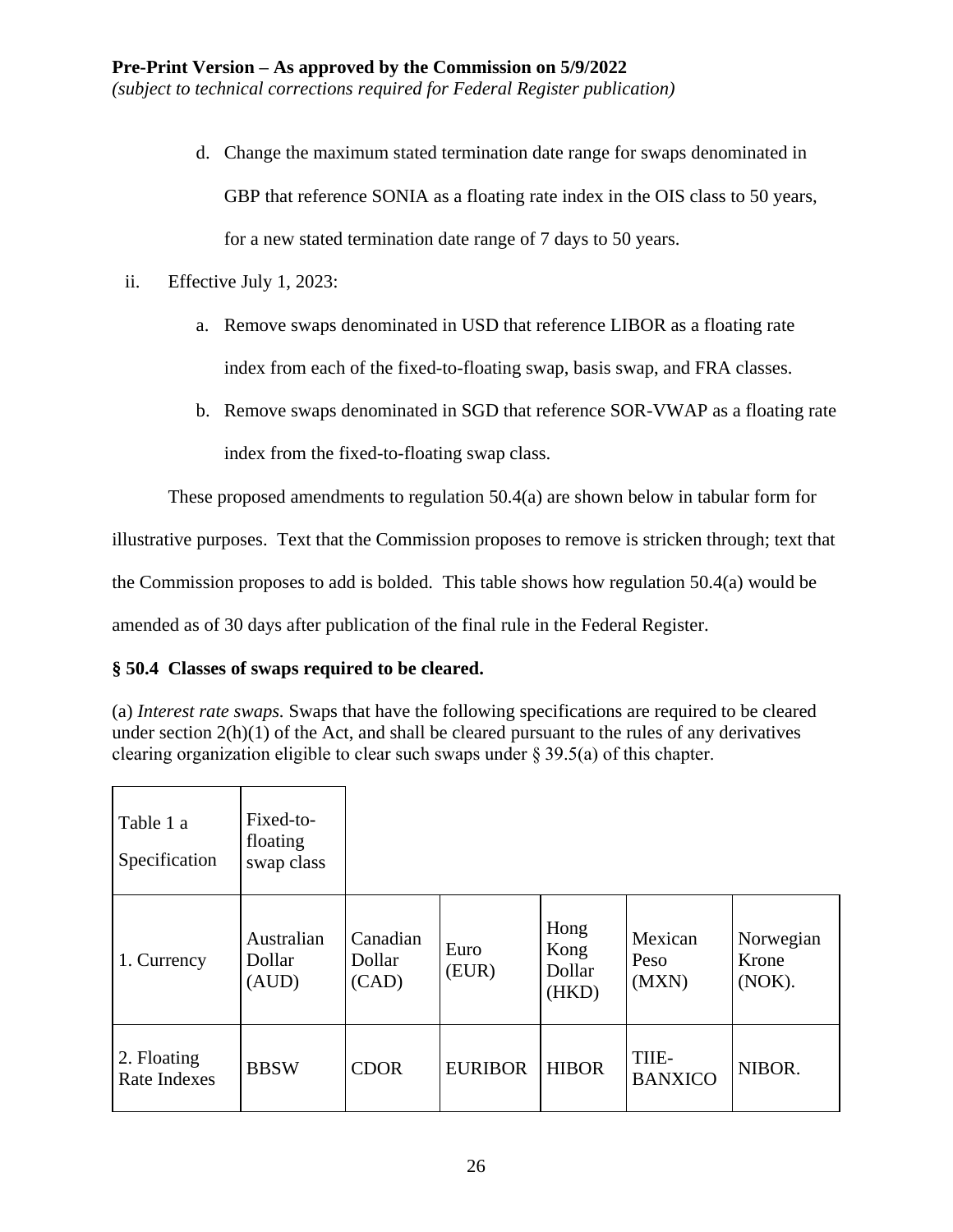| 3. Stated<br>Termination<br>Date Range       | 28 days to<br>30 years | 28 days to<br>30 years | 28 days to<br>50 years | 28 days<br>to $10$<br>years | 28 days to<br>21 years | 28 days to<br>10 years. |
|----------------------------------------------|------------------------|------------------------|------------------------|-----------------------------|------------------------|-------------------------|
| 4. Optionality                               | N <sub>o</sub>         | N <sub>o</sub>         | N <sub>o</sub>         | N <sub>o</sub>              | N <sub>o</sub>         | No.                     |
| 5. Dual<br>Currencies                        | N <sub>0</sub>         | No                     | N <sub>o</sub>         | No                          | N <sub>o</sub>         | No.                     |
| 6. Conditional<br>Notional<br><b>Amounts</b> | N <sub>0</sub>         | No                     | N <sub>0</sub>         | No                          | N <sub>o</sub>         | No.                     |

| Table 1 b<br>Specification             | Fixed-to-<br>floating<br>swap<br>class |                              |                           |                                      |                                   |                              |                                   |
|----------------------------------------|----------------------------------------|------------------------------|---------------------------|--------------------------------------|-----------------------------------|------------------------------|-----------------------------------|
| 1. Currency                            | Polish<br><b>Zloty</b><br>(PLN)        | Singapore<br>Dollar<br>(SGD) | Swedish<br>Krona<br>(SEK) | <b>Swiss</b><br>Frane<br>(EHF)       | <b>Sterling</b><br>( <b>GBP</b> ) | U.S.<br>Dollar<br>(USD).     | Yen<br>$(HPY)$ .                  |
| 2. Floating<br>Rate Indexes            | <b>WIBOR</b>                           | SOR-<br><b>VWAP</b>          | <b>STIBOR</b>             | <b>LIBOR</b>                         | <b>LIBOR</b>                      | LIBOR.                       | <b>LIBOR.</b>                     |
| 3. Stated<br>Termination<br>Date Range | 28 days to<br>10 years                 | 28 days to<br>10 years       | 28 days to<br>15 years    | $28$ days<br>$\frac{16}{9}$<br>years | $28$ days<br>to 50<br>years       | 28 days<br>to $50$<br>years. | 28 days<br>$t\theta$ 30<br>years. |
| 4. Optionality                         | N <sub>0</sub>                         | N <sub>o</sub>               | N <sub>o</sub>            | $N_{\theta}$                         | $N_{\theta}$                      | No.                          | N <sub>0</sub>                    |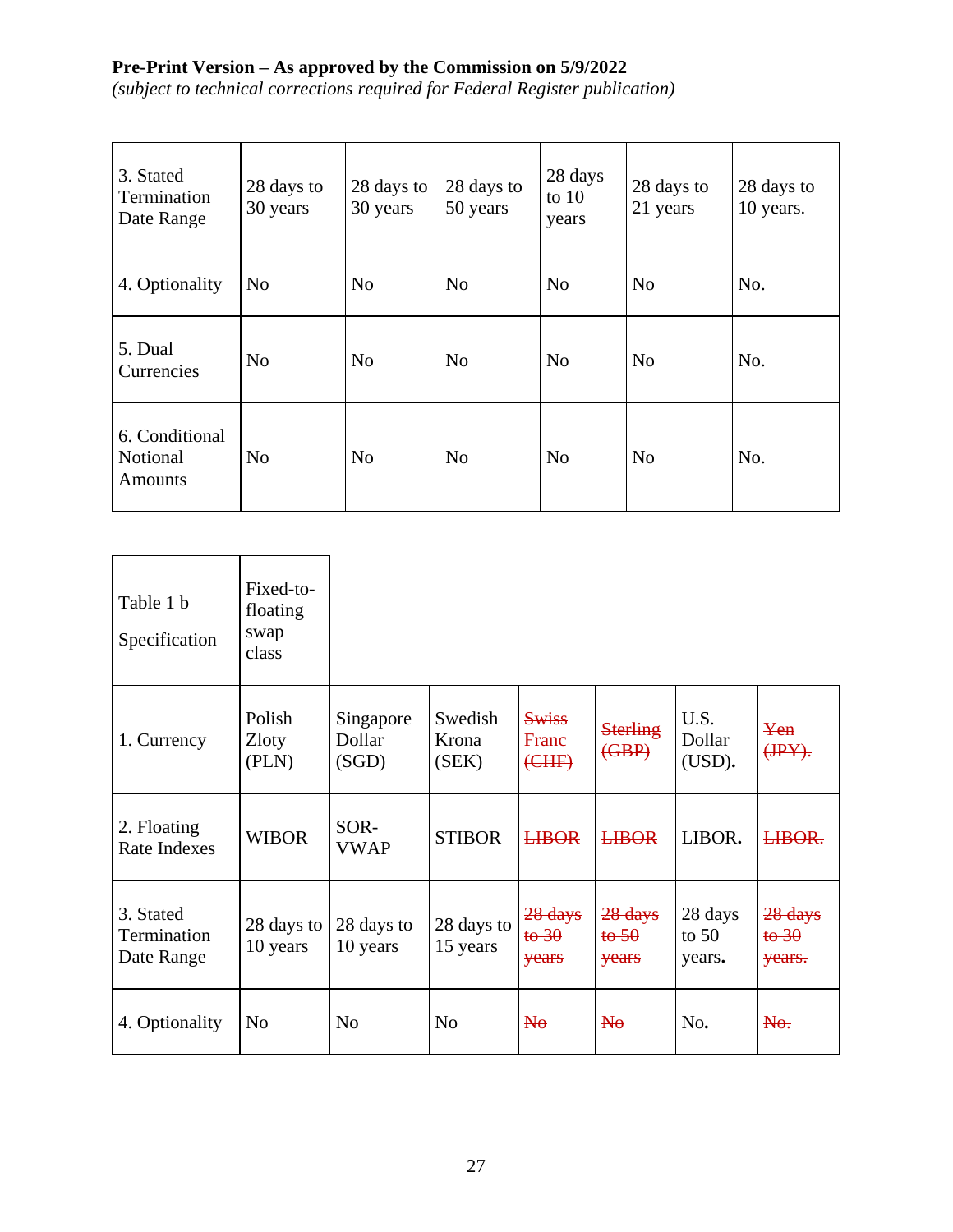| 5. Dual<br>Currencies                 | N <sub>o</sub> | N <sub>o</sub> | N <sub>o</sub> | $N_{\theta}$   | $N_{\theta}$   | No. | No. |
|---------------------------------------|----------------|----------------|----------------|----------------|----------------|-----|-----|
| 6. Conditional<br>Notional<br>Amounts | N <sub>o</sub> | N <sub>o</sub> | N <sub>o</sub> | N <sub>0</sub> | N <sub>0</sub> | No. | No. |

| Table 2<br>Specification                      | Basis swap<br>class        |                        |                                   |                         |                           |
|-----------------------------------------------|----------------------------|------------------------|-----------------------------------|-------------------------|---------------------------|
| 1. Currency                                   | Australian<br>Dollar (AUD) | Euro (EUR)             | <b>Sterling</b><br>( <b>GBP</b> ) | U.S. Dollar<br>(USD).   | Yen (JPY).                |
| 2. Floating Rate<br>Indexes                   | <b>BBSW</b>                | <b>EURIBOR</b>         | <b>LIBOR</b>                      | LIBOR.                  | LIBOR.                    |
| 3. Stated<br><b>Termination Date</b><br>Range | 28 days to 30<br>years     | 28 days to 50<br>years | $28$ days to<br>50 years          | 28 days to<br>50 years. | $28$ days to<br>30 years. |
| 4. Optionality                                | N <sub>o</sub>             | N <sub>o</sub>         | $N_{\theta}$                      | No.                     | No.                       |
| 5. Dual Currencies                            | N <sub>o</sub>             | N <sub>0</sub>         | $N_{\theta}$                      | No.                     | $N0$ .                    |
| 6. Conditional<br><b>Notional Amounts</b>     | N <sub>0</sub>             | N <sub>o</sub>         | $N_{\theta}$                      | No.                     | $N0$ .                    |

| Table 3 | Forward     |
|---------|-------------|
|         | <b>rate</b> |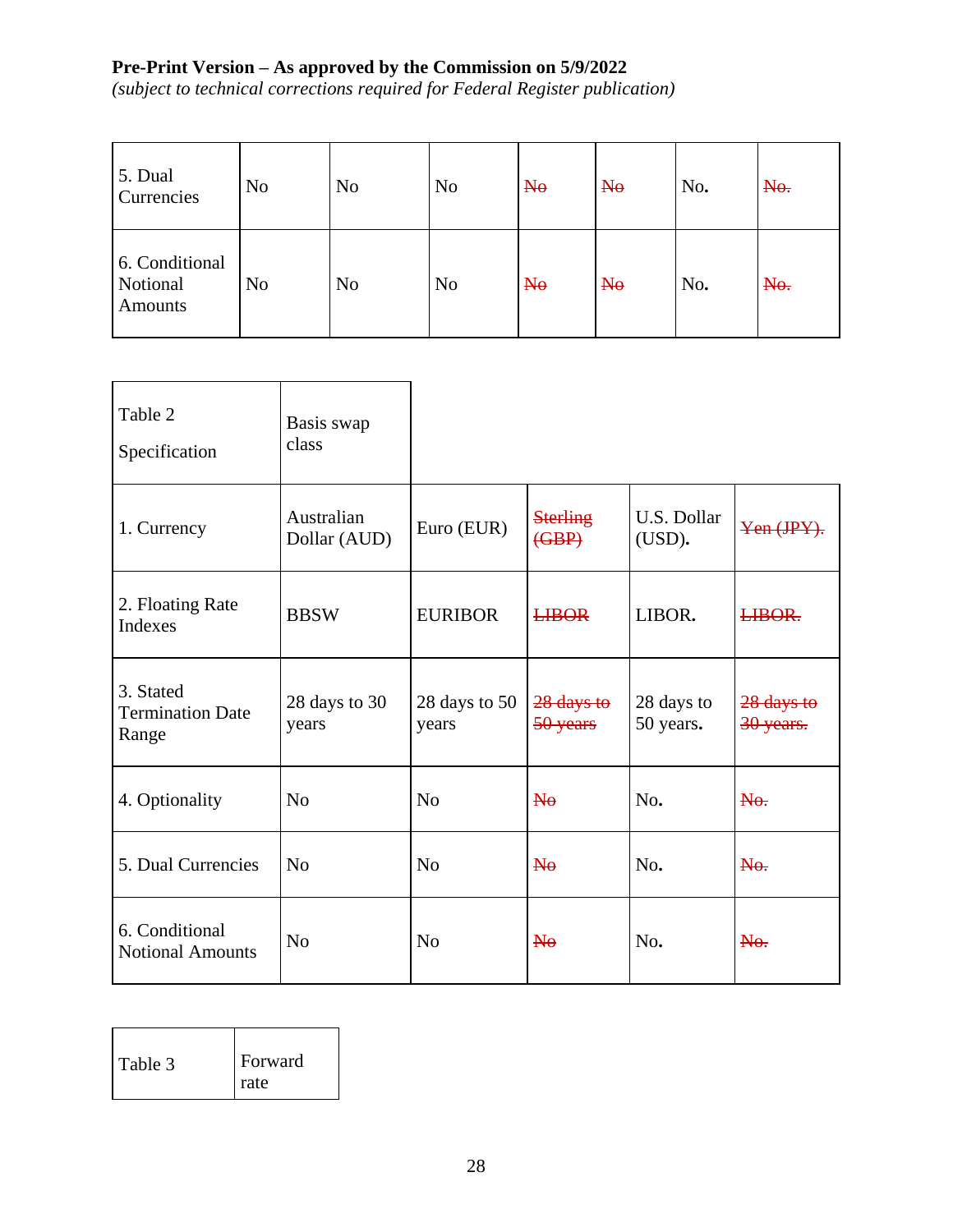| Specification                                | agreement<br>class   |                          |                             |                           |                                             |                            |                                            |
|----------------------------------------------|----------------------|--------------------------|-----------------------------|---------------------------|---------------------------------------------|----------------------------|--------------------------------------------|
| 1. Currency                                  | Euro (EUR)           | Polish<br>Zloty<br>(PLN) | Norwegian<br>Krone<br>(NOK) | Swedish<br>Krona<br>(SEK) | <b>Sterling</b><br>( <b>GBP</b> )           | U.S.<br>Dollar<br>(USD).   | Yen<br>$(HPY)$ .                           |
| 2. Floating<br>Rate Indexes                  | <b>EURIBOR</b>       | <b>WIBOR</b>             | <b>NIBOR</b>                | <b>STIBOR</b>             | <b>LIBOR</b>                                | LIBOR.                     | LIBOR.                                     |
| 3. Stated<br>Termination<br>Date Range       | 3 days to 3<br>years | 3 days to<br>2 years     | 3 days to 2<br>years        | 3 days to<br>3 years      | $3$ days<br>$t\theta$ <sup>3</sup><br>years | 3 days<br>to $3$<br>years. | 3 days<br>$t\theta$ <sup>3</sup><br>years. |
| 4. Optionality                               | N <sub>o</sub>       | No                       | N <sub>o</sub>              | N <sub>o</sub>            | $N_{\theta}$                                | No.                        | $N0$ .                                     |
| 5. Dual<br>Currencies                        | N <sub>o</sub>       | No                       | N <sub>o</sub>              | N <sub>0</sub>            | $N_{\theta}$                                | No.                        | N <sub>0</sub>                             |
| 6. Conditional<br>Notional<br><b>Amounts</b> | N <sub>0</sub>       | N <sub>0</sub>           | N <sub>o</sub>              | N <sub>0</sub>            | $N_{\theta}$                                | No.                        | No.                                        |

| Table 4<br>Specification | Overnight<br>index<br>swap<br>class      |                 |            |                                            |                     |                                |                             |                                |               |
|--------------------------|------------------------------------------|-----------------|------------|--------------------------------------------|---------------------|--------------------------------|-----------------------------|--------------------------------|---------------|
| 1. Currency              | Australian   Canadian<br>Dollar<br>(AUD) | Dollar<br>(CAD) | Euro (EUR) | <b>Singapore</b><br><b>Dollar</b><br>(SGD) | Sterling  <br>(GBP) | <b>Swiss</b><br>Franc<br>(CHF) | U.S.<br>Dollar<br>$(USD)$ . | U.S.<br><b>Dollar</b><br>(USD) | Yen<br>(JPY). |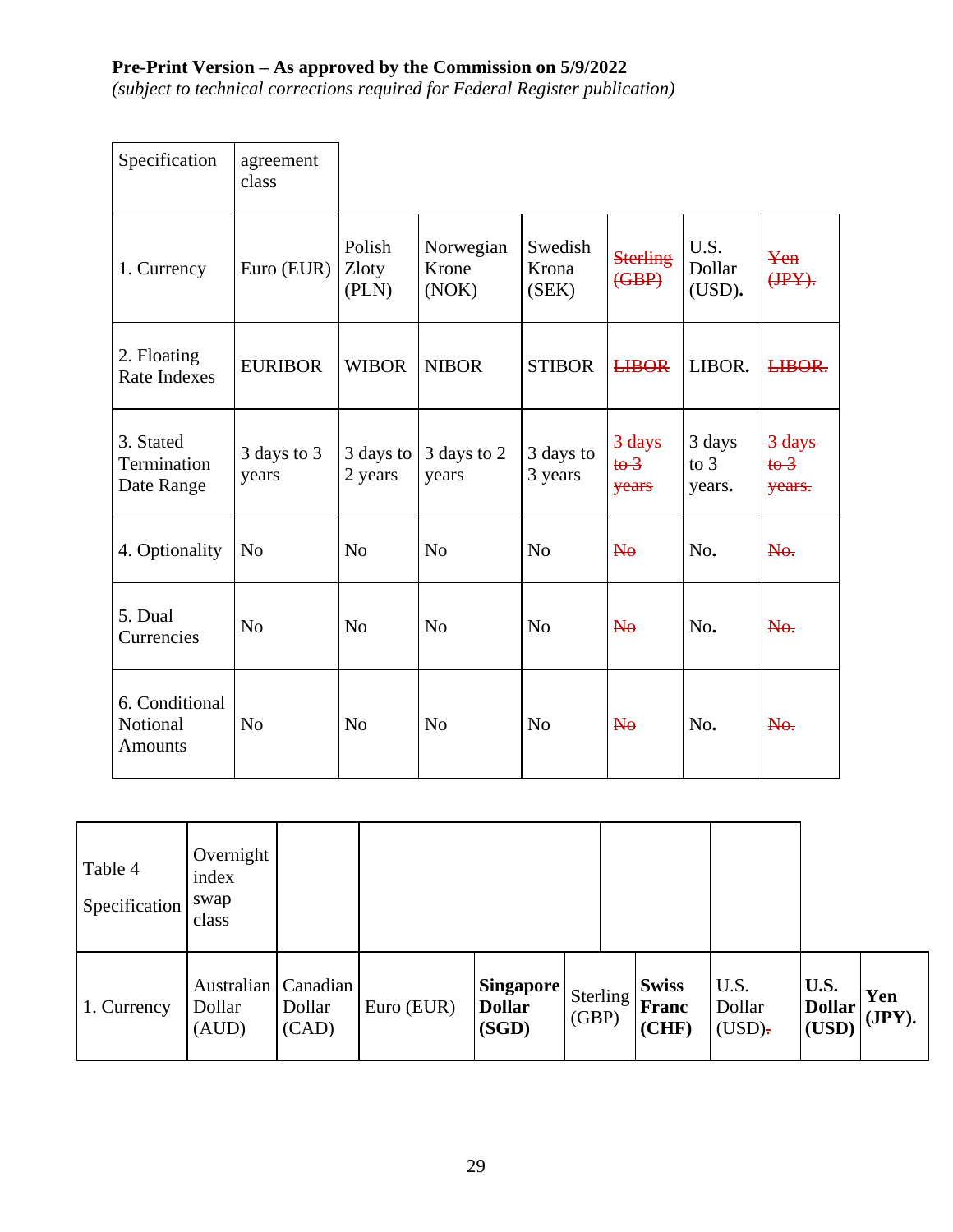*(subject to technical corrections required for Federal Register publication)*

| 2. Floating<br>Rate Indexes                     | AONIA-<br><b>OIS</b> | <b>CORRA-</b><br><b>OIS</b> | €STREONIA            | <b>SORA</b>           | <b>SONIA</b>                |                            | <b>SARON</b> FedFunds- SOFR TONA. |                  |                                    |
|-------------------------------------------------|----------------------|-----------------------------|----------------------|-----------------------|-----------------------------|----------------------------|-----------------------------------|------------------|------------------------------------|
| 3. Stated<br>Termination<br>Date Range          | 7 days to<br>2 years | 7 days to<br>2 years        | 7 days to 3<br>years | 7 days to<br>10 years | 7 days<br>to $503$<br>years | 7 days<br>to $30$<br>years | 7 days to<br>3 years.             | to $50$<br>years | 7 days 7 days<br>to $30$<br>years. |
| 4.<br>Optionality                               | N <sub>o</sub>       | N <sub>o</sub>              | N <sub>o</sub>       | N <sub>0</sub>        | N <sub>o</sub>              | N <sub>0</sub>             | No <sub>z</sub>                   | N <sub>0</sub>   | No.                                |
| 5. Dual<br>Currencies                           | N <sub>o</sub>       | N <sub>0</sub>              | N <sub>o</sub>       | N <sub>0</sub>        | N <sub>o</sub>              | N <sub>0</sub>             | No <sub>z</sub>                   | No               | No.                                |
| 6.<br>Conditional<br>Notional<br><b>Amounts</b> | N <sub>o</sub>       | N <sub>o</sub>              | N <sub>o</sub>       | N <sub>0</sub>        | N <sub>o</sub>              | N <sub>0</sub>             | No <sub>z</sub>                   | N <sub>0</sub>   | No.                                |

The table below shows how regulation 50.4(a) would be further amended effective July

### 1, 2023:

### **§ 50.4 Classes of swaps required to be cleared.**

(a) *Interest rate swaps.* Swaps that have the following specifications are required to be cleared under section  $2(h)(1)$  of the Act, and shall be cleared pursuant to the rules of any derivatives clearing organization eligible to clear such swaps under § 39.5(a) of this chapter.

| Table 1 a<br>Specification | Fixed-to-<br>floating<br>swap class |                             |               |              |                          |                              |
|----------------------------|-------------------------------------|-----------------------------|---------------|--------------|--------------------------|------------------------------|
| 1. Currency                | Australian<br>Dollar<br>(AUD)       | Canadian<br>Dollar<br>(CAD) | Euro<br>(EUR) | Hong<br>Kong | Mexican<br>Peso<br>(MXN) | Norwegian<br>Krone<br>(NOK). |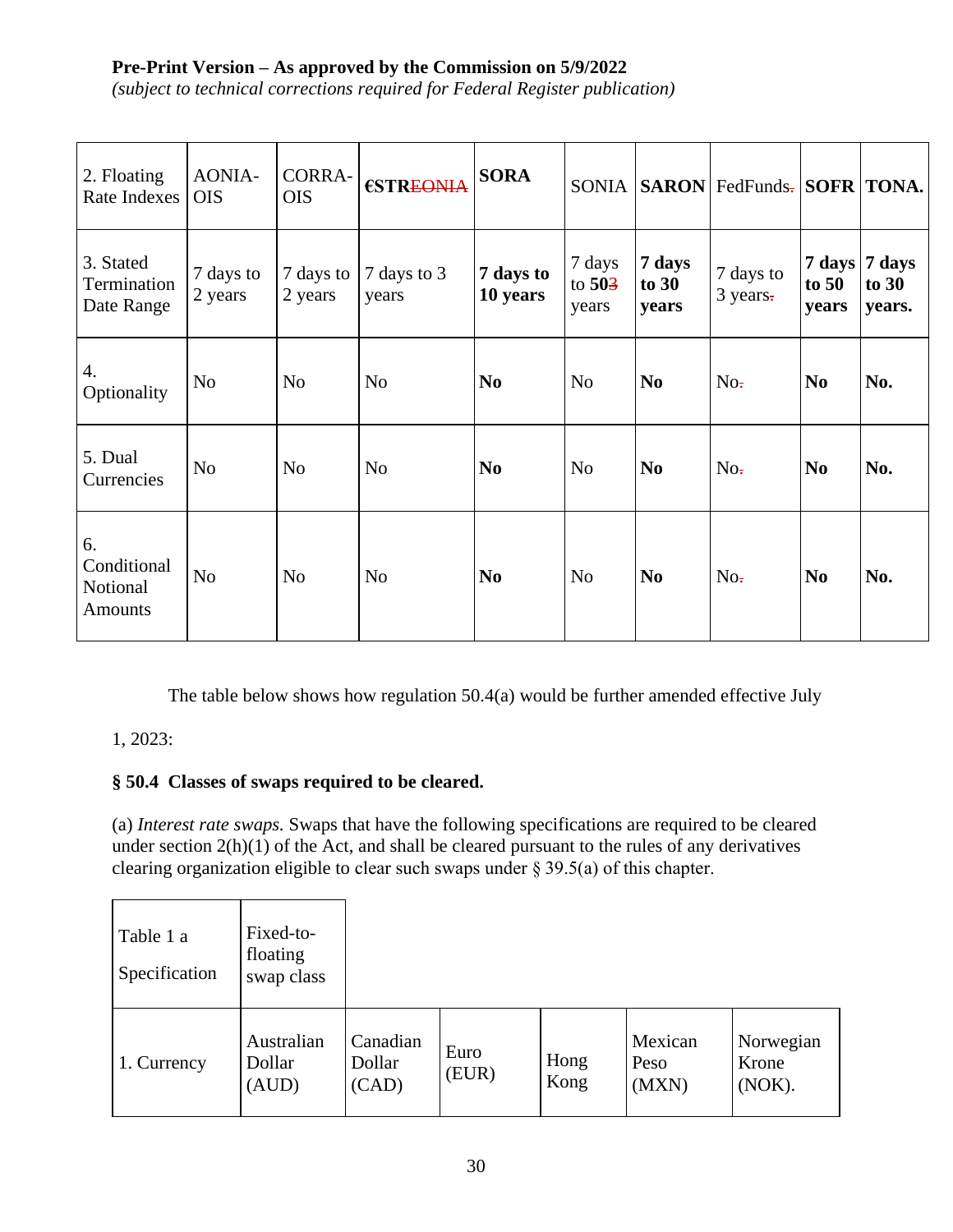|                                              |                        |                        |                        | Dollar<br>(HKD)             |                         |                         |
|----------------------------------------------|------------------------|------------------------|------------------------|-----------------------------|-------------------------|-------------------------|
| 2. Floating<br>Rate Indexes                  | <b>BBSW</b>            | <b>CDOR</b>            | <b>EURIBOR</b>         | <b>HIBOR</b>                | TIIE-<br><b>BANXICO</b> | NIBOR.                  |
| 3. Stated<br>Termination<br>Date Range       | 28 days to<br>30 years | 28 days to<br>30 years | 28 days to<br>50 years | 28 days<br>to $10$<br>years | 28 days to<br>21 years  | 28 days to<br>10 years. |
| 4. Optionality                               | N <sub>0</sub>         | N <sub>o</sub>         | N <sub>o</sub>         | N <sub>o</sub>              | N <sub>o</sub>          | No.                     |
| 5. Dual<br>Currencies                        | N <sub>o</sub>         | N <sub>o</sub>         | N <sub>o</sub>         | N <sub>o</sub>              | N <sub>o</sub>          | No.                     |
| 6. Conditional<br>Notional<br><b>Amounts</b> | N <sub>o</sub>         | N <sub>0</sub>         | N <sub>o</sub>         | N <sub>o</sub>              | N <sub>o</sub>          | No.                     |

| Table 1 b<br>Specification  | Fixed-to-floating<br>swap class |                         |               |                 |
|-----------------------------|---------------------------------|-------------------------|---------------|-----------------|
| 1. Currency                 | Polish Zloty                    | <b>Singapore Dollar</b> | Swedish Krona | U.S. Dollar     |
|                             | (PLN)                           | (SGD)                   | (SEK).        | $(HSD)$ .       |
| 2. Floating Rate<br>Indexes | <b>WIBOR</b>                    | <b>SOR-VWAP</b>         | STIBOR.       | LIBOR.          |
| 3. Stated Termination       | 28 days to 10                   | $28$ days to $10$       | 28 days to 15 | $28$ days to 50 |
| Date Range                  | years                           | years                   | years.        | years.          |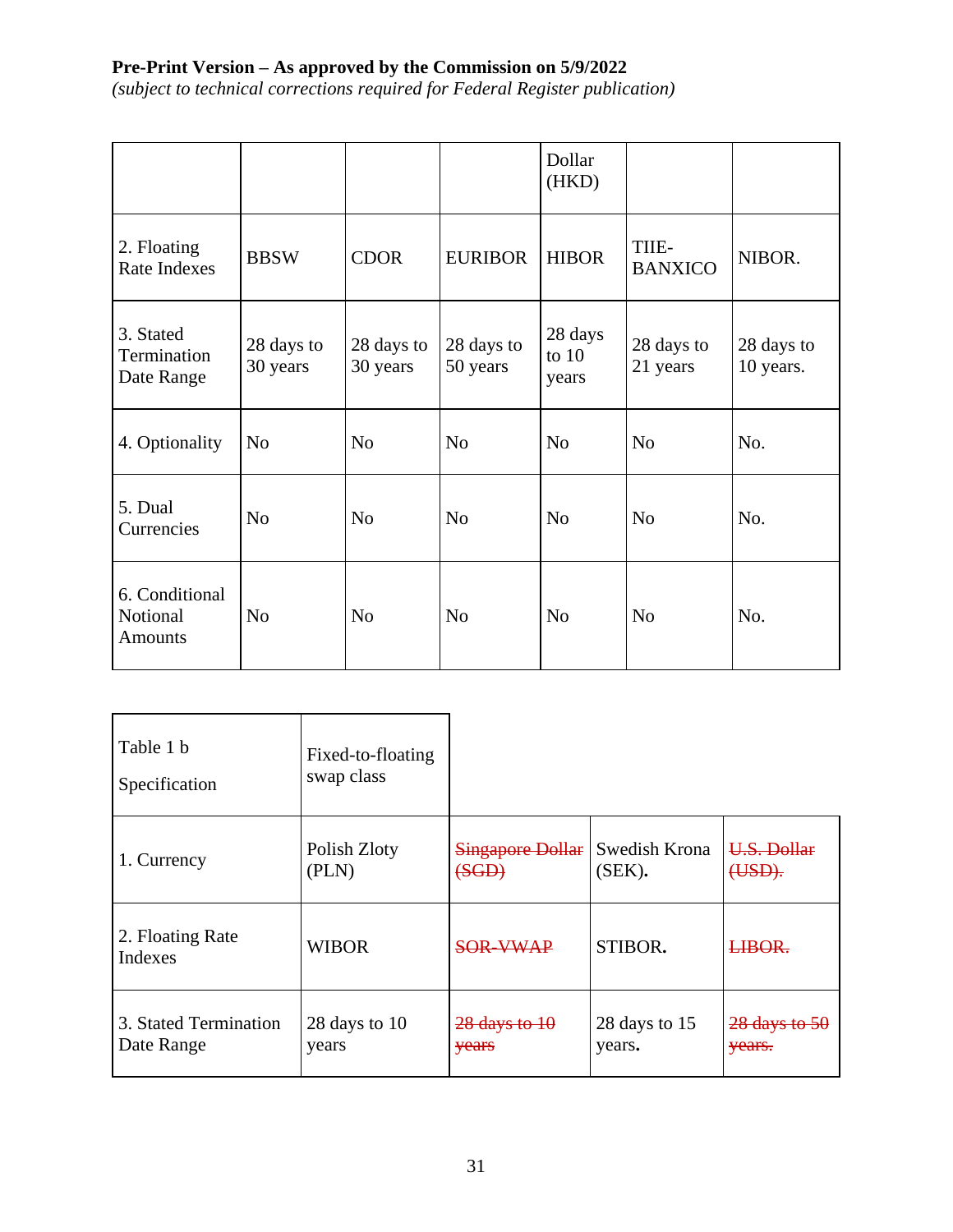| 4. Optionality                            | N <sub>o</sub> | $H_{\theta}$ | No. | N <sub>0</sub> |
|-------------------------------------------|----------------|--------------|-----|----------------|
| 5. Dual Currencies                        | N <sub>o</sub> | $N_{\theta}$ | No. | No.            |
| 6. Conditional<br><b>Notional Amounts</b> | N <sub>o</sub> | $H_{\theta}$ | No. | No.            |

| Table 2<br>Specification                  | Basis swap class                  |                         |                             |
|-------------------------------------------|-----------------------------------|-------------------------|-----------------------------|
| 1. Currency                               | <b>Australian Dollar</b><br>(AUD) | Euro (EUR).             | U.S. Dollar<br>(USD).       |
| 2. Floating Rate Indexes                  | <b>BBSW</b>                       | EURIBOR.                | LIBOR.                      |
| 3. Stated Termination Date<br>Range       | 28 days to 30 years               | 28 days to 50<br>years. | $28$ days to $50$<br>years. |
| 4. Optionality                            | N <sub>o</sub>                    | No.                     | No.                         |
| 5. Dual Currencies                        | N <sub>o</sub>                    | No.                     | No.                         |
| 6. Conditional Notional<br><b>Amounts</b> | N <sub>o</sub>                    | No.                     | N <sub>0</sub>              |

| l Table 3<br>Forward rate<br>agreement class<br>Specification |
|---------------------------------------------------------------|
|---------------------------------------------------------------|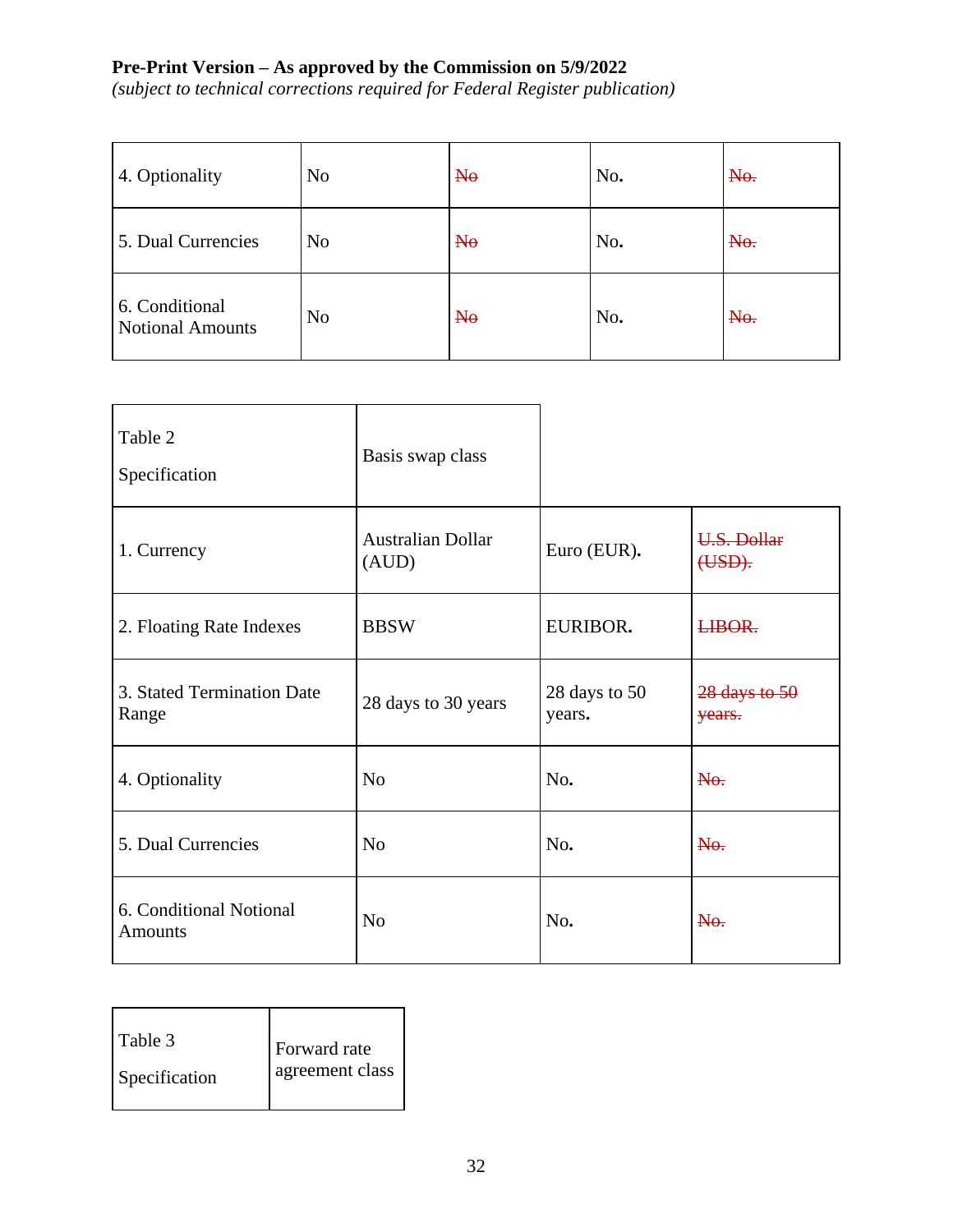| 1. Currency                                   | Euro (EUR)           | Polish<br>Zloty<br>(PLN) | Norwegian<br>Krone (NOK) | Swedish<br>Krona<br>$(SEK)$ . | U.S. Dollar<br>(USD).            |
|-----------------------------------------------|----------------------|--------------------------|--------------------------|-------------------------------|----------------------------------|
| 2. Floating Rate<br>Indexes                   | <b>EURIBOR</b>       | <b>WIBOR</b>             | <b>NIBOR</b>             | STIBOR.                       | LIBOR.                           |
| 3. Stated<br><b>Termination Date</b><br>Range | 3 days to 3<br>years | 3 days to 2<br>years     | 3 days to 2<br>years     | 3 days to 3<br>years.         | <del>3 days to 3</del><br>vears. |
| 4. Optionality                                | N <sub>o</sub>       | N <sub>o</sub>           | N <sub>o</sub>           | No.                           | No.                              |
| 5. Dual Currencies                            | N <sub>0</sub>       | N <sub>o</sub>           | N <sub>o</sub>           | No.                           | No.                              |
| 6. Conditional<br><b>Notional Amounts</b>     | N <sub>0</sub>       | N <sub>o</sub>           | N <sub>o</sub>           | No.                           | N <sub>0</sub>                   |

| Table 4<br>Specification    | Overnight<br>index<br>swap<br>class  |                             |                |                              |                   |                                |                         |                         |               |
|-----------------------------|--------------------------------------|-----------------------------|----------------|------------------------------|-------------------|--------------------------------|-------------------------|-------------------------|---------------|
| 1. Currency                 | <b>Australian</b><br>Dollar<br>(AUD) | Canadian<br>Dollar<br>(CAD) | Euro<br>(EUR)  | Singapore<br>Dollar<br>(SGD) | Sterling<br>(GBP) | <b>Swiss</b><br>Franc<br>(CHF) | U.S.<br>Dollar<br>(USD) | U.S.<br>Dollar<br>(USD) | Yen<br>(JPY). |
| 2. Floating<br>Rate Indexes | <b>AONIA-</b><br><b>OIS</b>          | <b>CORRA-</b><br><b>OIS</b> | $\epsilon$ STR | <b>SORA</b>                  | <b>SONIA</b>      |                                | SARON FedFunds SOFR     |                         | TONA.         |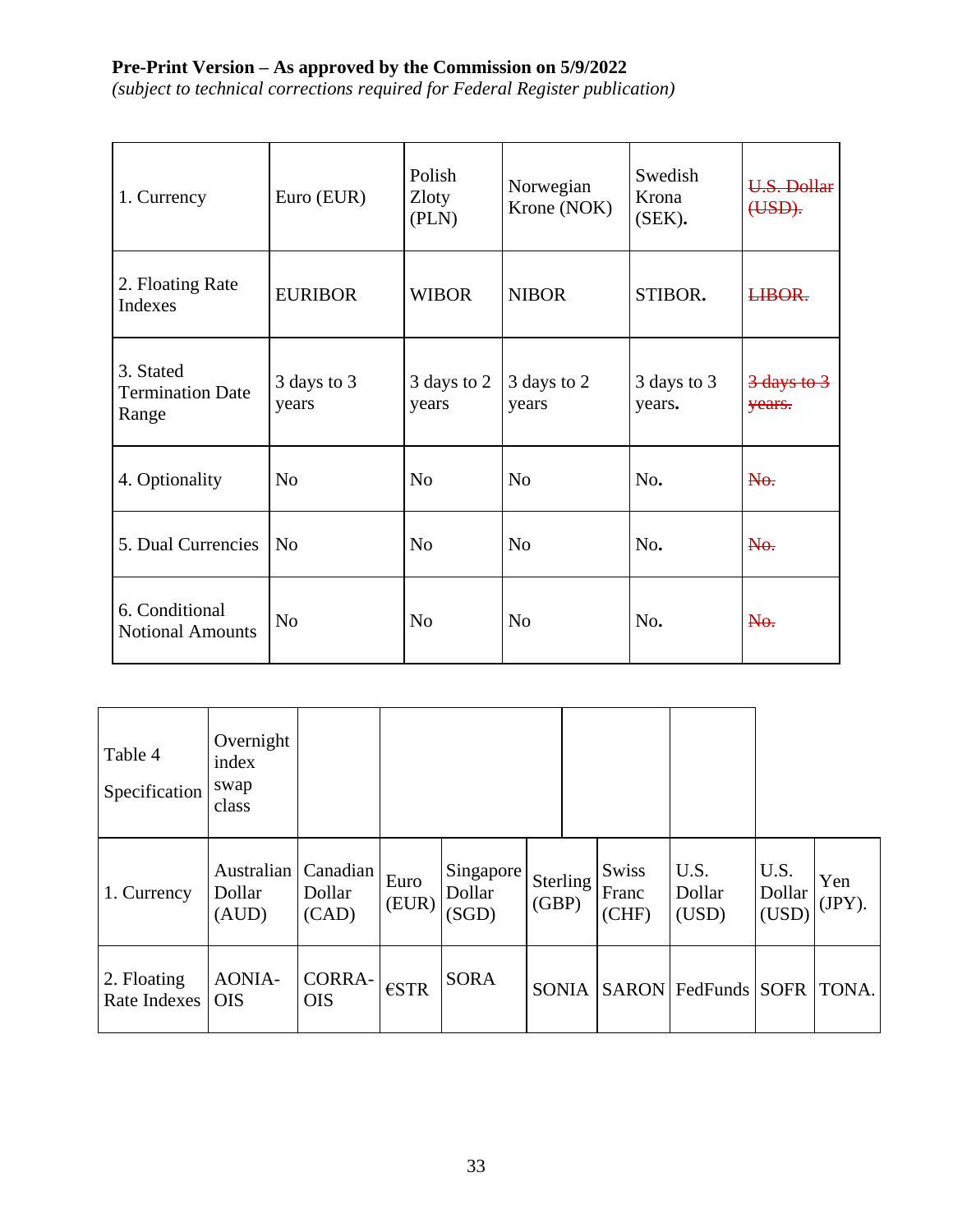*(subject to technical corrections required for Federal Register publication)*

| 3. Stated<br>Termination<br>Date Range          | 7 days to<br>2 years | 7 days to<br>2 years | 7 days<br>to $3$<br>years | 7 days to<br>10 years | 7 days<br>to $50$<br>years | 7 days<br>to $30$<br>years | 7 days to<br>3 years | 7 days<br>to $50$<br>years. | 7 days<br>to $30$<br>years. |
|-------------------------------------------------|----------------------|----------------------|---------------------------|-----------------------|----------------------------|----------------------------|----------------------|-----------------------------|-----------------------------|
| 4.<br>Optionality                               | N <sub>o</sub>       | N <sub>o</sub>       | N <sub>o</sub>            | N <sub>o</sub>        | N <sub>0</sub>             | N <sub>0</sub>             | N <sub>0</sub>       | N <sub>o</sub>              | No.                         |
| 5. Dual<br>Currencies                           | N <sub>0</sub>       | N <sub>o</sub>       | N <sub>o</sub>            | N <sub>o</sub>        | N <sub>0</sub>             | N <sub>0</sub>             | N <sub>o</sub>       | N <sub>o</sub>              | No.                         |
| 6.<br>Conditional<br>Notional<br><b>Amounts</b> | N <sub>o</sub>       | N <sub>o</sub>       | N <sub>o</sub>            | N <sub>o</sub>        | N <sub>o</sub>             | N <sub>0</sub>             | N <sub>o</sub>       | N <sub>o</sub>              | No.                         |

The Commission observes that it is the only authority to require CHF LIBOR swaps be submitted to clearing. In 2016, the CFTC was aware that the Swiss Financial Market Supervisory Authority (FINMA) was considering adopting a clearing requirement for swaps referencing CHF LIBOR, and sought public comment on the matter prior to adopting a final rule that included CHF LIBOR swaps.<sup>65</sup> After the CFTC's final rule went into effect, FINMA did not adopt a clearing requirement for CHF LIBOR, and no other jurisdictions adopted such a clearing requirement. As this time, FINMA has not yet implemented mandatory clearing for CHF SARON OIS.

Similarly, while MAS did not require clearing of SGD SOR-VWAP swaps with a termination date range of 28 days to 10 years, until October 2018, the Commission was aware of

<sup>&</sup>lt;sup>65</sup> Clearing Requirement Determination Under Section 2(h) of the CEA for Interest Rate Swaps, 81 FR 39506, 39508 (June 16, 2016); Second Determination, 81 FR at 71205.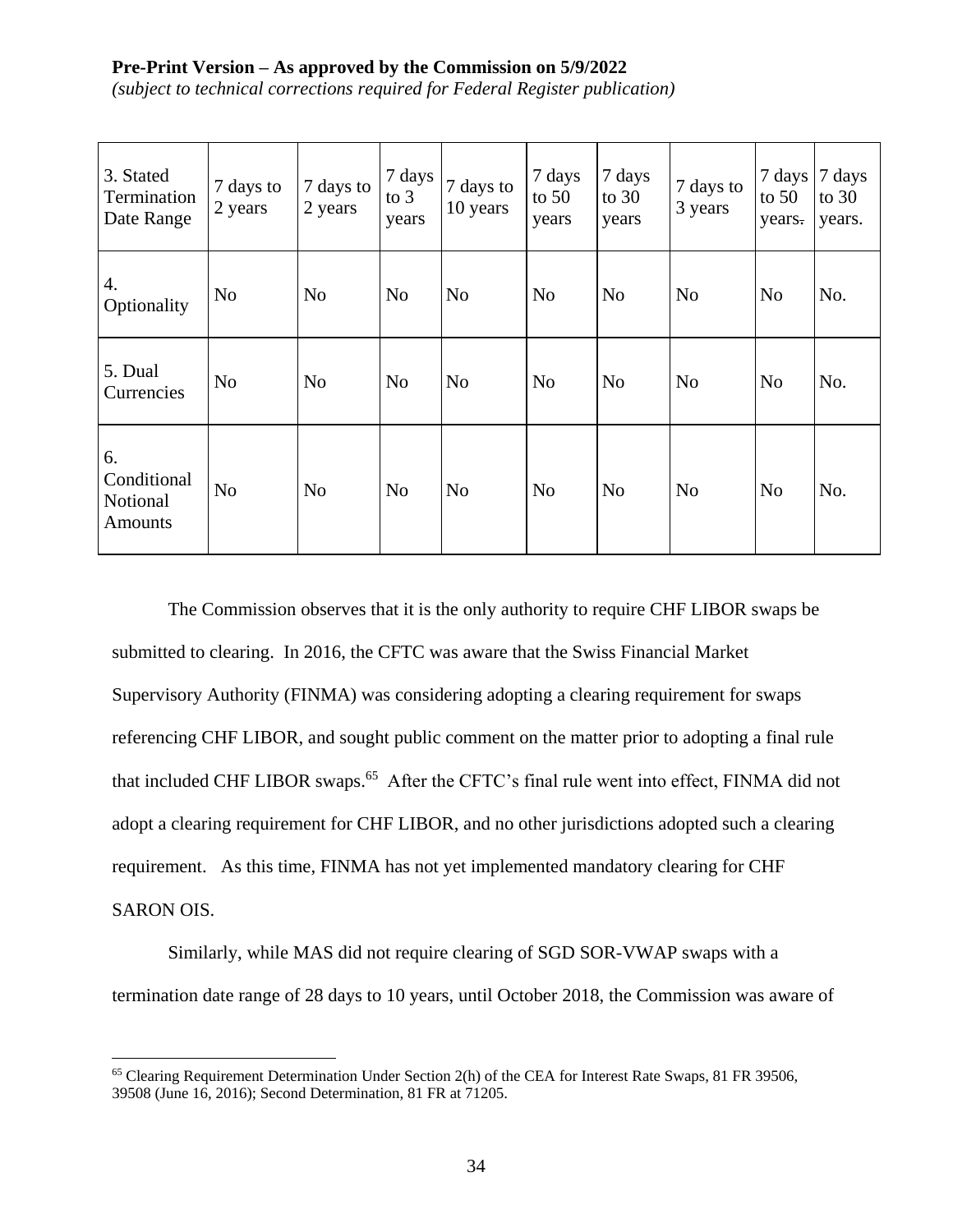this expected action, and took it into account when adopting a clearing requirement for SGD SOR-VWAP swaps in 2016.<sup>66</sup> At this time, MAS has not yet implemented mandatory clearing for SGD SORA OIS.

The Commission observes that clearing rates for CHF SARON OIS and SGD SORA OIS are already high. As Table 6 below illustrates, the Commission estimates that more than 98% of notional transacted in these rates in each of November 2021, December 2021, and January 2022, was cleared.<sup>67</sup> Furthermore, the Commission estimates that, as of January 28, 2022, there was \$1,730 billion in outstanding notional in CHF SARON OIS, whereas there was \$686 billion in outstanding notional in CHF LIBOR fixed-to-floating swaps.<sup>68</sup> Similarly, the Commission estimates that, as of January 28, 2022, there was \$449 billion in outstanding notional in SGD SORA OIS, and \$307 billion in outstanding notional in SGD SOR-VWAP fixed-to-floating swaps.<sup>69</sup>

Based on this data, it would appear that roughly half of the CHF market remains in LIBOR, and that, while SGD SOR-VWAP is expected to continue until June 30, 2023, the transition to SGD SORA is well underway. Data presented in tables 4 and 5 below further illustrate that the CHF LIBOR and SGD SOR-VWAP swap markets have rapidly diminished as

<sup>66</sup> Second Determination, 81 FR at 71205; MAS, MAS Requires OTC Derivatives to be Centrally Cleared to Mitigate Systemic Risk, May 2, 2018, available at *https://www.mas.gov.sg/news/media-releases/2018/mas-requiresotc-derivatives-to-be-centrally-cleared-to-mitigate-systemic-risk*; MAS, Response to Feedback Received: Draft Regulations for Mandatory Clearing of Derivatives Contracts, May 2, 2018, at 4, available at *https://www.mas.gov.sg/-/media/MAS/News-and-Publications/Consultation-Papers/2018-May-02-Response-toconsultation-on-draft-regs-on-mandatory-clearing-of-derivatives/Response-to-Feedback-on-Draft-Regulations-for-Mandatory-Clearing-of-Derivatives-Contracts.pdf*.

<sup>67</sup> The data in Table 6 is based on the Commission's weekly swaps report data.

<sup>&</sup>lt;sup>68</sup> These outstanding notional figures are based on data for swaps that have been cleared at CME, LCH, or Eurex and reported to the CFTC under part 39 of the Commission's regulations. Commission staff compiled, processed, and reviewed the data presented in this proposal.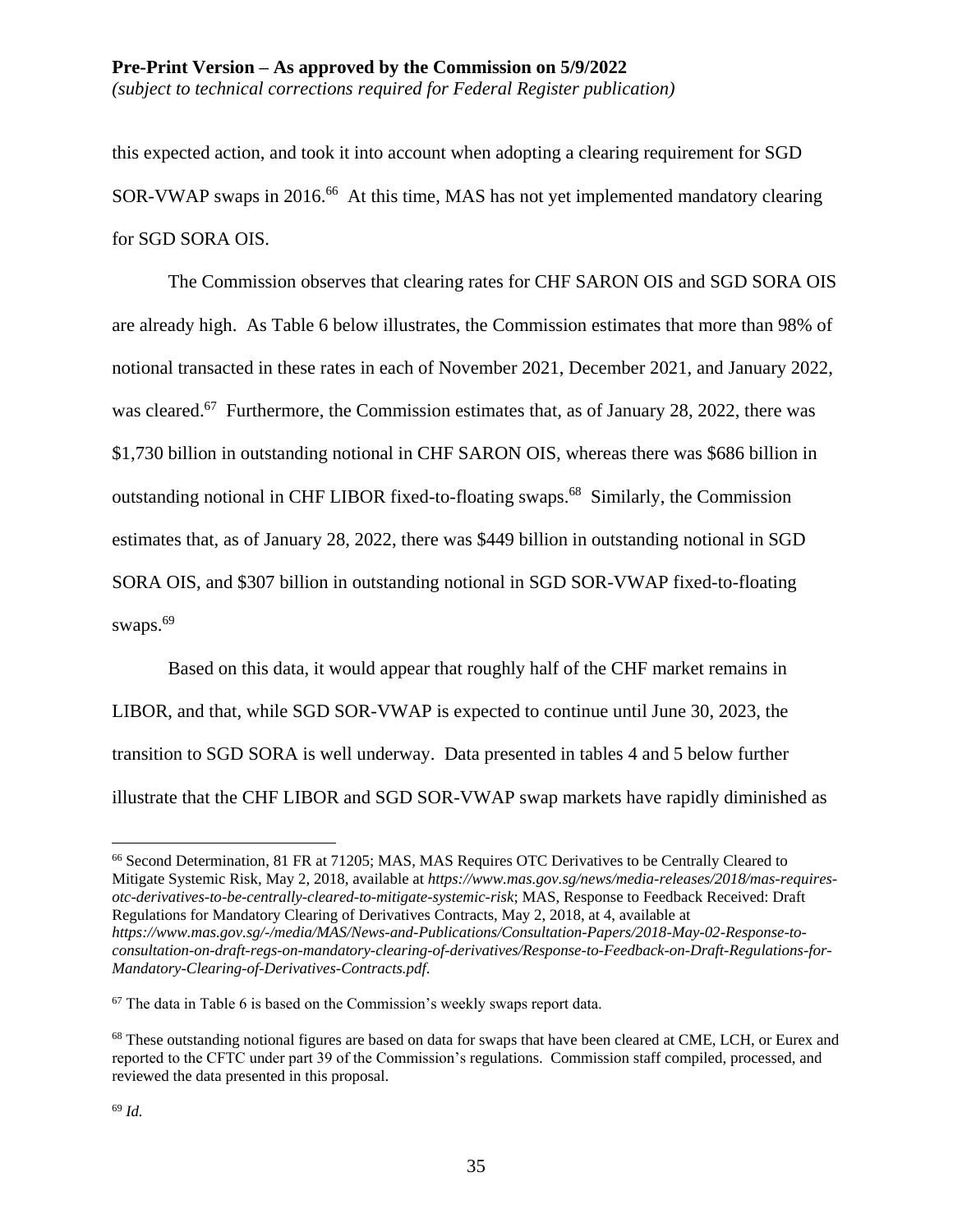markets shift to swaps referencing RFRs. The Commission estimates that, in January 2022, there were no CHF LIBOR fixed-to-floating swap transactions, and 69 SGD SOR-VWAP fixed-tofloating swap transactions (comprising \$5 billion notional). The Commission also estimates that, in January 2022, there were 2,283 CHF SARON OIS transactions (comprising \$130 billion notional) and 3,794 SGD SORA OIS transactions (comprising \$119 billion notional).

#### **Request for Comment**

 $\overline{a}$ 

The Commission requests comment on the proposed modifications to regulation 50.4(a), including the adoption of clearing requirements for CHF SARON OIS and SGD SORA OIS.

#### **B. Modifications to the Existing Clearing Requirements**

#### **1. Swaps No Longer Offered for Clearing.**

In addition to adding certain RFR OIS to the clearing requirement, this proposal would modify the existing clearing requirement to reflect the cessation or loss of representativeness of certain IBOR swaps. Currently, all LIBOR settings with the exception of overnight, 1-month, 3 month, 6-month, and 12-month USD LIBOR, and EUR EONIA, have ceased or become nonrepresentative. As explained above, CME, LCH, and Eurex have converted cleared EUR EONIA and non-USD LIBOR swaps into RFR OIS, and with limited exceptions, swaps referencing GBP, CHF, and JPY LIBOR, as well as EUR EONIA, are no longer offered for clearing.<sup>70</sup> As discussed above, regulators in the United States and other jurisdictions have called on market participants to transfer their swap positions from IBORs to RFRs, with corresponding liquidity shifting, and continuing to shift, from swaps referencing these IBORs to swaps referencing RFRs. Therefore, the Commission has preliminarily determined to update the

<sup>&</sup>lt;sup>70</sup> While clearing services generally are no longer available for EUR LIBOR swaps, swaps referencing EUR LIBOR are not subject to required clearing under regulation 50.4(a).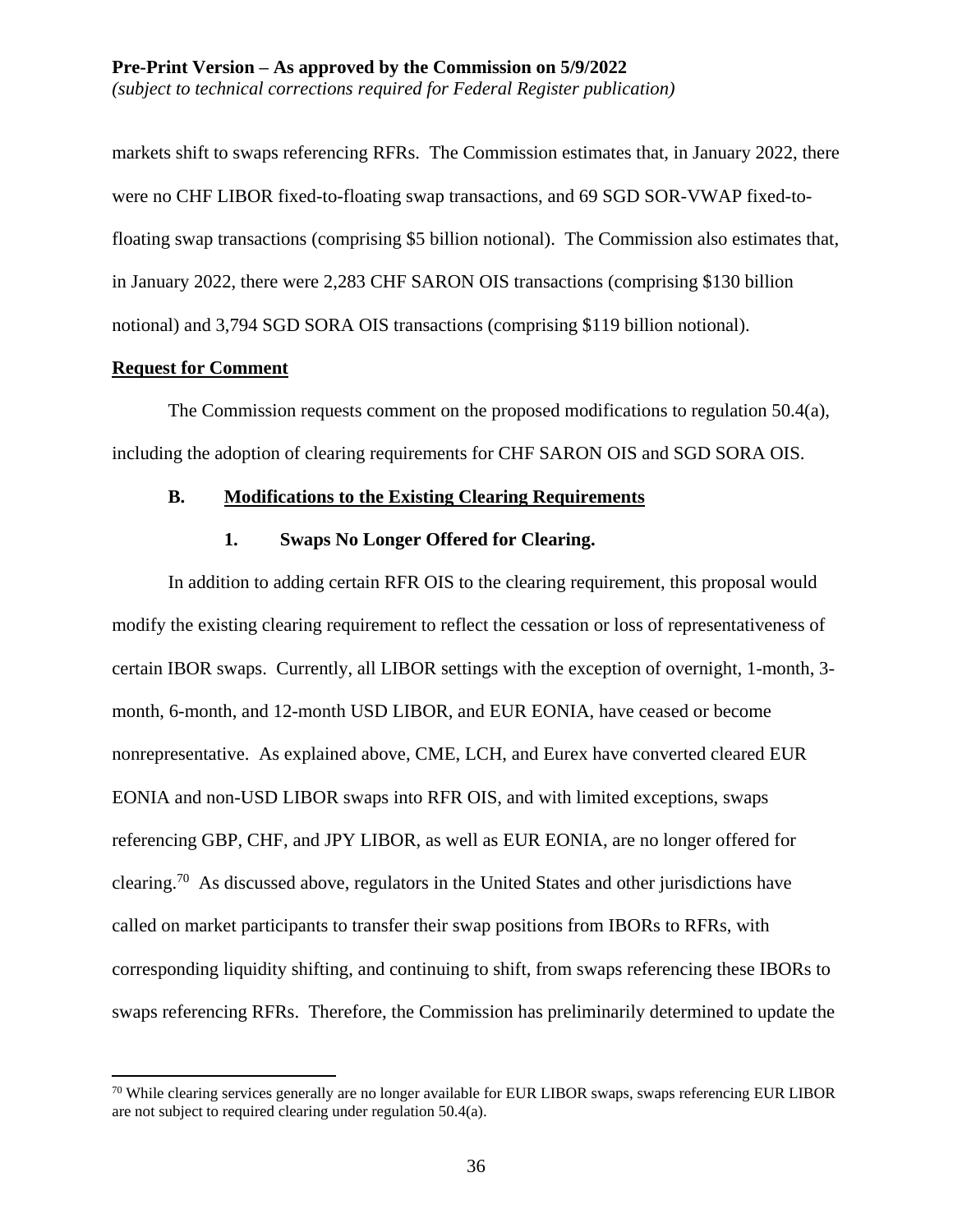clearing requirement for interest rate swaps where such IBOR swaps are no longer offered for clearing and have been replaced by RFR OIS.

#### **2. Swaps Affected by Future IBOR Unavailability.**

By contrast, remaining USD LIBOR settings, as well as SGD SOR-VWAP settings, are not expected to cease or become nonrepresentative until after June 30, 2023. For this reason, the Commission proposes not to remove the clearing requirement for swaps referencing USD LIBOR and SGD SOR-VWAP, which relies on USD LIBOR as an input, until July 1, 2023. Because interest rate swaps referencing USD LIBOR and SGD SOR-VWAP are offered for clearing currently, and there are still outstanding notional exposures and trading activity in these swaps, the Commission believes that these swaps should remain subject to the clearing requirement. The remaining USD LIBOR settings are expected to cease or become nonrepresentative after June 30, 2023, and the Commission anticipates that there will be no new interest rate swaps referencing USD LIBOR on or after July 1, 2023. The Commission will continue to monitor the use of interest rate swaps referencing USD LIBOR and SGD SOR-VWAP as the IBOR transition process moves forward.

In anticipation of this USD LIBOR end date, the Commission anticipates that DCOs will continue to conduct conversion events to replace all outstanding USD LIBOR swaps with USD SOFR OIS, and will cease offering clearing services for USD LIBOR swaps. Until that time, however, the Commission proposes to maintain the clearing requirement for USD LIBOR swaps, and SGD SOR-VWAP swaps, until those rates cease publication.

This decision would be consistent with the fact that Bank of England has not yet proposed a clearing requirement for USD SOFR swaps and has left its USD LIBOR swap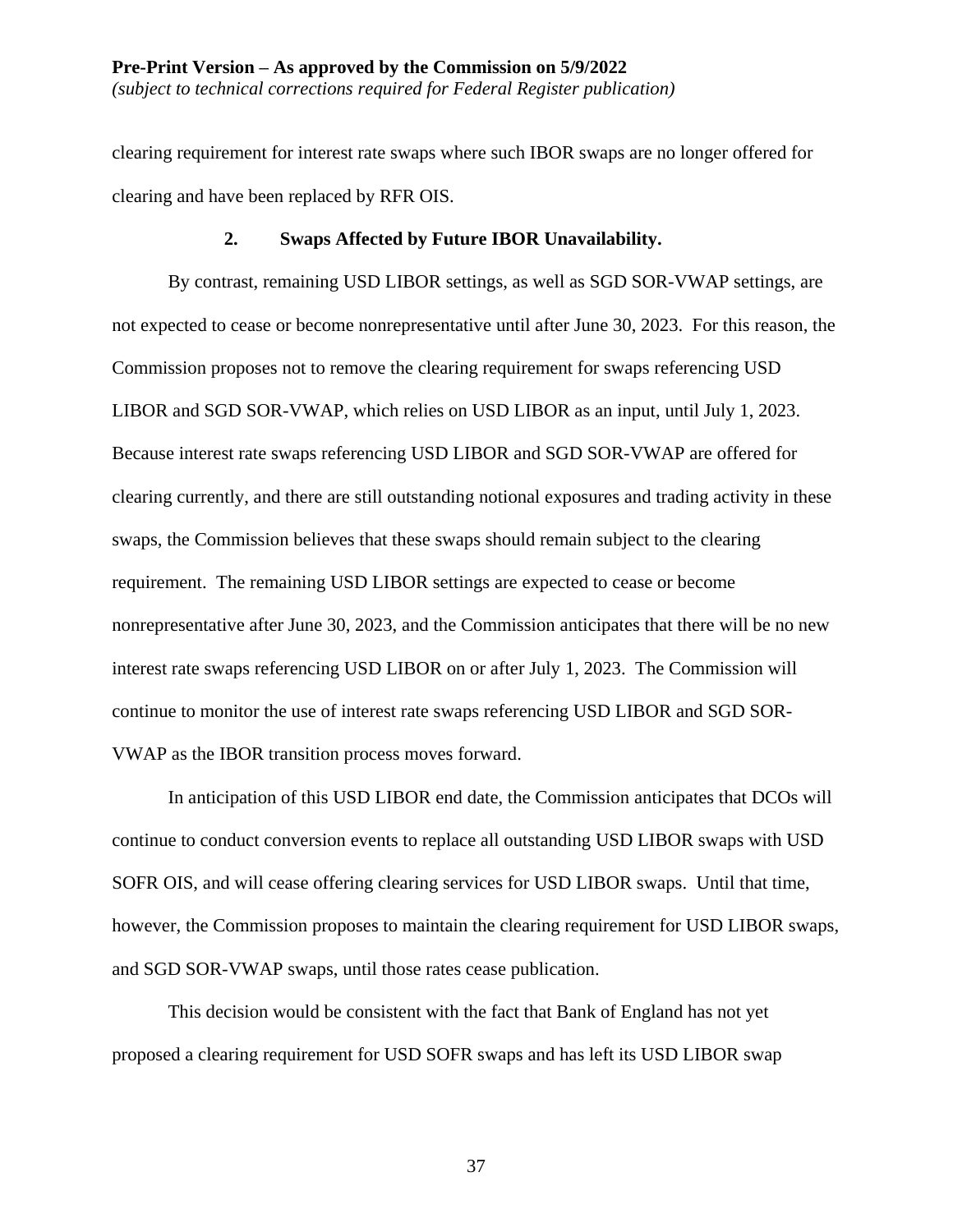*(subject to technical corrections required for Federal Register publication)*

clearing obligation in place.<sup>71</sup> By contrast, ESMA adopted regulatory technical standards that, subject to European Commission approval, will remove ESMA's current USD LIBOR clearing requirements and add a requirement to clear USD SOFR OIS (7 days to 3 years).<sup>72</sup> While a number of respondents to the RFI expressed a desire for the Commission to harmonize its clearing requirement with clearing obligations in other jurisdictions, including the EU,<sup>73</sup> several respondents specifically called for the Commission to maintain its USD LIBOR clearing requirement until such time as that rate is unavailable.<sup>74</sup> Maintaining the clearing requirement

 $71$  Bank of England, "Derivatives clearing obligation – modifications to reflect interest rate benchmark reform: Amendments to BTS 2015/2205," Sept. 29, 2021, available at

*https://www.bankofengland.co.uk/paper/2021/derivatives-clearing-obligation-modifications-to-reflect-interest-ratebenchmark-reform*.

<sup>&</sup>lt;sup>72</sup> ESMA, Final Report, "On draft RTS on the clearing and derivative trading obligations in view of the benchmark transition to risk free rates," Nov. 18, 2021, at 36-38, 63, available at

*https://www.esma.europa.eu/sites/default/files/library/esma70-156-*

<sup>4953</sup>\_final\_report\_on\_the\_co\_and\_dto\_re\_benchmark\_transition.pdf. In choosing to replace its USD LIBOR swap clearing requirement with a USD SOFR OIS clearing requirement, ESMA stated, "ESMA believes it is important to be consistent for the [clearing obligation] with the communication made by ESMA and other EU authorities, as well as the communications made by several other authorities in other jurisdictions and at the international level who expect entities to stop referencing LIBOR (including USD LIBOR) by the end of the year. If ESMA and other regulators<sup>[']</sup> expectations are fulfilled, there should no longer be material liquidity in OTC interest rate derivatives referencing USD LIBOR from the start of next year. Therefore, the liquidity criteria of the [European Market Infrastructure Regulation] procedure would no longer be met at the end of the year. Following from this, ESMA is proposing to remove the USD LIBOR classes from the clearing obligation and the RTS has been modified accordingly." *Id.* at 31. However, as shown in tables 4 and 5 below, there continues to be trading activity in USD LIBOR swaps.

<sup>73</sup> *E.g.*, TD Bank Letter (suggesting that the Commission's clearing requirement "may be updated to reflect those of UK and EU"); ISDA Letter ("The market needs global conformity with respect to mandated clearing as much as possible."); ACLI Letter ("ESMA has issued its Final Report on Draft RTS on the Clearing and Derivative Trading Obligations in View of the Benchmark Transition to Risk Free Rates, which includes a recommendation to remove classes of swaps referencing EONIA (EUR) and LIBOR (GBP, JPY and USD) from its clearing obligation. We encourage the Commission similarly to remove classes of swaps referencing IBORs – including USD-LIBOR – from the clearing requirement."); Eurex Letter ("Eurex Clearing notes that it previously responded to [ESMA's] request for comment . . . and strongly encourages continued cooperation among the Commission, ESMA, and other regulators to facilitate international cooperation and global convergence in the transition to the RFRs to the extent possible. … Eurex Clearing believes the Commission and ESMA should coordinate their decision on a prospective removal of the USD LIBOR from the clearing obligation and implementation of a clearing obligation on SOFR OIS.").

<sup>74</sup> *E.g.*, AIMA Letter ("The RFI notes that the U.K. Financial Conduct Authority has determined that USD LIBOR in the overnight and 12-month tenors will cease after June 30, 2023, and that USD LIBOR in 1-month, 3- month and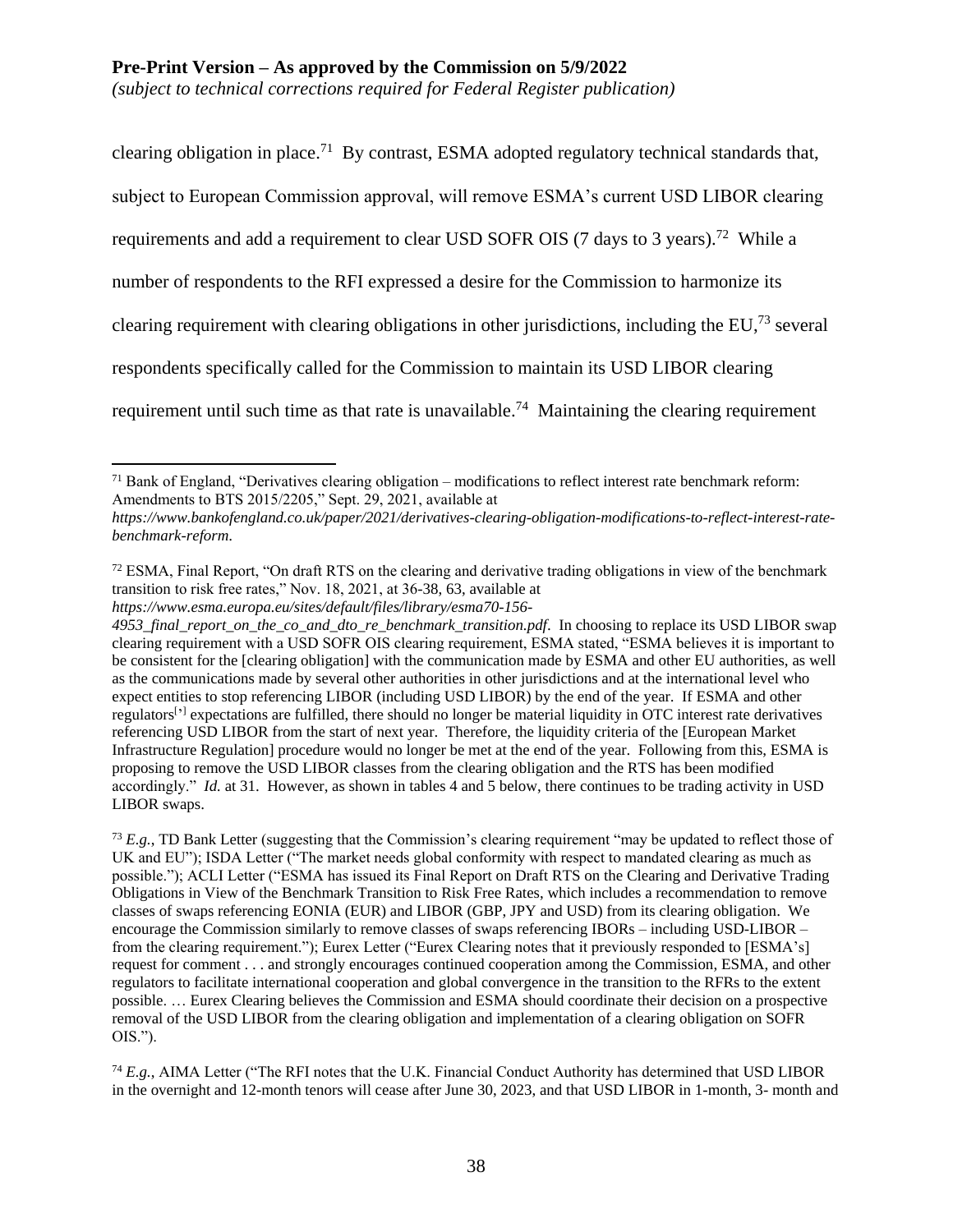for USD LIBOR swaps, and SGD SOR-VWAP swaps, until those rates cease publication would reflect both international coordination and input from responses to the RFI.

### **Request for Comment**

 $\overline{a}$ 

The Commission requests comment regarding implementing changes to the existing interest rate swap clearing requirement, including when to remove the USD LIBOR and SGD SOR-VWAP swap clearing requirements.

# **V. PROPOSED DETERMINATION ANALYSIS FOR RFR OIS**

The Commission is proposing to modify its interest rate swap clearing requirement to include OIS referencing RFRs by adopting a new clearing requirement determination. The Commission has completed a review of the current RFR OIS offered for clearing and is prepared to consider the specific statutory factors required to make a new clearing requirement determination.

# **A. General Description of Information Considered**

CME, LCH, and Eurex provided the Commission with regulation 39.5(b) submissions relating to RFR OIS.<sup>75</sup> In addition to the DCOs' submissions, the Commission looks to the ability of each DCO to clear RFR OIS, DCO swap data, swap data repository (SDR) data,

<sup>6-</sup>month tenors will not be representative after that date. Until such time, we believe the Commission should maintain its clearing requirement for USD LIBOR as it continues to monitor the developments associated with LIBOR's cessation.") (footnote omitted); Citadel Letter ("While we support updating the clearing requirement to include certain OTC derivatives referencing SOFR, it remains premature to remove the clearing requirement for OTC derivatives referencing USD LIBOR. This is because material volumes continue to be executed in USD LIBOR swaps that are currently subject to the clearing requirement, particularly in the dealer-to-customer segment of the market."); MFA Letter ("Since trading activity continues to occur in USD LIBOR swaps as well, USD LIBOR should not be removed from the Swap Clearing Requirement until such time as the rate is not available (either because the rate is permanently discontinued or is deemed non-representative as of its cessation date).").

<sup>75</sup> Regulation 39.5(b) submissions from DCOs are available on the Commission's website, *www.cftc.gov*, under DCO Swaps Submissions.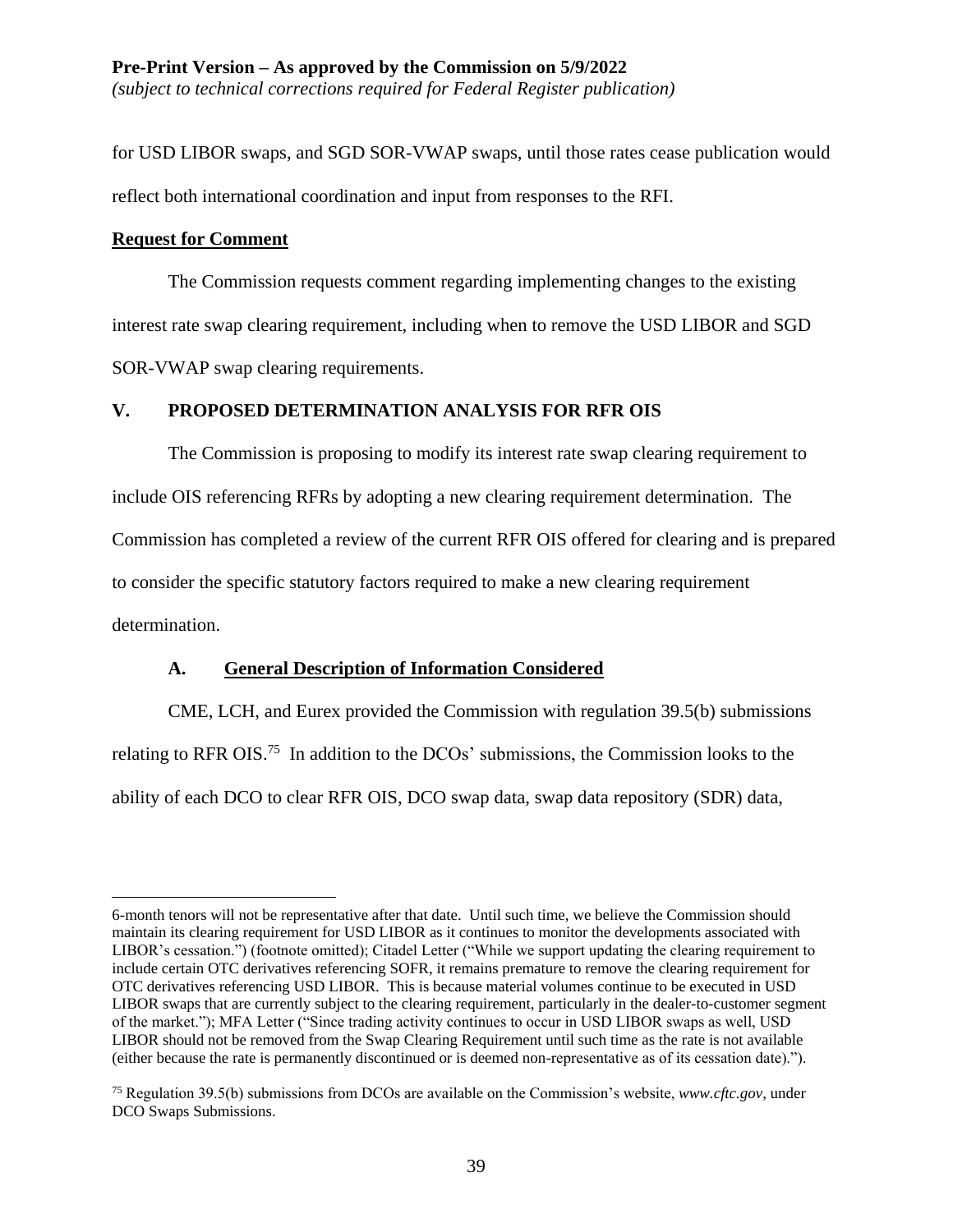*(subject to technical corrections required for Federal Register publication)*

publicly available data, the rule frameworks and risk management policies of each DCO, and information provided in response to the RFI.

This proposed clearing requirement determination is distinguishable from prior determinations insofar as it responds to a public and private sector, consensus-driven market event that has resulted, or will result, in liquidity shifting to new benchmark rates from rates that have become, or will soon become, unavailable. In that sense, central clearing in the RFR OIS markets, which rely on benchmark rates that are less susceptible to manipulation, may offer unique benefits that prior interest rate swap market clearing did not.<sup>76</sup> As a result of this, and in light of the quick pace of market adoption along with DCOs' willingness to provide clearing for a wide variety of RFR swaps, the Commission believes the RFR swap markets are prepared for this clearing requirement determination proposal.

## **B. Consistency with DCO Core Principles**

Section  $2(h)(2)(D)(i)$  of the CEA requires the Commission to determine whether a clearing requirement determination would be consistent with core principles for DCOs set forth in section  $5b(c)(2)$  of the CEA.<sup>77</sup> CME, LCH, and Eurex are registered DCOs, and currently clear the RFR OIS identified in Table 2 above. CME, LCH, and Eurex are required to comply with the DCO core principles (and applicable Commission regulations) with respect to the RFR OIS being considered by the Commission as part of this proposed determination, and are subject to the Commission's DCO examination and risk surveillance programs.

<sup>&</sup>lt;sup>76</sup> A discussion of the costs and benefits of this proposed rulemaking appears below.

 $77$  7 U.S.C. 2(h)(2)(D)(i). The core principles address numerous issues, including financial resources, participant and product eligibility, risk management, settlement procedures, default management, system safeguards, reporting, recordkeeping, public information, and legal risk, among other subjects. 7 U.S.C. 7a-1(c)(2). The Commission implemented the core principles through regulations that are applicable to registered DCOs. 17 CFR part 39.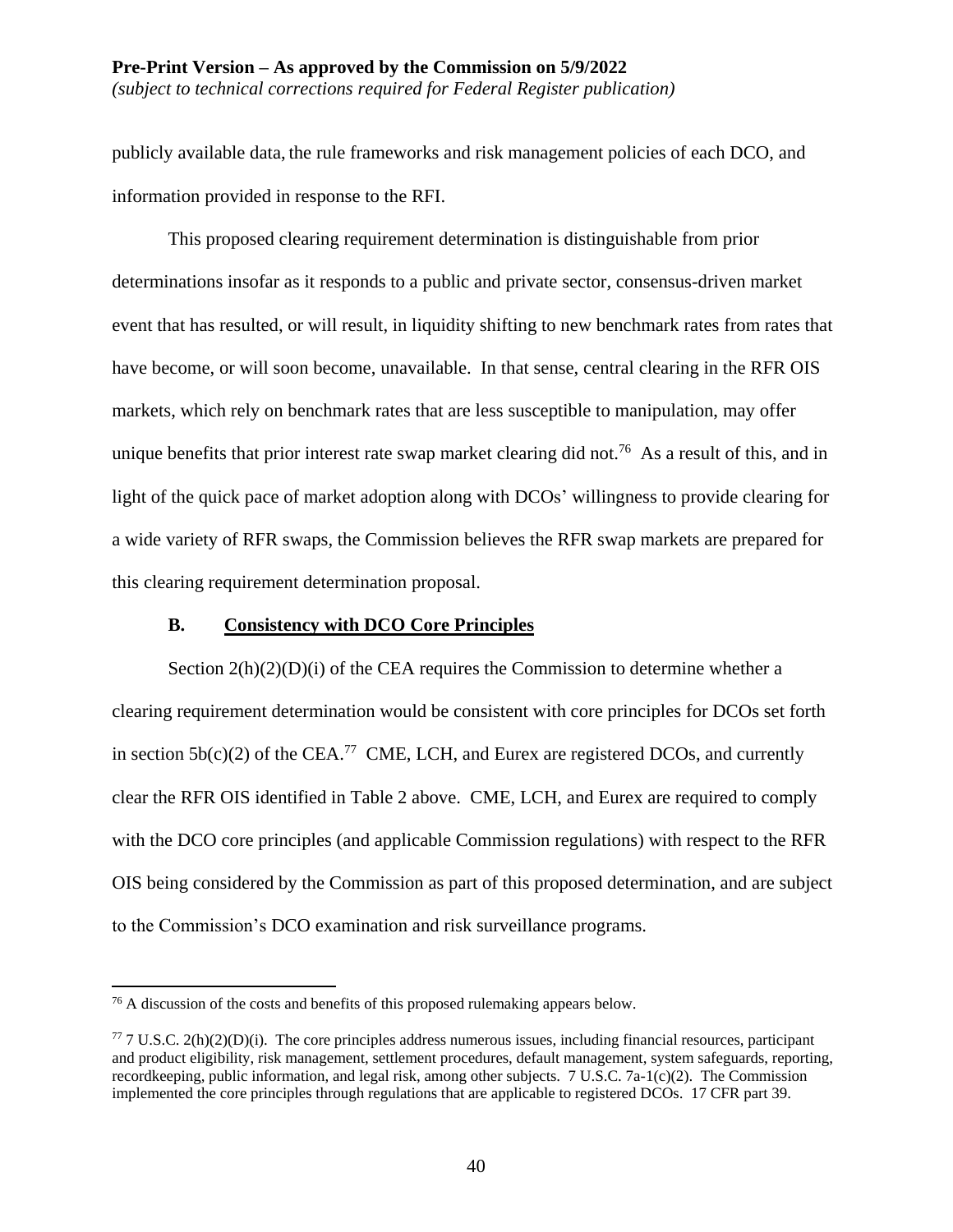The Commission believes that CME, LCH, and Eurex will be able to maintain compliance with the DCO core principles and applicable Commission regulations if the Commission adopts a clearing requirement determination for the RFR OIS. For the reasons discussed below, the Commission has preliminarily determined that subjecting any of the RFR OIS identified in this proposal to a clearing requirement is unlikely to impair CME's, LCH's, or Eurex's ability to comply with the DCO core principles, along with applicable Commission regulations. Moreover, in their responses to the RFI, each DCO stated that requiring clearing of USD SOFR or other RFR OIS would not negatively affect their ability to comply with the DCO core principles and applicable Commission regulations. 78

While exempt DCOs are not subject to the DCO core principles *per se*, the Commission determined that each was subject to comparable, comprehensive supervision and regulation by its home country regulator before granting such DCOs an exemption from registration, as required by the CEA.<sup>79</sup> With regard to the two exempt DCOs that offer RFR OIS for clearing,

<sup>&</sup>lt;sup>78</sup> CMEG Letter ("CME Clearing currently offers clearing for swaps referencing SOFR and other alternative reference rates that are not currently subject to the Clearing Requirement . . .. CME Group considers that should such swaps become subject to the Clearing Requirement this would not have any impact on CME Clearing's ability to comply with the relevant core principles for DCOs"); LSEG Letter ("Provided that each DCO remains in control of setting its product eligibility criteria, the ability to comply with the core principles . . . would not be affected by the implementation of a clearing requirement for SOFR or any other relevant alternative reference rate"); and Eurex Letter ("Requiring the clearing of swaps referencing SOFR or other RFRs that are not currently subject to the Clearing Requirement will not affect Eurex Clearing's ability to comply with the CEA's core principles for DCOs.").

 $79$  The Commission may exempt a DCO from registration if it determines that the DCO is subject to comparable, comprehensive supervision by appropriate government authorities in its home country. The Commission determined that JSCC demonstrated compliance with the requirements of the CEA for which it must comply in order to be eligible for an exemption from registration as a DCO. JSCC Order of Exemption from Registration, Oct. 26, 2015, at 1, available at *http://www.cftc.gov/idc/groups/public/@otherif/documents/ifdocs/jsccdcoexemptorder10-26- 15.pdf*; JSCC Amended Order of Exemption from Registration, May 15, 2017, at 1, available at *https://www.cftc.gov/sites/default/files/idc/groups/public/@otherif/documents/ifdocs/jsccdcoexemptamdorder5-15- 17.pdf*. Likewise, HKEX is an exempt DCO that the Commission determined has demonstrated compliance with the requirements of the CEA. OTC Clearing Hong Kong Limited Order of Exemption from Registration, Dec. 21, 2015, at 1, available at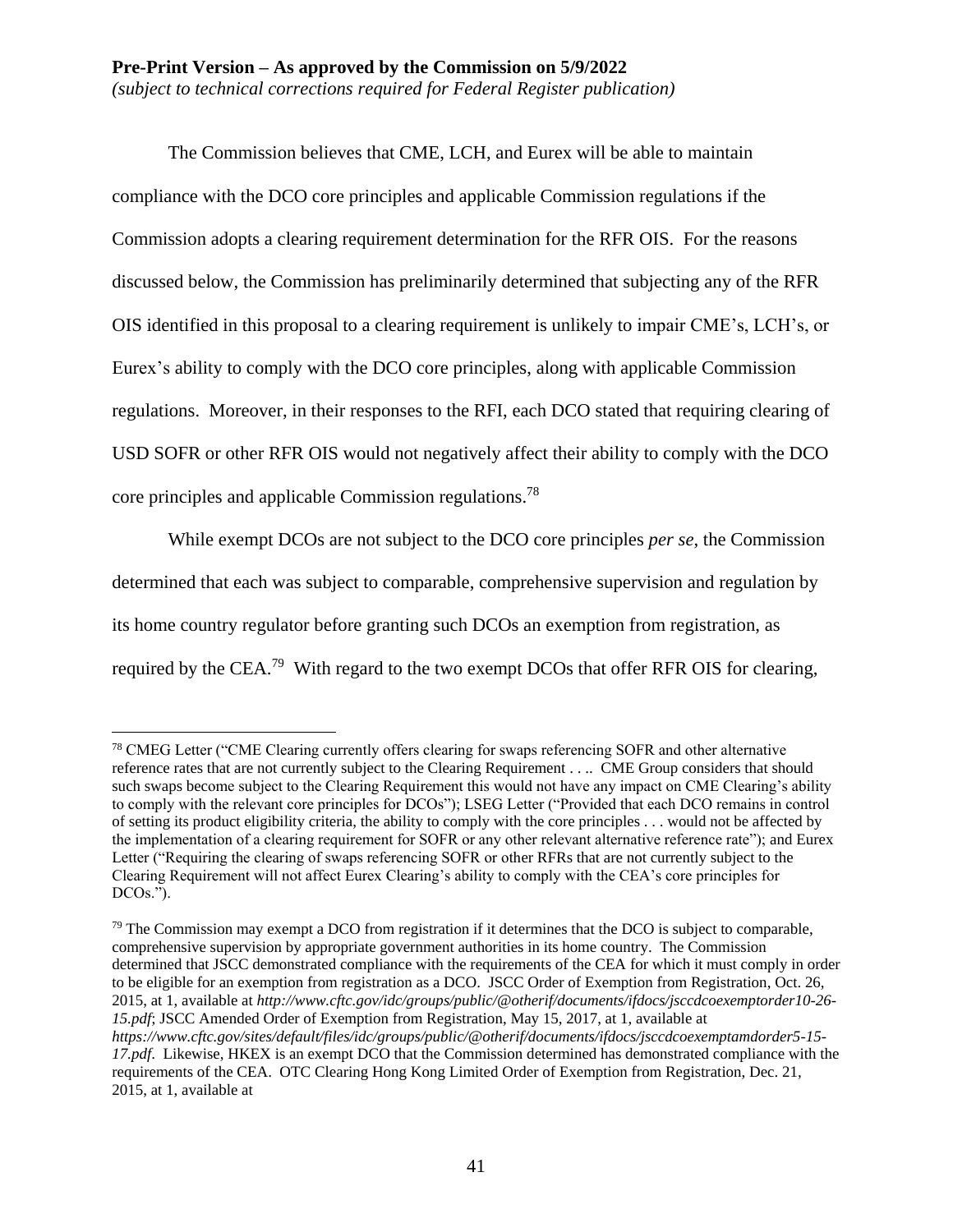### **Pre-Print Version – As approved by the Commission on 5/9/2022** *(subject to technical corrections required for Federal Register publication)*

namely, JSCC and HKEX, the Commission believes that both DCOs will continue to comply with their home country law and regulations if the Commission adopts a clearing requirement determination for the RFR OIS.<sup>80</sup>

## **Request for Comment**

The Commission requests comment as to whether the proposed determination would adversely affect any DCO's ability to comply with the DCO core principles.

# **C. Consideration of the Five Statutory Factors**

Set forth below is the Commission's consideration of the five factors set forth in section  $2(h)(2)(D)(ii)$  of the CEA as they relate to OIS (i) denominated in USD and referencing SOFR; (ii) denominated in GBP and referencing SONIA; (iii) denominated in CHF and referencing SARON; (iv) denominated in JPY and referencing TONA; (v) denominated in EUR and referencing  $\epsilon$ STR; and (vi) denominated in SGD and referencing SORA.<sup>81</sup>

# **1. Factor (I)—Outstanding notional exposures and trading liquidity.**

Liquidity has shifted, and continues to shift, from swaps referencing IBORs to swaps referencing RFRs. The first of the five factors under section  $2(h)(2)(D)(ii)$  of the CEA requires the Commission to consider "the existence of significant outstanding notional exposures, trading liquidity, and adequate pricing data" related to "a submission made [by a DCO]."<sup>82</sup> The

 $82$  7 U.S.C. 2(h)(2)(D)(ii).

*https://www.cftc.gov/sites/default/files/idc/groups/public/@otherif/documents/ifdocs/otccleardcoexemptorder12-21- 15.pdf*. *See also* section V.C. for additional information regarding maintaining status as an exempt DCO.

<sup>80</sup> JSCC Letter ("Including JPY TONA OIS in the CFTC's Clearing Requirement would not affect the ability of DCOs to comply with the CEA or the relevant legal and regulatory regime in any other jurisdiction.").

 $81$  The Commission is conducting this analysis only with respect to the swaps that would be added to the clearing requirement under this proposed determination. Modifications to the clearing requirement, such as removing swaps that are no longer offered for clearing from Commission regulation 50.4, are not considered in this analysis.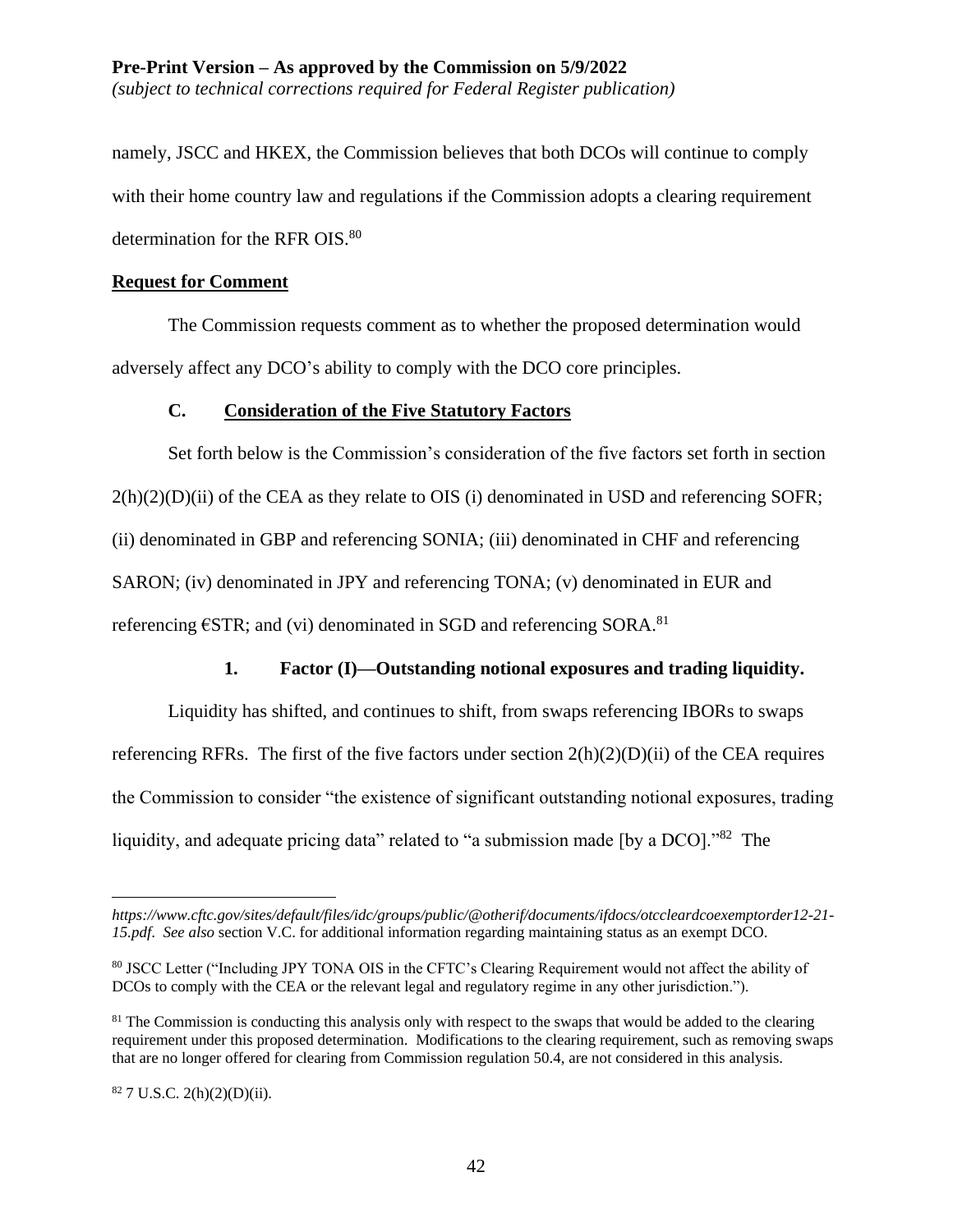Commission reviewed data from multiple sources, including but not limited to data from SDRs, data from DCOs, and other, publicly available data (*e.g.*, data published by ISDA). For purposes of this proposed rulemaking, the Commission principally presents notional and liquidity information based on the Commission's own collected data.

a. Outstanding notional exposures and trading liquidity

In assessing outstanding notional exposures and trading liquidity for a swap, the Commission reviews data to determine whether there is an active market for the swap, including whether there is a measurable amount of notional exposure and whether the swap is traded regularly as reflected by trade count, such that a DCO can adequately risk manage the swap. The data indicates that there is sufficient outstanding notional exposure and trading liquidity in RFR OIS to support a clearing requirement determination. Specifically, the data presented below generally demonstrates that there is significant activity in new USD SOFR, GBP SONIA, EUR €STR, CHF SARON, JPY TONA, and SGD SORA OIS trading. The Commission compiled the data used in tables 4-7 below from transaction data collected under part 45 of the Commission's regulations.<sup>83</sup>

In Table 4 below, the Commission provides estimates of notional transacted by month for various categories of RFR OIS, and IBOR fixed-to-floating and basis swaps, for the period beginning November 1, 2021 and ending January 31, 2022. The data in Table 4 generally

<sup>&</sup>lt;sup>83</sup> The data presented in these tables is the same as the data used to create the Commission's weekly swaps report. This data represents only those swaps that are reported to the CFTC's registered SDRs by swap market participants. The Commission's weekly swaps report currently incorporates data from three SDRs (CME Group SDR, DTCC Data Repository, and ICE Trade Vault). The raw SDR data has been filtered to represent, as accurately as possible, the market-facing trades that occur and excludes certain inter-affiliate transactions. For more information about the data components in the weekly swaps report, please visit the CFTC's webpage available at: *https://www.cftc.gov/MarketReports/SwapsReports/index.htm*.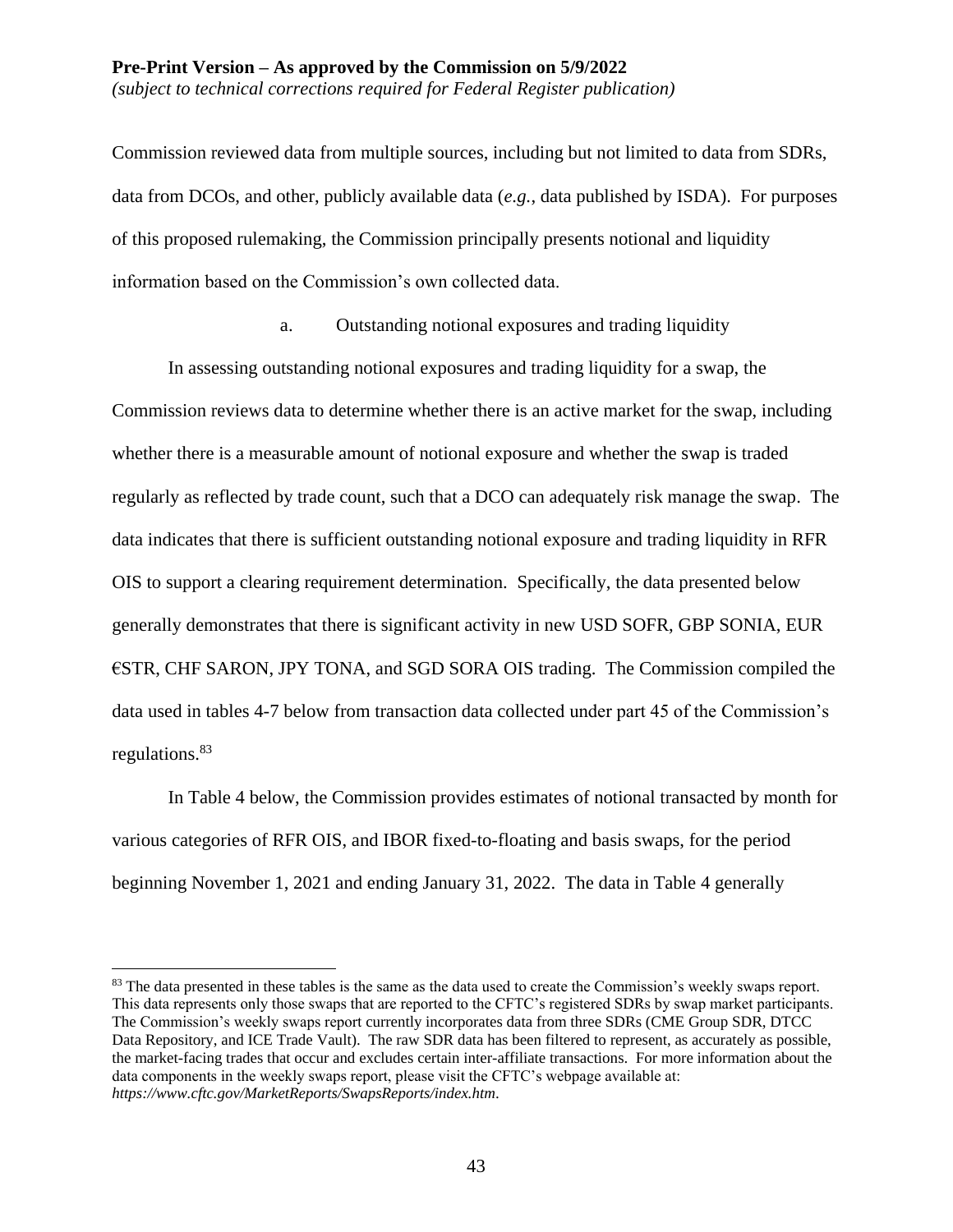indicates significant, and relatively steady or increasing, amounts of notional transacted in RFR OIS from November 2021 through January 2022. The data also illustrates that there was comparatively little notional transacted during the same time period in fixed-to-floating swaps referencing IBORs that ceased or became nonrepresentative in December 2021 and January 2022.

The Commission notes, however, that significant amounts of notional were transacted in USD LIBOR fixed-to-floating swaps, and that while notional traded per month in USD SOFR OIS nearly doubled between December 2021 and January 2022, the amount of such notional transacted in January 2022 was still less than half that of the amount of notional transacted during the same month in USD LIBOR fixed-to-floating swaps.<sup>84</sup> Thus, it appears that while the transition of liquidity from USD LIBOR fixed-to-floating swaps to USD SOFR OIS is well underway, it is not yet complete.

| Product                 | November 2021 | December 2021 | January 2022 |
|-------------------------|---------------|---------------|--------------|
| <b>USD SOFR OIS</b>     | \$2,384       | \$2,011       | \$3,918      |
| <b>USD LIBOR Fixed-</b> | 6,674         | 4,409         | 9,598        |
| to-Floating Swaps       |               |               |              |

TABLE 4—ESTIMATED NOTIONAL TRANSACTED (USD BILLIONS)<sup>85</sup>

<sup>&</sup>lt;sup>84</sup> Table 4 shows notional volume in USD LIBOR more than doubling from December 2021 to January 2022, but Table 5 below shows only a slight increase in trade count, suggesting the average trade size doubled in USD LIBOR but actually fell slightly in USD SOFR.

<sup>&</sup>lt;sup>85</sup> The data in Table 4 is based on the Commission's weekly swaps report data. In this table, a notional figure of \$0 billion indicates that the notional transacted during a given time period was less than \$1 billion.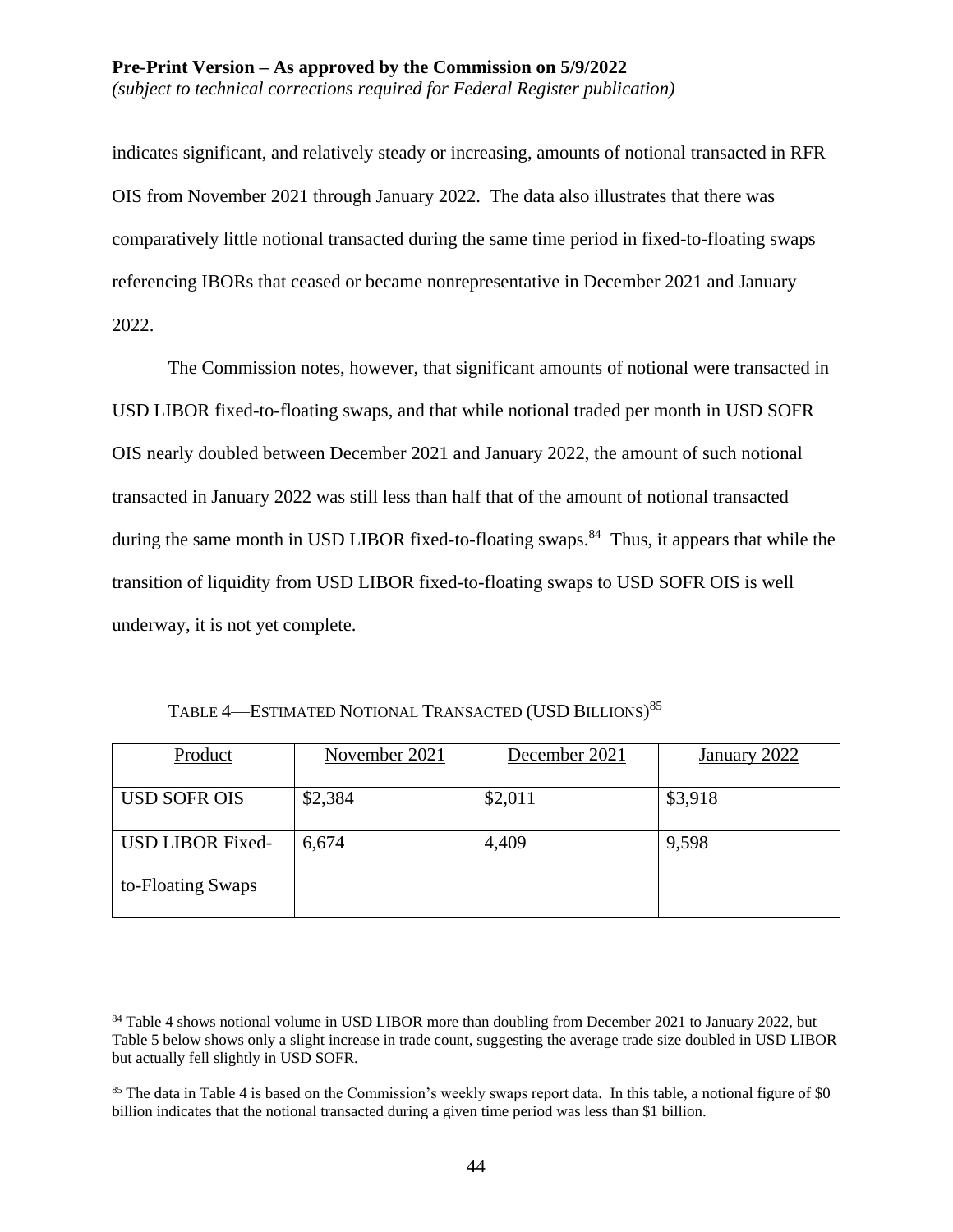*(subject to technical corrections required for Federal Register publication)*

| <b>USD LIBOR-LIBOR</b>  | 1,049          | 602            | 292            |
|-------------------------|----------------|----------------|----------------|
| <b>Basis Swaps</b>      |                |                |                |
| EUR €STR OIS            | 3,394          | 2,022          | 3,488          |
| <b>EUR EONIA OIS</b>    | $\overline{2}$ | 8              | $\overline{0}$ |
| <b>CHF SARON OIS</b>    | 208            | 108            | 130            |
| <b>CHF LIBOR Fixed-</b> | 62             | $\overline{0}$ | $\overline{0}$ |
| to-Floating Swaps       |                |                |                |
| <b>GBP SONIA OIS</b>    | 5,852          | 3,151          | 4,149          |
| <b>GBP LIBOR Fixed-</b> | 340            | 205            | $\overline{2}$ |
| to-Floating Swaps       |                |                |                |
| <b>JPY TONA OIS</b>     | 425            | 360            | 377            |
| JPY LIBOR Fixed-        | 45             | 15             | $\overline{0}$ |
| to-Floating Swaps       |                |                |                |
| <b>SGD SORA OIS</b>     | 74             | 41             | 119            |
| SGD SOR Fixed-to-       | 8              | 3              | 5              |
| <b>Floating Swaps</b>   |                |                |                |

Table 5 below provides estimates of trade counts for the same categories of RFR and IBOR swaps during the same three-month period. The data in Table 5 indicates that, with regard to RFR OIS, monthly trade count generally increased or was relatively steady between November 2021 and January 2022, with an especially pronounced increase in the number of USD SOFR OIS transactions. Conversely, trade counts for swaps referencing IBORs that ceased or became nonrepresentative in December 2021 and January 2022 dropped off precipitously by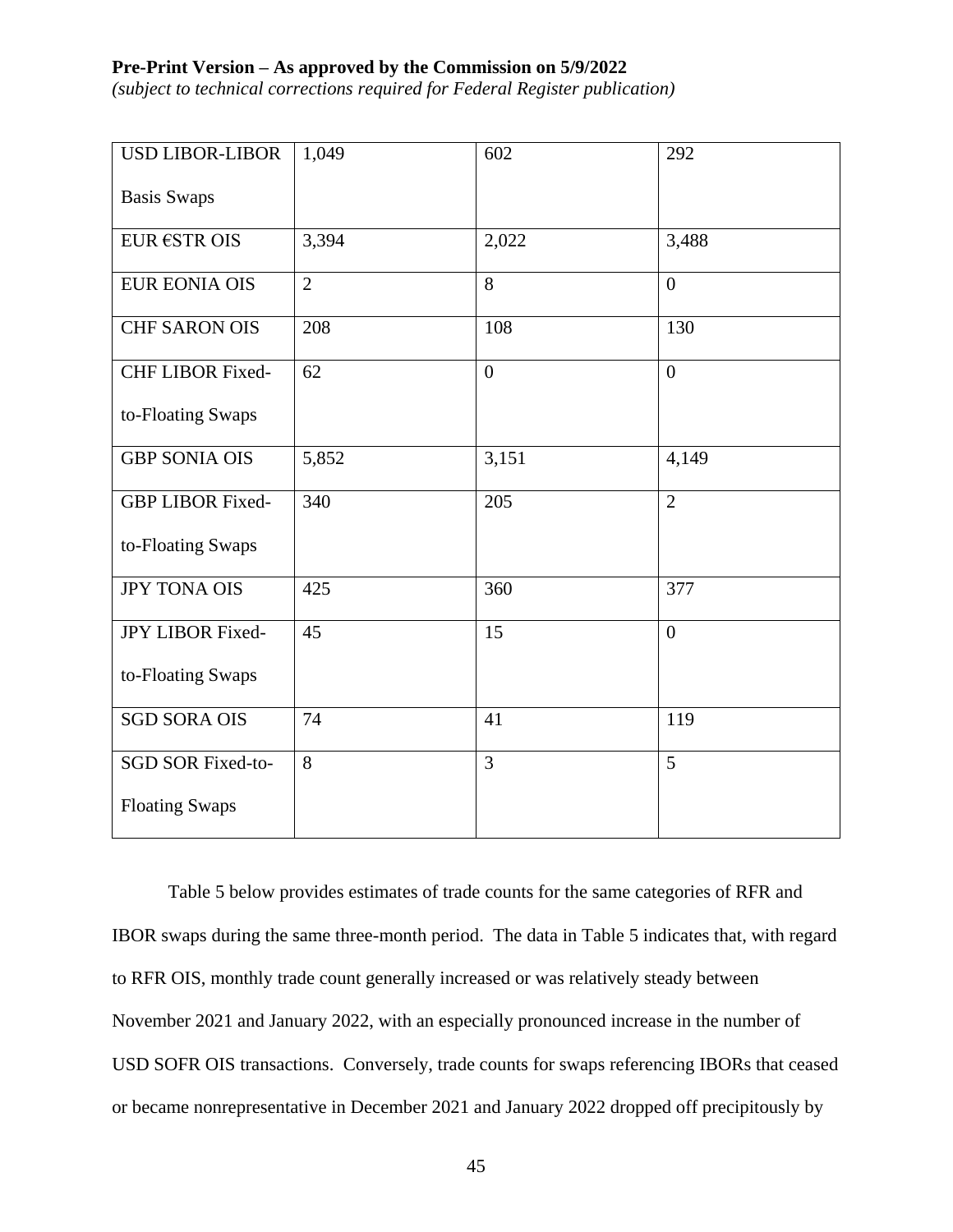# **Pre-Print Version – As approved by the Commission on 5/9/2022** *(subject to technical corrections required for Federal Register publication)*

January 2022. While there were still a significant number of USD LIBOR fixed-to-floating swap transactions during the three-month period that Table 5 measures, the monthly trade count for such transactions declined significantly during that period.

Product November 2021 December 2021 January 2022 USD SOFR OIS 18,484 19,110 41,728 USD LIBOR Fixedto-Floating Swaps 48,245 29,309 30,749 USD LIBOR-LIBOR Basis Swaps 1,025 831 329 EUR  $\epsilon$ STR OIS 8,415 5,420 8,962 EUR EONIA OIS 7 1 0 CHF SARON OIS 2,698 1,574 2,283 CHF LIBOR Fixedto-Floating Swaps 390 | 19 | 0 GBP SONIA OIS 24,275 12,913 17,654 GBP LIBOR Fixedto-Floating Swaps 2,061 1,286 12  $JPY$  TONA OIS  $\begin{array}{|l|l|} \hline 5,311 & 4,639 \end{array}$  5,141 JPY LIBOR Fixedto-Floating Swaps 577 | 69 | 9

TABLE 5-ESTIMATED TRADE COUNT<sup>86</sup>

<sup>86</sup> The data in Table 5 is based on the Commission's weekly swaps report data.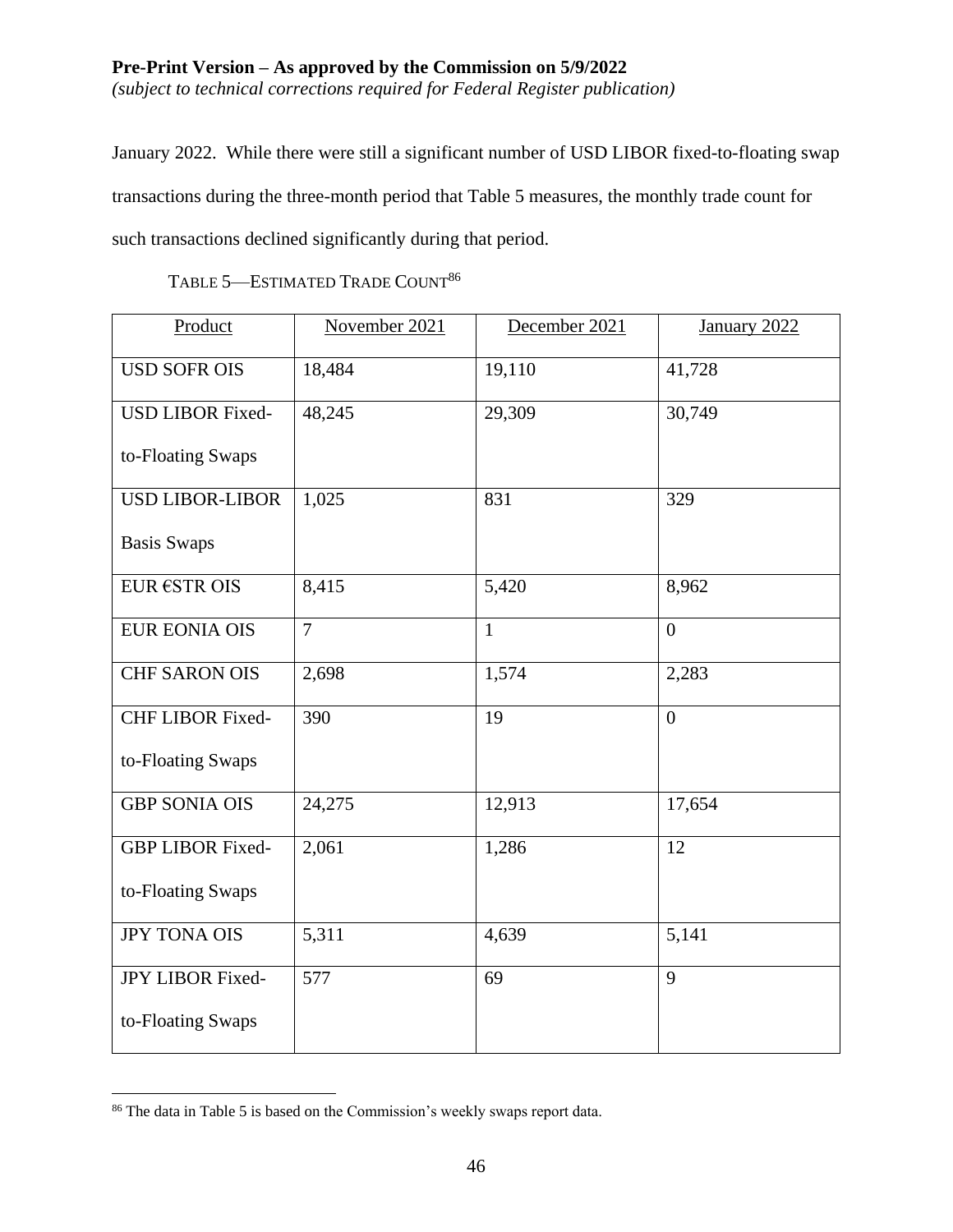*(subject to technical corrections required for Federal Register publication)*

| <b>SGD SORA OIS</b>      | 2,422 | 1,846 | 3,794 |
|--------------------------|-------|-------|-------|
| <b>SGD SOR Fixed-to-</b> | 197   | 94    | 69    |
| <b>Floating Swaps</b>    |       |       |       |

Table 6 below presents estimates of the percentage of notional cleared for the RFR OIS subject to this proposed determination, based on notional transacted by month during the period beginning November 1, 2021 and ending January 31, 2022. The data in Table 6 illustrates that, with respect to the RFR OIS, significant amounts of notional are already being cleared voluntarily. The proportion of notional transacted each month from November 2021 through January 2022 that was cleared was consistently high—approaching 100%—with regard to OIS referencing each of USD SOFR, GBP SONIA, EUR €STR, CHF SARON, JPY TONA, and SGD SORA.

TABLE 6—ESTIMATED PERCENTAGE OF NOTIONAL CLEARED (BASED ON NOTIONAL

| OIS              | Percentage         | Percentage         | <b>Percentage Notional</b> |
|------------------|--------------------|--------------------|----------------------------|
|                  | Notional Cleared - | Notional Cleared - | Cleared – January 2022     |
|                  | November 2021      | December 2021      |                            |
| <b>USD SOFR</b>  | 96.3%              | 94.9%              | 95.1%                      |
| <b>GBP SONIA</b> | 98.8%              | 98.7%              | 97.8%                      |
| <b>EUR €STR</b>  | 99.0%              | 99.2%              | 97.6%                      |
| <b>CHF SARON</b> | 99.6%              | 98.1%              | 99.2%                      |

<sup>&</sup>lt;sup>87</sup> The data in Table 6 is based on the Commission's weekly swaps report data.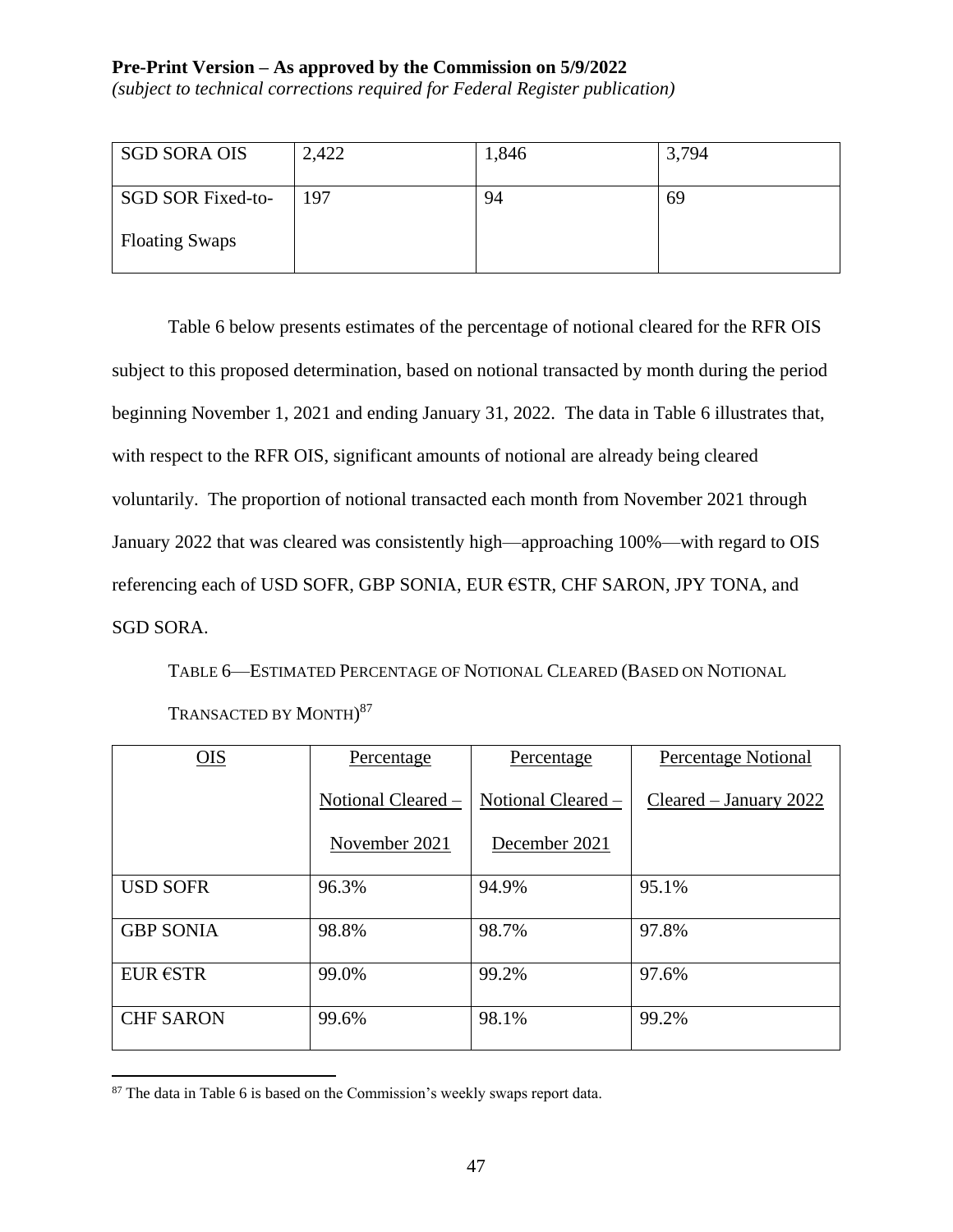*(subject to technical corrections required for Federal Register publication)*

| <b>JPY TONA</b> | 96.6% | 98.7% | 98.0% |
|-----------------|-------|-------|-------|
| <b>SGD SORA</b> | 98.2% | 98.6% | 98.7% |

Table 7 below presents a breakdown of notional transacted and trade count for the period beginning January 1, 2022 and ending January 31, 2022, by tenor, for the relevant RFR OIS. Table 7 illustrates that RFR OIS are being cleared across a wide range of maturities. By notional and trade count, most clearing activity occurs in RFR OIS dated between 6 months and 15 years. However, the Commission notes that with respect to USD SOFR and GBP SONIA OIS in particular, there is also significant clearing activity in swaps dated 15 years or greater.

TABLE 7—ESTIMATED CLEARED NOTIONAL AND TRADE COUNT BY TENOR (JANUARY 2022 TRANSACTION DATA)<sup>88</sup>

| OIS             | Tenor           | <b>Notional Cleared</b> | <b>Trade Count</b> |
|-----------------|-----------------|-------------------------|--------------------|
|                 |                 | (USD Billions)          |                    |
| <b>USD SOFR</b> | 7 days-3 months | \$199                   | 213                |
|                 | 3-6 months      | 210                     | 296                |
|                 | 6 months-1 year | 191                     | 498                |
|                 | $1-5$ years     | 1,328                   | 8,841              |
|                 | 5-15 years      | 1,559                   | 22,230             |
|                 | $>15$ years     | 234                     | 7,589              |

<sup>88</sup> The data in Table 7 is based on the Commission's weekly swaps report data. Tenor length is approximate. In Table 7, a notional figure of \$0 billion USD indicates that the notional transacted during a given time period was less than \$1 billion.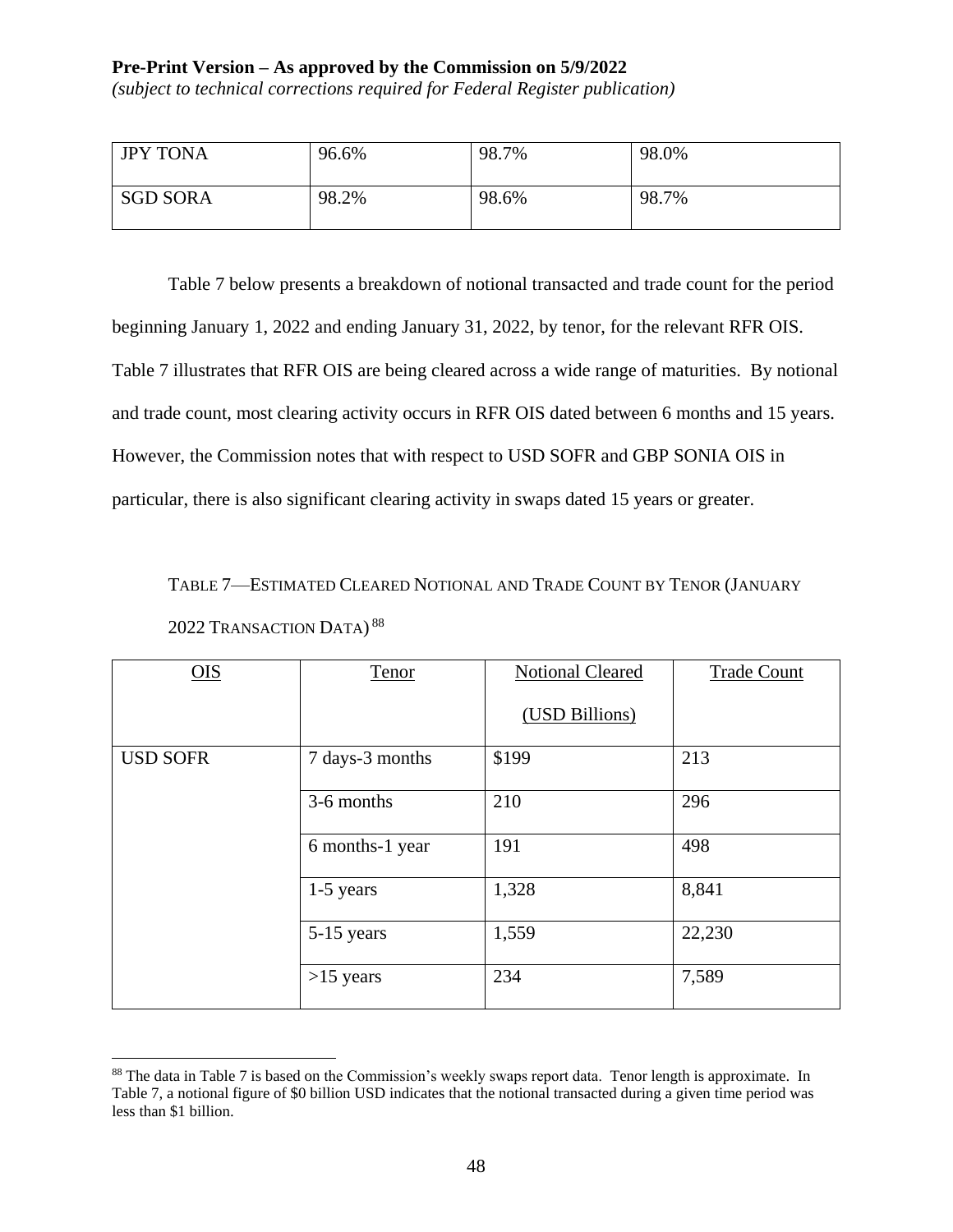*(subject to technical corrections required for Federal Register publication)*

| <b>GBP SONIA</b> | 7 days-3 months  | 778            | 434   |
|------------------|------------------|----------------|-------|
|                  | 3-6 months       | 1,136          | 470   |
|                  | 6 months-1 year  | 673            | 357   |
|                  | 1-5 years        | 846            | 5,016 |
|                  | 5-15 years       | 503            | 7,570 |
|                  | $>15$ years      | 124            | 3,351 |
| <b>EUR €STR</b>  | 7 days -3 months | 336            | 210   |
|                  | 3-6 months       | 302            | 226   |
|                  | 6 months-1 year  | 1,295          | 642   |
|                  | 1-5 years        | 1,110          | 3,365 |
|                  | 5-15 years       | 329            | 3,487 |
|                  | $>15$ years      | 32             | 865   |
| <b>CHF SARON</b> | 7 days -3 months | $\overline{7}$ | 11    |
|                  | 3-6 months       | 16             | 26    |
|                  | 6 months-1 year  | 6              | 12    |
|                  | $1-5$ years      | 56             | 625   |
|                  | 5-15 years       | 42             | 1,447 |
|                  | $>15$ year       | $\overline{2}$ | 135   |
| <b>JPY TONA</b>  | 7 days -3 months | 12             | 10    |
|                  | 3-6 months       | 20             | 20    |
|                  | 6 months-1 year  | 15             | 30    |
|                  | 1-5 years        | 122            | 718   |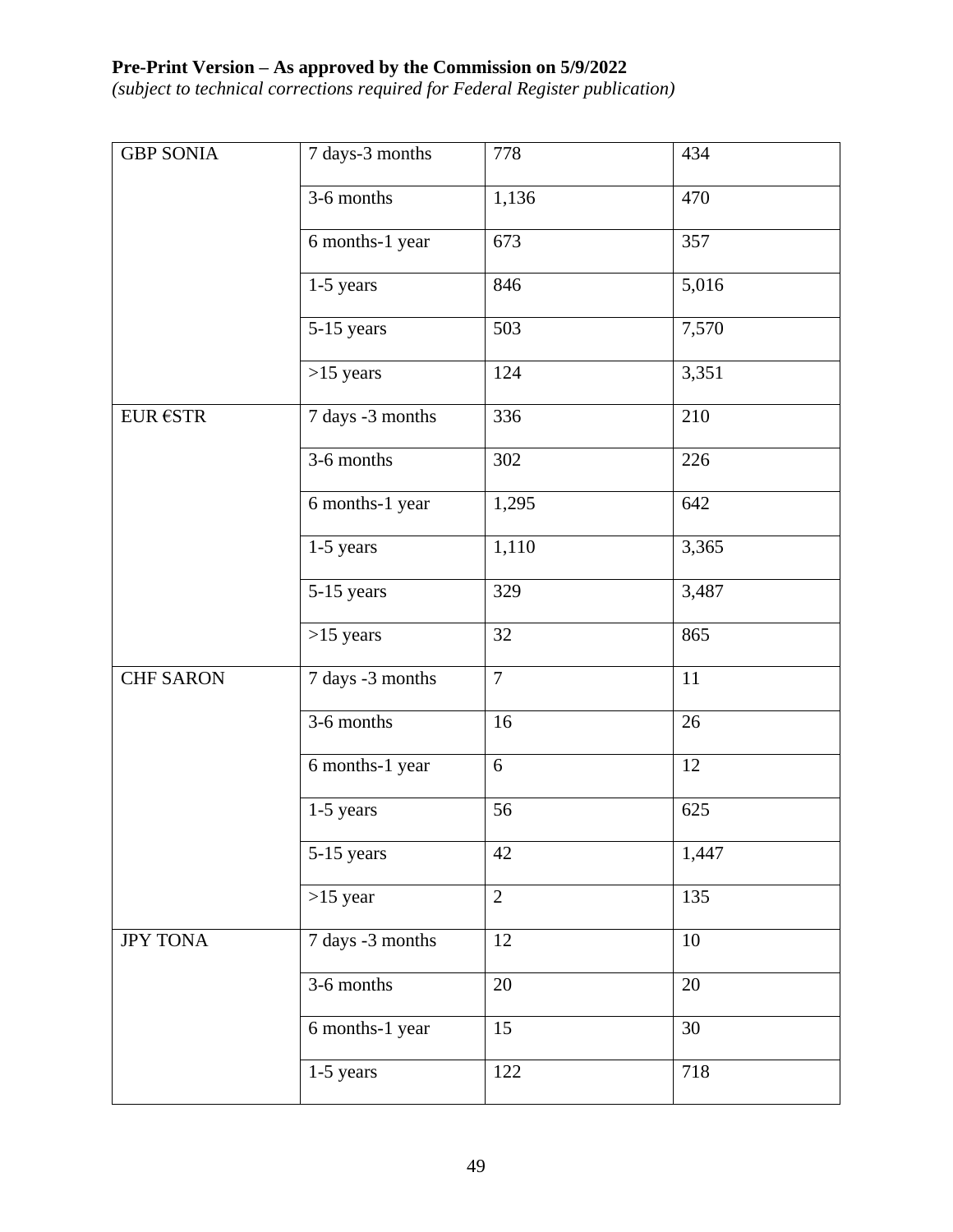*(subject to technical corrections required for Federal Register publication)*

|                 | 5-15 years       | 164            | 2,801 |
|-----------------|------------------|----------------|-------|
|                 | $>15$ years      | 36             | 1,455 |
| <b>SGD SORA</b> | 7 days -3 months | $\overline{2}$ | 10    |
|                 | 3-6 months       | $\overline{2}$ | 12    |
|                 | 6 months-1 year  | 16             | 122   |
|                 | 1-5 years        | 69             | 1,480 |
|                 | 5-15 years       | 29             | 2,114 |
|                 | $>15$ years      | $\mathbf{0}$   | 8     |

In addition to this transaction-level data, Table 8 below presents open swaps data

illustrating outstanding notional in the RFR OIS subject to this proposed determination.

TABLE 8—OUTSTANDING NOTIONAL AS OF JANUARY 28, 2022<sup>89</sup>

| OIS              | <b>Outstanding Notional (USD Billions)</b> |
|------------------|--------------------------------------------|
| <b>USD SOFR</b>  | \$8,558                                    |
| <b>GBP SONIA</b> | 23,363                                     |
| <b>EUR €STR</b>  | 10,496                                     |
| <b>CHF SARON</b> | 1,730                                      |
| <b>JPY TONA</b>  | 4,256                                      |
| <b>SGD SORA</b>  | 449                                        |

<sup>&</sup>lt;sup>89</sup> The data in Table 8 represents swaps that have been cleared at CME, LCH, or Eurex and reported to the CFTC under part 39 of the Commission's regulations.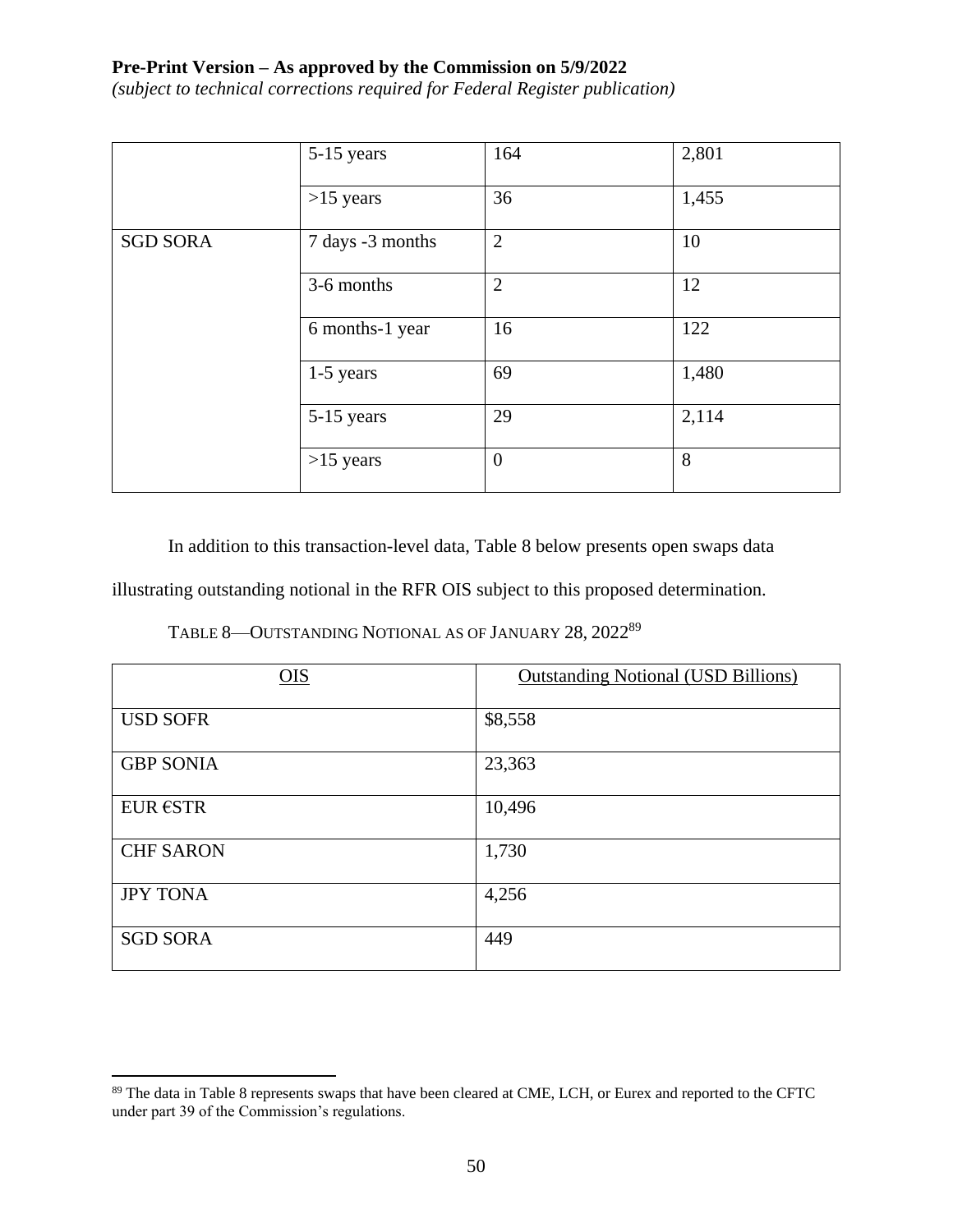Finally, to demonstrate that clearing has expanded beyond the short-dated maturities for USD SOFR fixed-to-floating swaps, in particular, the data in Table 9 below reflects the total volumes of cleared outstanding notional swaps by tenor. The Commission has preliminarily determined that the data collectively indicates sufficient outstanding notional exposures and regular trading activity in RFR OIS for purposes of demonstrating the liquidity necessary for DCOs to risk manage these products and to support a proposed clearing requirement. The Commission anticipates that RFR OIS notional exposures and trading activity will increase over time as markets continue to adopt RFR OIS in place of swaps referencing IBORs that have, or will by mid-2023, become unavailable. In addition to the extensive data presented and analyzed in this proposal, and as discussed in detail below, the Commission is basing this preliminary determination on its ongoing supervision of DCOs and its monitoring of the cleared interest rate swap market for purposes of risk surveillance.

| OIS                     | <b>Tenor</b>           | <b>Notional Cleared</b> |
|-------------------------|------------------------|-------------------------|
|                         |                        | (USD Billions)          |
| <b>USD LIBOR</b>        | 0-1 months             | \$118                   |
|                         | $>1$ month to 3 months | 299                     |
| Fixed-to-Floating Swaps | $>3$ months to 1 year  | 876                     |
|                         | $>1-3$ years           | 1,933                   |
|                         | $>3-5$ years           | 848                     |
|                         | $>5-7$ years           | 509                     |
|                         | $>7-10$ years          | 426                     |
|                         | $>10-15$ years         | 249                     |
|                         | $>15-25$ years         | 291                     |
|                         | $>25-35$ years         | 137                     |
|                         | $>35$ years            | 13                      |
|                         | 0-1 months             | 30                      |

TABLE 9-OUTSTANDING NOTIONAL AS OF JANUARY 25, 2022<sup>90</sup>

<sup>&</sup>lt;sup>90</sup> The data in Table 9 represents swaps that have been cleared at CME, LCH, or Eurex and reported to the CFTC under part 39 of the Commission's regulations.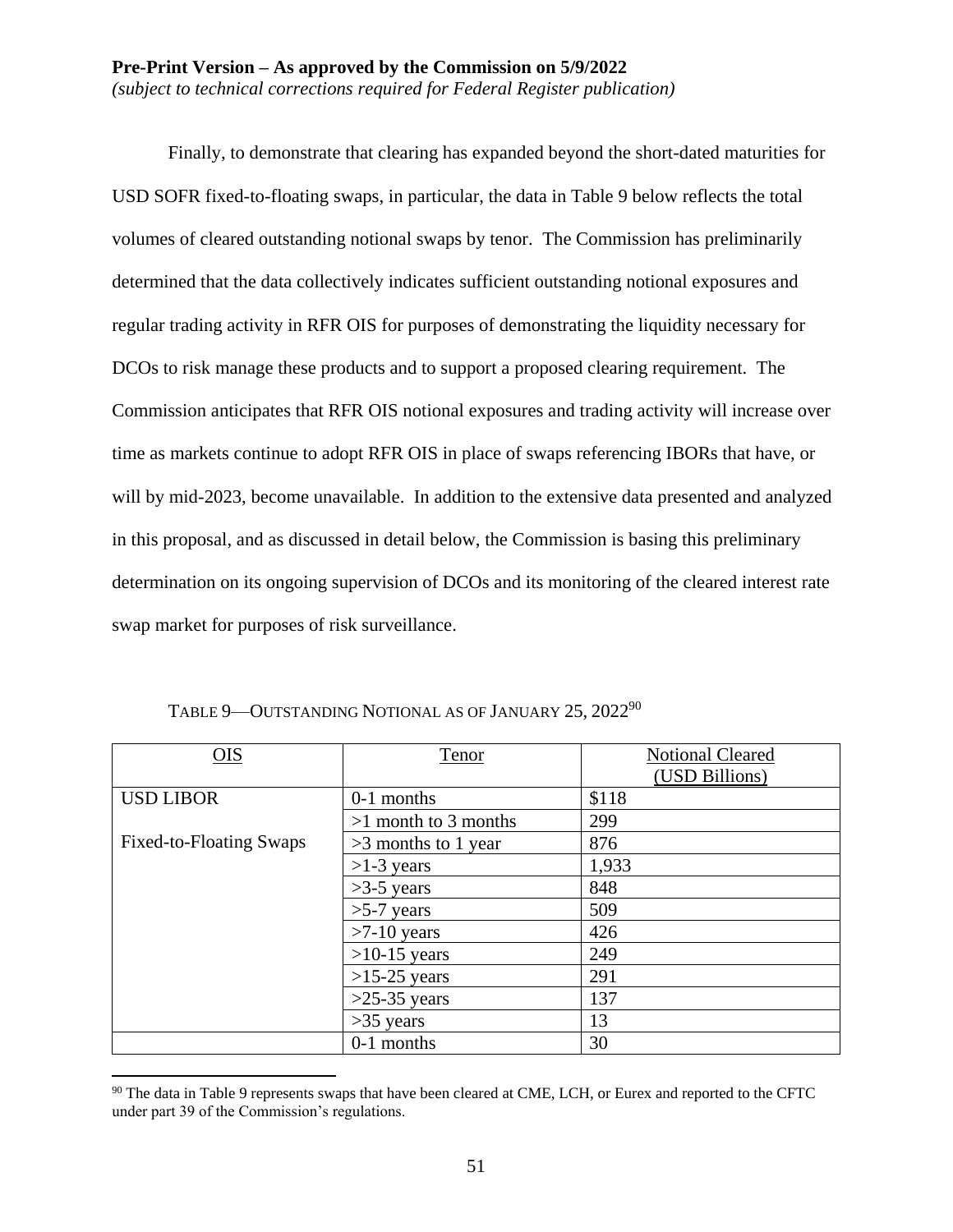*(subject to technical corrections required for Federal Register publication)*

| <b>USD SOFR</b>         | $>1$ month to 3 months | 220 |
|-------------------------|------------------------|-----|
|                         | $>3$ months to 1 year  | 741 |
| Fixed-to-Floating Swaps | $>1-3$ years           | 985 |
|                         | $>3-5$ years           | 269 |
|                         | $>5-7$ years           | 110 |
|                         | $>7-10$ years          | 125 |
|                         | $>10-15$ years         | 54  |
|                         | $>15-25$ years         | 59  |
|                         | $>25-35$ years         | 41  |
|                         | $>35$ years            | 4   |

## **Request for Comment**

 $\overline{a}$ 

The Commission requests comment and any relevant market analysis regarding the sufficiency of outstanding notional exposures and trading liquidity in USD SOFR, GBP SONIA, EUR €STR, CHF SARON, JPY TONA, and SGD SORA OIS, including for the proposed termination date ranges, to support a clearing requirement.

The Commission invites commenters to submit additional data from any available data sources.

b. Pricing data

The Commission regularly reviews pricing data for the RFR OIS subject to this proposed determination and has found that these OIS are capable of being priced off of deep and liquid markets. Commission staff regularly receives and reviews margin model information from DCOs that includes particular procedures that they follow to ensure that market liquidity exists in order to close out a position in a stressed market, including the time required to determine a price.<sup>91</sup> Because of the stability of access to pricing data from these markets, the pricing data for

<sup>&</sup>lt;sup>91</sup> As discussed further below, Commission staff receives and reviews margin model information from the registered DCOs that clear these swaps, including information regarding how those DCOs would ensure that liquidity exists in order to exit a position in a stressed market. For purposes of the first statutory factor, the Commission considers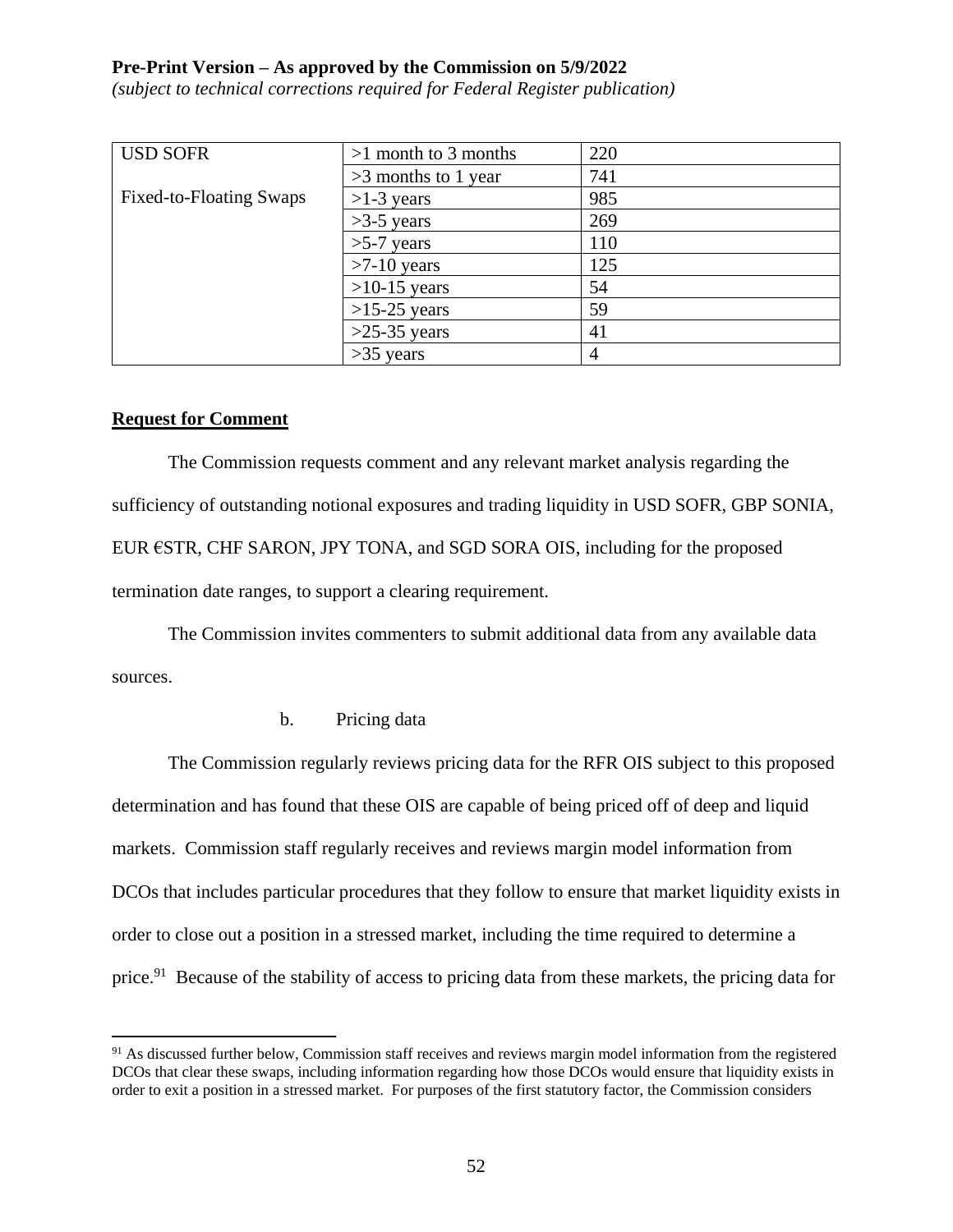## **Pre-Print Version – As approved by the Commission on 5/9/2022** *(subject to technical corrections required for Federal Register publication)*

the OIS that are the subject of this proposed determination is generally viewed as being reliable. Based on this information, the Commission has preliminarily determined that there is adequate pricing data to support required clearing of RFR OIS.

In addition, as part of their regulation 39.5(b) submissions, the registered DCOs that clear the RFR OIS subject to this proposed determination provided information to support the Commission's conclusion that there exists adequate pricing data to justify a clearing requirement determination. In its regulation 39.5(b) submissions, CME provided data regarding transaction volumes and market participation, and LCH provided information on daily volumes, and noted that pricing data for each of the RFR OIS that it clears is available from brokers. LCH also noted the range of maturities for which quotes can be obtained from brokers. In its submissions to the Commission, Eurex provided relevant language from its FCM Regulations and Clearing Conditions regarding determination of daily pricing. Eurex stated that it believes its reliance on Reuters for pricing data is accurate because it is a readily available and conventional source. Eurex noted that it also can receive pricing data from Bloomberg and has multiple backup sources.

In the RFI, the Commission specifically requested feedback on whether adequate pricing data exists for DCO risk and default management of swaps referencing USD SOFR. CME, LCH, and Eurex each stated that adequate pricing data exists for DCO risk and default

possible periods of market stress, particularly when assessing whether there is sufficient liquidity and pricing data. Second Determination, 81 FR at 71210 (noting that the Commission considered "the effect a new clearing mandate will have on a DCO's ability to withstand stressed market conditions" as part of its analysis in connection with the Second Determination).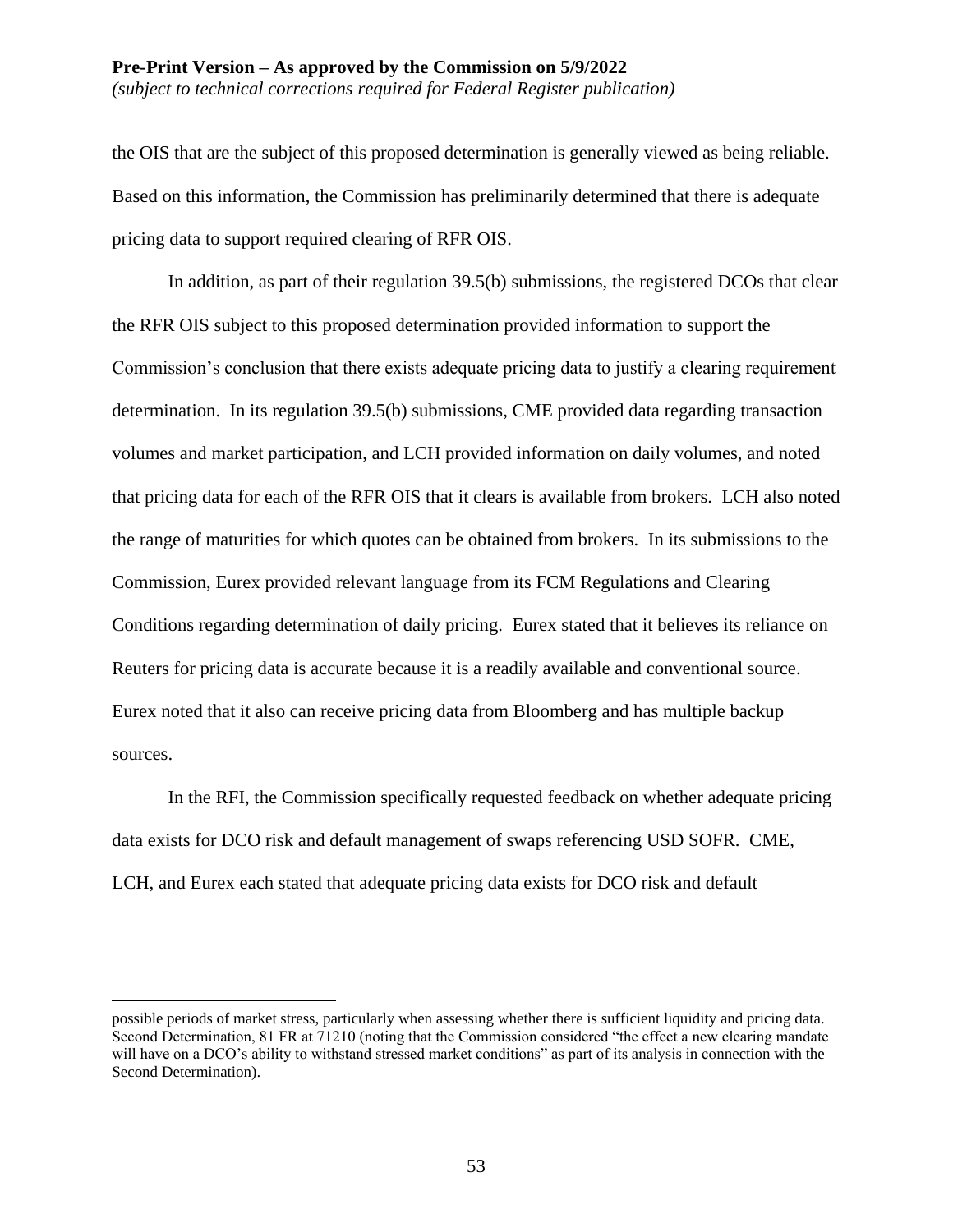*(subject to technical corrections required for Federal Register publication)*

management of USD SOFR swaps.<sup>92</sup> Respondents to the RFI also provided support for the conclusion that sufficient liquidity and pricing data exists in RFR OIS markets to withstand stressed market conditions.<sup>93</sup>

## **Request for Comment**

The Commission requests comment and any relevant market analysis regarding whether there is adequate pricing data for DCO risk and default management of the products subject to this proposal, including with regard to the proposed stated termination date ranges.

The Commission also requests comment regarding whether DCOs offering clearing for RFR OIS markets would be able to risk manage these products during stressed market

conditions.

 $\overline{a}$ 

# **2. Factor (II)—Availability of rule framework, capacity, operational expertise and resources, and credit support infrastructure.**

Section  $2(h)(2)(D)(ii)(II)$  of the CEA requires the Commission to take into account the availability of rule framework, capacity, operational expertise and resources, and credit support infrastructure to clear the proposed classes of swaps on terms that are consistent with the material terms and trading conventions on which they are now traded. Based on their regulation

<sup>&</sup>lt;sup>92</sup> CMEG Letter ("CME Clearing has accepted SOFR swaps for clearing since October 2018. Throughout this time there has been, and continues to be, adequate pricing data for DCO risk and default management of swaps referencing SOFR given the depth and liquidity of SOFR markets."); LSEG Letter ("SOFR liquidity and related pricing data has developed to an adequate extent and continues to further increase. We also note that the number of underlying transactions supporting the production of the SOFR rate itself is very high, supporting the rate's robustness. Such robustness, transparency and confidence in the SOFR rate is reflected in the swap market, both in terms of trading and clearing volumes, including in relation to the availability of pricing data. This ultimately means that in the case of a default, there would be adequate swap pricing data for LCH to manage such default."); Eurex Letter ("Eurex Clearing believes there is adequate pricing data for DCO risk and default management of swaps referencing SOFR."). JSCC did not have any specific responses related to this question, as JSCC "[does] not have a plan to clear swaps referencing SOFR." JSCC Letter.

<sup>93</sup> LSEG noted significant increases in USD SOFR volumes after SOFR First, and Eurex noted that liquidity in USD SOFR swaps increased considerably after March 5, 2021. LSEG and Eurex Letters. TD Bank agreed that market participants have observed sufficient outstanding notional exposures and trading liquidity in swaps referencing USD SOFR during both stressed and non-stressed market conditions to support a clearing requirement. TD Bank Letter.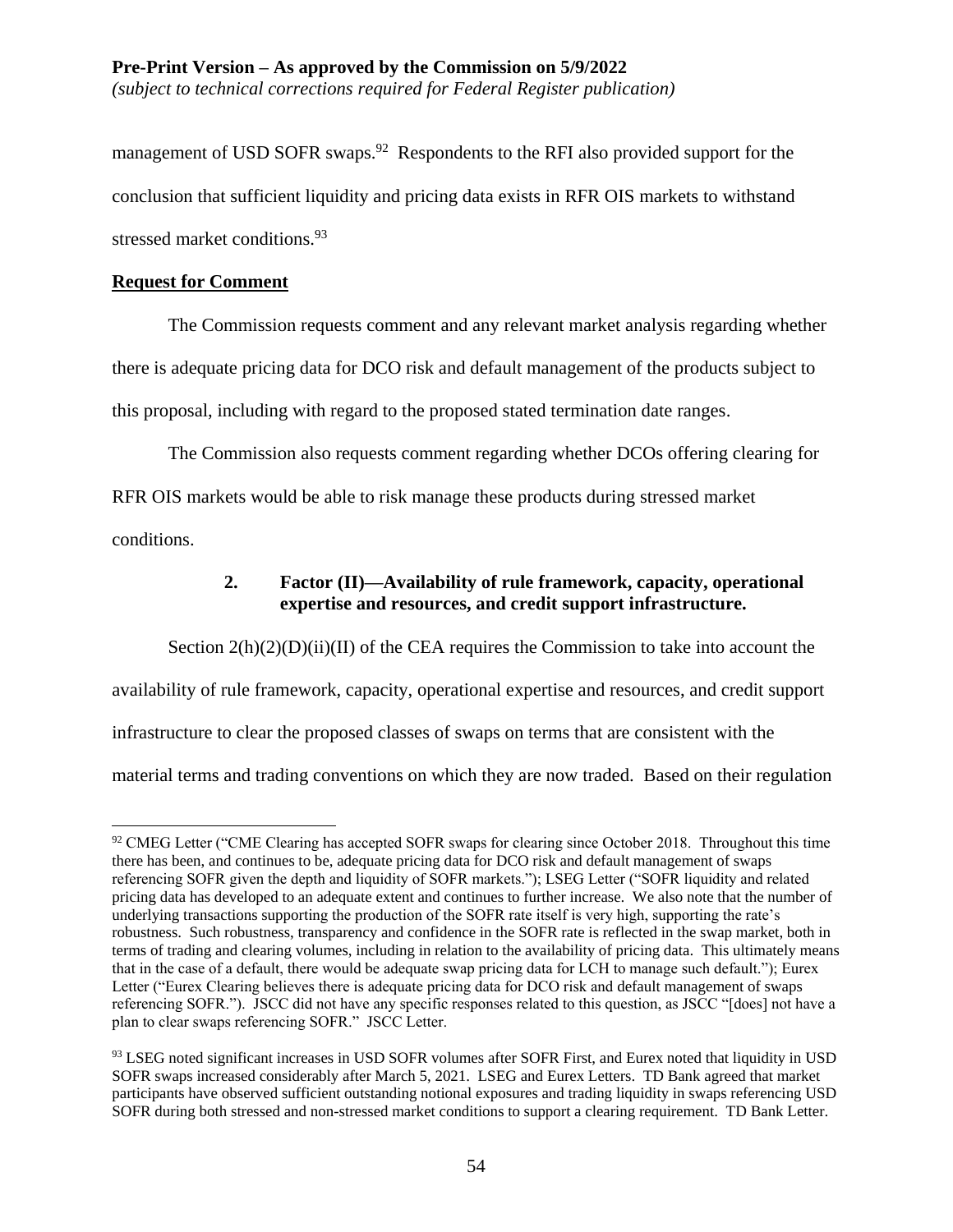39.5(b) submissions, as well as ongoing oversight, the Commission believes that each of the registered DCOs has developed rule frameworks, capacity, operational expertise and resources, and credit support infrastructure to clear the interest rate swaps they currently clear, including the RFR OIS subject to this proposal, on terms that are consistent with the material terms and trading conventions on which those swaps are being traded. The Commission subjects each of the registered DCOs to ongoing review, risk surveillance, and examination to ensure compliance with the CEA's core principles and Commission regulations, including with respect to the submitted swaps.<sup>94</sup>

Each of the registered DCOs has procedures pursuant to which they regularly review their clearing of the RFR OIS subject to this proposal in order to confirm or adjust margin and other risk management tools. When reviewing each of the registered DCOs' risk management tools, the Commission considers whether the DCO is able to manage risk during stressed market conditions to be one of the most significant considerations. Each of the registered DCOs has developed detailed risk management practices, including a description of risk factors considered when establishing margin levels.<sup>95</sup> The Commission reviews and oversees each of the registered

<sup>&</sup>lt;sup>94</sup> In order to be registered with the Commission, a DCO must comply with the DCO core principles under section 5b of the CEA and applicable Commission regulations. Once a DCO is registered with the Commission, Commission staff periodically examine each DCO to determine whether the DCO is maintaining compliance with the CEA and Commission regulations. In addition, Commission staff monitors the risks posed to and by DCOs, clearing members, and market participants, and conducts independent stress testing.

<sup>&</sup>lt;sup>95</sup> E.g., historical volatility, intraday volatility, seasonal volatility, liquidity, open interest, market concentration, and potential moves to default. For additional information, each of CME, LCH, and Eurex has published a document outlining its compliance with the Principles for Financial Market Infrastructures (PFMI) published by the Committee on Payments and Market Infrastructures (CPMI; formerly, CPSS) and IOSCO. CPSS-IOSCO Principles for Financial Market Infrastructure (PFMI), Apr. 16, 2012, available at *https://www.bis.org/cpmi/publ/d101.htm*. *See* CMEG, CME Clearing: PFMI Disclosure, Nov. 30, 2021, available at *https://www.cmegroup.com/clearing/riskmanagement/files/cme-clearing-principles-for-financial-market-infrastructures-disclosure.pdf*; LCH PFMI Self-Assessment 2020, available at

*https://www.lch.com/system/files/media\_root/CPMI%20IOSCO%20Self%20Qualitative%20Assessment%20of%20L CH%20LTD\_1.pdf*; and Eurex Clearing AG, Assessment of Eurex Clearing AG's compliance against the PFMI and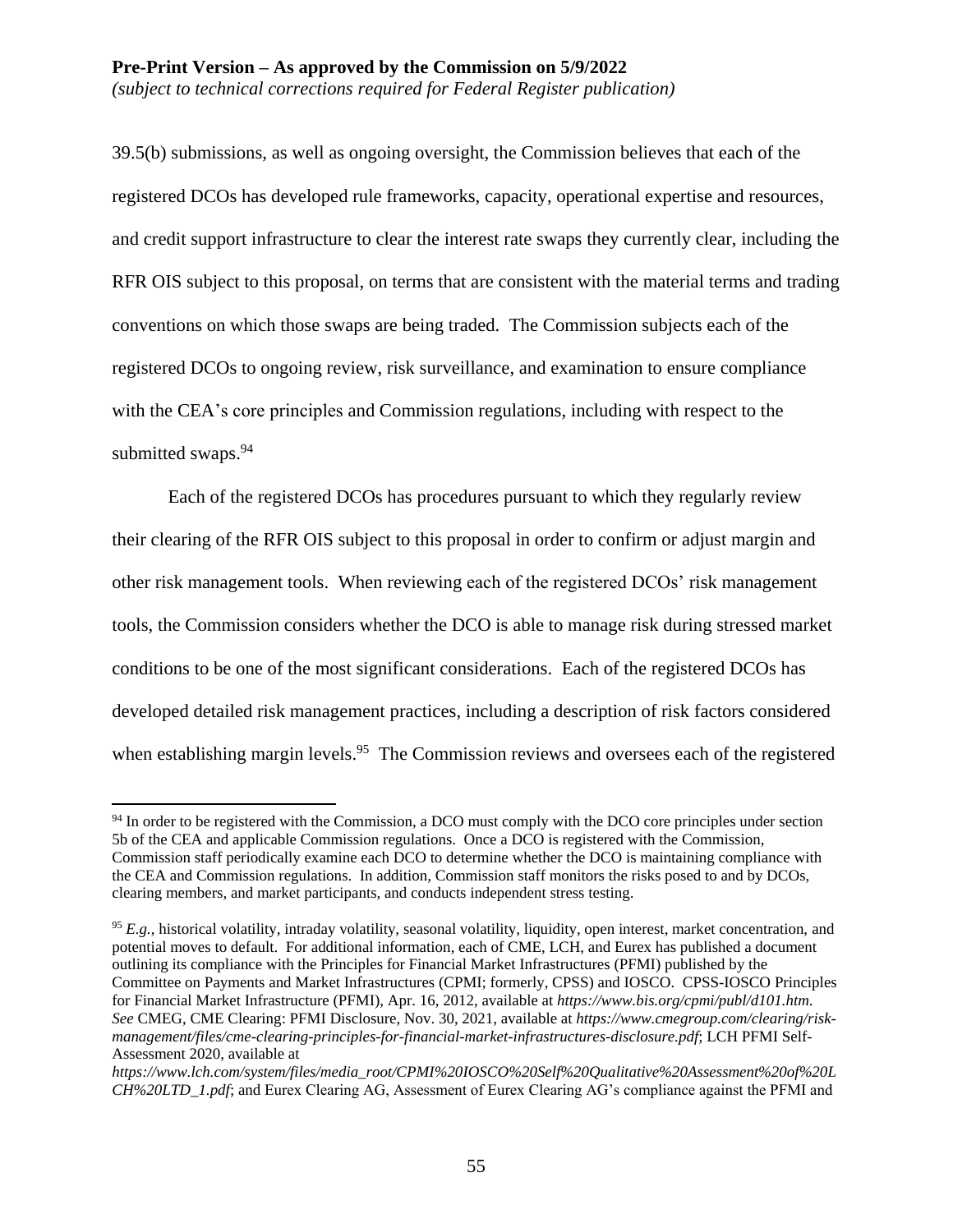#### **Pre-Print Version – As approved by the Commission on 5/9/2022** *(subject to technical corrections required for Federal Register publication)*

DCOs' risk management practices and development of margin models. Margin models are further refined by stress testing and daily back testing. The Commission also considers stress testing and back testing when assessing whether each of the registered DCOs can clear swaps safely during stressed market conditions.

The registered DCOs clearing the RFR OIS subject to this proposed determination design and conduct stress tests, and Commission staff monitors development of these stress tests. Each of the registered DCOs also conducts reverse stress tests to ensure that their default funds are sized appropriately and to ascertain whether any changes to their financial resources or margin models are necessary.<sup>96</sup> Commission staff monitors markets in real-time and also performs stress tests against the DCOs' margin models and may recommend changes to a margin model. The registered DCOs conduct back testing on a daily basis to ensure that the margin models capture market movements for member portfolios.<sup>97</sup>

Before offering a new product for clearing, each of the DCOs considers stress tests and back testing results in determining whether it has sufficient financial resources to offer new clearing services. The Commission also reviews initial margin models and default resources to

disclosure framework associated to the PFMI, Feb. 16, 2021, available at

*https://www.eurex.com/resource/blob/2446522/22f4869a8649f15b54a1e86bf635c63c/data/cpss-ioscopfmi\_assessment\_2020\_en.pdf*.

<sup>&</sup>lt;sup>96</sup> Reverse stress testing uses plausible market movements that could deplete guaranty funds and cause large losses for top clearing members. For example, CME, LCH, and Eurex may use scenarios for stress testing and reverse stress testing that capture, among other things, historical price volatilities, shifts in price determinants and yield curves, multiple defaults over various time horizons, and simultaneous pressures in funding and asset markets.

<sup>&</sup>lt;sup>97</sup> Back testing tests margin models to determine whether they are performing as intended, and checks whether margin models produce margin coverage levels that meet the DCO's established standards. Back testing helps CME, LCH, and Eurex determine whether their clearing members satisfy the required margin coverage levels and liquidation timeframe.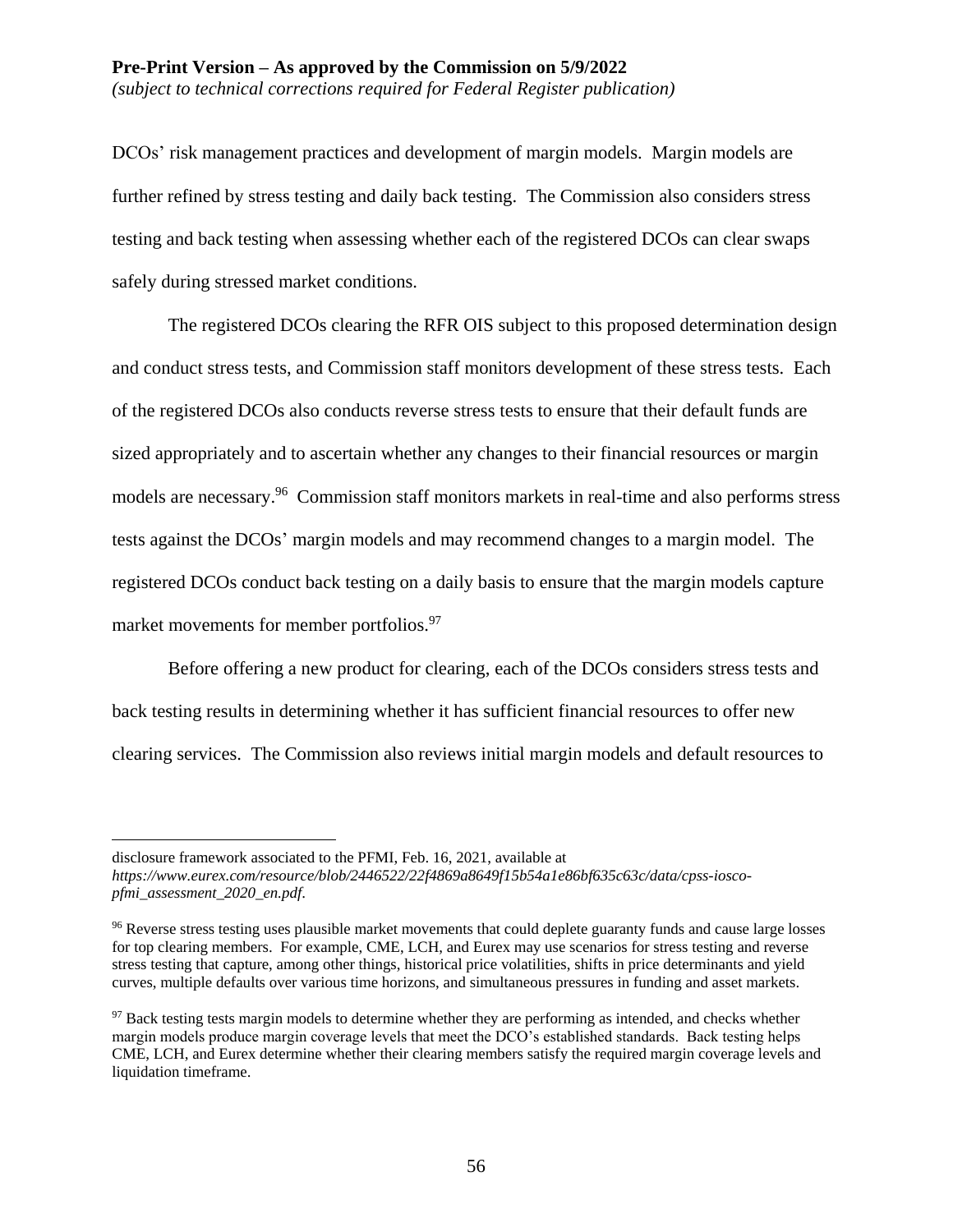ensure that the DCOs can risk manage their portfolio of products offered for clearing. This combination of stress testing and back testing in anticipation of offering new products for clearing provides the registered DCOs with greater certainty that new product offerings will be risk-managed appropriately. The process of stress testing and back testing also gives the DCOs practice incorporating the new product into their models. In addition to the Commission's surveillance and oversight, each of the registered DCOs continues to monitor and test their margin models over time so that they can operate effectively in stressed and non-stressed market environments. Registered DCOs review and validate their margin models regularly.<sup>98</sup>

Each registered DCO monitors and manages credit risk exposure by asset class, clearing member, account, or individual customer. They manage credit risk by establishing position and concentration limits based on product type or counterparty. These limits reduce potential market risks so that DCOs are better able to withstand stressed market conditions. Each of the registered DCOs monitors exposure concentrations and may require additional margin deposits for clearing members with weak credit scores, with large or concentrated positions, with positions that are

*https://www.jpx.co.jp/jscc/en/company/cimhll0000000osu-att/JSCC\_PFMI\_Disclosure\_20210331\_EN.pdf*. In granting JSCC's order of exemption, the Commission determined that JSCC is subject to comparable, comprehensive supervision and regulation by its home country regulator. *See* JSCC Order of Exemption from Registration, Oct. 26, 2015, at 1, available at

<sup>&</sup>lt;sup>98</sup> Exempt DCOs, such as JSCC and HKEX, are subject to oversight by their home country regulators, along with regulations regarding risk management. For instance, JSCC is subject to the supervision of JFSA. JSCC, Principles for Financial Market Infrastructures Disclosure, Mar. 31, 2021, at 19, available at

*http://www.cftc.gov/idc/groups/public/@otherif/documents/ifdocs/jsccdcoexemptorder10-26-15.pdf*; JSCC Amended Order of Exemption from Registration, May 15, 2017, at 1, available at

*https://www.cftc.gov/sites/default/files/idc/groups/public/@otherif/documents/ifdocs/jsccdcoexemptamdorder5-15- 17.pdf*. Among other requirements, JSCC must provide the Commission with an annual certification that it continues to observe the PFMI in all material respects, and the Commission must receive annually, at JSCC's request, a certification from JFSA that JSCC is in good regulatory standing. Likewise, HKEX is overseen by HKMA, which provides ongoing supervision, and must meet the same requirements for registration as an exempt DCO as JSCC. *See* HKFE Clearing Corporation Limited, Principles for Financial Market Infrastructures Disclosure, Feb. 2021, available at *https://www.hkex.com.hk/-/media/HKEX-Market/Services/Clearing/Listed-Derivatives/PFMI/HKCC\_PFMI\_Disclosure\_Feb2021.pdf?la=en.*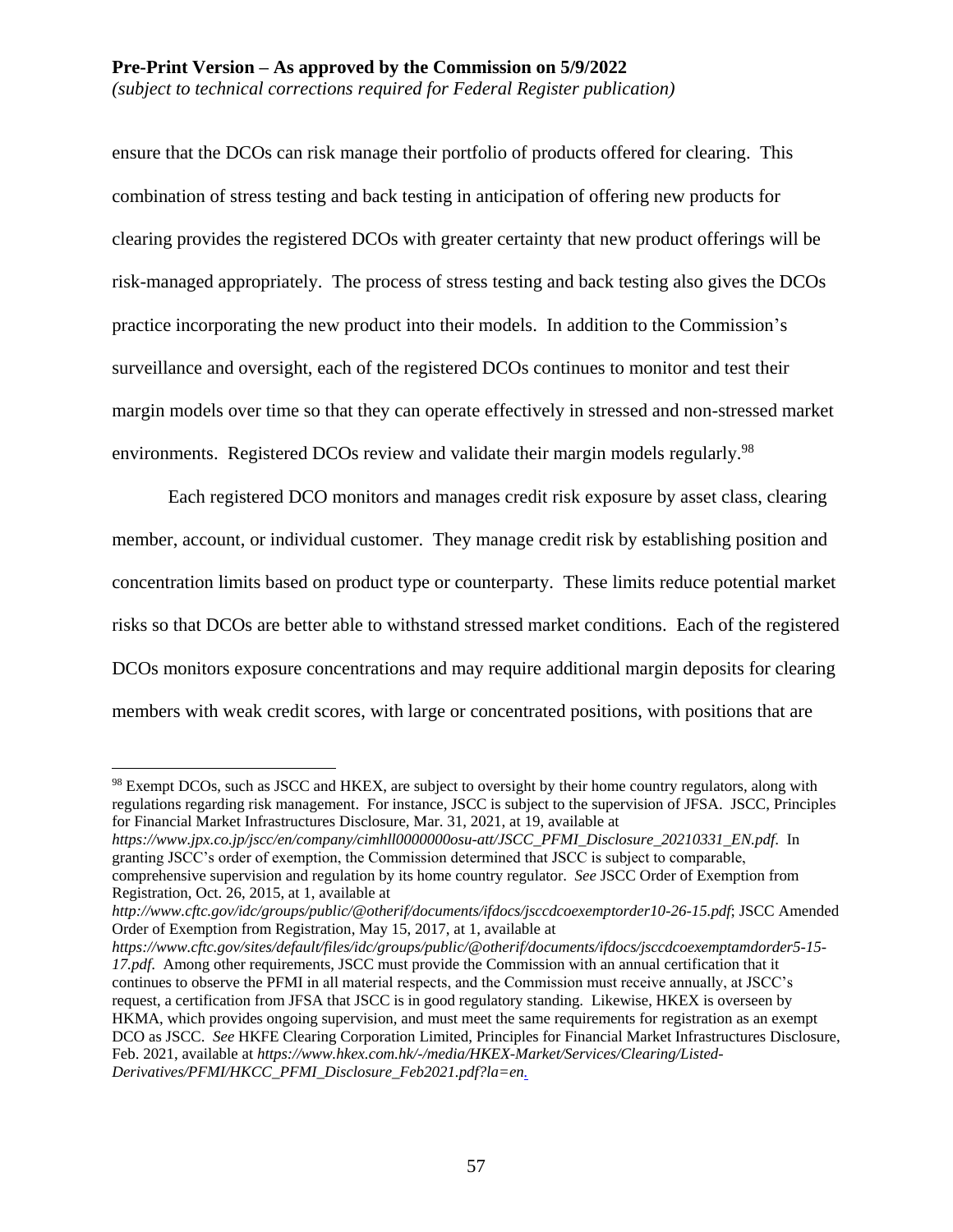illiquid or exhibit correlation with the member itself, and/or where the member has particularly large exposures under stress scenarios. Registered DCOs also can call for additional margin, on top of collecting initial and variation margin, to meet the current DCO exposure and protect against stressed market conditions.<sup>99</sup>

In support of its ability to clear the RFR OIS subject to this proposal, CME's regulation 39.5(b) submissions cite to its rulebook to demonstrate the availability of rule framework, capacity, operational expertise and resources, and credit support infrastructure to clear interest rate swap contracts on terms that are consistent with the material terms and trading conventions on which the contracts are traded. LCH's submissions state that it has a well-developed rule framework and support infrastructure for clearing interest rate swaps, which it leverages to offer clearing services for the RFR OIS subject to this proposal. Eurex's submissions state that Eurex has a well-developed rule framework and support infrastructure for clearing the RFR OIS that are subject to this proposal. Eurex further states that it has the appropriate risk management, operations, and technology capabilities to ensure that it is able to liquidate positions in such swaps in an orderly manner in the event of a clearing member default, and that the RFR OIS are subject to margin and clearing fund requirements set forth in Eurex's FCM Regulations and Clearing Conditions.

For all of these reasons, the Commission has preliminarily determined that the application of DCO risk management practices to the RFR OIS subject to this proposed clearing requirement determination should ensure that the swaps subject to this proposal can be cleared

<sup>99</sup> As a general matter, any DCO offering RFR OIS for clearing, including exempt DCOs, would follow this risk management approach with regard to offering these products for clearing.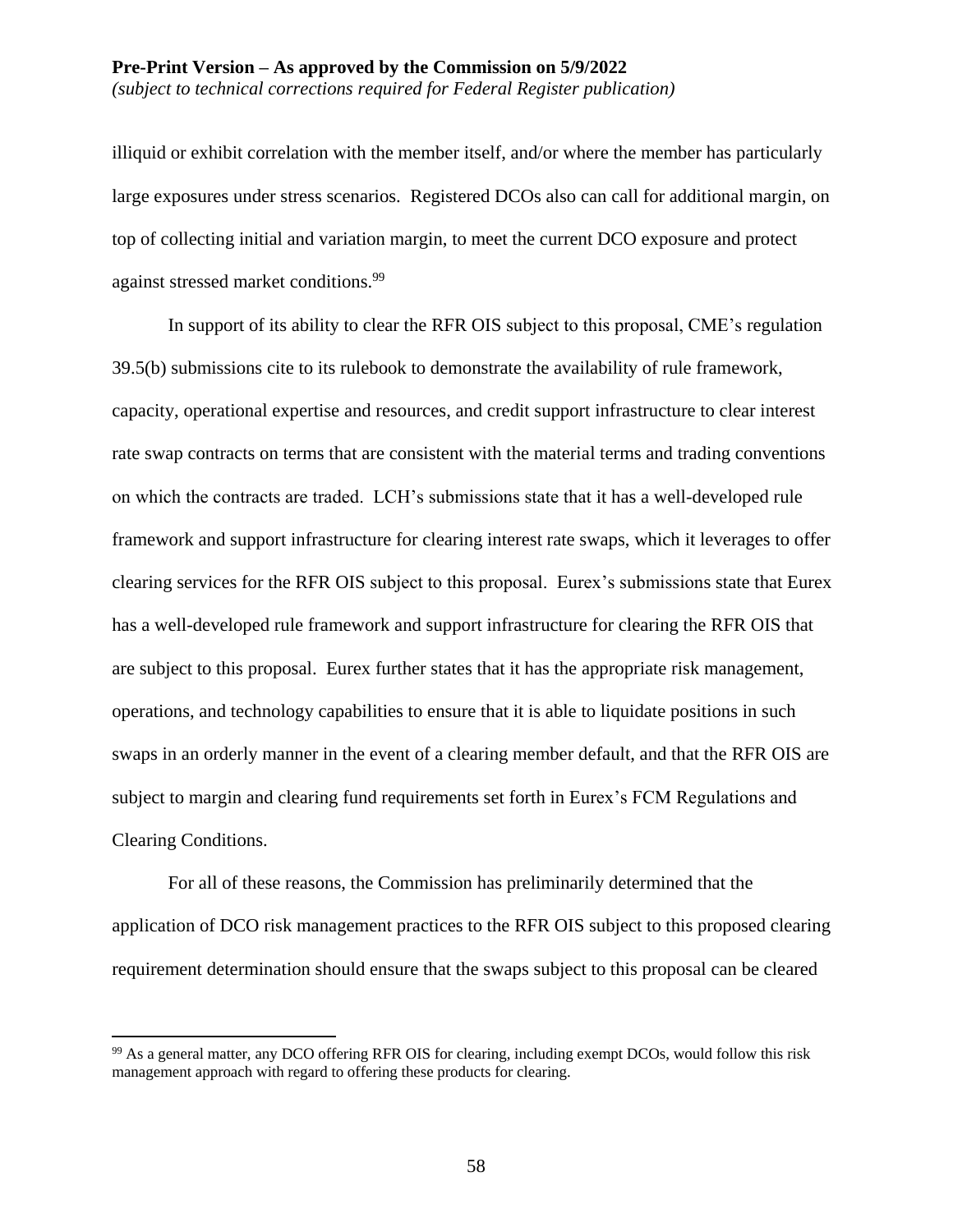safely, even during times of market stress. For additional information related to this factor, please see public disclosures made CME, LCH, and Eurex.<sup>100</sup>

## **Request for Comment**

 $\overline{a}$ 

The Commission requests comments concerning all aspects of this factor, including whether commenters agree that DCOs offering to clear the RFR OIS subject to this proposed clearing requirement determination can satisfy the factor's requirements.

# **3. Factor (III)—Effect on the mitigation of systemic risk.**

Section 2(h)(2)(D)(ii)(III) of the CEA requires the Commission to consider the effect of the clearing requirement on the mitigation of systemic risk, taking into account the size of the market for such contract and the resources of the DCO available to clear the contract. As presented in the data and discussion above, the Commission believes that the market for each RFR OIS subject to this proposed determination is significant and mitigating counterparty credit risk through clearing likely would reduce systemic risk in the interest rate swap market generally. While not every individual RFR OIS market has large outstanding notional exposures, each such market is important, and as liquidity shifts from IBOR swaps to RFR OIS, continuity of clearing for RFR OIS serves to reduce systemic risk.

In its regulation 39.5(b) submissions, CME explains the benefits of centralized clearing, including freer counterparty credit lines, enhanced risk management, operational efficiencies,

<sup>&</sup>lt;sup>100</sup> CME, CME Clearing: Principles for Financial Market Infrastructures Disclosure, Nov. 30, 2021, available at *https://www.cmegroup.com/clearing/risk-management/files/cme-clearing-principles-for-financial-marketinfrastructures-disclosure.pdf*; LCH Ltd., CPMI – IOSCO Self-Assessment 2020, Mar. 31, 2020, available at *https://www.lch.com/system/files/media\_root/CPMI%20IOSCO%20Self%20Qualitative%20Assessment%20of%20L CH%20LTD\_1.pdf*; Eurex, "Assessment of Eurex Clearing AG's compliance against the CPMI-IOSCO Principles for financial market infrastructures (PFMI) and the disclosure framework associated to the PFMIs," Feb. 28, 2022, available at *https://www.eurex.com/resource/blob/2973806/422b675a412d96e3c8cf97a570b899a2/data/cpss-ioscopfmi\_assessment\_2021\_en.pdf*. As explained above, similar disclosures are available for JSCC and HKEX.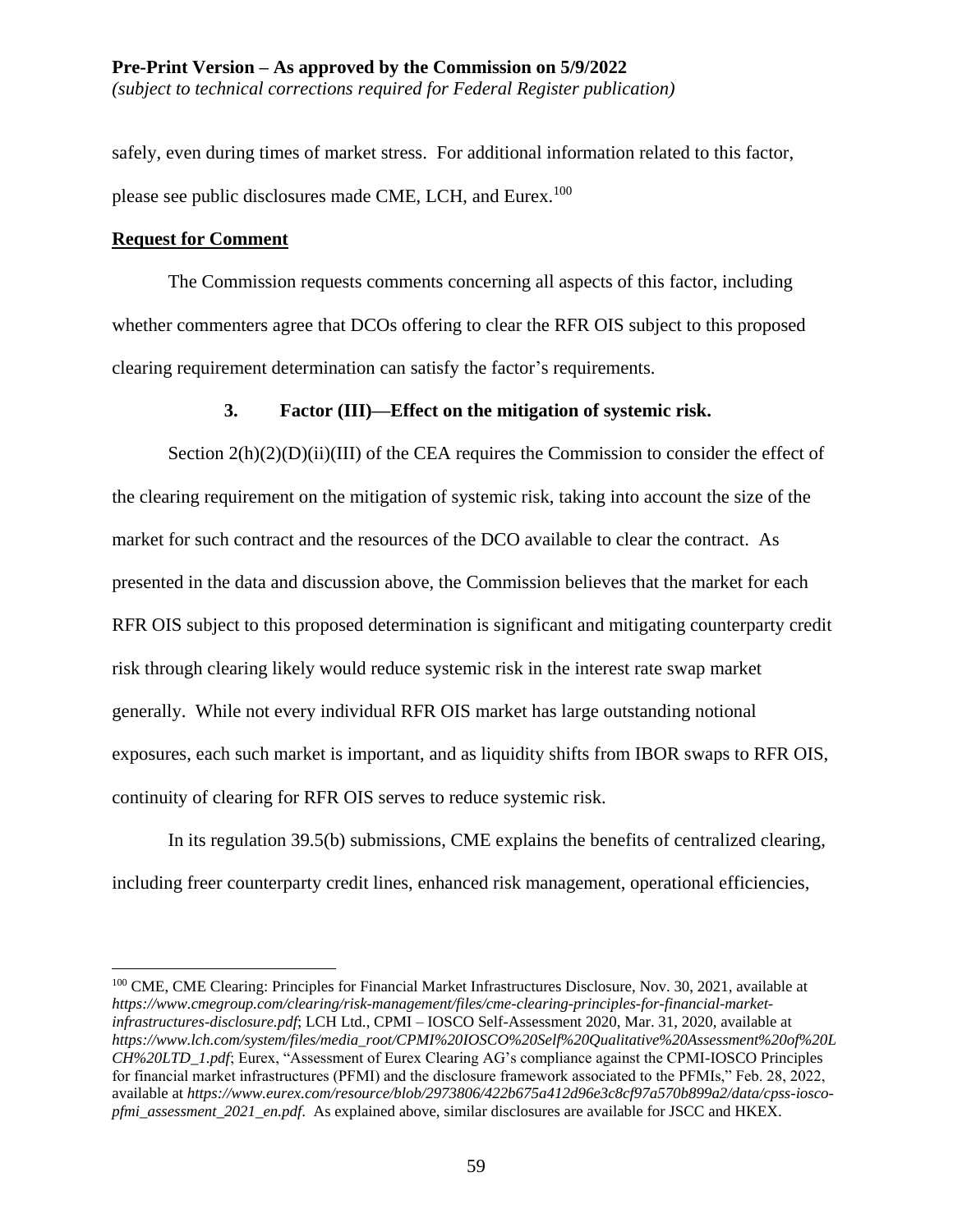and ease of offsetting risk exposures. LCH's submissions note that clearing avoids complex bilateral relationships, provides for default management, and enhances transparency into the risks posed by swap positions. Eurex's submissions highlight the benefits of reduction of counterparty risk, margin and collateral efficiencies, protections for customer assets, and legal certainty. Each DCO's submissions indicate that they maintain adequate resources to clear the swaps that are the subject of this proposal. Additionally, in responding to the RFI, JSCC noted that it has been clearing JPY TONA OIS since 2014 "without facing any challenge from a governance, rule framework, operational, resourcing, or credit support infrastructure perspective."<sup>101</sup>

In responding to the RFI, CME noted that mitigation of systemic risk is one of the key advantages of centralized clearing over bilateral arrangements.<sup>102</sup> LSEG stated that "a clearing requirement will mitigate systemic risk, making sure that USD SOFR risk moves from the bilateral space to the cleared market to the necessary extent." <sup>103</sup> Additionally, Citadel noted that "[a]pplying a clearing requirement to OTC derivatives referencing SOFR will ensure these markets develop as centrally-cleared markets," and further noted that "central clearing provides greater systemic risk mitigation than bilateral margining for uncleared swaps."<sup>104</sup> TD Bank agreed that a clearing requirement for USD SOFR swaps "might increase the clearing rate and

<sup>&</sup>lt;sup>101</sup> JSCC Letter.

<sup>102</sup> CMEG Letter.

<sup>&</sup>lt;sup>103</sup> LSEG Letter.

<sup>104</sup> Citadel Letter.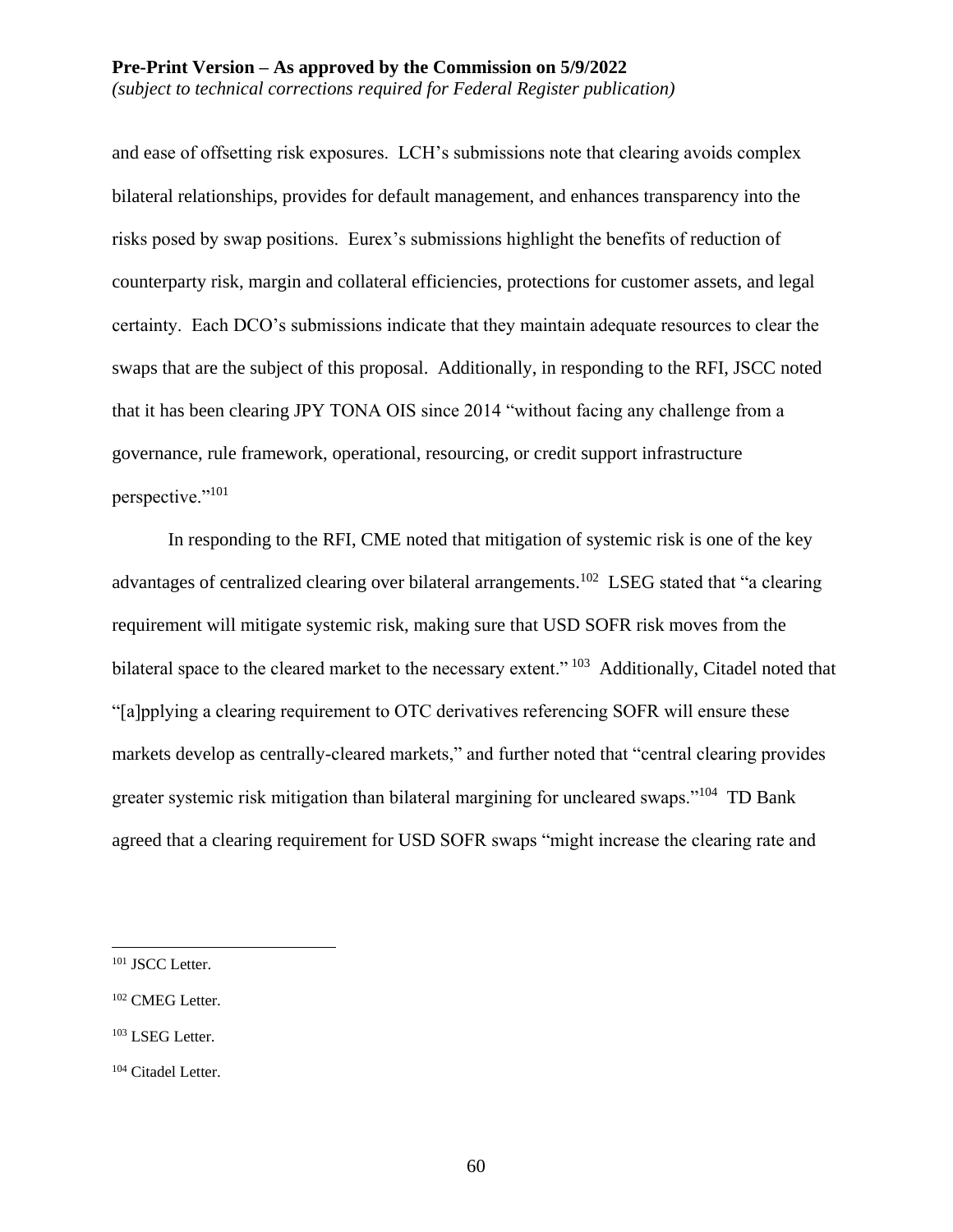*(subject to technical corrections required for Federal Register publication)*

therefore mitigate[] systemic risk even more," but TD Bank also noted that the "bulk" of USD SOFR swaps are already voluntarily cleared.<sup>105</sup>

Centrally clearing the RFR OIS subject to this proposal through a registered or exempt DCO should reduce systemic risk by providing counterparties with daily mark-to-market valuations upon which to exchange variation margin pursuant to the DCO's risk management framework and requiring posting of initial margin to cover potential future exposures in the event of a default. In addition, swaps transacted through a DCO are secured by the DCO's guaranty fund and other available financial resources, which are intended to cover extraordinary losses that would not be covered by initial margin.

Central clearing was developed and designed to handle significant concentration of risk. Each of the DCOs that clears the RFR OIS covered by this proposal has a procedure for closing out and/or transferring a defaulting clearing member's positions and collateral.<sup>106</sup> Transferring customer positions to solvent clearing members in the event of a default is critical to reducing systemic risk. DCOs are designed to withstand defaulting positions and to prevent a defaulting clearing member's loss from spreading further and triggering additional defaults. To the extent that introduction of an RFR OIS clearing requirement increases the number of clearing members and market participants in the interest rate swap market, then DCOs may find it easier to transfer

<sup>105</sup> TD Bank Letter. *See also* Tradeweb Letter ("The swap clearing and execution requirements under Title VII of the Dodd-Frank Wall Street Reform and Consumer Protection Act have increased investor protections, improved market liquidity, and reduced systemic risk, especially in the dealer-to-customer market. It will be critical for the CFTC to maintain these market improvements as new swap transactions increasingly utilize alternative risk-free reference rates . . ..").

<sup>&</sup>lt;sup>106</sup> For further discussion of treatment of customer and swap counterparty positions, funds, and property in the event of the insolvency of a DCO or one or more of its clearing members, please see Factor (V)—Legal certainty in the event of insolvency, section V.C below.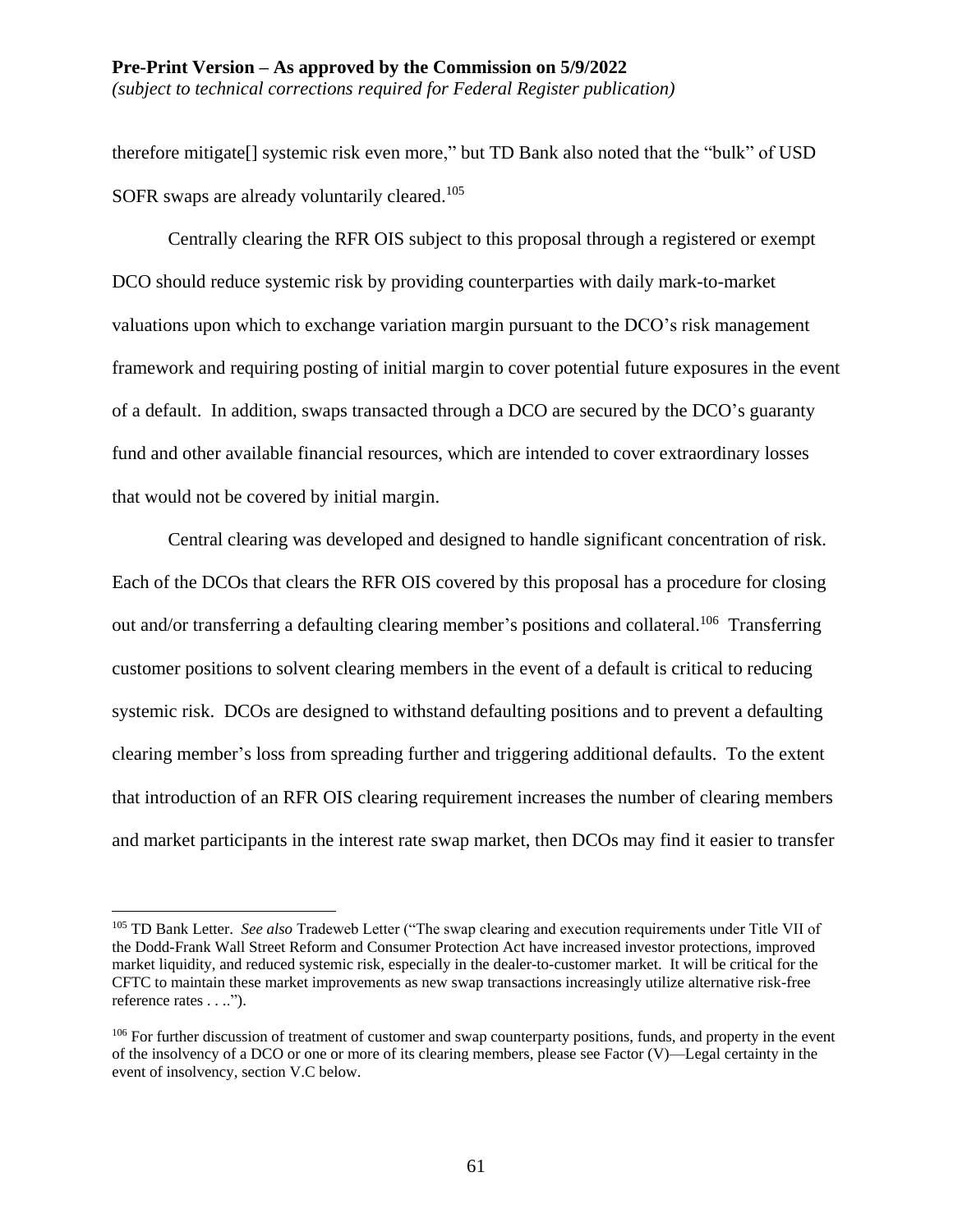*(subject to technical corrections required for Federal Register publication)*

positions from defaulting clearing members if there is a larger pool of potential clearing members to receive the positions.<sup>107</sup>

Each DCO has experience risk managing interest rate swaps, and the Commission believes that the DCOs have the necessary financial resources available to clear the RFR OIS that are the subject of this proposal. Accordingly, the Commission believes that these DCOs would be able to manage the risk posed by clearing the new RFR OIS that would be required to be cleared by virtue of this proposal.

In addition, the Commission believes that the central clearing of the RFR OIS that are to be added under this proposal should serve to mitigate counterparty credit risk, thereby potentially reducing systemic risk. Having considered the likely effect on the mitigation of systemic risk, the Commission is proposing to add these RFR OIS to the clearing requirement.

#### **Request for Comment**

 $\overline{a}$ 

The Commission requests comments concerning the proposal to add these RFR OIS to the clearing requirement, with regard to the possible reduction of systemic risk.

How, if at all, should the Commission consider the ongoing implementation of uncleared swap margin requirements for swap dealers in assessing this factor?

## **4. Factor (IV)—Effect on competition.**

Section  $2(h)(2)(D)(ii)(IV)$  of the CEA requires the Commission to take into account the effect on competition, including appropriate fees and charges applied to clearing. Of particular concern to the Commission is whether this proposed determination would harm competition by

<sup>&</sup>lt;sup>107</sup> The Commission recognizes that with high rates of voluntary clearing RFR OIS at this time, the prospect of adding additional clearing members and market participants in these swaps is limited.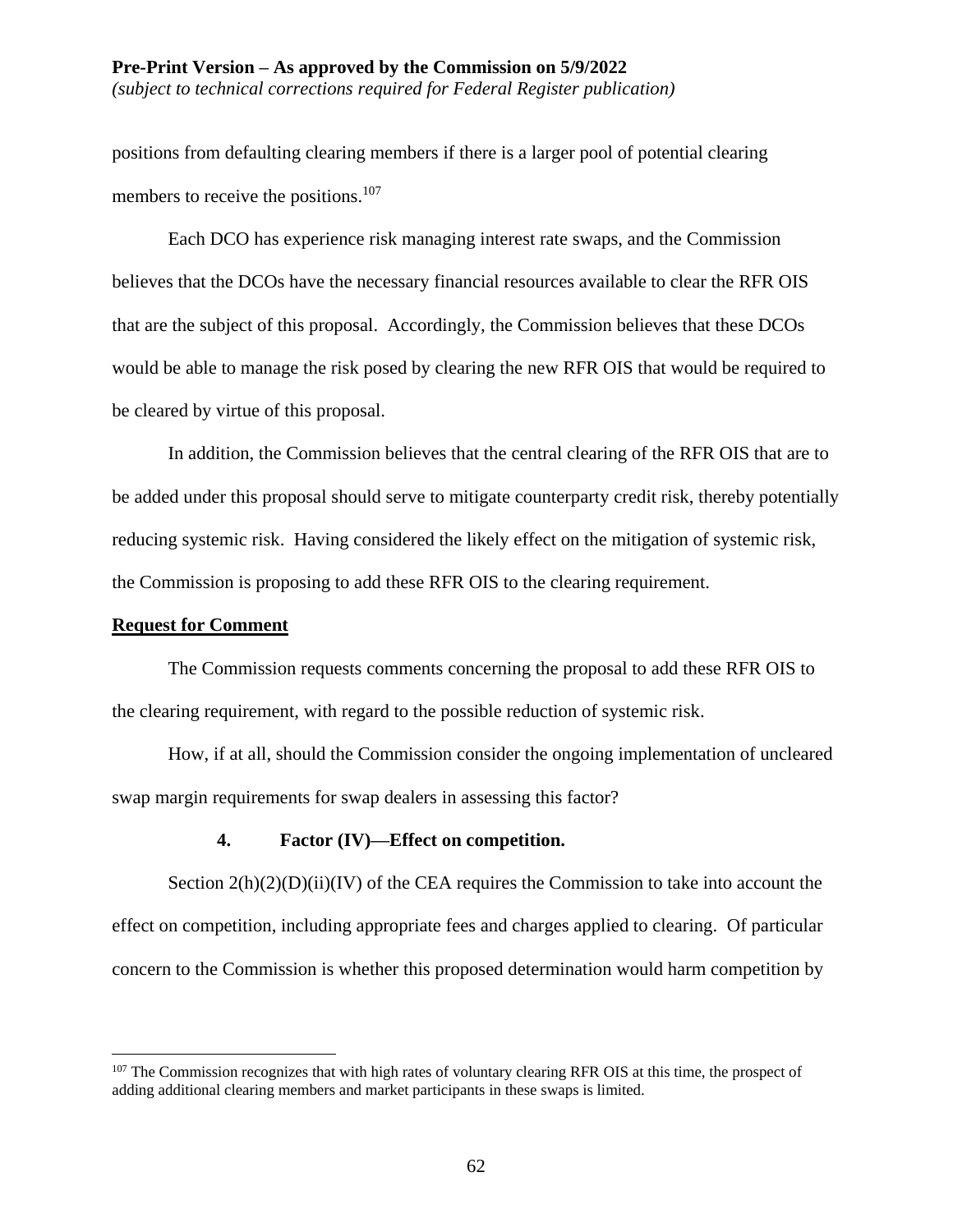#### **Pre-Print Version – As approved by the Commission on 5/9/2022** *(subject to technical corrections required for Federal Register publication)*

creating, enhancing, or entrenching market power in an affected product or service market, or facilitating the exercise of market power.<sup>108</sup> Market power is viewed as the ability to raise prices, including clearing fees and charges, reduce output, diminish innovation, or otherwise harm customers as a result of diminished competitive constraints or incentives.<sup>109</sup>

The Commission has identified one putative service market as potentially affected by this proposed clearing determination: a DCO service market encompassing those clearinghouses that currently clear the RFR OIS subject to this proposal.<sup>110</sup> The Commission recognizes that this proposed clearing requirement potentially could impact competition within the affected market. Of particular importance to whether any such impact is positive or negative, is: (1) whether the demand for these clearing services and swaps is sufficiently elastic that a small but significant price increase above competitive levels would prove unprofitable because users of the interest rate swap products and DCO clearing services would substitute other clearing services coexisting in the same market(s); and  $(2)$  the potential for new entry into this market. The availability of substitute clearing services to compete with those encompassed by this proposed determination, and the likelihood of timely, sufficient new entry in the event prices do increase above competitive levels, each operate independently to constrain anticompetitive behavior.

Any competitive import likely would stem from the fact that the proposed determination and regulations would remove the alternative of not clearing for RFR OIS subject to this

<sup>108</sup> First Determination, 77 FR at 74313; Second Determination, 81 FR at 71220.

<sup>&</sup>lt;sup>109</sup> First Determination, 77 FR at 74313 (discussing market power as described under U.S. Department of Justice guidelines). *See generally* U.S. Department of Justice and the Federal Trade Commission, Horizontal Merger Guidelines (Horizontal Merger Guidelines) at section 1 (Aug. 19, 2010), available at *https://www.justice.gov/sites/default/files/atr/legacy/2010/08/19/hmg-2010.pdf*.

<sup>110</sup> First Determination, 77 FR at 74298; Second Determination, 81 FR at 71220. The DCO service market includes the registered and exempt DCOs that currently offer RFR OIS for clearing.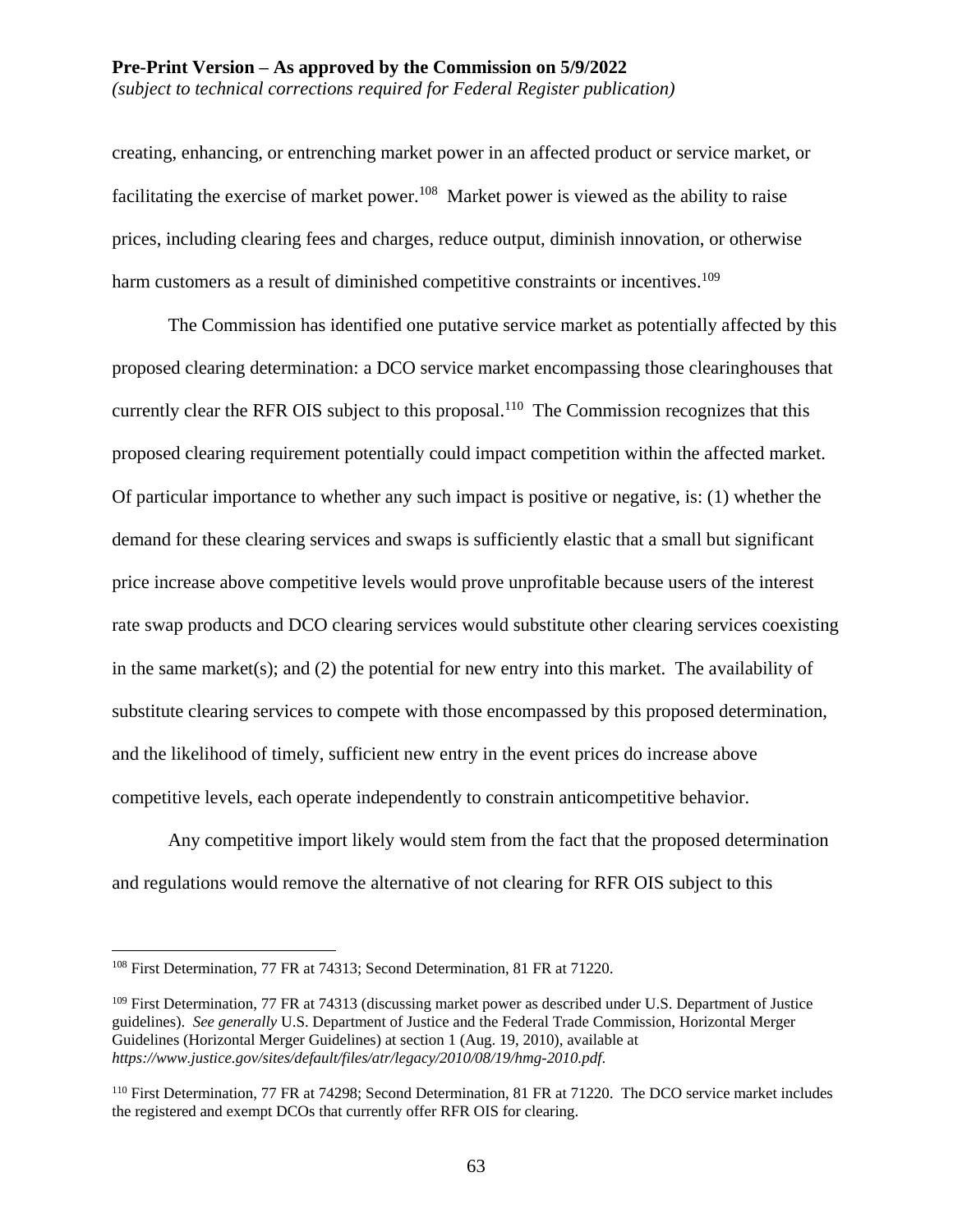*(subject to technical corrections required for Federal Register publication)*

proposal. The proposed determination would not specify who may or may not compete to provide clearing services for the RFR OIS subject to this proposal, as well as those not required to be cleared.

Removing the choice to enter into a swap without submitting it for clearing under this proposed rulemaking is not determinative of negative competitive impact. Other factors, including the availability of other substitutes within the market or potential for new entry into the market, may constrain market power. The Commission does not foresee that the proposed determination constructs barriers that would deter or impede new entry into a clearing services market,<sup>111</sup> and the Commission anticipates that a determination to modify the clearing requirement for interest rate swaps could foster an environment conducive to new entry. For example, the proposed clearing determination is likely to reinforce, if not encourage, growth in demand for clearing services. Demand growth, in turn, can enhance the sales opportunity, a condition hospitable to new entry.<sup>112</sup> Moreover, to the extent that there are high rates of voluntary clearing in the RFR OIS subject to this proposed determination already, a regulatory requirement to clear such swaps would provide additional certainty that those high rates of clearing would remain constant.

Respondents to the RFI who provided feedback regarding the potential effect on competition due to a modified clearing requirement did not identify any potential negative

 $111$  That said, the Commission recognizes that  $(1)$  to the extent the clearing services market for the interest rate swaps identified in this proposal, after foreclosing uncleared swaps, would be limited to a concentrated few participants with highly aligned incentives, and (2) the clearing services market is insulated from new competitive entry through barriers (*e.g.*, high sunk capital cost requirements, high switching costs to transition from embedded incumbents, and access restrictions), the proposed determination could have a negative competitive impact by increasing market concentration.

<sup>112</sup> *See, e.g.*, Horizontal Merger Guidelines, section 9.2 (entry likely if it would be profitable which is in part a function of "the output level the entrant is likely to obtain").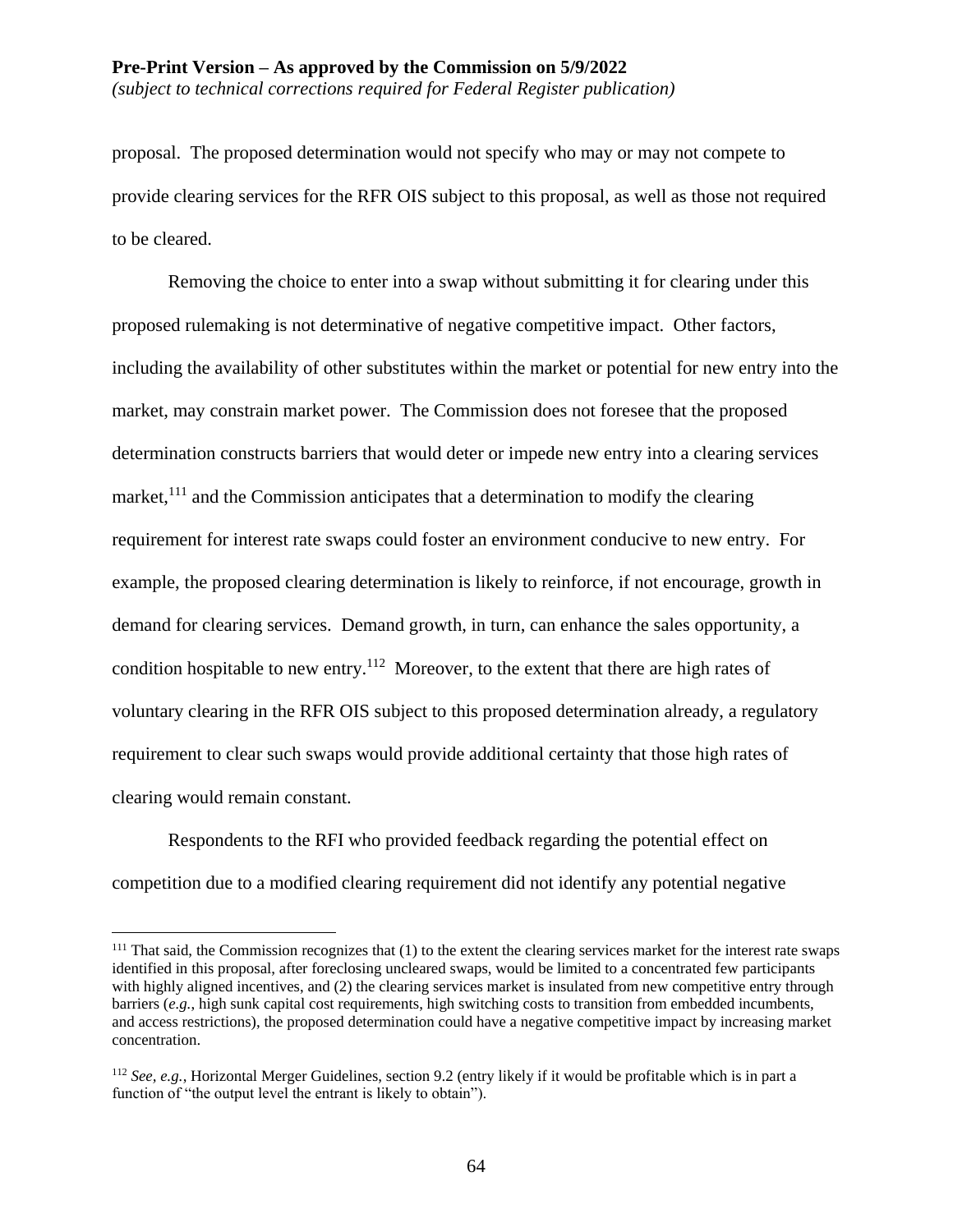effects. For instance, Citadel stated that applying a clearing requirement to OTC derivatives referencing USD SOFR would increase liquidity and competition, citing, among other research, a study that found that "the Commission's clearing and trading reforms led to a significant reduction in execution costs in the USD interest rate swap market, with market participants saving as much as \$20 million - \$40 million per day."<sup>113</sup> LSEG, Eurex, JSCC, and TD Bank also did not identify potential competition-related concerns. 114

#### **Request for Comment**

 $\overline{a}$ 

The Commission requests comment on the extent to which: (1) entry barriers currently do or do not exist with respect to a clearing services market for the RFR OIS to be added to the clearing requirement under this proposal; (2) the proposed determination may lessen or increase these barriers; and (3) the proposed determination otherwise may encourage, discourage, facilitate, and/or dampen new entry into the market. In addition to what is noted above, the Commission requests comment, and quantifiable data, on whether the required clearing of any or all of the RFR OIS to be added to the clearing requirement under this proposal will generate

<sup>&</sup>lt;sup>113</sup> Citadel Letter (citing Staff Working Paper No. 580 "Centralized trading, transparency and interest rate swap market liquidity: evidence from the implementation of the Dodd-Frank Act," Bank of England, Jan. 2016, available at *http://www.bankofengland.co.uk/research/Documents/workingpapers/2016/swp580.pdf*).

<sup>&</sup>lt;sup>114</sup> LSEG Letter ("LCH does not believe that adopting a clearing requirement for a new product that references an alternative reference rate, or expanding the scope of an existing clearing requirement to cover additional maturities would create conditions that increase or facilitate an exercise of market power over clearing services by any DCO. Any clearing requirement that applies equally to all DCOs that provide clearing services for a product would not adversely affect competition."); Eurex Letter ("Eurex Clearing believes there is healthy competition currently in the market for the clearing of swaps referencing the RFRs and, previously, the LIBORs. Eurex Clearing does not believe that adopting a clearing requirement for a new product that references an RFR or expanding the scope of the Clearing Requirement to cover additionally maturities would cause [adverse effects related to competition or an increase in the cost of clearing services]."); JSCC Letter ("In relation to TONA OIS, it has been accepted for clearing at 3 registered DCOs . . .. Therefore, we believe that replacing JPY-LIBOR with TONA OIS would not change (i) the existing competition for clearing services of JPY swaps nor (ii) the cost of clearing services, in any regard."); and TD Bank Letter ("We do not perceive these issues [related to adverse competitive effects or increasing costs of clearing services] to come" as a result of a clearing requirement for a new product that references an alternative reference rate or expanding the scope of the clearing requirement to cover additional maturities).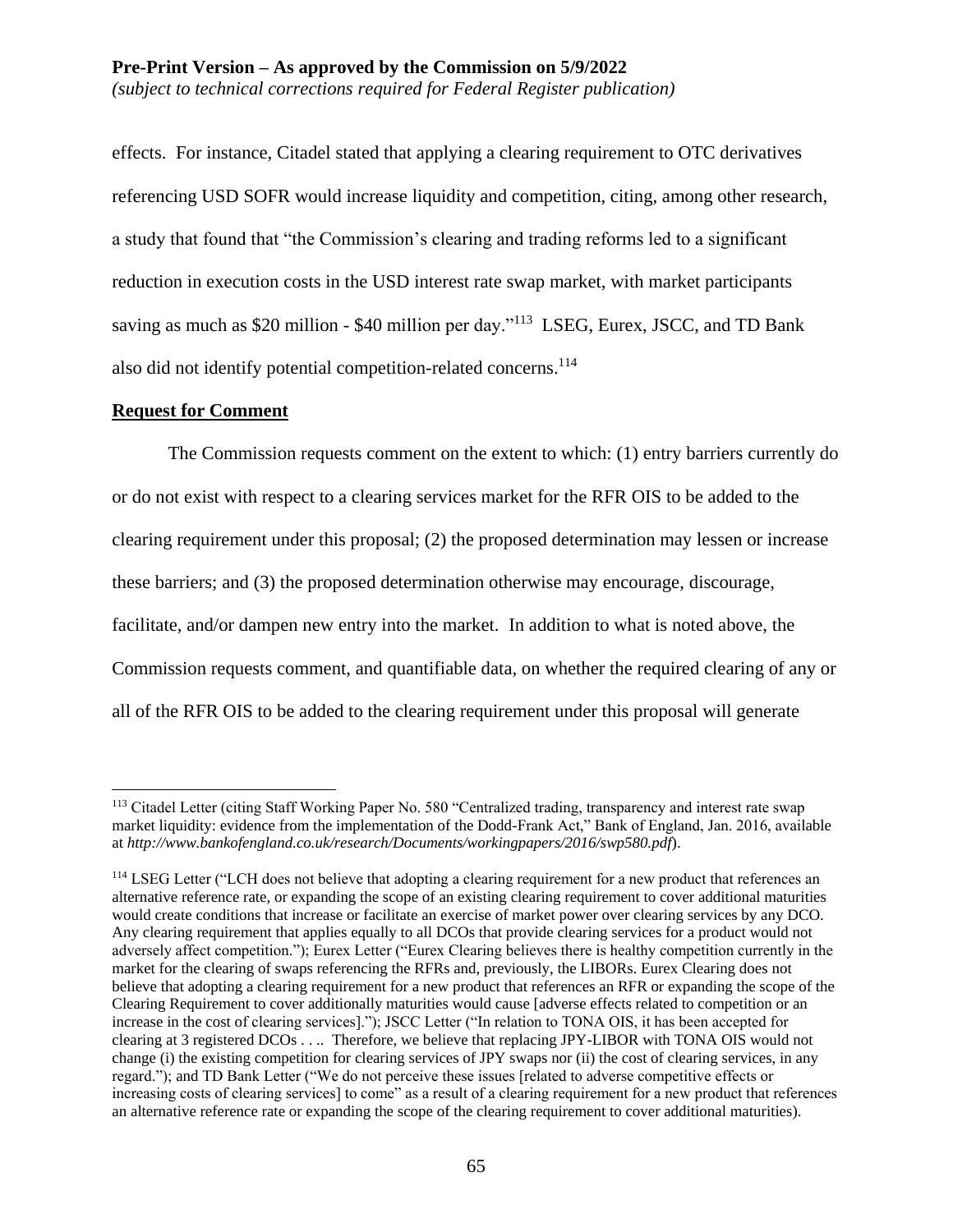conditions that create, increase, or facilitate an exercise of: (1) clearing services market power in CME, LCH, Eurex, and/or any other clearing service market participant, including conditions that would dampen competition for clearing services and/or increase the cost of clearing services, and/or (2) market power in any product markets for interest rate swaps, including conditions that would dampen competition for these product markets and/or increase the cost of RFR OIS to be added to the clearing requirement under this proposal. The Commission seeks comment, and quantifiable data, on the likely cost increases associated with clearing, particularly those fees and charges imposed by DCOs, and the effects of such increases on counterparties currently participating in the market.

The Commission also requests comment regarding whether commenters have any concerns regarding access to clearing services in the market for any RFR OIS subject to this proposed determination.

#### **5. Factor (V)—Legal certainty in the event of insolvency.**

Section  $2(h)(2)(D)(ii)(V)$  of the CEA requires the Commission to take into account the existence of reasonable legal certainty in the event of the insolvency of the relevant DCO or one or more of its clearing members with regard to the treatment of customer and swap counterparty positions, funds, and property. The Commission is proposing this clearing requirement determination based on its view that there is reasonable legal certainty with regard to the treatment of customer and swap counterparty positions, funds, and property in connection with cleared swaps, including the RFR OIS subject to this proposal, in the event of the insolvency of the relevant DCO or one or more of the DCO's clearing members.

The Commission believes that, in the case of a clearing member insolvency at CME, where the clearing member is the subject of a proceeding under the U.S. Bankruptcy Code,

66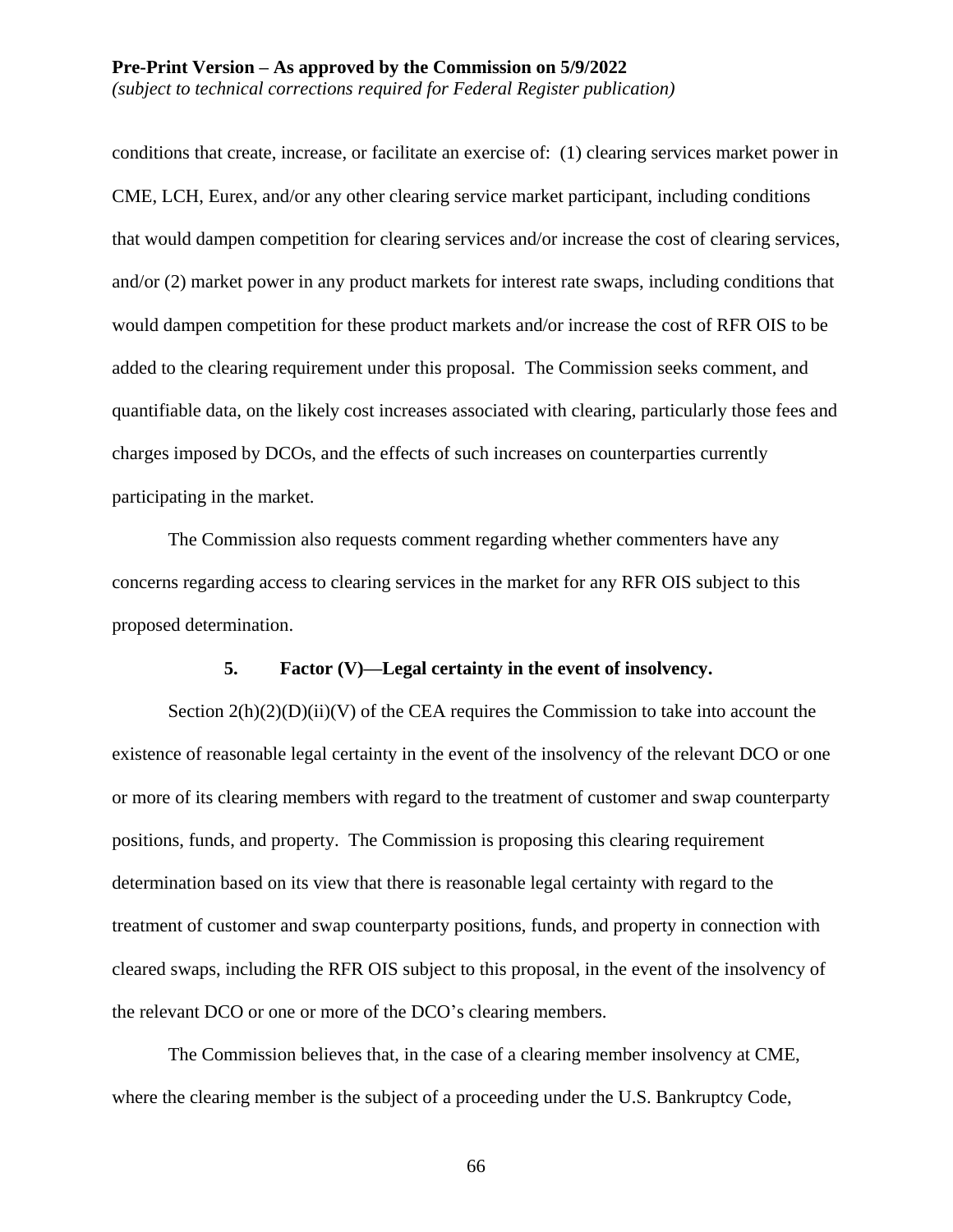subchapter IV of Chapter 7 of the U.S. Bankruptcy Code (11 U.S.C. 761-767) along with parts 22 and 190 of the Commission's regulations would govern the treatment of customer positions.<sup>115</sup> Pursuant to section 4d(f) of the CEA, 7 U.S.C. 4d(f), a clearing member accepting funds from a customer to margin a cleared swap must be a registered futures commission merchant (FCM). Pursuant to 11 U.S.C. 761-767 and part 190 of the Commission's regulations, the customer's interest rate swap positions, carried by an insolvent FCM, would be deemed "commodity contracts."<sup>116</sup> As a result, neither a clearing member's bankruptcy nor any order of a bankruptcy court could prevent CME from closing out/liquidating such positions. However, customers of clearing members would have priority over all other claimants with respect to customer funds that had been held by the defaulting clearing member to margin swaps, such as the RFR OIS subject to this proposal.<sup>117</sup> Thus, customer claims would have priority over proprietary claims and general creditor claims. Customer funds would be distributed to swap customers, including interest rate swap customers, in accordance with Commission regulations and section 766(h) of the Bankruptcy Code. Moreover, the Bankruptcy Code and the Commission's rules thereunder (in particular 11 U.S.C. 764(b) and 17 CFR 190.07) permit the transfer of customer positions and collateral to solvent clearing members.

Similarly, 11 U.S.C. 761-767 and part 190 would govern the bankruptcy of a DCO where the DCO is the subject of a proceeding under the U.S. Bankruptcy Code, in conjunction with

<sup>115</sup> An FCM or DCO also may be subject to resolution under Title II of the Dodd-Frank Act to the extent it would qualify as a covered financial company (as defined in section 201(a)(8) of the Dodd-Frank Act). Under Title II, different rules would apply to the resolution of an FCM or DCO. Discussion in this section relating to what might occur in the event an FCM or DCO defaults or becomes insolvent describes procedures and powers that exist in the absence of a Title II receivership.

<sup>116</sup> If an FCM is registered as a broker-dealer, certain issues related to its insolvency proceeding would be governed by the Securities Investor Protection Act, as well.

<sup>&</sup>lt;sup>117</sup> Claims seeking payment for the administration of customer property would share this priority.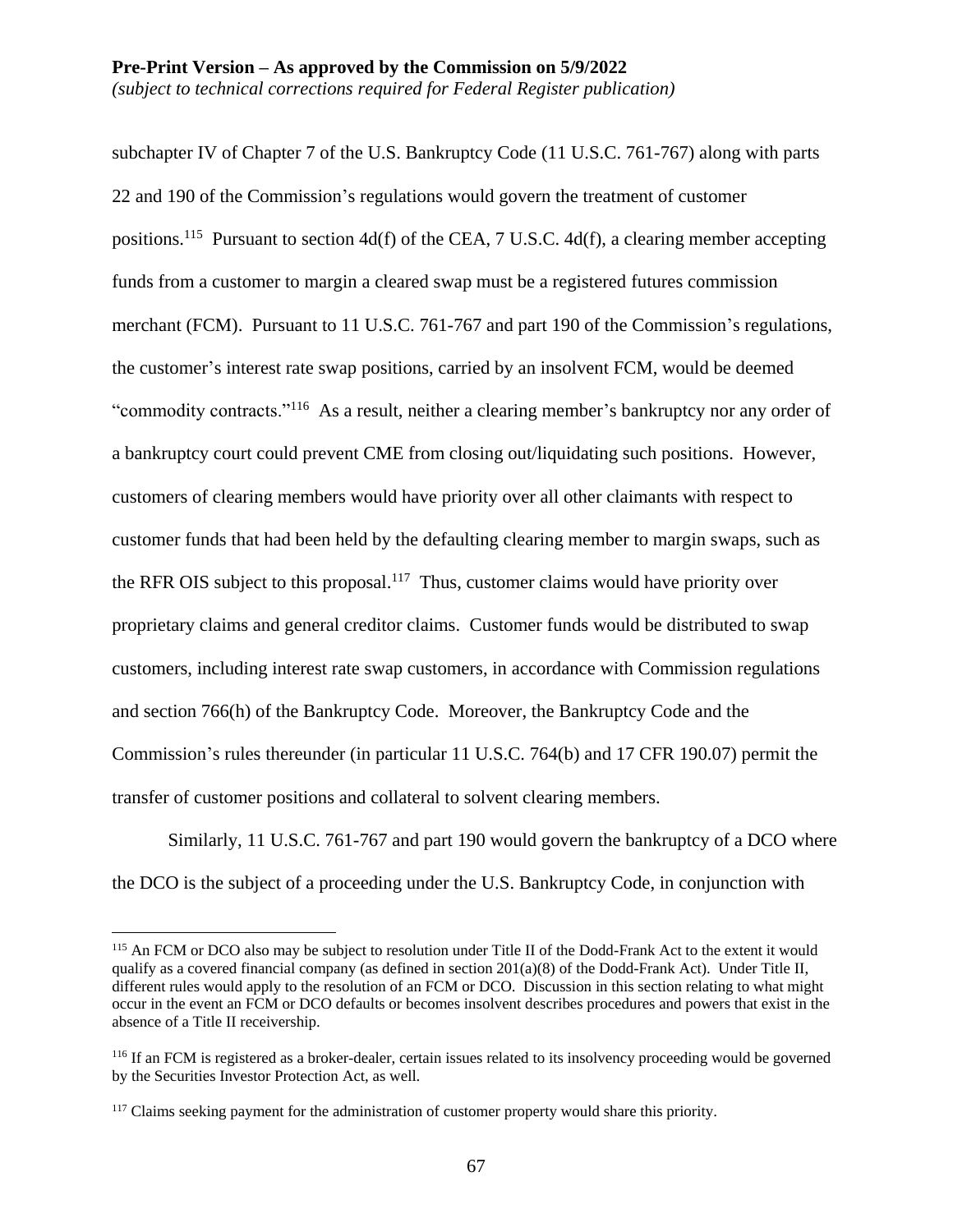*(subject to technical corrections required for Federal Register publication)*

DCO rules providing for the termination of outstanding contracts and/or return of remaining clearing member and customer property to clearing members.

With regard to LCH, the Commission understands that in general the default of an LCH clearing member would be governed by LCH's rules, and LCH would be permitted to close out and/or transfer positions of a defaulting clearing member. The Commission further understands that, under applicable law, LCH's rules governing a clearing member default would supersede insolvency laws in the clearing member's jurisdiction. For an FCM based in the United States and clearing at LCH, the applicable law as a general matter, would be the U.S. Bankruptcy Code and part 190 of the Commission's regulations. According to LCH's regulation 39.5(b) submissions, the insolvency of LCH itself would be governed by English insolvency law, which protects the enforceability of the default-related provisions of LCH's rulebook, including in respect of compliance with applicable provisions of the U.S. Bankruptcy Code and part 190 of the Commission's regulations. LCH has obtained, and made available to the Commission, legal opinions that support the existence of such legal certainty in relation to the protection of customer and swap counterparty positions, funds, and property in the event of the insolvency of one or more of its clearing members.<sup>118</sup>

On December 20, 2018, the Commission issued permission for Eurex to begin clearing swap transactions on behalf of customers of  $FCMs$ <sup>119</sup> According to Eurex's regulation 39.5(b)

<sup>118</sup> Letters of counsel on file with the Commission.

<sup>&</sup>lt;sup>119</sup> Commission Letter Nos. 18-30, 18-31, and 18-32. Additionally, in responding to the RFI, Eurex noted that, with respect to Eurex clearing members that are FCMs and that clear swaps under Eurex's U.S. regulatory framework, Eurex's FCM Regulations "foresee a clear process for a potential porting of client-related transactions to a replacement clearing member following the termination of a clearing member." Eurex Letter. In the event that the termination is based on an Insolvency Termination Event, as defined in Eurex's FCM Regulations, Eurex will seek to coordinate with the CFTC and bankruptcy trustee with respect to porting the positions. This procedure applies to all cleared products. However, Eurex noted that following IBOR conversion events, it no longer clears any trades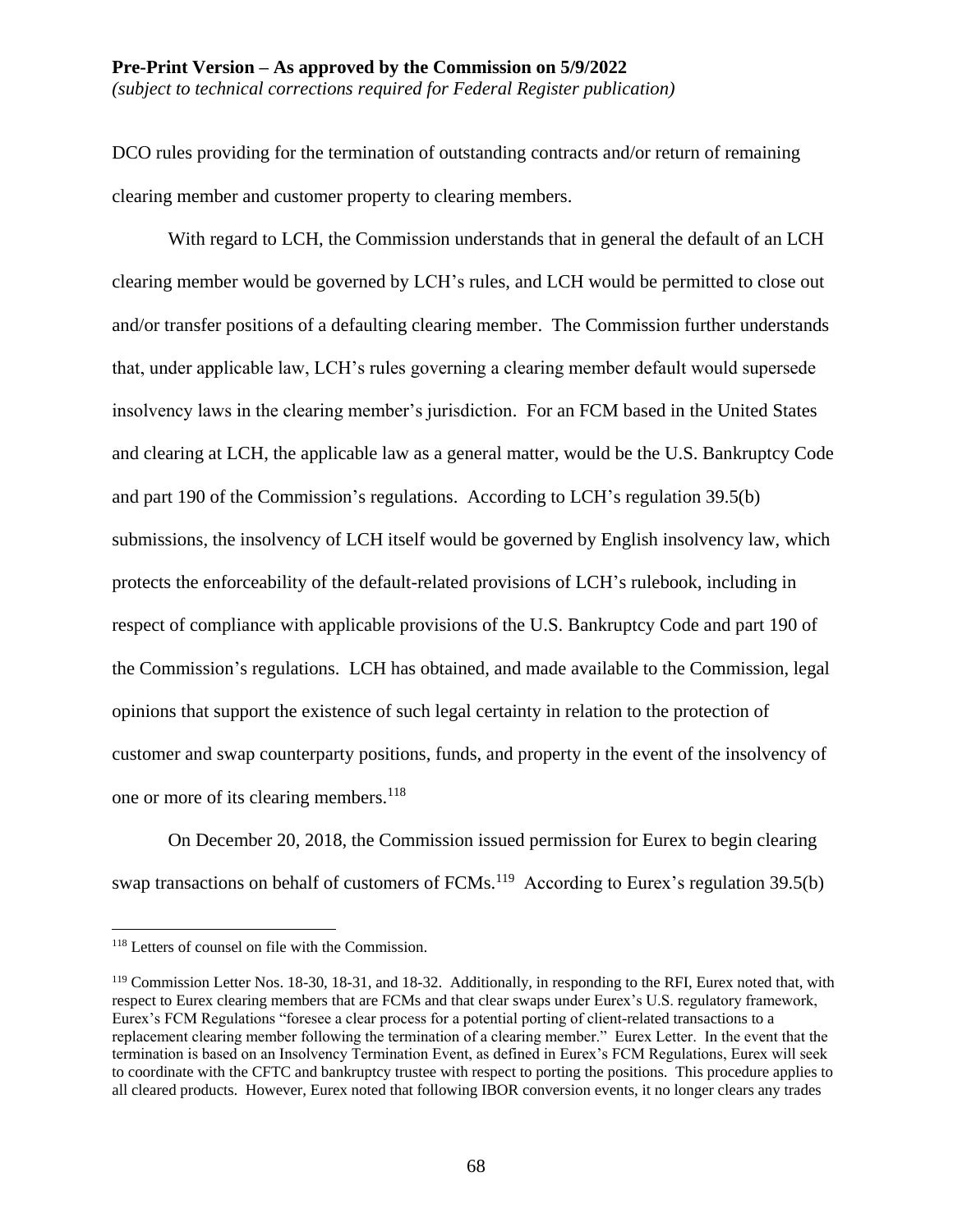*(subject to technical corrections required for Federal Register publication)*

submissions, Eurex observes the PFMI. Eurex represented that in February 2015, it published an assessment of its compliance with the PFMI, which was reviewed and validated by an independent outside auditor. The assessment concluded that Eurex fully complies with the PFMI, and Eurex's default management procedures were assessed to be certain in the event of its or a clearing member's insolvency with regard to the treatment of customer and counterparty positions and collateral. Such certainty continues to be reflected in Eurex's most recent PFMI assessment.<sup>120</sup> According to Eurex's regulation  $39.5(b)$  submissions, a potential insolvency of Eurex Clearing, and the operation of default management procedures under Eurex's Clearing Conditions, would be governed by German law, with the exception of certain FCM Regulations and Clearing Conditions that relate to cleared swaps customer collateral that are governed by U.S. law. $^{121}$ 

Finally, as exempt DCOs, JSCC and HKEX demonstrate they are subject to ongoing comparable, comprehensive supervision by their home country regulator with regard to legal certainty in the event of insolvency.<sup>122</sup> Both exempt DCOs maintain disclosures discussing the

where obtaining new GBP LIBOR, JPY LIBOR, or CHF LIBOR fixings (or reliance on the relevant fallback provisions) would be necessary. *Id.*

<sup>&</sup>lt;sup>120</sup> Eurex Clearing AG, Assessment of Eurex Clearing AG's compliance against the PFMI and disclosure framework associated to the PFMI, available at

*https://www.eurex.com/resource/blob/2446522/22f4869a8649f15b54a1e86bf635c63c/data/cpss-ioscopfmi\_assessment\_2020\_en.pdf*.

<sup>&</sup>lt;sup>121</sup> For example, in the case of an insolvency termination event, as defined in Eurex's Clearing Conditions, the relevant FCM clearing member would be subject to an insolvency proceeding pursuant to applicable U.S. law, and Eurex would seek to coordinate with the Commission and the bankruptcy trustee (or comparable person responsible for administering the proceeding) with respect to the transfer of FCM client transactions and eligible margin assets allocated to the relevant FCM client. *Id.* at 100.

 $122$  Exempt DCOs are not permitted to clear swaps for U.S. customers pursuant to regulation 39.6(b)(1). Accordingly, this discussion of JSCC's and HKEX's insolvency regimes does not address issues related to U.S. customer clearing.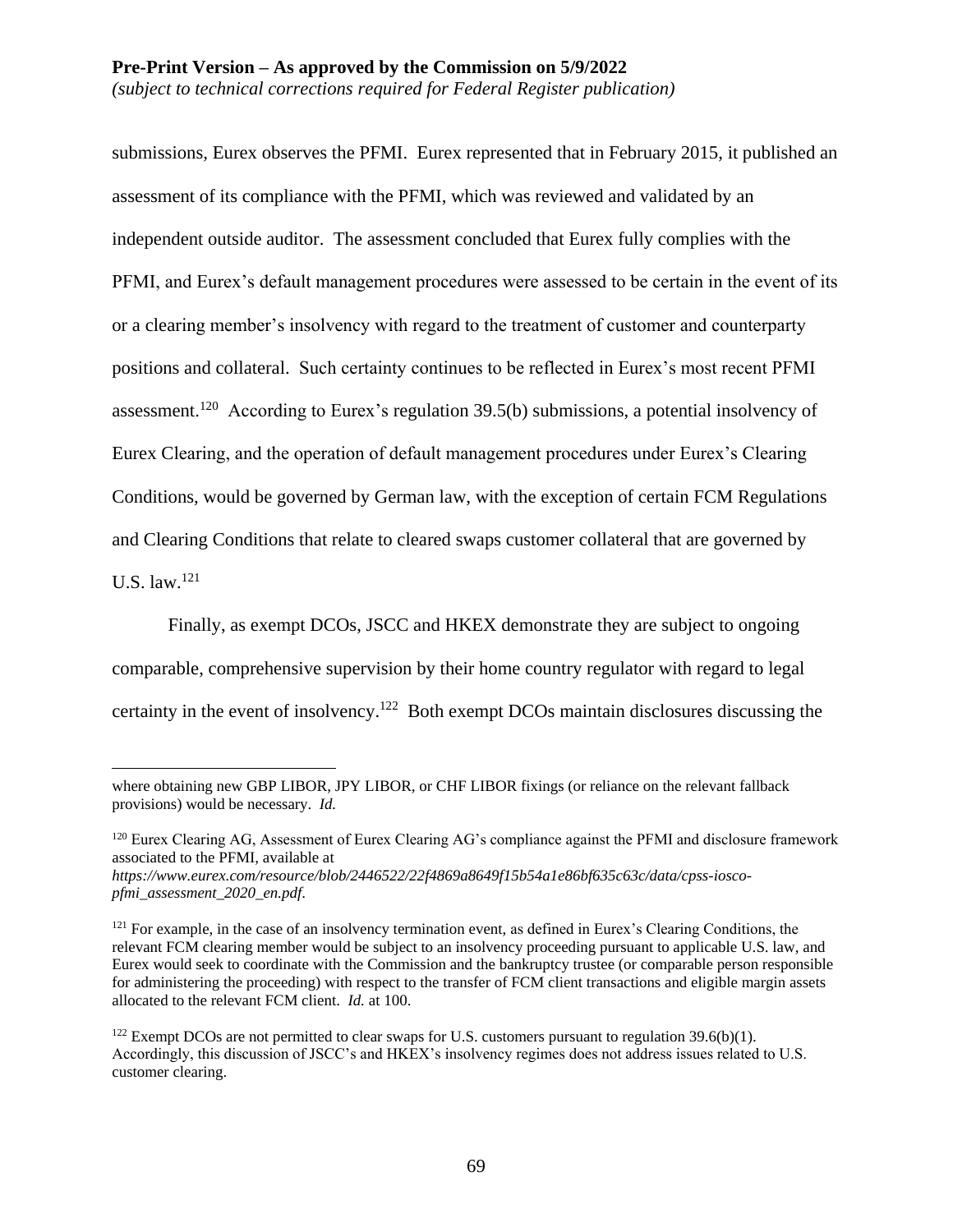ways in which they comply with the PFMI, including principles related to legal certainty in the event of insolvency.<sup>123</sup> Principle 1 of the PFMI provides that a CCP should have a well-founded, clear, transparent, and enforceable legal basis for each material aspect of its activities, in all relevant jurisdictions.<sup>124</sup> Among other key considerations for this factor, "[t]he legal basis should provide a high degree of certainty for each material aspect of an FMI's activities in all relevant jurisdictions."<sup>125</sup> The PFMI also provide that a CCP should have effective and clearly defined rules and procedures to manage a participant default.<sup>126</sup> JSCC's and HKEX's PFMI disclosures provide, among other information, a discussion of the applicable law and legal basis for their clearing activities, as well as the way in which their rules address insolvency events.<sup>127</sup>

Lastly, JSCC has provided information regarding how it would address a default by a clearing member under its rules,<sup>128</sup> including information regarding the treatment of certain RFR swaps for default management purposes. Specifically, in its responses to the RFI, JSCC

 $\overline{a}$ <sup>123</sup> JSCC, Principles for Financial Market Infrastructures Disclosure, Mar. 31, 2021, available at *https://www.jpx.co.jp/jscc/en/company/cimhll0000000osu-att/JSCC\_PFMI\_Disclosure\_20210331\_EN.pdf*; and HKFE Clearing Corporation Limited, Principles for Financial Market Infrastructures Disclosure, Feb. 2021, available at *https://www.hkex.com.hk/-/media/HKEX-Market/Services/Clearing/Listed-Derivatives/PFMI/HKCC\_PFMI\_Disclosure\_Feb2021.pdf?la=en*.

<sup>124</sup> PFMI, Principle 1.

<sup>125</sup> PFMI, Principle 1, Key consideration 1.

<sup>126</sup> PFMI, Principle 13.

<sup>&</sup>lt;sup>127</sup> JSCC, Principles for Financial Market Infrastructures Disclosure, Mar. 31, 2021, at 19-24, 83-91, available at *https://www.jpx.co.jp/jscc/en/company/cimhll0000000osu-att/JSCC\_PFMI\_Disclosure\_20210331\_EN.pdf*; and HKFE Clearing Corporation Limited, Principles for Financial Market Infrastructures Disclosure, Feb. 2021, at 20- 21, 58-60, available at *https://www.hkex.com.hk/-/media/HKEX-Market/Services/Clearing/Listed-Derivatives/PFMI/HKCC\_PFMI\_Disclosure\_Feb2021.pdf?la=en*.

<sup>128</sup> See JSCC's relevant PFMI disclosures.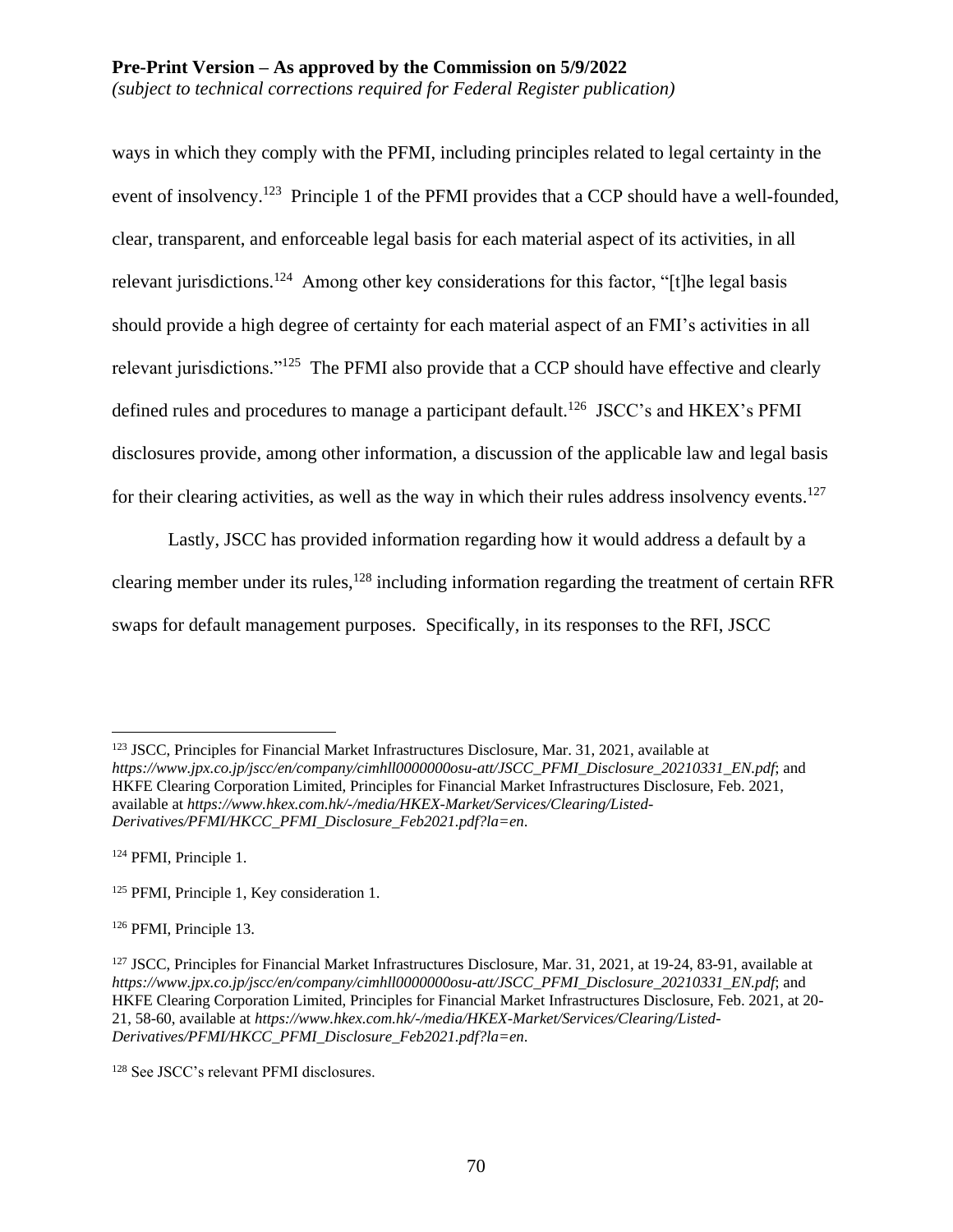described the process by which it offered TIBOR-TONA basis swaps as a way to transition away from IBOR swaps without incident.<sup>129</sup>

# **Request for Comment**

 $\overline{a}$ 

The Commission requests comment regarding all aspects of this factor, including whether there is reasonable legal certainty, in the event of an insolvency of CME, LCH, Eurex, or one or more of any of these DCOs' clearing members, with regard to the treatment of customer and swap counterparty positions, funds, and property.

The Commission requests comment on whether U.S. swap counterparties have concerns about the applicability of any non-U.S. jurisdiction's law to U.S. persons clearing swaps at DCOs located outside of the United States.

The Commission requests comment regarding legal certainty with respect to an event of an insolvency for an exempt DCO, such as JSCC or HKEX, particularly with regard to the treatment of swap counterparty positions, funds, and property.

# **VI. PROPOSED IMPLEMENTATION SCHEDULE AND COMPLIANCE DATES**

The Commission phased in compliance with the First Determination according to the schedule contained in regulation  $50.25$ .<sup>130</sup> Under this schedule, compliance was phased in by the type of market participant entering into a swap subject to the First Determination. The phase-in occurred over a 270-day period following publication of the final rule in the Federal Register.

<sup>&</sup>lt;sup>129</sup> JSCC Letter (stating that, for default management purposes, TIBOR-TONA basis swaps will be treated in the same manner as cleared JPY TONA OIS. JSCC noted that creation of these basis swaps was a temporary measure and the basis swaps will expire at the settlement of the rates that were fixed prior to the end of 2021)*.*

<sup>&</sup>lt;sup>130</sup> Swap Transaction Compliance and Implementation Schedule: Clearing Requirement Under Section 2(h) of the CEA, 77 FR 44441 (July 30, 2012).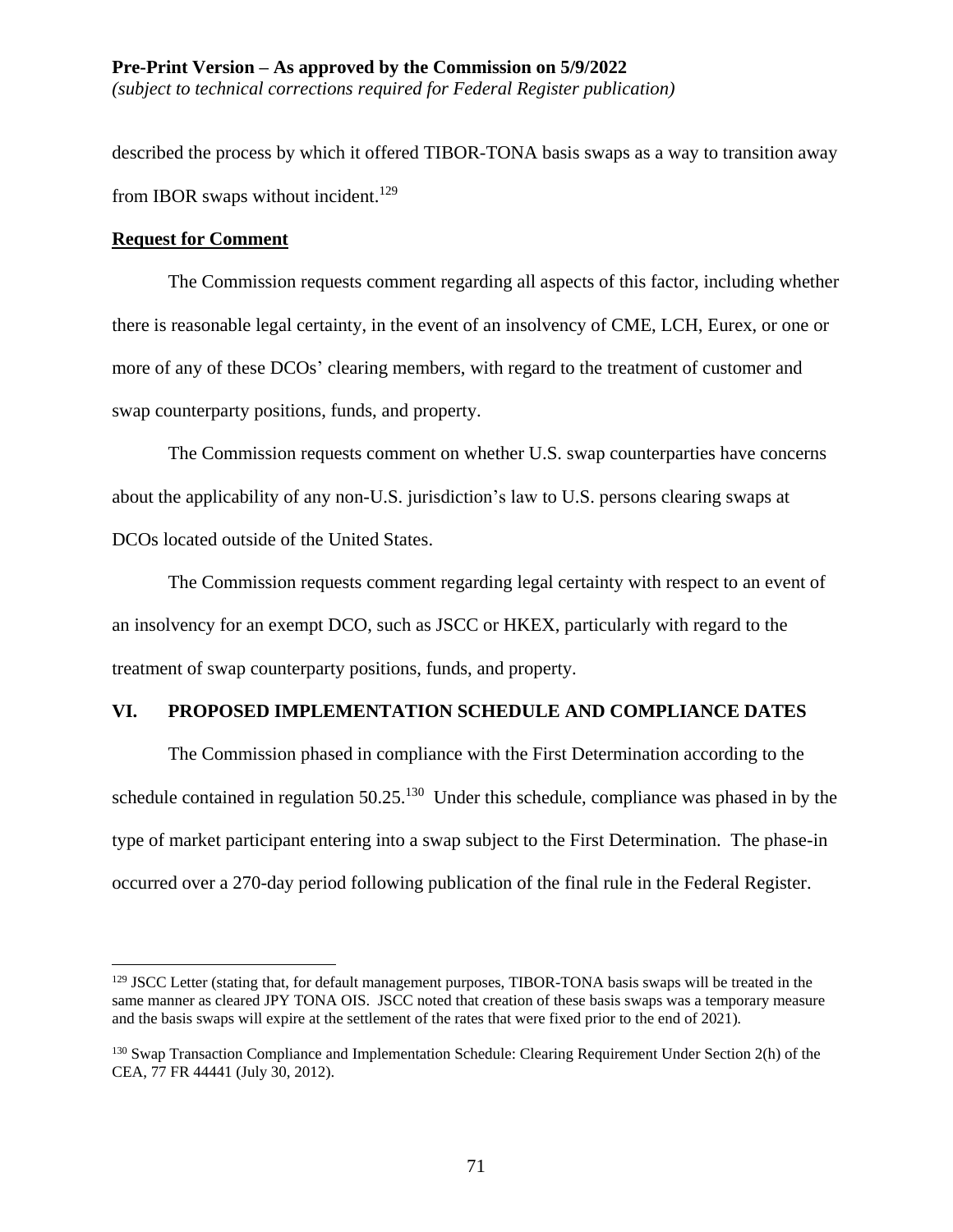The Commission also phased in compliance with the Second Determination according to the schedule contained in regulation 50.26. However, the Commission decided to adopt one compliance date for all market participant types, because many market participants were already clearing the products subject to the determination and the Commission had already adopted a clearing requirement determination for the interest rate swap class.<sup>131</sup> The Commission decided to tie the compliance date for each product to the first compliance date for a market participant in a non-U.S. jurisdiction.<sup>132</sup>

Importantly, DCOs have largely completed IBOR swap conversions. Many market participants already clear the RFR OIS subject to this proposed determination. Several other jurisdictions are requiring, or are anticipated to soon require, clearing of these swaps. While some responses to the RFI recommended that the Commission proceed through an interim final rule process,<sup>133</sup> other responses asked for longer periods of time for market participants to comment on proposed rules, and come into compliance with proposed rule changes.<sup>134</sup> LSEG recommended that the effective date be set "not too far from the completion of the Commission's review" in order to "reduce uncertainty in the market and limit the risk of bifurcation of liquidity

<sup>&</sup>lt;sup>131</sup> Second Determination, 81 FR at 71227.

<sup>132</sup> *Id.* at 71227-28.

<sup>133</sup> *E.g.*, Tradeweb Letter; Citadel Letter.

<sup>&</sup>lt;sup>134</sup> ICI Letter (requesting a 90-day comment period); ISDA Letter ("Members request a minimum of 6 months' notice to implement new [clearing requirement]"); ACLI Letter ("To ensure a smooth implementation of any expanded clearing requirement, a minimum of six months should be provided between the adoption of an expanded clearing requirement and the effective date of the requirement, to give market participants time to ready systems and processes.").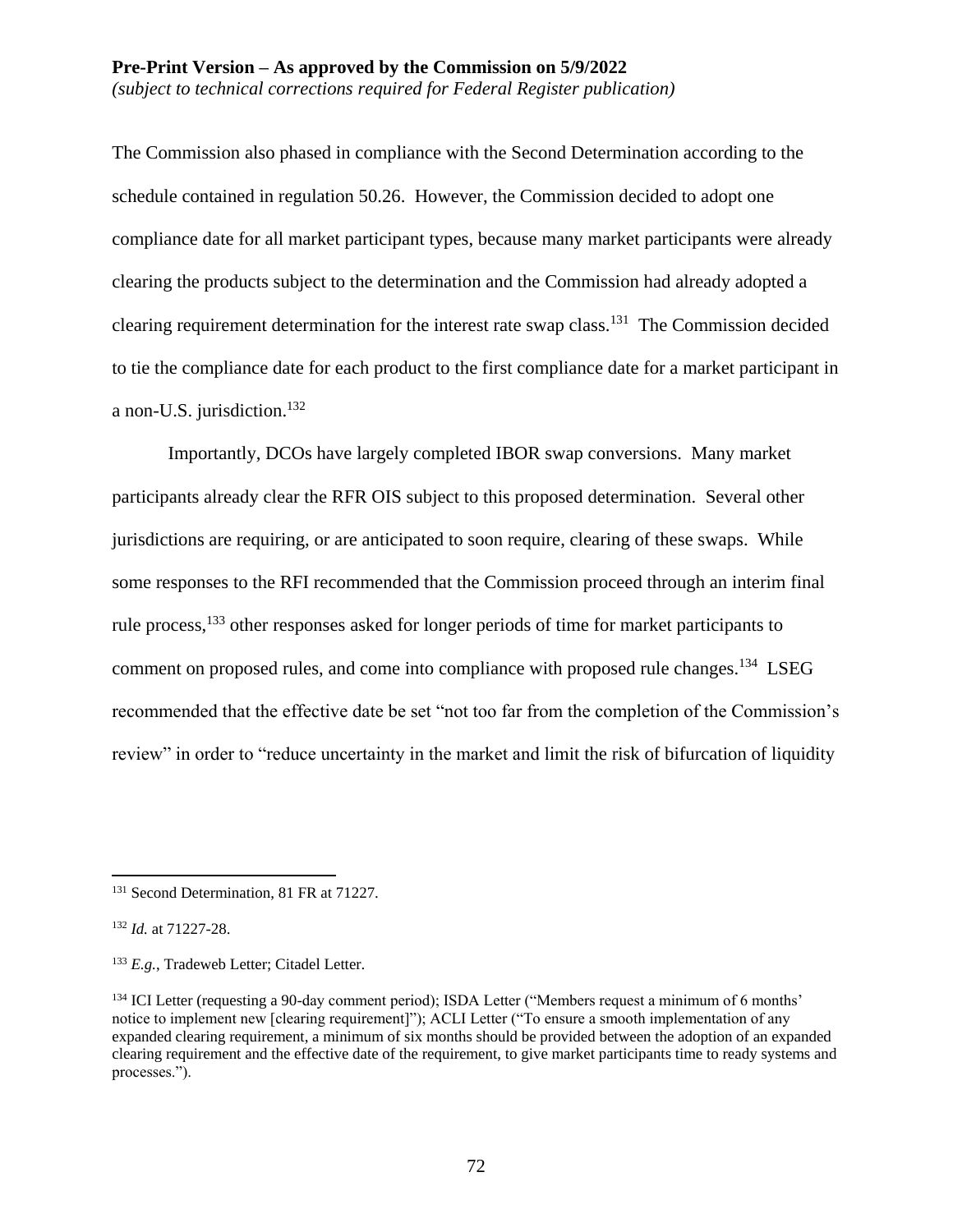*(subject to technical corrections required for Federal Register publication)*

between the cleared and uncleared market for the LIBOR rates that ceased on December 31, 2021 and their respective replacement rates."<sup>135</sup>

Recognizing all these factors, the Commission proposes to adopt one compliance date for all market participant types and amend regulation 50.26 to reflect that the compliance date shall be 30 days after publication of the final rule in the Federal Register. If the clearing requirement compliance date falls on a Saturday, Sunday, or U.S. federal public holiday, the compliance date will be the next available business day. No compliance date will be set on a day when markets are not open in the United States.

As a technical amendment, because the Commission is proposing to remove certain interest rate swaps from regulation 50.4, it is also proposing to remove those same swaps from regulation 50.26. The Commission is proposing this change for consistency and to eliminate any confusion that might arise if different swap products are included in 50.4 and 50.26. Additionally, the Commission proposes technical revisions related to the formatting of the table of compliance dates for required clearing of credit default swaps in regulation 50.26.

### **Request for Comment**

The Commission requests comment on whether setting a compliance date 30 days after publication of the final rule in the Federal Register provides market participants with sufficient notice and opportunity to comply with this proposed determination.

<sup>135</sup> LSEG Letter.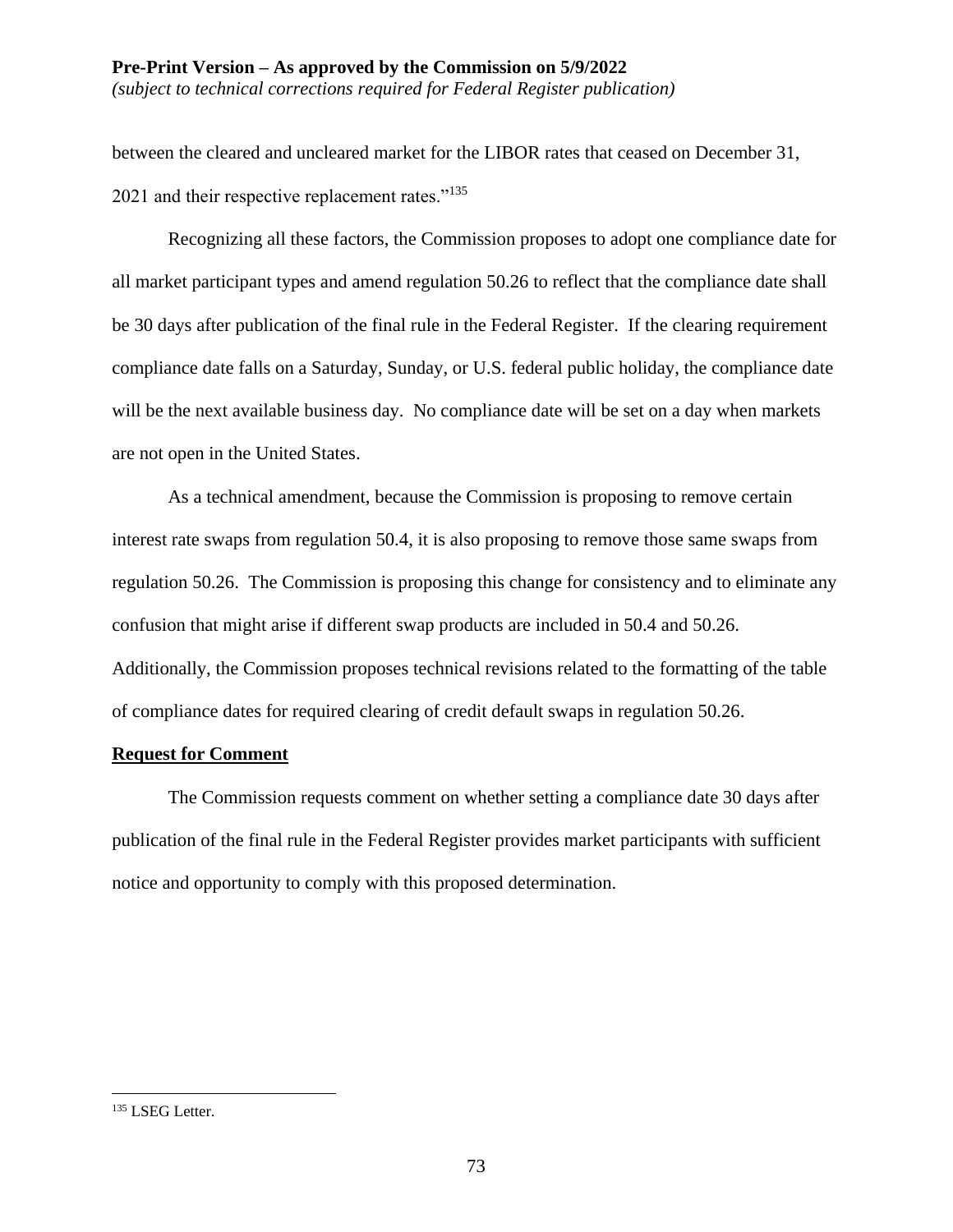#### **VII. COST BENEFIT CONSIDERATIONS**

#### **A. Statutory and Regulatory Background**

Proposed revised regulation 50.4(a) identifies certain swaps that would be required to be cleared under section 2(h)(1)(A) of the CEA in addition to those currently required to be cleared by existing regulations 50.2 and 50.4(a), and removes certain other swaps currently required to be cleared from the clearing requirement. The proposed clearing requirement amendments are designed to update the Commission's regulations in light of the interest rate swap market's move away from use of swaps referencing IBORs to swaps referencing RFRs. At the current time, most RFR OIS are being cleared voluntarily so the proposed regulation largely serves to ensure that the swap market under the Commission's jurisdiction continues to clear all RFR OIS subject to this proposal. The continued central clearing of RFR OIS may limit the counterparty risk associated with such swaps, thereby mitigating the possibility of such risks having a systemic impact, which might cause or exacerbate instability in the financial system. In addition, required clearing of RFR OIS would reflect the global effort to rely on benchmark rates that are less susceptible to manipulation.

The Commission believes this proposal is consistent with the principle that the use of central clearing can reduce systemic risk, which was one of the fundamental premises of the Dodd-Frank Act and the 2009 commitments by the G20 nations. The following discussion is a consideration of the costs and benefits of the Commission's proposed actions pursuant to the regulatory requirements discussed above.

#### **B. Overview of Swap Clearing**

**1. How Clearing Reduces Risk.**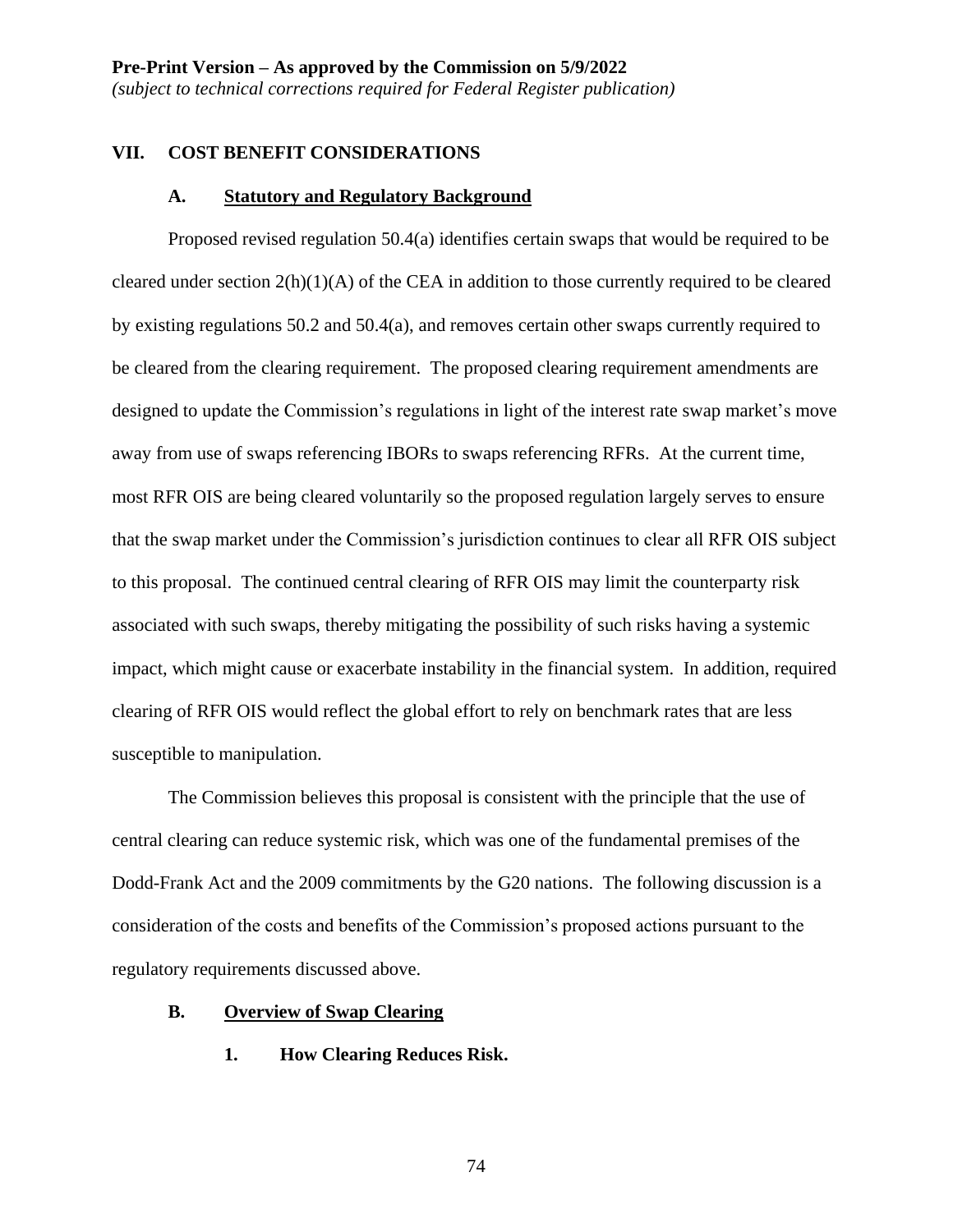#### **Pre-Print Version – As approved by the Commission on 5/9/2022** *(subject to technical corrections required for Federal Register publication)*

When a bilateral swap is cleared, the DCO becomes the counterparty to each original swap counterparty. This arrangement mitigates counterparty risk to the extent that the DCO may be a more creditworthy counterparty than the original swap counterparties. Central clearing reduces the interconnectedness of market participants' swap positions because the DCO, an independent third party that takes no market risk, guarantees the collateralization of swap counterparties' exposures. DCOs have demonstrated resilience in the face of past market stress.

The Commission anticipates that DCOs will continue to be some of the most creditworthy swap counterparties because, among other things, they are able to monitor and manage counterparty risk effectively through (1) collection of initial and variation margin associated with outstanding swap positions; (2) marking positions to market regularly, usually multiple times per day, and issuing margin calls when the margin in a customer's account has dropped below predetermined levels that the DCO sets; (3) adjusting the amount of margin that is required to be held against swap positions in light of changing market circumstances, such as increased volatility in the underlying product; and (4) closing out swap positions if margin calls are not met within a specified period of time.

#### **2. The Clearing Requirement and Role of the Commission.**

With the passage of the Dodd-Frank Act, Congress gave the Commission the responsibility for determining which swaps would be required to be cleared pursuant to section  $2(h)(1)(A)$  of the CEA. Since 2012, there is ample evidence that the interest rate swap market has been moving toward increased use of central clearing in response to both market incentives

75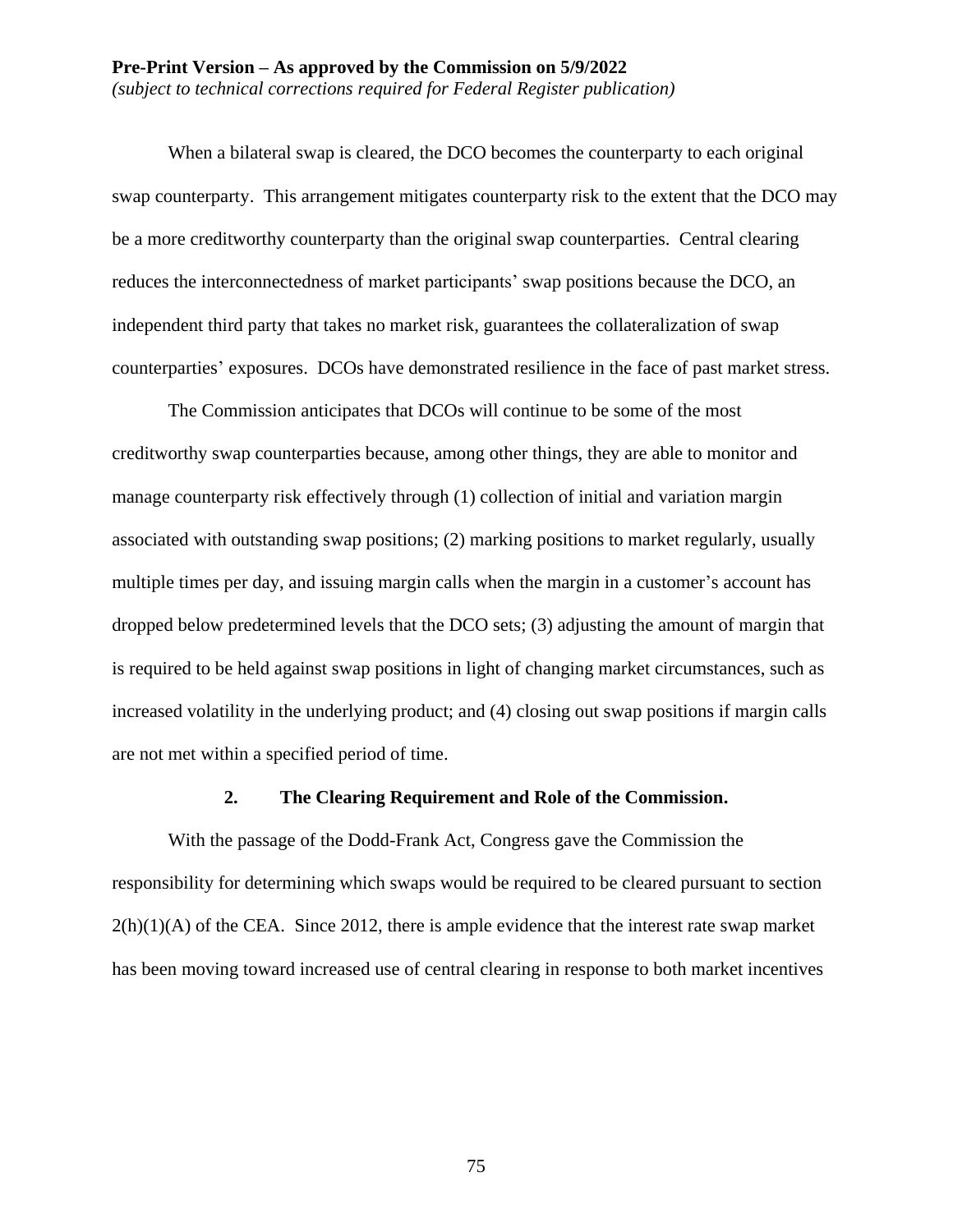and clearing requirements.<sup>136</sup> Now with the IBOR transition completed for most LIBOR rates and with most RFR OIS already being voluntarily cleared, as discussed further below, it is possible that the effect of this proposal will be limited to ensuring that market participants continue to clear the RFR OIS subject to the proposal.<sup>137</sup> The Commission has preliminarily determined that the costs and benefits related to the required clearing of the RFR OIS to be added under this proposal are attributable, in part to (1) Congress's stated goal of reducing systemic risk by, among other things, requiring clearing of swaps; and (2) the Commission's exercise of its discretion in selecting swaps or classes of swaps to achieve those ends.

### **C. Consideration of the Costs and Benefits of the Commission's Actions**

### **1. CEA Section 15(a).**

Section 15(a) of the CEA requires the Commission to "consider the costs and benefits" of its actions before promulgating a regulation under the CEA or issuing certain orders.<sup>138</sup> Section 15(a) further specifies that the costs and benefits shall be evaluated in light of five broad areas of market and public concern: (1) protection of market participants and the public; (2) efficiency, competitiveness and financial integrity; (3) price discovery; (4) sound risk management practices; and (5) other public interest considerations (collectively referred to herein as the Section 15(a) Factors). Accordingly, the Commission considers the costs and benefits associated

<sup>&</sup>lt;sup>136</sup> Second Determination, 81 FR at 71210; BIS, "Statistical release: OTC derivatives at end-December 2020," May 12, 2021, at 4, Graph 4, available at *https://www.bis.org/publ/otc\_hy2105.pdf* (charting central clearing rates for interest rate swaps from 2012 to 2020 and noting a particularly significant rise during the 2012-2015 period). *See also* CMEG Letter (discussing adoption of central clearing); CCP12 Letter (same).

<sup>&</sup>lt;sup>137</sup> It is possible that some market participants would respond to the requirement that RFR OIS be cleared by decreasing their use of such swaps, particularly if the cost of clearing increases in the future relative to the cost of not clearing. Thus, there is some uncertainty regarding how the proposed rule will affect the quantity of swaps that are cleared.

<sup>138</sup> 7 U.S.C. 19(a).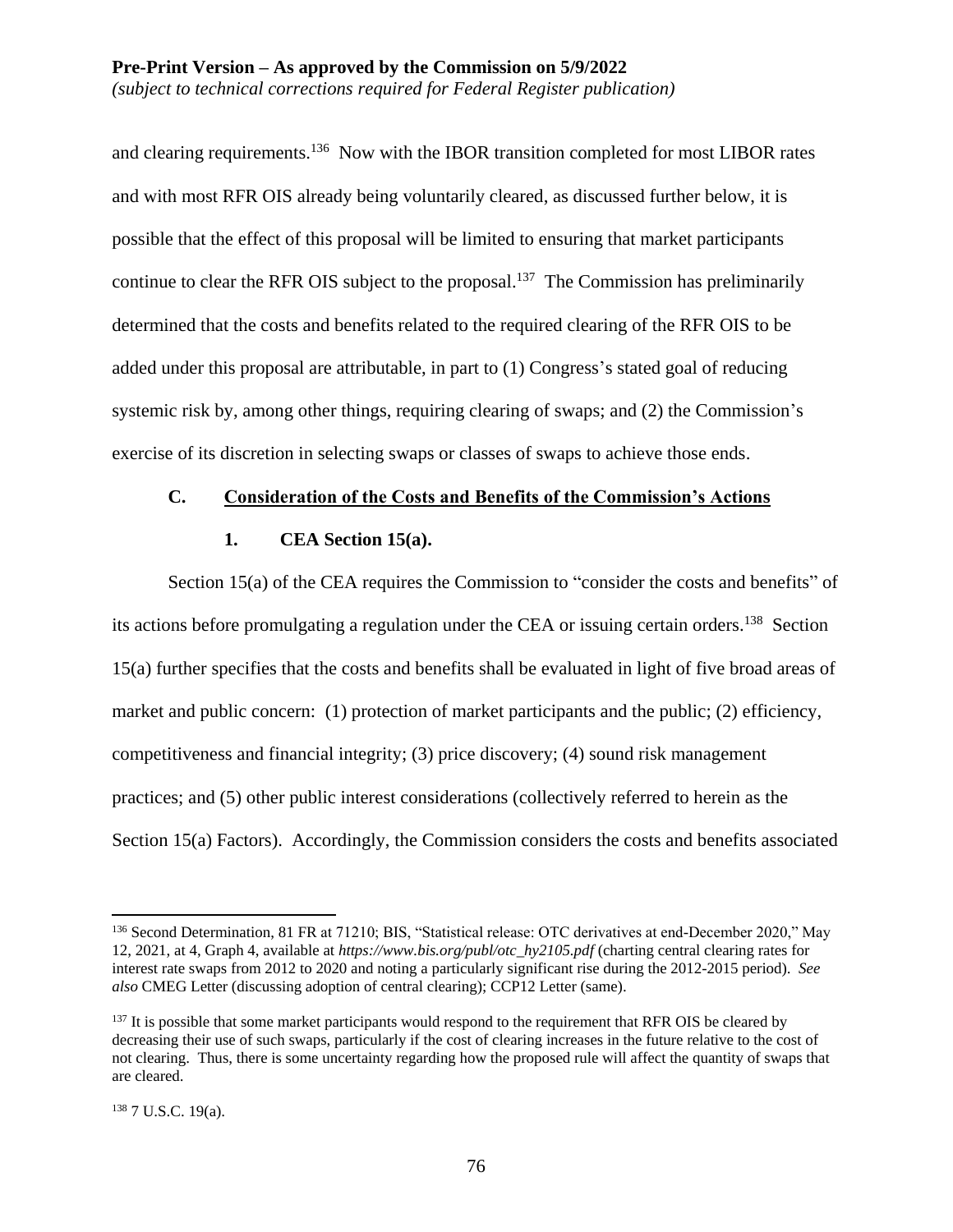with the proposed determination in light of the Section 15(a) Factors. In the sections that follow, the Commission considers: (1) The costs and benefits of required clearing for the RFR OIS to be added under this proposed rule as well as the costs and benefits of removing certain swaps from required clearing; (2) the alternatives contemplated by the Commission and their costs and benefits; and (3) the impact of required clearing for the proposed swaps on the Section 15(a) Factors.

The Commission is considering these costs and benefits against a baseline of the current set of interest rates swaps subject to the clearing requirement adopted under regulation 50.4. This proposed determination would add certain RFR OIS to the clearing requirement and it would remove certain swaps referencing IBORs from the clearing requirement. In most cases, this would be a simultaneous exchange: as an IBOR swap is withdrawn from the clearing requirement, an RFR swap is added. However, in a few cases, there may be a delay, or even an overlap during which products referencing the IBOR rate and the RFR are both subject to the clearing requirement (*e.g.*, if the Commission adopts a clearing requirement for USD SOFR swaps 30 days after the publication of the final rule in the Federal Register and does not remove the clearing requirement for USD LIBOR swaps until July 1, 2023, then requirements to clear USD LIBOR swaps, including USD LIBOR fixed-to-floating swaps, would for a period of time coexist with requirements to clear USD SOFR OIS). As seen in Table 6 above, almost all transactions in interest rate swaps that would be subject to the proposed clearing requirement are cleared voluntarily today, so that the percentage of such swaps that would be cleared following implementation of the rule is unlikely to increase materially. The Commission's analysis below compares amendments in this proposed determination to the clearing requirement in effect today. The costs discussed recognize the current industry practice of high levels of RFR OIS clearing.

77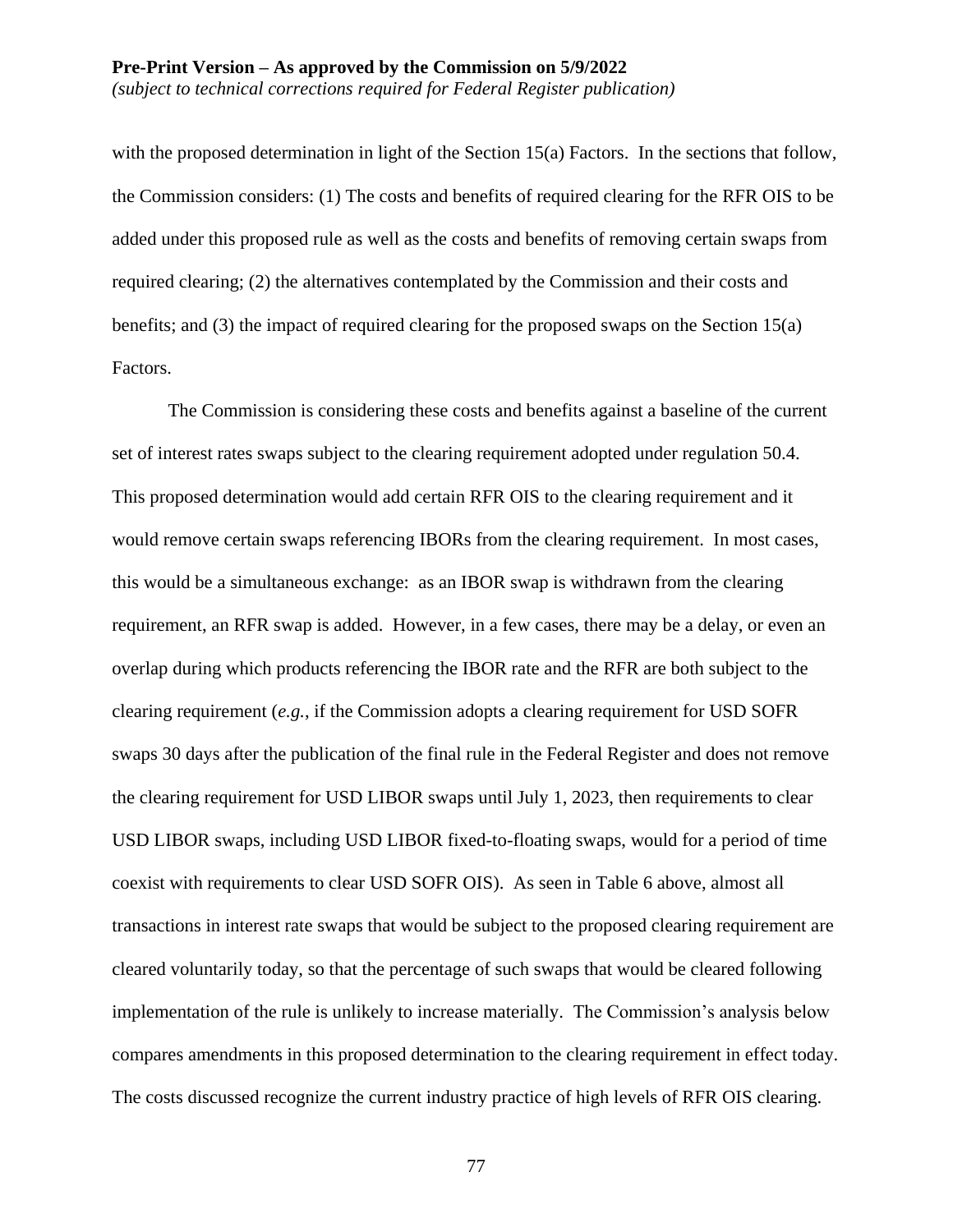The Commission understands that the swap market functions internationally with (i) transactions that involve U.S. firms and DCOs occurring across different international jurisdictions; (ii) some entities organized outside of the United States that are, or may become, Commission registrants or registered entities; and (iii) some entities that typically operate both within and outside the United States and that follow substantially similar business practices wherever located. Where the Commission does not specifically refer to matters of location, this discussion of costs and benefits refers to the effects of the proposed regulations on all relevant swaps activity, whether based on their actual occurrence in the United States or on their connection with activities in, or effect on, commerce of the United States, pursuant to section 2(i) of the CEA.<sup>139</sup>

## **2. Costs and Benefits of Required Clearing Under the Proposed Determination.**

Market participants may incur certain costs in order to clear the RFR OIS to be added to the clearing requirement in the proposed rule. For example, to the extent that there are market participants entering into RFR OIS that are not already clearing interest rate swaps voluntarily or pursuant to the Commission's prior clearing requirement determinations, such market participants may incur certain startup and ongoing costs related to developing technology and infrastructure, updating or creating new legal agreements, service provider fees, and

 $139$  Pursuant to section  $2(i)$  of the CEA, activities outside of the United States are not subject to the swap provisions of the CEA, including any rules prescribed or regulations promulgated thereunder, unless those activities either "have a direct and significant connection with activities in, or effect on, commerce of the United States"; or contravene any rule or regulation established to prevent evasion of a CEA provision enacted under the Dodd-Frank Act. 7 U.S.C. 2(i).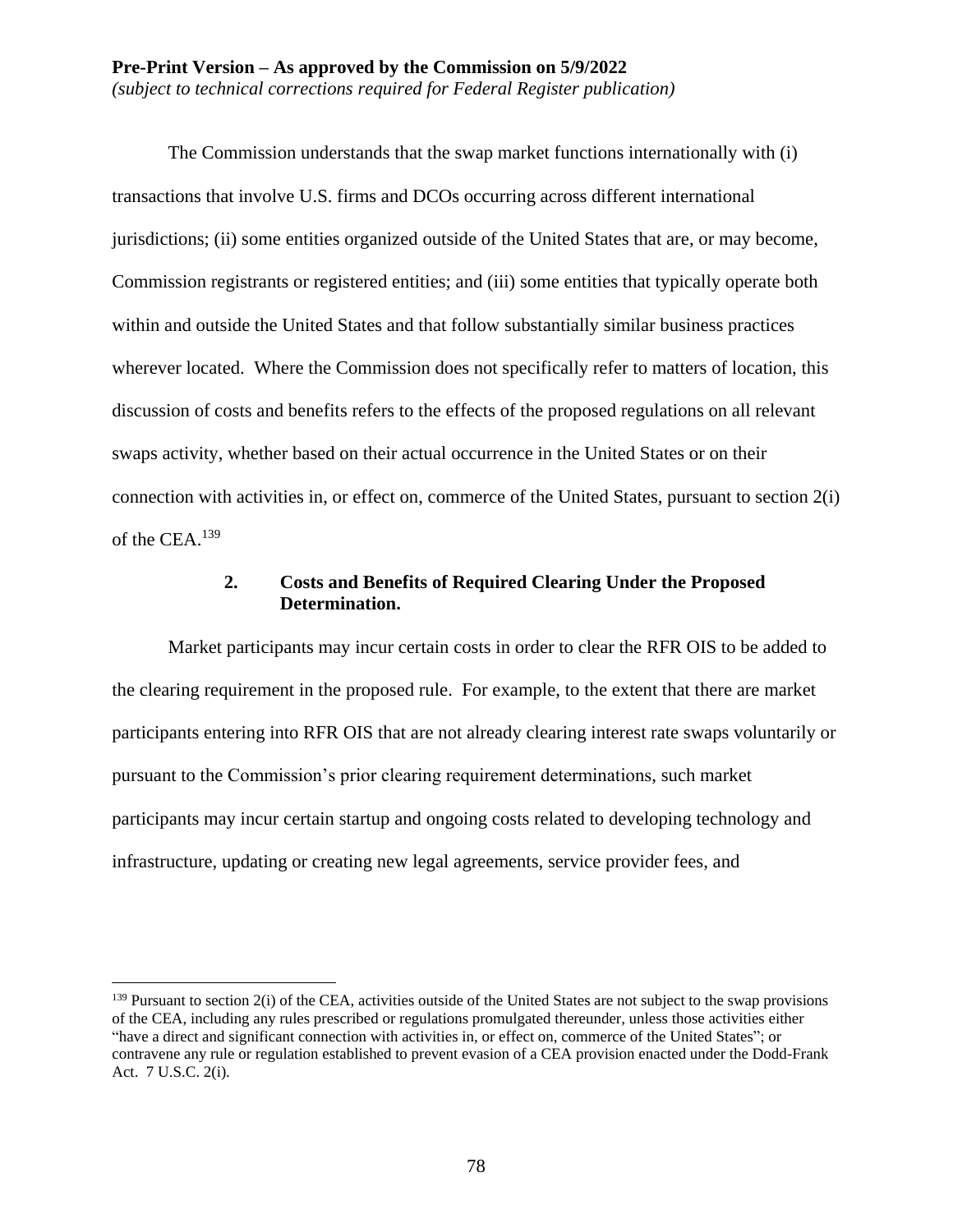#### **Pre-Print Version – As approved by the Commission on 5/9/2022** *(subject to technical corrections required for Federal Register publication)*

collateralization of the cleared positions.<sup>140</sup> The costs of collateralization, on the other hand, are likely to vary depending on whether an entity is subject to the margin requirements for uncleared swaps<sup>141</sup> and capital requirements, and the differential between the cost of capital for the assets they use as collateral and the returns realized on those assets.

As noted in Table 6 above, almost all RFR OIS subject to this proposed determination are already cleared voluntarily, and market participants currently clearing RFR OIS already realize the benefits of clearing. Adoption of the proposed determination would ensure that the percentage of RFR OIS that are cleared would remain high in the future and that these benefits would continue to be realized. These benefits include reduced and standardized counterparty credit risk, increased transparency, and easier swap market access for market participants who are required to clear. Together, these benefits contribute significantly to the stability and efficiency of the financial system, but they are difficult to quantify with any degree of precision.

While there may be a benefit to removing certain swaps from required clearing, such as fewer costs to market participants who no longer have to submit such swaps to clearinghouses, in this instance, the reason the Commission is removing certain swaps referencing IBORs from the clearing requirement is because they are, with limited exceptions, no longer offered for clearing. The swap rates that the Commission is proposing to remove from the clearing requirement, other than USD LIBOR and SGD SOR-VWAP, should no longer be available or used by market

<sup>&</sup>lt;sup>140</sup> These per-entity costs would vary widely depending on the needs of such market participants. Costs likely would be lower for market participants who already clear interest rate swaps covered by the Commission's prior clearing requirement determinations. The opposite would be true for market participants that start clearing because of the proposed determination. However, given the high rates of voluntary clearing, there are likely to be few, if any, new participants.

<sup>&</sup>lt;sup>141</sup> The Commission's margin requirements for uncleared swaps are codified in subpart E of part 23 of the Commission's regulations.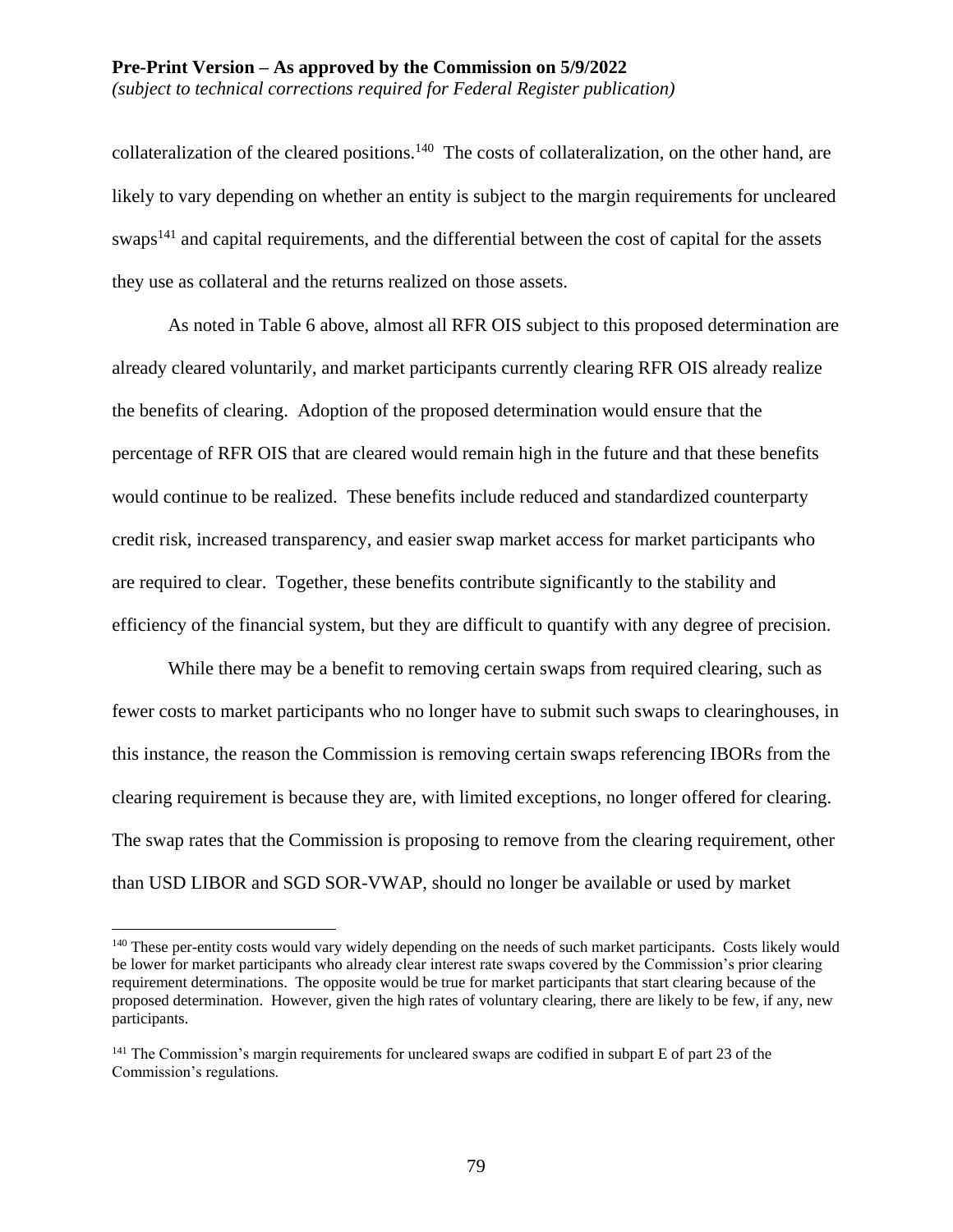participants, pursuant to broad international consensus and industry progress, as described above.<sup>142</sup> Therefore, the Commission preliminarily believes that removing these swaps referencing IBORs from the clearing requirement would not impose additional costs on market participants and would result in the benefit of market and regulatory certainty. There may be no meaningful benefit to market participants from this removal because they generally cannot clear these swaps today. However, there may be benefits associated with the effort to reach broad consensus around the transition away from IBORs.

The Commission notes that any potential costs associated with the proposed determination should be viewed in light of the fact that each new swap that would be required to be cleared would stand in the place of a swap that is already subject to required clearing and that almost all of these swaps are cleared voluntarily.<sup>143</sup> Liquidity tied to IBORs has shifted, and will continue to shift, to RFRs as those IBORs are discontinued or become nonrepresentative. That shift has occurred, and continues to occur, as a result of numerous market events, including DCO conversions of IBOR swaps to RFR swaps, the operation of contractual fallbacks, and new use of RFRs in parallel with declining liquidity in IBOR swaps. The RFR OIS subject to this proposal are already widely cleared so that the costs associated with clearing these swaps are already being incurred.<sup>144</sup> Accordingly, the Commission anticipates that the additional cost of compliance for market participants would be *de minimis*.

<sup>&</sup>lt;sup>142</sup> Indeed, as noted above, regulators in the United States have called on market participants to cease new USD LIBOR activity.

<sup>&</sup>lt;sup>143</sup> As noted above, while the Commission proposes to require clearing of USD SOFR and SGD SORA swaps effective 30 days after publication of the final rule in the Federal Register, the Commission proposes to remove USD LIBOR and SGD SOR-VWAP clearing requirements on a delayed basis, effective July 1, 2023.

<sup>144</sup> *See* section V.C above.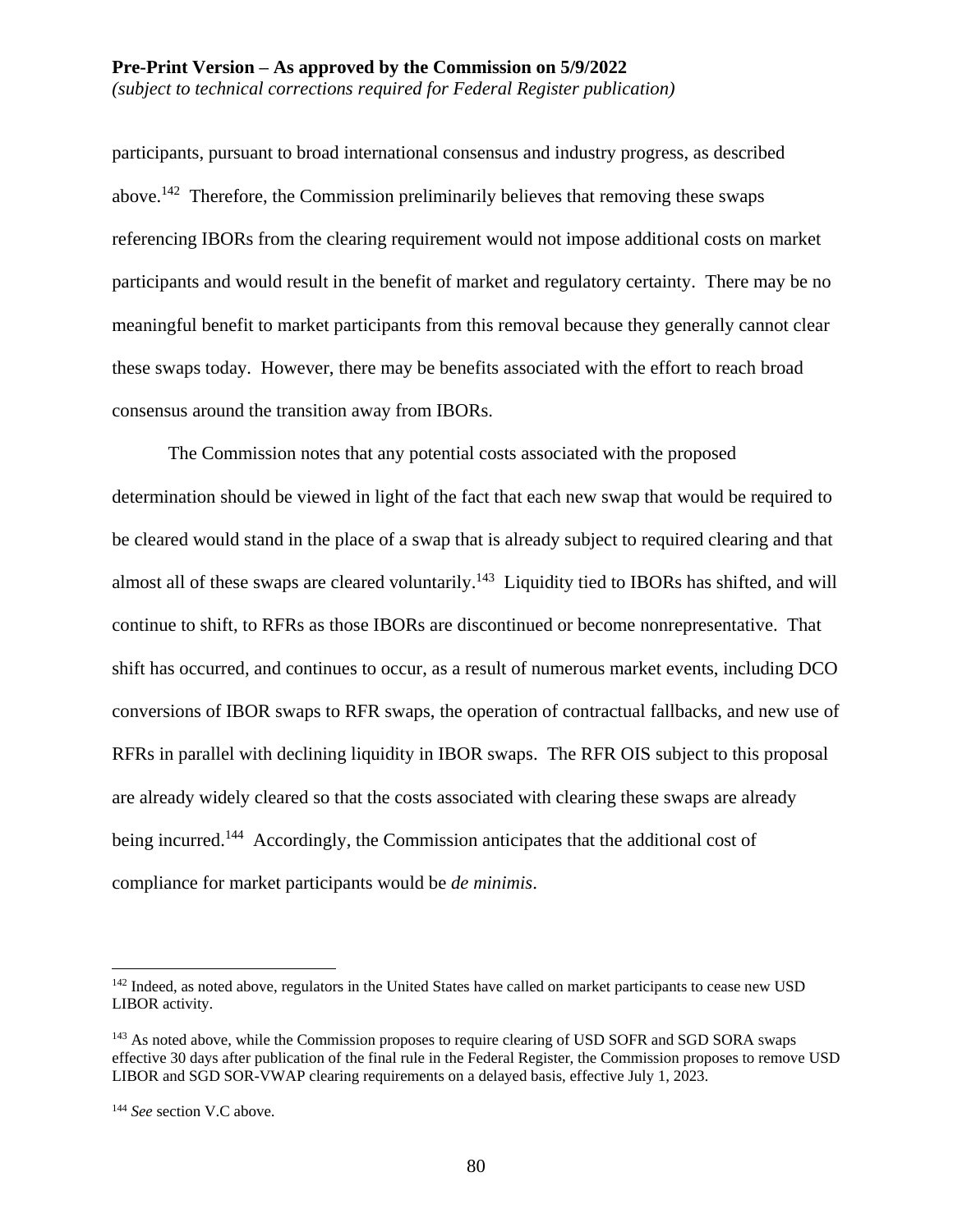## **Request for Comment**

 $\overline{a}$ 

The Commission requests comment concerning the costs of clearing described above for various market participants and the extent to which they are already being incurred. The Commission requests comment from both U.S. and non-U.S. swap counterparties that may be affected by the proposed determination.

a. Technology, Infrastructure, and Legal Costs

Market participants already clearing swaps may incur costs in making necessary changes to technology systems to support the clearing required by the proposed rule if they are not yet clearing RFR OIS. To the extent that there are market participants who are not currently clearing RFR OIS, such market participants may incur costs if they need to implement technology to connect to FCMs that will clear their transactions.<sup>145</sup> The costs are likely to depend on the specific business needs of each entity and therefore would vary widely among market participants. As a general matter, given that most market participants already will have undertaken the steps necessary to move away from the use of IBOR swaps in the cleared interest rate swap market, the burden associated with required clearing of RFR OIS should be minimal.<sup>146</sup>

<sup>&</sup>lt;sup>145</sup> The Commission does not have the information necessary to determine either the costs associated with entities that need to establish relationships with one or more FCMs or the costs associated with entities that already have relationships with one or more FCMs but need to revise their agreements. Commenters are requested to provide the necessary data where available.

<sup>&</sup>lt;sup>146</sup> *E.g.*, Tradeweb Letter ("In effect, the CFTC is not expanding the existing clearing determinations, rather it will be applying the existing IBOR determinations to contracts based on the new RFRs."); Citadel Letter ("As noted above, OTC derivatives referencing SOFR are currently being cleared by DCOs in material volumes, demonstrating that the rule frameworks and operational infrastructure already exist to support a clearing requirement. Significant voluntary clearing demonstrates the confidence market participants have in the current DCO offerings."); Eurex Letter ("Eurex Clearing does not believe that adopting a clearing requirement for swaps referencing SOFR would be any hindrance to trading activity in those swaps. Any such clearing requirements for the RFRs, if adopted, were already in effect for the IBOR-based rates being replaced.").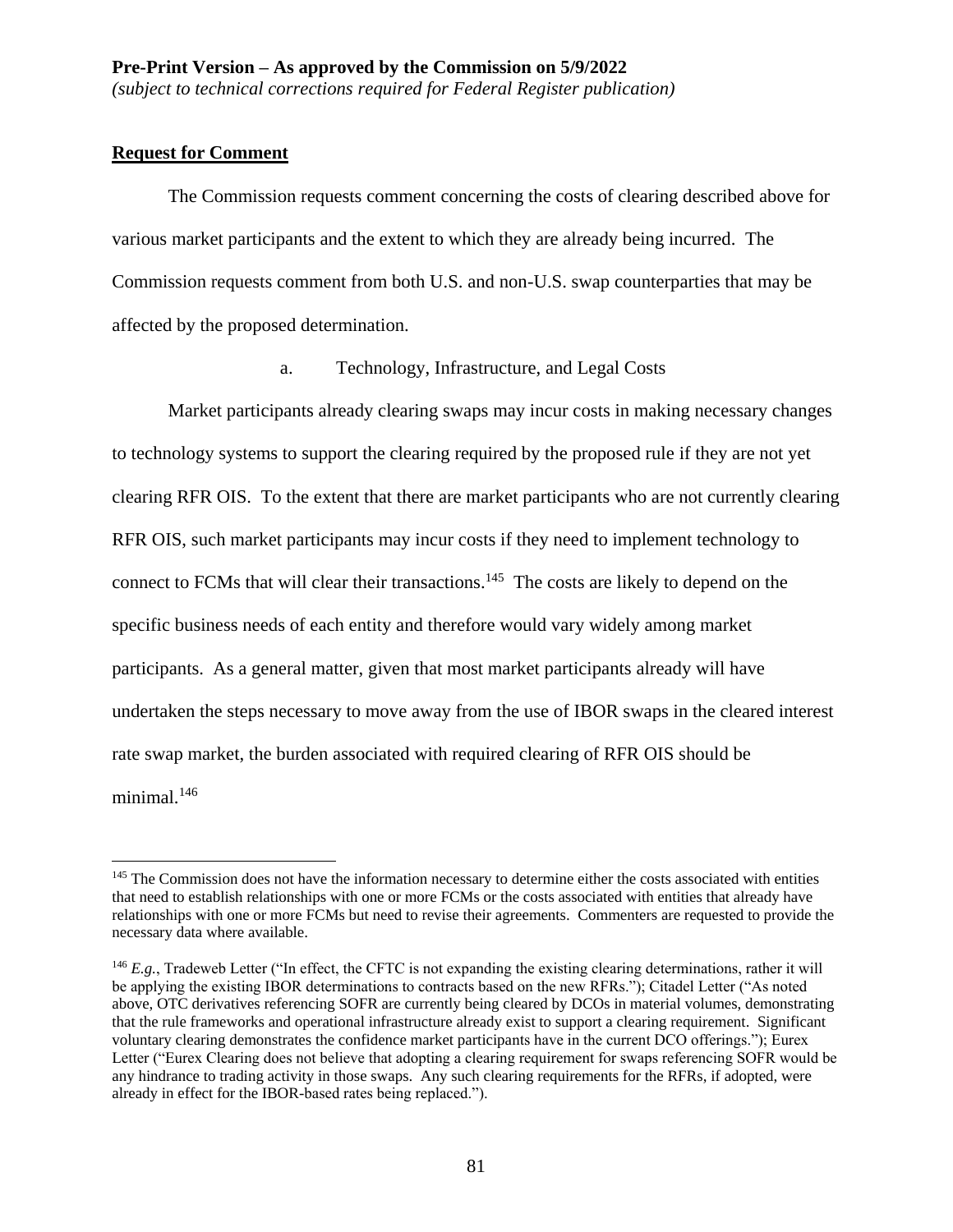With regard to costs, market participants who do not currently have established clearing relationships with an FCM will have to set up and maintain such a relationship in order to clear swaps that are required to be cleared. Market participants who transact a limited number of swaps per year likely will be required to pay monthly or annual fees that FCMs charge to maintain both the relationship and outstanding swap positions belonging to the customer. In addition, the FCM is likely to pass along fees charged by the DCO for establishing and maintaining open positions. It is likely that most market participants already will have had experience complying with prior clearing requirements and that the incremental burdens associated with clearing any of the new RFR OIS should be minimal, especially given that these products are intended to replace already widely cleared products.<sup>147</sup>

### **Request for Comment**

 $\overline{a}$ 

The Commission requests comment, including any quantifiable data and analysis, on the changes that market participants will have to make to their technological and legal infrastructures in order to clear the RFR OIS that are subject to the proposed determination. In particular, the Commission requests comment concerning how many market participants, if any, may have to

<sup>&</sup>lt;sup>147</sup> In responding to the RFI, TD Bank noted that the implementation of new clearing requirements to address the transition from IBORs to RFRs "should not materially increase costs" (but should be "forecasted appropriately to allow firms to become operationally ready"). TD Bank Letter. JSCC noted that "DCOs and market participants have already incurred significant costs to transition LIBOR swaps denominated in non-USD currencies to alternative reference rates" and stated that JSCC "[does] not believe there would be any additional costs to be borne by DCOs and market participants if the CFTC includes alternative reference rates, such as TONA OIS, in the Clearing Requirement." JSCC Letter. ISDA stated that "[w]hile the changes in [the clearing requirement] will have a cost attached . . . these costs are part of the overall cost of LIBOR transition and spread across multiple jurisdictions." ISDA Letter. ISDA noted that for institutional clients, additional costs "will be incremental as opposed to something completely new and potentially prohibitive," but also noted that "[f]or smaller less sophisticated counterparties who do not have to currently clear, [a new clearing requirement] could be a significant cost that could deter them from hedging using swaps." *Id.* ISDA requested that the Commission "not enact a [clearing requirement] . . . in a way that increases cost, for instance by providing [a] short notice period that would require the implementation of tactical solutions to meet short deadlines." *Id.* ACLI encouraged the Commission to "consider whether the marginal risk mitigation benefits of an expanded clearing requirement outweigh the costs of compliance" in light of uncleared swap margin rules. ACLI Letter.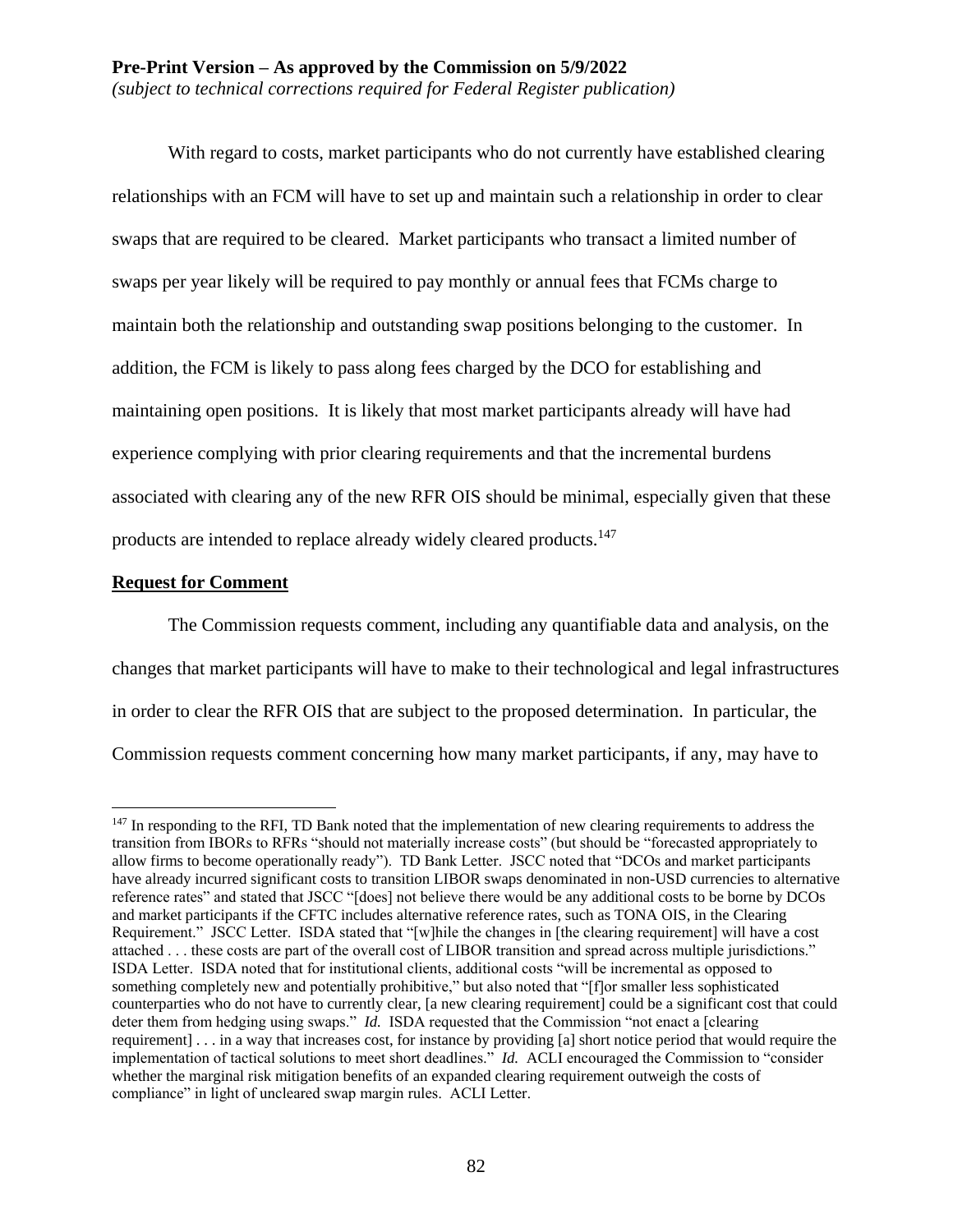establish new relationships with FCMs, or significantly upgrade those relationships based on the inclusion of these new products to the clearing requirement.

b. Ongoing Costs Related to FCMs and Other Service Providers

In addition to costs associated with technological and legal infrastructures, market participants transacting in RFR OIS subject to the proposed determination will face ongoing costs associated with fees charged by FCMs. DCOs typically charge FCMs an initial transaction fee for each cleared interest rate swap its customers enter, as well as an annual maintenance fee for each open position. The Commission understands that customers that occasionally transact in swaps are typically required to pay a monthly or annual fee to each FCM.<sup>148</sup> As noted, most RFR OIS transactions are already cleared, so that these costs are largely being incurred by market participants.

As discussed above, it is difficult to predict precisely how the proposed requirement to clear RFR OIS will promote the use of swap clearing, as compared to the use of clearing that would occur in the absence of the requirement. However, as presented in the data above, the use of voluntary clearing is so high that the percentage of swaps that would be cleared following adoption of the rule is unlikely to increase materially. Some RFR OIS will continue to be uncleared pursuant the exceptions and exemptions set out in subpart C of part 50 of the Commission's regulations. According to Table 6, the percentage of swaps that are cleared in USD SOFR is about 95 to 96 percent. The Commission estimates that about 96 percent of non-

<sup>&</sup>lt;sup>148</sup> The Commission does not have current information regarding such fees; commenters are requested to provide the necessary data where available.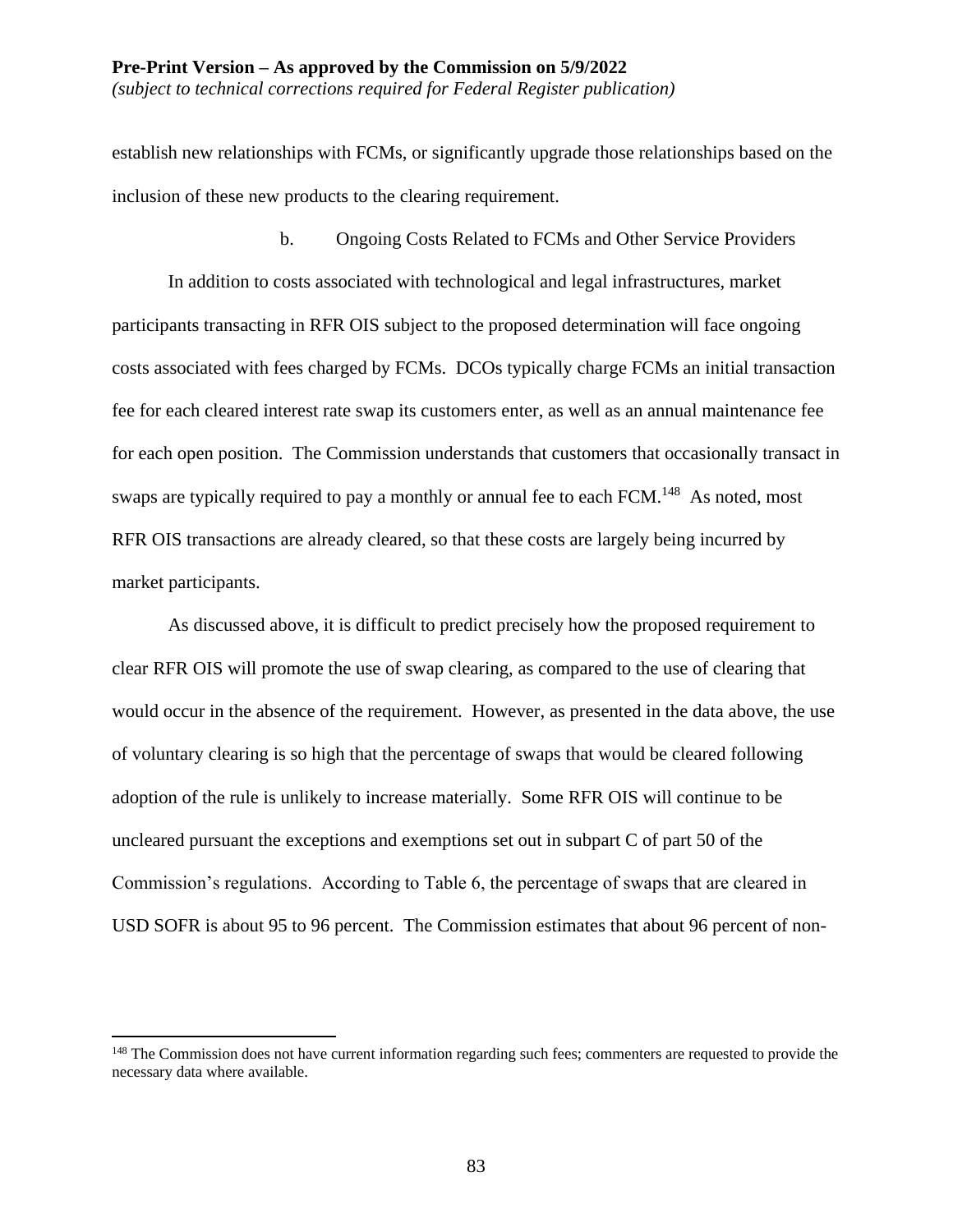inter-affiliate trades in USD LIBOR fixed-to-floating IRS were cleared as of January 2022.<sup>149</sup> The Commission anticipates that a similar percentage of RFR OIS subject to this proposal would continue to be cleared following the determination given that subpart C of part 50 has not changed. Because the clearing percentages in Table 6 for non-USD RFR OIS are even higher than for SOFR OIS, the increase in clearing as a result of this rule also will likely be *de minimis*. Any increase in the use of clearing due to the proposed determination would lead in most cases to an incremental increase in the transaction costs noted above. However, because most market participants already will have undertaken the steps necessary to accommodate the clearing of swaps subject to required clearing, the Commission anticipates that the burden associated with clearing RFR OIS should be minimal.

### **Request for Comment**

 $\overline{a}$ 

The Commission requests comment regarding the fee structures of FCMs in general, and in particular as they relate to the clearing of the types of RFR OIS covered by the proposed rule.

c. Costs Related to Collateralization of Cleared Swap Positions

Market participants that enter into RFR OIS subject to the proposed rule will be required to post initial margin at a DCO. The Commission understands that the RFR OIS subject to this proposal are already being widely cleared on a voluntary basis, and so any additional amounts of initial margin that market participants would be required to post to a DCO as a result of the proposed determination likely would be relatively small. In reaching this preliminary view, the Commission considered situations where (1) uncleared RFR OIS may be otherwise

<sup>&</sup>lt;sup>149</sup> This estimate is based on swaps transacted after the most recent revisions to subpart C of part 50 went into effect (on or after December 30, 2020) so it captures all applicable exemptions from the swap clearing requirement.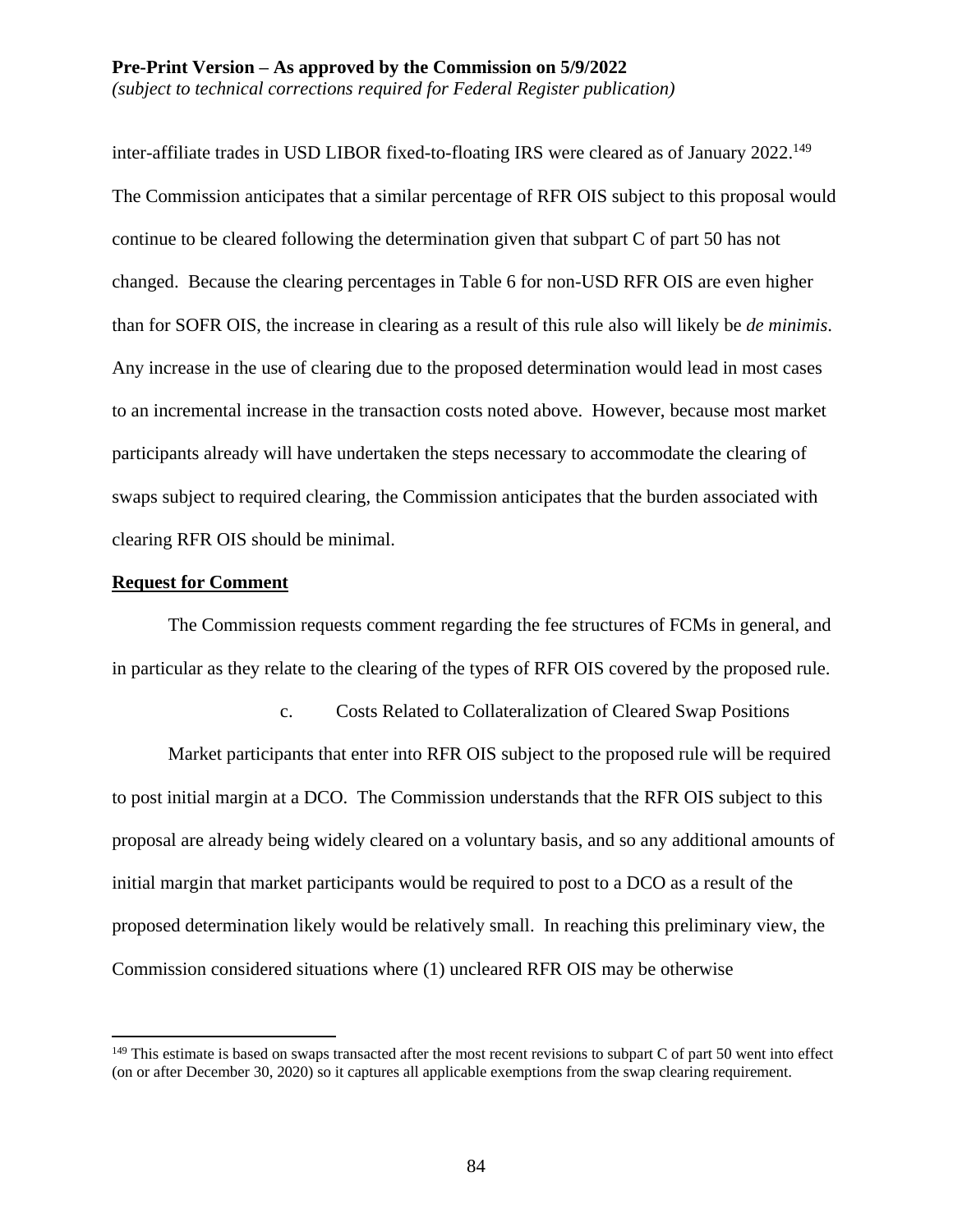collateralized;<sup>150</sup> (2) uncleared RFR OIS between certain SDs and "financial end-users" are, or will be, subject to initial and variation margin requirements under the Commission's margin regulations for uncleared swaps;<sup>151</sup> (3) the pricing of certain uncleared swaps may account for implicit contingent liabilities and counterparty risk; (4) not all RFR OIS will necessarily be eligible for clearing if they have terms that prevent them from being cleared;  $152$  and (5) certain entities may elect an exception or exemption from the clearing requirement.<sup>153</sup>

The Commission acknowledges that market participants who are not clearing voluntarily and not otherwise required to post margin or collateral may incur costs related to funding collateral once they are required to clear. The greater the funding cost relative to the rate of return on the asset used as initial margin, the greater the cost of procuring collateral.<sup>154</sup> Quantifying this cost with any precision is challenging because different entities may have different funding costs and may choose assets with different rates of return.

#### **Request for Comment**

 $\overline{a}$ 

The Commission requests comments on all aspects of quantifying the cost of funding initial margin that would be required to be posted to a DCO pursuant to this proposed rule. In particular, the Commission requests comment on funding costs that market participants may face due to interest rates on bonds issued by a sovereign nation that also issues the currency in which

 $^{150}$  *E.g.*, under the terms of a credit support annex.

<sup>151</sup> Margin Requirements for Uncleared Swaps for Swap Dealers and Major Swap Participants, 81 FR 636 (Jan. 6, 2016); Margin Requirements for Uncleared Swaps for Swap Dealers and Major Swap Participants, 85 FR 71246 (Nov. 9, 2020).

<sup>&</sup>lt;sup>152</sup> For example, if such swaps do not meet the specifications set forth in proposed revised regulation 50.4(a).

<sup>&</sup>lt;sup>153</sup> See subpart C of part 50 (Exceptions and Exemptions to the Clearing Requirement).

<sup>&</sup>lt;sup>154</sup> Certain entities, such as pension funds and asset managers, may use as initial margin assets that they already own. In such cases, market participants would not incur funding costs in order to post initial margin.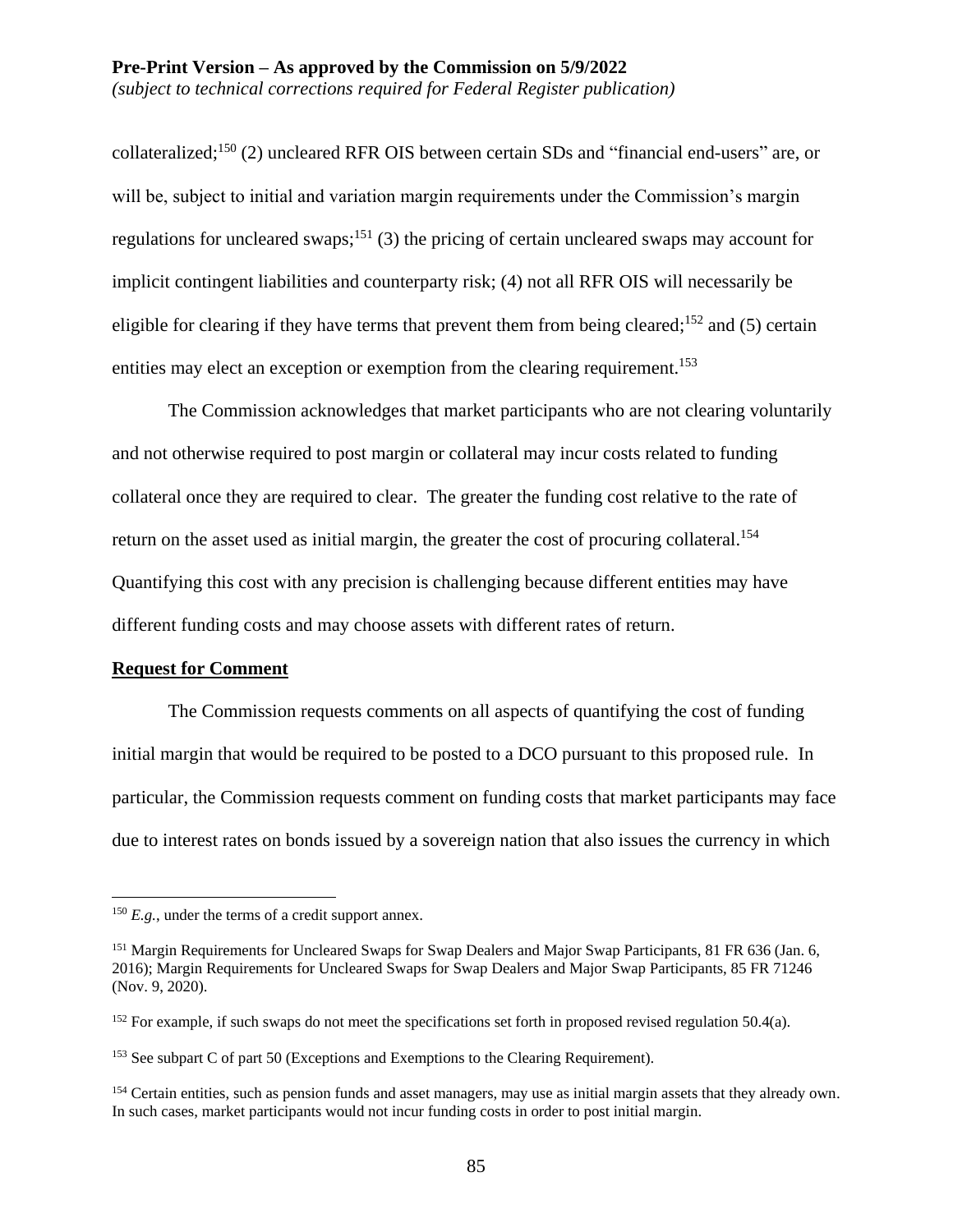#### **Pre-Print Version – As approved by the Commission on 5/9/2022** *(subject to technical corrections required for Federal Register publication)*

the RFR OIS subject to this proposed determination is denominated. CME, LCH, and Eurex accept as initial margin bonds issued by several sovereigns, and market participants may post such bonds as initial margin if the Commission adopts this proposed rule.

The Commission recognizes further that the new initial margin amounts that would be required to be posted to DCOs for cleared RFR OIS will, for entities required to post initial margin under the uncleared swap margin regulations, replace the initial margin amount that has been, or will be, required to be posted to their swap counterparties, pursuant to the uncleared swap margin regulations. The uncleared swap margin regulations require SDs and certain "financial end-users" to post and collect initial and variation margin for uncleared swaps, subject to various conditions and limitations.<sup>155</sup>

The Commission anticipates that the initial margin that would be required to be posted for a cleared swap to be added under this proposed determination would typically be less than the initial margin that would be required to be posted for uncleared swaps pursuant to the uncleared swap margin regulations. Whereas the initial margin requirement for cleared swaps must be established according to a margin period of risk of at least five days,<sup>156</sup> under the uncleared swap margin regulations, the minimum initial margin requirement is set with a margin period of risk of 10 days or, under certain circumstances, less or no initial margin for inter-affiliate

<sup>155</sup> *See generally* subpart E of part 23 of the Commission's regulations. Swap clearing requirements under part 50 of the Commission's regulations apply to a broader scope of market participants than the uncleared swap margin regulations. For example, under subpart E of part 23, a "financial end-user" that does not have "material swaps exposure" (as defined by regulation 23.151) is not required to post initial margin, but such an entity may be subject to the swap clearing requirement. 17 CFR 23.151.

<sup>&</sup>lt;sup>156</sup> Commission regulation  $39.13(g)(2)(ii)(c)$ , 17 CFR  $39.13(g)(2)(ii)(c)$ .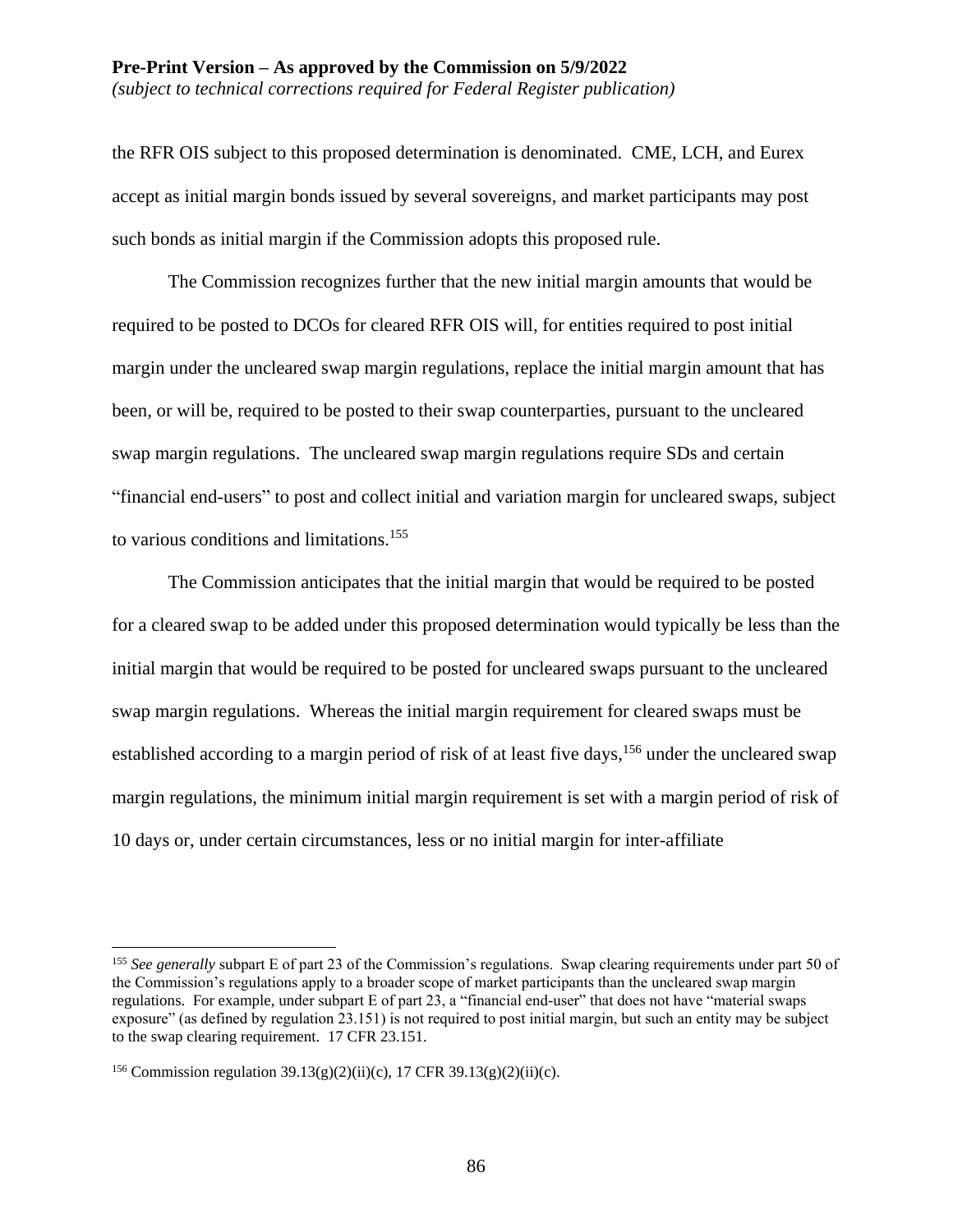*(subject to technical corrections required for Federal Register publication)*

transactions.<sup>157</sup> Phase-in of the initial margin requirements for uncleared swaps began on September 1, 2016, and will be fully implemented by September 1, 2022. The requirement for entities subject to uncleared swap margin regulations to exchange variation margin was fully implemented on March 1, 2017.

With respect to swaps that would be added to the clearing requirement under this proposed determination, but not subject to the uncleared swap margin regulations, the Commission believes that the new initial margin amounts to be deposited would displace costs that are currently embedded in the prices and fees for transacting the swaps on an uncleared and uncollateralized basis, rather than add a new cost. Entering into a swap is costly for any market participant because of the default risk posed by its counterparty. When a market participant faces a DCO, the DCO accounts for that counterparty credit risk by requiring the market participant to post collateral, and the cost of capital for the collateral is part of the cost that is necessary to maintain the swap position. When a market participant faces an SD or other counterparty in an uncleared swap, however, the uncleared swap contains an implicit line of credit upon which the market participant effectively draws when its swap position is out of the money. Typically, counterparties charge for this implicit line of credit in the spread they offer on uncollateralized, uncleared swaps.<sup>158</sup> Additionally, because the counterparty credit risk that the implicit line of credit creates is the same as the counterparty risk that would result from an

<sup>157</sup> Commission regulations 23.154(b)(2)(i) and 23.159. *See generally* Margin and Capital Requirements for Covered Swap Entities, 80 FR 77840 (Nov. 3, 2015).

<sup>158</sup> It has been argued that the cash flows of an uncollateralized swap (*i.e*., a swap with an implicit line of credit) are over time substantially equivalent to the cash flows of a collateralized swap with an explicit line of credit. *See generally* Antonio S. Mello & John E. Parsons, Margins, Liquidity, and the Cost of Hedging, MIT Center for Energy and Environmental Policy Research, May 2012, available at

*http://dspace.mit.edu/bitstream/handle/1721.1/70896/2012-005.pdf?sequence=1*.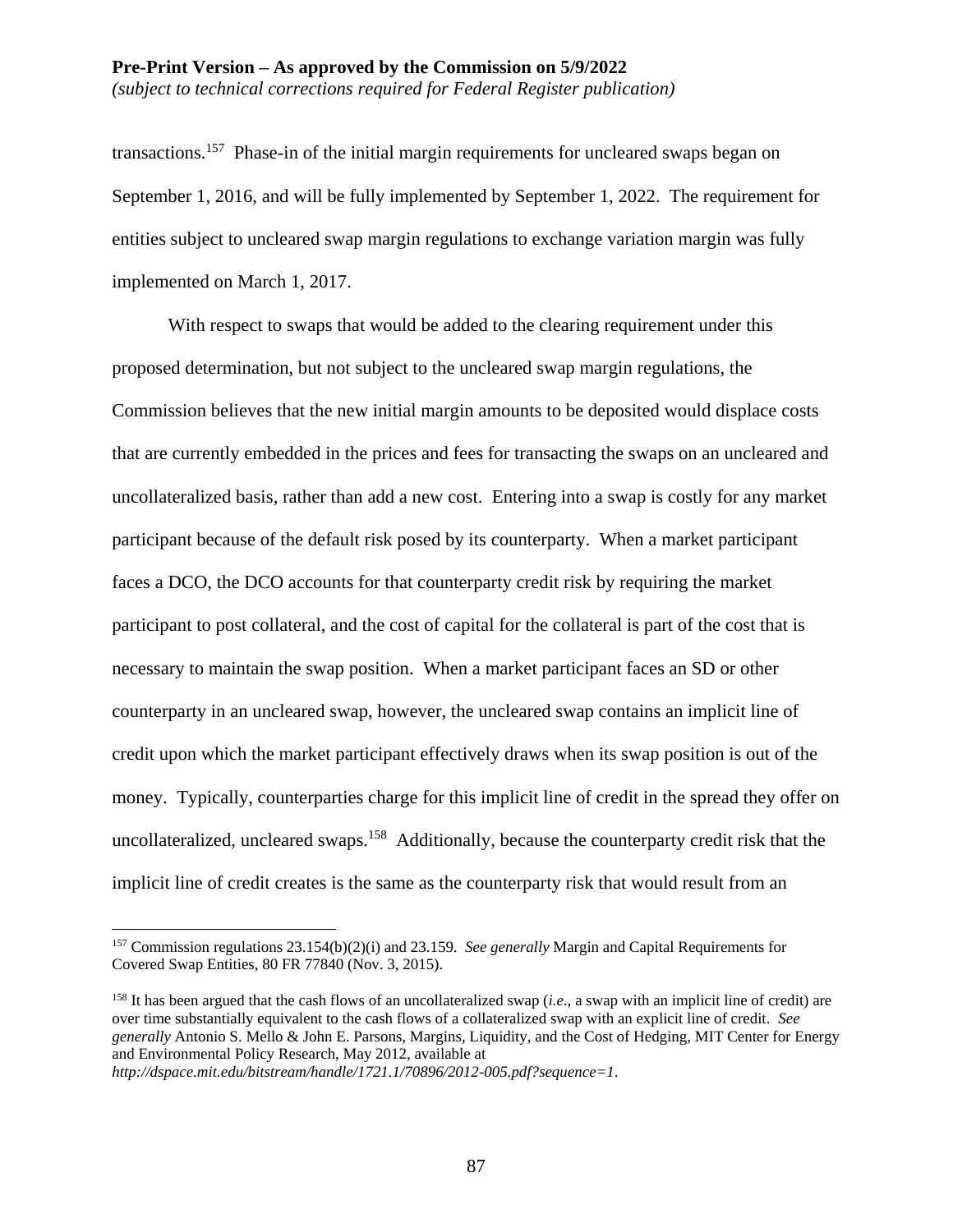explicit line of credit provided to the same market participant, to a first order approximation, the charge for each should be the same as well.<sup>159</sup> This means that the cost of capital for additional collateral posted as a consequence of requiring uncollateralized swaps to be cleared takes a cost that is implicit in an uncleared, uncollateralized swap and makes it explicit.<sup>160</sup> This observation applies to capital costs associated with both initial margin and variation margin.

The proposed rule also may result in added operational costs for those few market participants who are not already clearing these swaps voluntarily. With uncleared swaps, counterparties may agree not to collect variation margin until certain thresholds of material swaps exposure are reached, thus reducing or eliminating the need to exchange variation margin as exposure changes.<sup>161</sup> However, DCOs collect and pay variation margin daily, and sometimes more frequently. Increased required clearing therefore may increase certain operational costs associated with paying variation margin to the  $DCO$ .<sup>162</sup>

The proposed rule may result in slight additional costs for clearing members in the form of guaranty fund contributions that are held by the DCO. However, it also could decrease guaranty fund contributions for certain clearing members. Once the proposed determination takes effect, there may be market participants that currently transact swaps bilaterally who would

<sup>&</sup>lt;sup>159</sup> *Id.* Mello and Parsons state, "[h]edging is costly. But the real source of the cost is not the margin posted, but the underlying credit risk that motivates counterparties to demand that margin be posted." *Id.* at 12. They also note that, "[t]o a first approximation, the cost charged for the non-margined swap must be equal to the cost of funding the margin account. This follows from the fact that the non-margined swap just includes funding of the margin account as an embedded feature of the package." *Id.* at 15-16.

<sup>&</sup>lt;sup>160</sup> But note that the cost may be greater for uncleared swaps as the initial margin is computed on a counterparty by counterparty basis, whereas in the clearing context, there is most likely greater opportunity for netting exposures at the DCO.

<sup>161</sup> Among other things, the Commission's part 23 regulations set forth material swap exposure thresholds above which the exchange of variation margin is no longer voluntary. 17 CFR 23.151 and 153.

<sup>&</sup>lt;sup>162</sup> However, exchange of variation margin will lower the build-up of current exposure.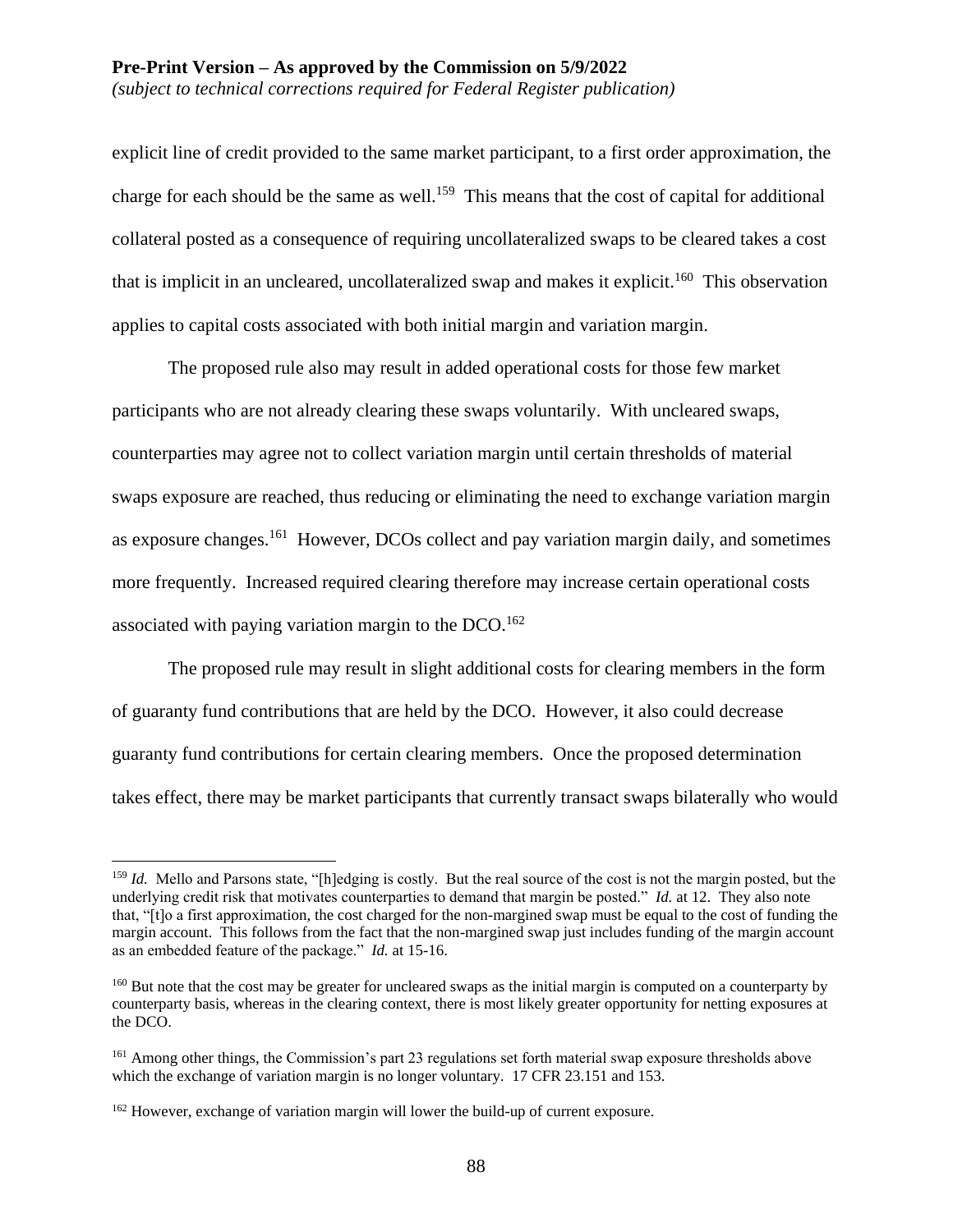have to either become clearing members of a DCO or submit such swaps for clearing through an existing clearing member. A market participant that becomes a direct clearing member must make a guaranty fund contribution, while a market participant that clears its swaps through a clearing member may pay higher fees if the clearing member passes the costs of the guaranty fund contribution to its customers. While the addition of new clearing members and new customers for existing clearing members may result in an increase in guaranty fund requirements, it should be noted that if (1) new clearing members are not among the two clearing members used to calculate the guaranty fund and (2) any new customers trading through a clearing member do not increase the size of uncollateralized risks at either of the two clearing members used to calculate the guaranty fund, all else held constant, existing clearing members may experience a decrease in their guaranty fund requirement.

#### **Request for Comment**

The Commission requests comment regarding the total amount of additional collateral that would be posted due to required clearing of the RFR OIS covered by this proposed determination. The Commission also invites comment regarding (1) the cost of capital and returns on capital for that collateral, (2) the effects of required clearing on the capital requirements for financial institutions, and (3) the costs and benefits associated with operational differences related to the collateralization of uncleared versus cleared swaps. Please supply quantifiable data and analysis regarding these subjects, if possible.

#### **3. Benefits of Clearing.**

As noted above, there are significant benefits to central clearing of swaps. These benefits include reducing and standardizing counterparty credit risk, improving market transparency, and promoting access to clearing services. Specifically, there are important risk mitigation benefits

89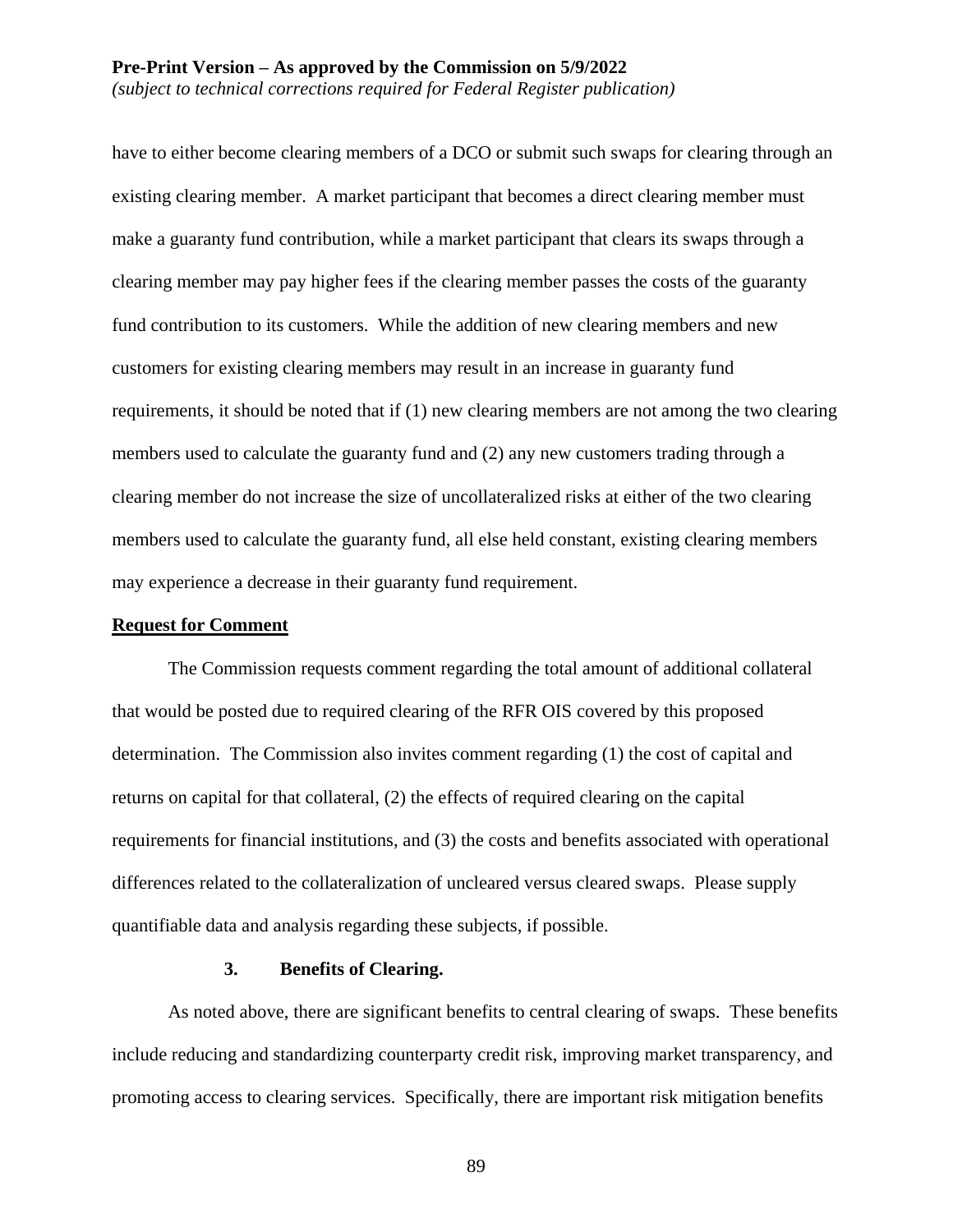#### **Pre-Print Version – As approved by the Commission on 5/9/2022** *(subject to technical corrections required for Federal Register publication)*

of clearing RFR OIS that replace IBOR swaps (which would be removed from the clearing requirement under the proposal). In addition, requiring the central clearing of RFR OIS would promote regulatory continuity and cross-border harmonization of clearing requirements.

The Commission believes that while the requirement to margin uncleared swaps mitigates counterparty credit risk, such risk is mitigated further for swaps that are cleared through a central counterparty. Moreover, the proposed determination would apply to a larger set of market participants than the uncleared swaps margin requirements. Thus, to the extent that the proposed determination to add RFR OIS to the clearing requirement leads to increased clearing overall, these benefits are likely to result. As is the case for the costs noted above, it is likely that the use of clearing will not increase materially as a result of the proposed rule, but implementing a clearing requirement would help ensure the benefits of the proposed rule would continue to be realized as market participants continue to clear RFR OIS.

The proposed rule's requirement that certain swaps be cleared is intended to ensure that market participants will face a DCO, and therefore, will face a highly creditworthy counterparty. As discussed above, DCOs are some of the most creditworthy counterparties in the swap market because of the risk management tools they have available. The Commission recognizes that the beneficial value of the proposal to add RFR OIS to the clearing requirement may be lessened, in part, because the swap volumes that will be subject to a new clearing requirement are expected to be shifting from one set of swaps (IBORs) to another (RFRs) rather than a straightforward addition of new swap products to the clearing requirement.<sup>163</sup> Moreover, as noted, these benefits are already being realized for the large majority of these swaps that are cleared voluntarily.

<sup>163</sup> As discussed in section IV.A above.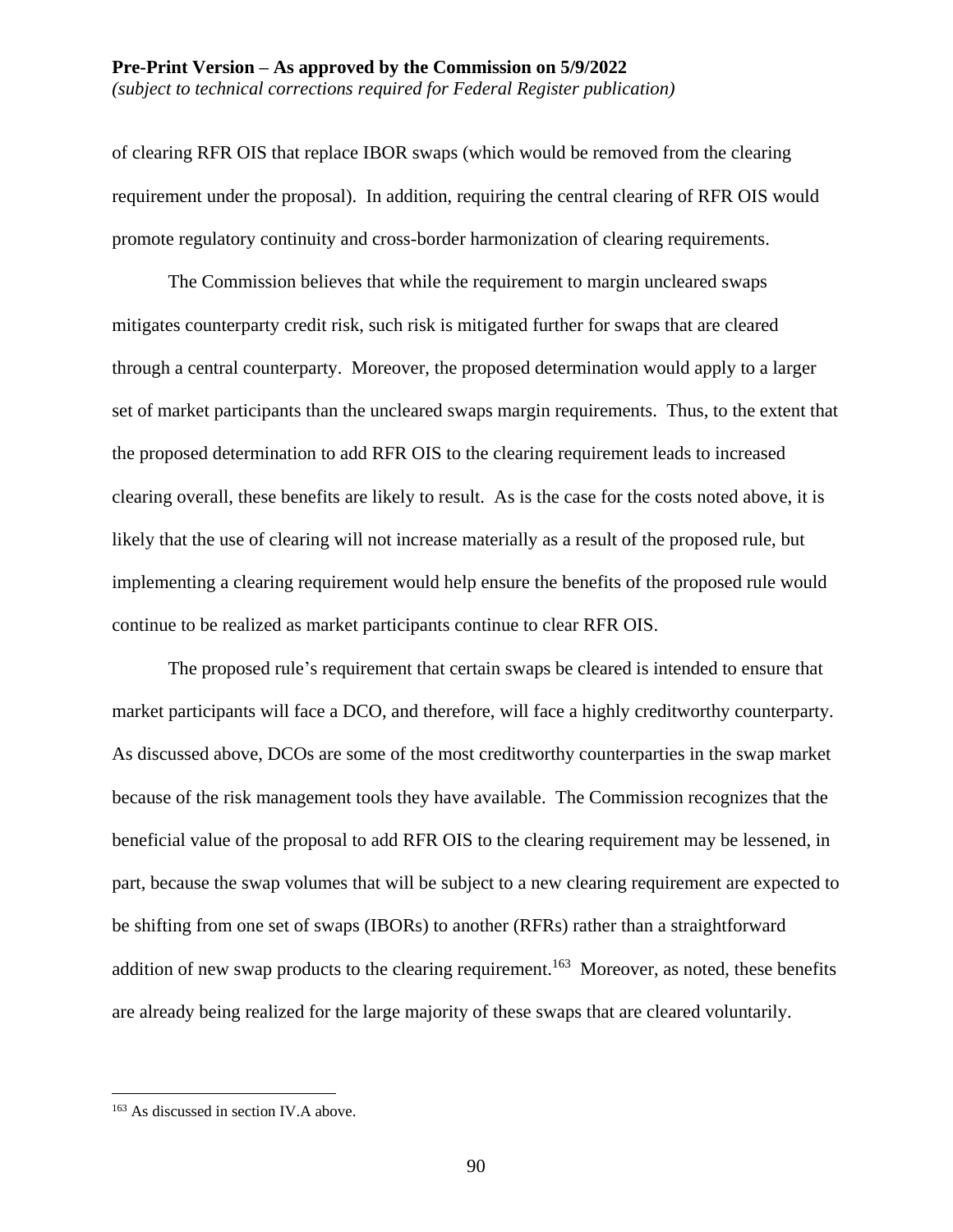### **Request for Comment**

The Commission requests comment on whether benefits will result from the proposed rule, and, if so, the expected magnitude of such benefits. The Commission also requests comment on whether the proposed rule would provide benefits by furthering international harmonization of clearing requirements.

#### **D. Costs and Benefits of the Proposed Rule as Compared to Alternatives**

The proposed rule is a function of both the market importance of these products and the fact that they already are widely cleared. The Commission believes that these interest rate swaps should be required to be cleared because they are widely used and infrastructure for clearing and risk management of these swaps already exists.

Given the Commission's prior clearing requirement determinations, and the widespread use of clearing for RFR OIS to be added under this proposal, DCOs, FCMs, and market participants already have experience clearing the types of swaps proposed for required clearing. Because of the wide use of these swaps and their importance to the market, and because these swaps are already successfully being cleared, the Commission is proposing to include RFR OIS in the interest rate swap clearing requirement.

The Commission believes that RFR OIS should be added to the swap clearing requirement under this proposed determination after analyzing the factors under section  $2(h)(2)(D)$  of the CEA, in order to promote consistency with its regulatory counterparts in other jurisdictions and to ensure that the benefits of required clearing accrue to the RFR OIS that replace IBOR swaps no longer offered for clearing.

91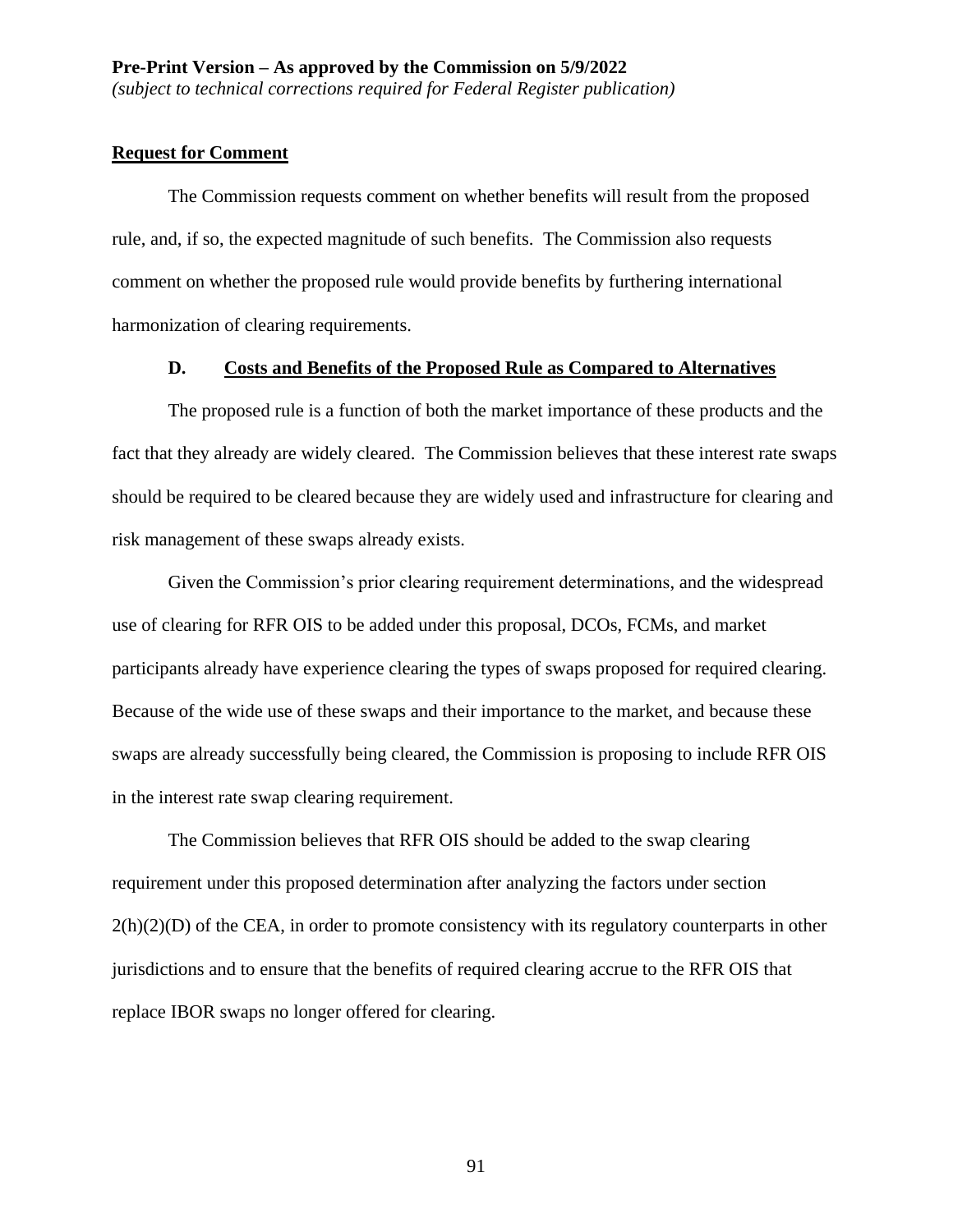The Commission could consider alternative implementation scenarios for its proposed RFR OIS clearing requirements, as discussed above. Specifically, the Commission could consider:

- i. Whether to remove existing requirements to clear USD LIBOR and SGD SOR-VWAP swaps 30 days after publication of the final rule in the Federal Register instead of on July 1, 2023. The Commission notes that liquidity in USD LIBOR swaps may decline sufficiently over the coming months to support removing such swaps from the clearing requirement on a date earlier than July 1, 2023.
- ii. Whether to delay implementation of the proposed requirement to clear USD SOFR and SGD SORA OIS until July 1, 2023 (or phase-in the compliance date) rather than to require compliance beginning 30 days after publication of the final rule in the Federal Register. The Commission is considering this alternative in the event that market participants have significant concerns regarding sufficiency of outstanding notional and liquidity (or pricing data) to support requiring clearing of USD SOFR swaps out to 50 years, and SGD SORA swaps out to 10 years, at an earlier time.

The Commission requests comment on these implementation alternatives.

Finally, the Commission may consider an alternative scenario in which it does not adopt any new clearing requirement for RFR OIS. Under that alternative, the cost to the market would be an increased risk of uncleared swaps (and the associated financial stability risks) should market participants decide to clear less in the future. The cost may be significant in this instance because of the potential effect on the market-wide effort to replace IBOR swaps with RFR swaps, but may be mitigated given the current high level of clearing. The benefit of not adopting any new clearing requirements would be a savings experienced by market participants that would

92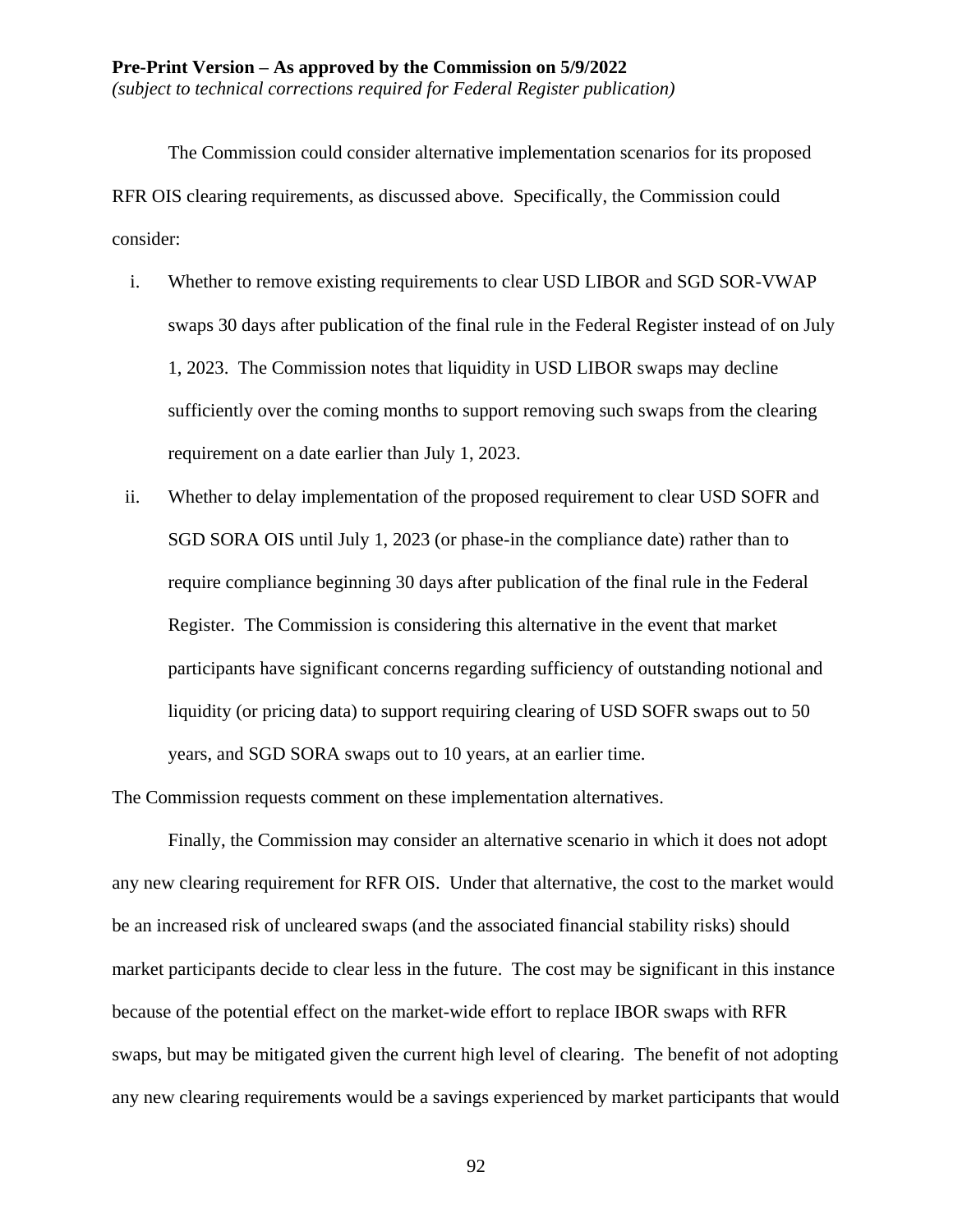not be required to clear new swaps referencing an RFR and did not otherwise find it beneficial to do so. However, given the high rate of voluntary clearing, any cost savings may be *de minimis*. In light of this, the Commission may be less likely to pursue this alternative without some type of significant change in the interest rate swap markets.

### **E. Section 15(a) Factors**

 $\overline{a}$ 

The Commission anticipates that the proposed amendments to add and remove certain swaps from the clearing requirement will result in a slight increase in the already high use of clearing, although it is impossible to quantify with certainty the extent of that increase.<sup>164</sup> This section discusses the expected results from an overall increase, or maintenance at high levels, in the use of swap clearing in terms of the factors set forth in section 15(a) of the CEA.

#### **1. Protection of Market Participants and the Public.**

The required clearing of the RFR OIS to be added under this proposed rule should ensure the reduction of counterparty risk for market participants that clear those swaps, because they will be required to face the DCO rather than another market participant that lacks the full set of risk management tools that the DCO possesses. This also should reduce uncertainty in times of market stress because, for cleared trades, market participants facing a DCO would not be concerned with the impact of such stress on the solvency of their original counterparty. By proposing to require clearing of RFR OIS, all of which are already available for clearing and predominantly cleared voluntarily, the Commission aims to further encourage a smooth transition away from IBORs. More specifically, the registered DCOs currently clearing these

<sup>&</sup>lt;sup>164</sup> It is possible that the level of clearing overall may remain similar if the use of swaps referencing RFRs replaces the use of swaps referencing IBORs.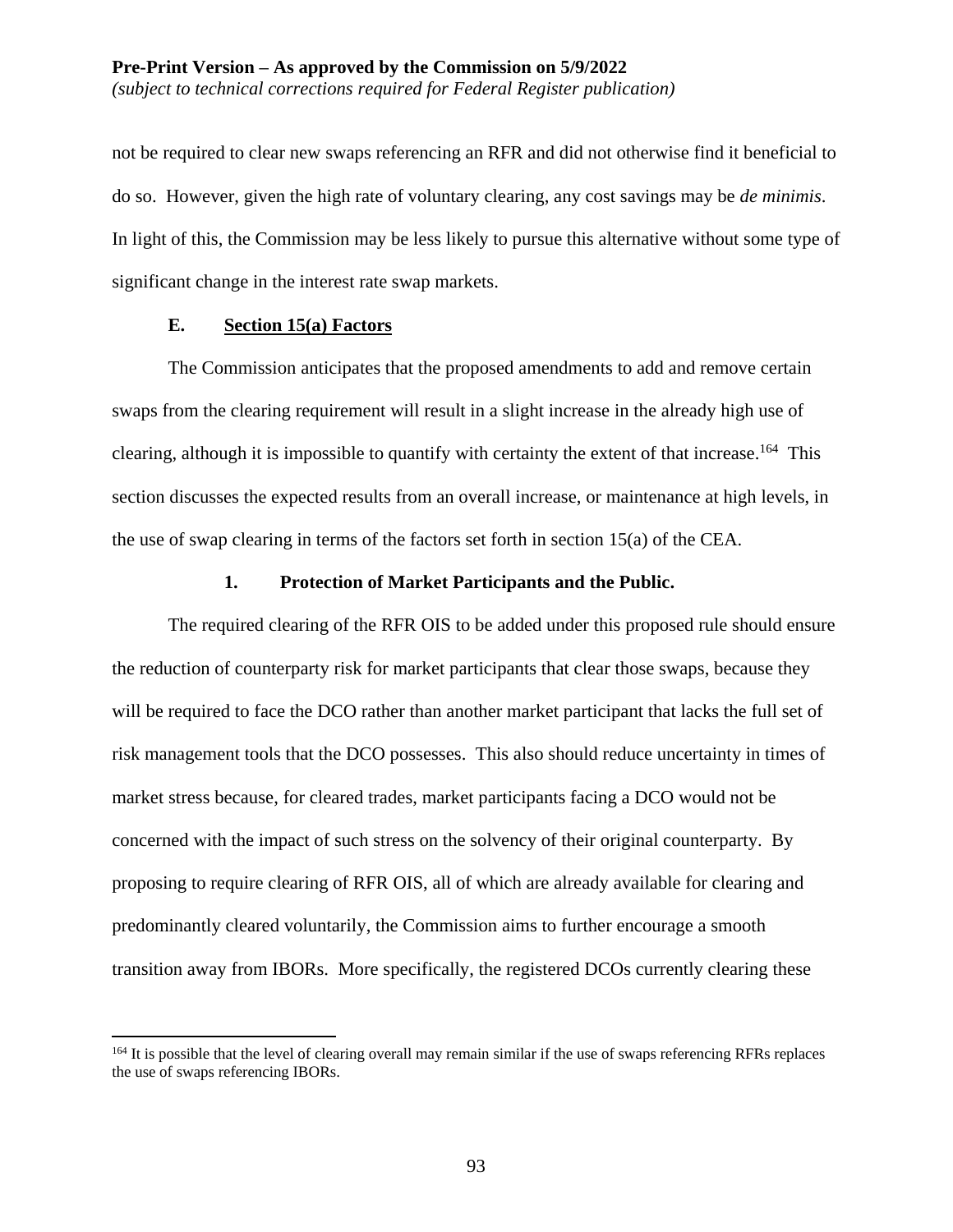#### **Pre-Print Version – As approved by the Commission on 5/9/2022** *(subject to technical corrections required for Federal Register publication)*

RFR OIS would clear a slightly increased volume of swaps that they already understand and have experience managing.<sup>165</sup> Similarly, FCMs may realize slightly increased customer and transaction volume as the result of the requirement, but would not have to simultaneously learn how to operationalize clearing for the covered interest rate swaps.

In addition, uncleared swaps subject to collateral agreements can be the subject of valuation disputes, which sometimes require several months or longer to resolve. Potential future exposures can grow significantly and even beyond the amount of initial margin posted during that time, leaving one of the two counterparties exposed to counterparty credit risk. DCOs virtually eliminate valuation disputes for cleared swaps, as well as the risk that uncollateralized exposure can develop and accumulate during the time when such a dispute would have otherwise occurred, thus providing additional protection to market participants who transact in swaps that are cleared. Because most RFR OIS are cleared voluntarily, these protections are currently being realized. Requiring clearing under part 50 of the Commission's regulations would ensure that they continue to be realized.

#### **2. Efficiency, Competitiveness, and Financial Integrity of Swap Markets.**

Swap clearing, in general, reduces uncertainty regarding counterparty risk in times of market stress and promotes liquidity and efficiency during those times. Increased liquidity

<sup>165</sup> *See* CMEG Letter ("CME Clearing currently accepts OIS referencing SOFR, SARON, €STR, SONIA and TONA . . .. CME Clearing is therefore already in a position to support a Clearing Requirement in relation to these swaps."); LSEG (noting RFR OIS that LCH already clears and discussing significant recent increases in liquidity in certain swaps, particularly JPY TONA and USD SOFR); Eurex Letter ("Eurex Clearing has a well-developed rule framework, compliance process and procedures, and support infrastructure to support clearing of swaps referencing the RFRs and already offers clearing of these swaps. Eurex Clearing has leveraged and will continue to leverage this operational capacity for the clearing of swaps referencing the RFRs and has the appropriate risk management, operations, technology, and compliance capabilities in place to continue to provide for compliance with all CEA core principles for DCOs."). *See also* JSCC Letter (noting that JSCC has been clearing JPY TONA OIS since 2014 and that because "JPY swap market liquidity has already fully transitioned from IRS referencing LIBOR to TONA OIS," there is "no concern for DCOs to accept [JPY TONA OIS] for clearing.").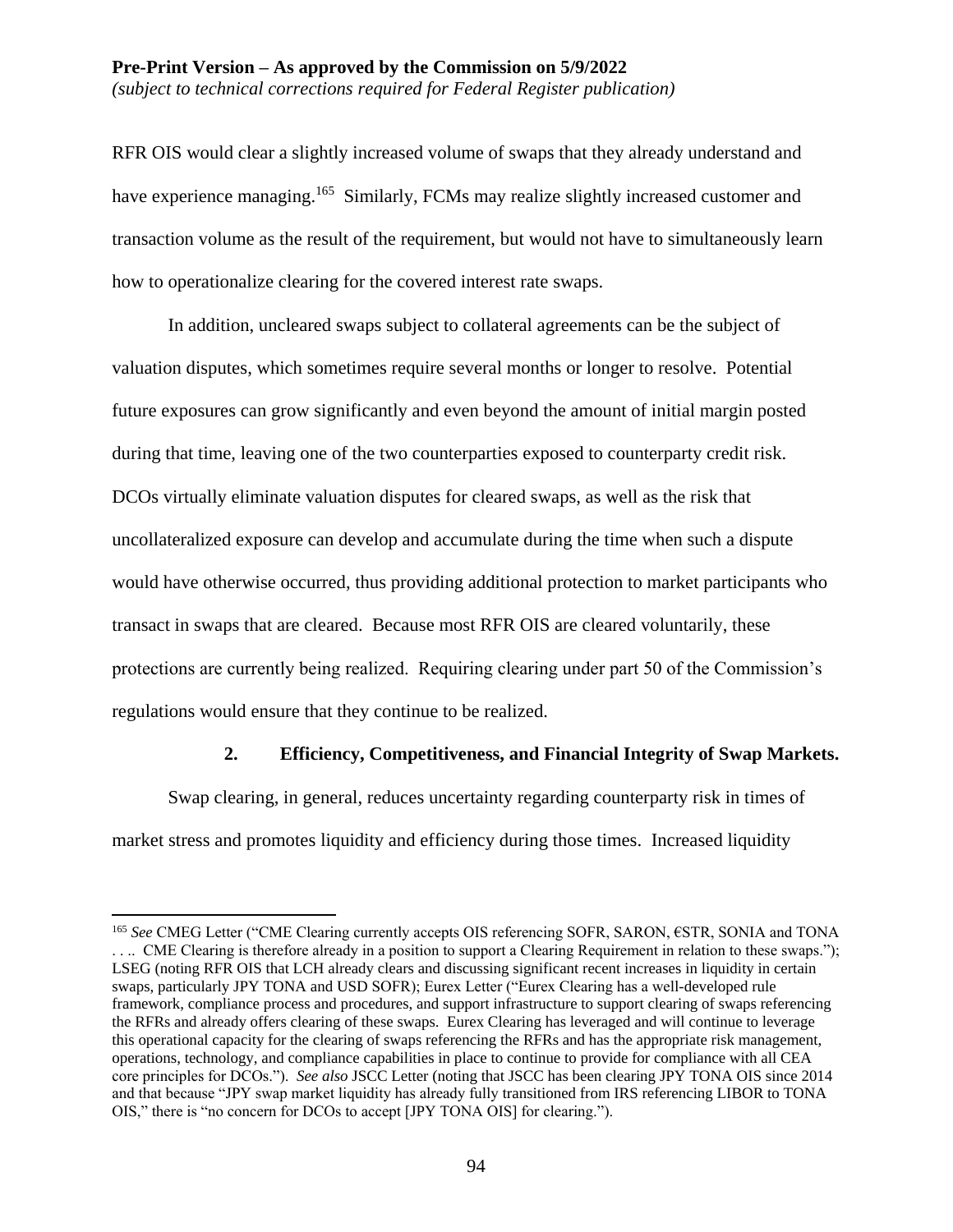promotes the ability of market participants to limit losses by exiting positions effectively and efficiently when necessary in order to manage risk during a time of market stress. In addition, to the extent that positions move from facing multiple counterparties in the bilateral market to being cleared through a smaller number of clearinghouses, clearing facilitates increased netting. This reduces the amount of collateral that a party must post in margin accounts. As discussed above, in formulating this proposed determination, the Commission considered a number of specific factors that relate to the financial integrity of the swap markets. Specifically, as discussed above, the Commission assessed whether the registered DCOs that clear the RFR OIS that are the subject of this proposal have the rule framework, capacity, operational expertise and resources, and credit support infrastructure to clear these swaps on terms that are consistent with the material terms and trading conventions on which the contract is then traded.<sup>166</sup> The Commission also considered the resources of DCOs to handle additional clearing during stressed and nonstressed market conditions, as well as the existence of reasonable legal certainty in the event of a clearing member or DCO insolvency.

Also, as discussed above, bilateral swaps create counterparty risk that may lead market participants to discriminate among potential counterparties based on their creditworthiness. Such discrimination is expensive and time consuming insofar as market participants must conduct due diligence in order to evaluate a potential counterparty's creditworthiness. Requiring certain types of swaps to be cleared reduces the number of transactions for which such due diligence is necessary, thereby contributing to the efficiency of the swap markets. In proposing a clearing requirement for RFR OIS, the Commission must consider the effect on competition, including

<sup>166</sup> *See* section V above.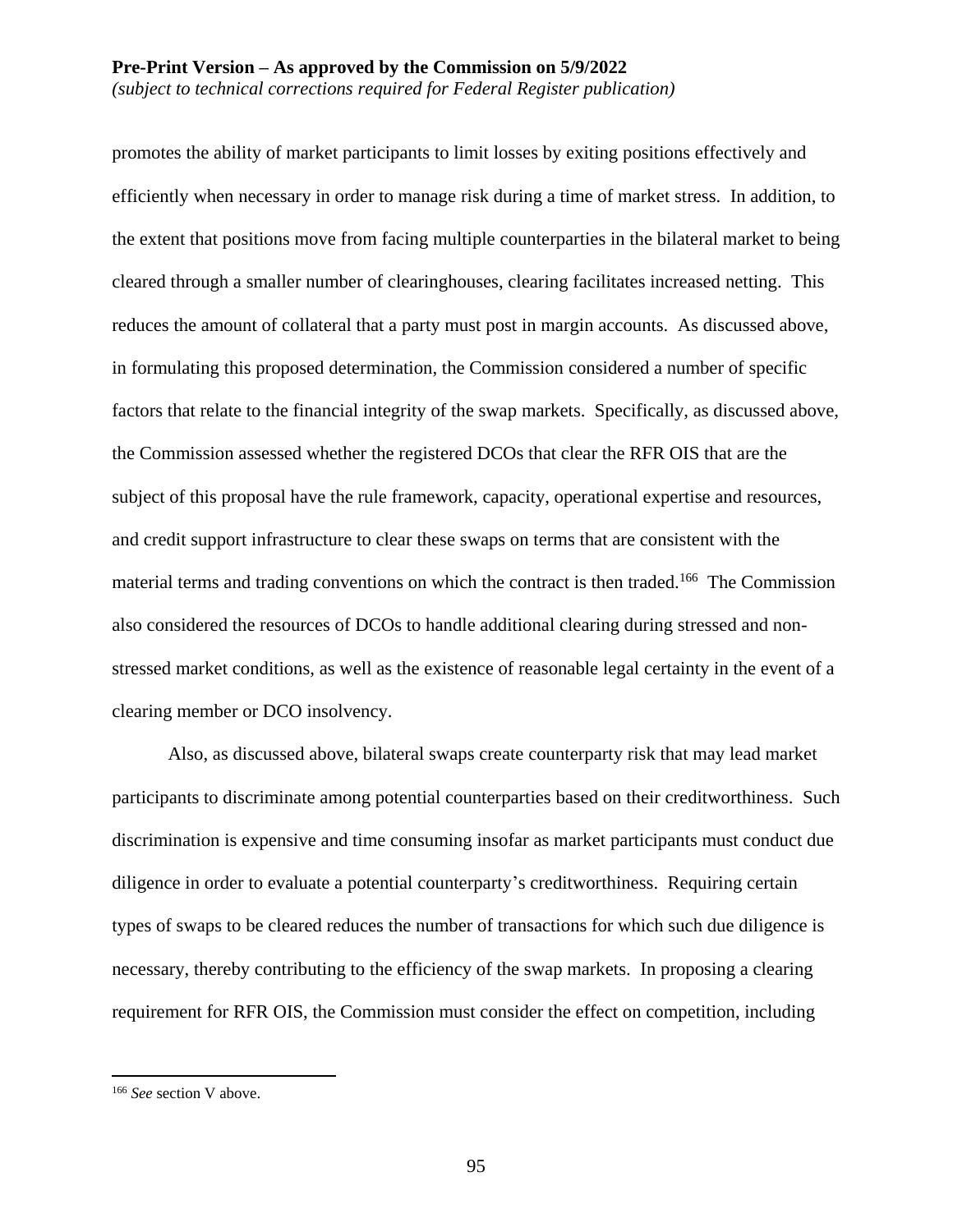appropriate fees and charges applied to clearing. There are a number of potential outcomes that may result from required clearing. Some of these outcomes may impose costs, such as if a DCO possessed market power and exercised that power in an anticompetitive manner, and some of the outcomes would be positive, such as if the clearing requirement facilitated a stronger entry opportunity for competitors.<sup>167</sup> Because most of these swaps are cleared voluntarily, these effects on efficiency, competitiveness, and financial integrity are, to a large degree, currently being realized. Requiring clearing would ensure that they continue to be realized.

#### **3. Price Discovery.**

Clearing, in general, encourages better price discovery because it eliminates the importance of counterparty creditworthiness in pricing swaps cleared through a given DCO. By making the counterparty creditworthiness of all swaps of a certain type essentially the same, prices should reflect factors related to the terms of the swap, rather than the idiosyncratic risk posed by the entities trading it. Because most of these swaps are cleared voluntarily, these effects on price discovery are currently being realized. Requiring clearing would ensure that they continue to be realized.

### **4. Sound Risk Management Practices.**

If a firm enters into uncleared and uncollateralized swaps to hedge certain positions and then the counterparty to those swaps defaults unexpectedly, the firm could be left with large outstanding exposures. Even for uncleared swaps that are subject to the Commission's uncleared

<sup>&</sup>lt;sup>167</sup> Issues related to competition also are considered in sections V and VIII.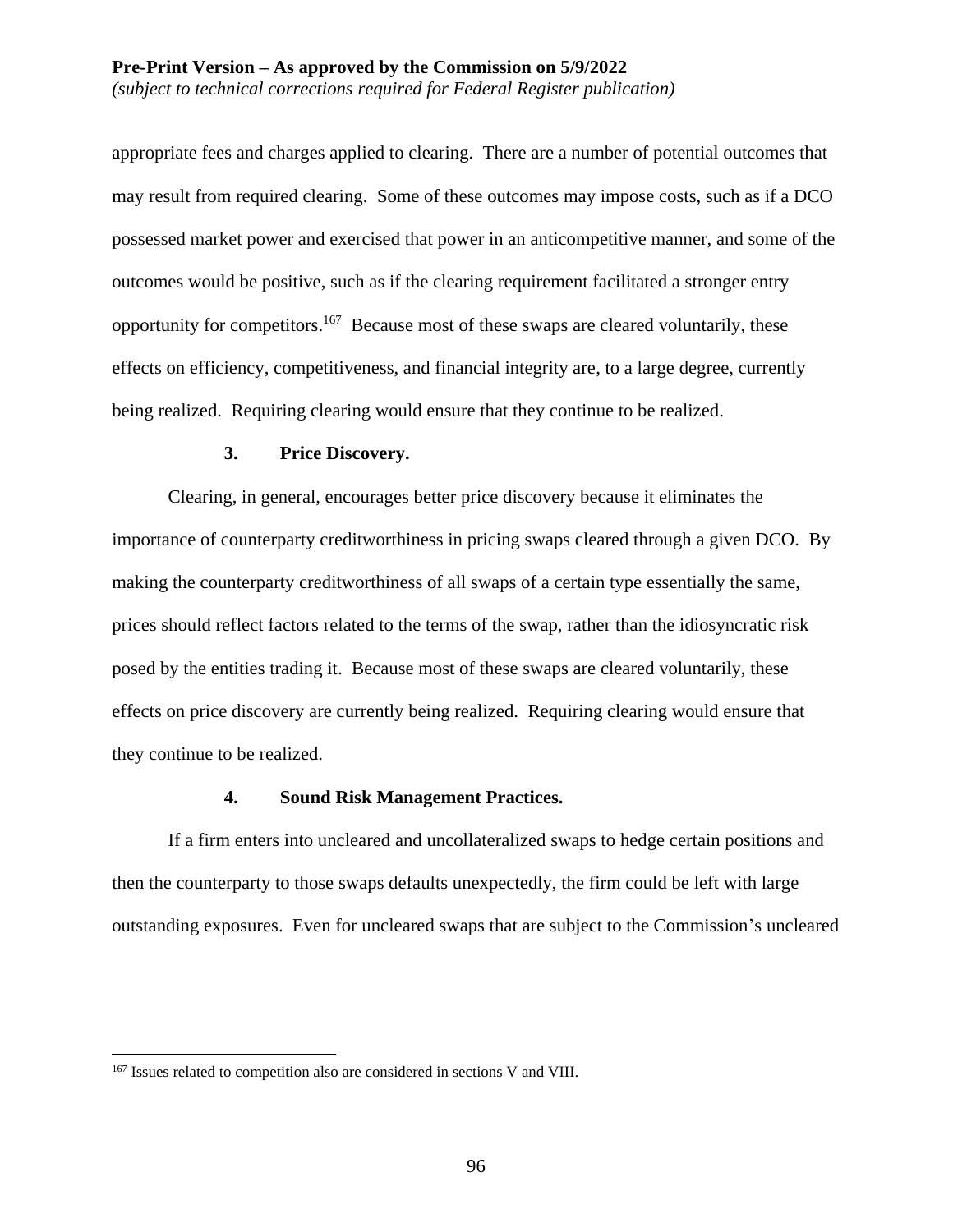swap margin regulations, some counterparty credit risk remains.<sup>168</sup> As stated above, when a swap is cleared the DCO becomes the counterparty facing each of the two original participants in the swap. This standardizes and reduces counterparty risk for each of the two original participants. To the extent that a market participant's hedges comprise swaps that are required to be cleared and would not be cleared voluntarily, the requirement enhances their risk management practices by reducing their counterparty risk.

In addition, to the extent that required clearing reduces or deters a potential increase in bilateral trading, it reduces the complexity of unwinding or transferring swap positions from large entities that default. Procedures for transfer of swap positions and mutualization of losses among DCO members are already in place, and the Commission anticipates that they are much more likely to function in a manner that enables rapid transfer of defaulted positions than legal processes that would surround the enforcement of bilateral contracts for uncleared swaps.<sup>169</sup>

Central clearing has evolved since the 2009 G20 Pittsburgh Summit, when G20 leaders committed to central clearing of all standardized swaps.<sup>170</sup> The percentage of the swap market that is centrally cleared has increased significantly, clearinghouses have expanded their

<sup>&</sup>lt;sup>168</sup> For example, there is a small risk of a sudden price move so large that a counterparty would be unable to post sufficient variation margin to cover the loss, which may exceed the amount of initial margin posted, and could be forced into default.

<sup>&</sup>lt;sup>169</sup> Sound risk management practices are critical for all DCOs, especially those offering clearing for interest rate swaps given the size and interconnectedness of the global interest rate swap market, as presented throughout this proposal. The Commission considered whether each regulation 39.5(b) submission under review was consistent with the DCO core principles. In particular, the Commission considered the DCO submissions in light of Core Principle D, which relates to risk management. *See also* section V.C above for a discussion of the effect on the mitigation of systemic risk in the interest rate swap market, as well as the protection of market participants during insolvency events at either the clearing member or DCO level.

<sup>&</sup>lt;sup>170</sup> The G20 Leaders Statement made in Pittsburgh is available at *http://www.g20.utoronto.ca/2009/2009communique0925.html*.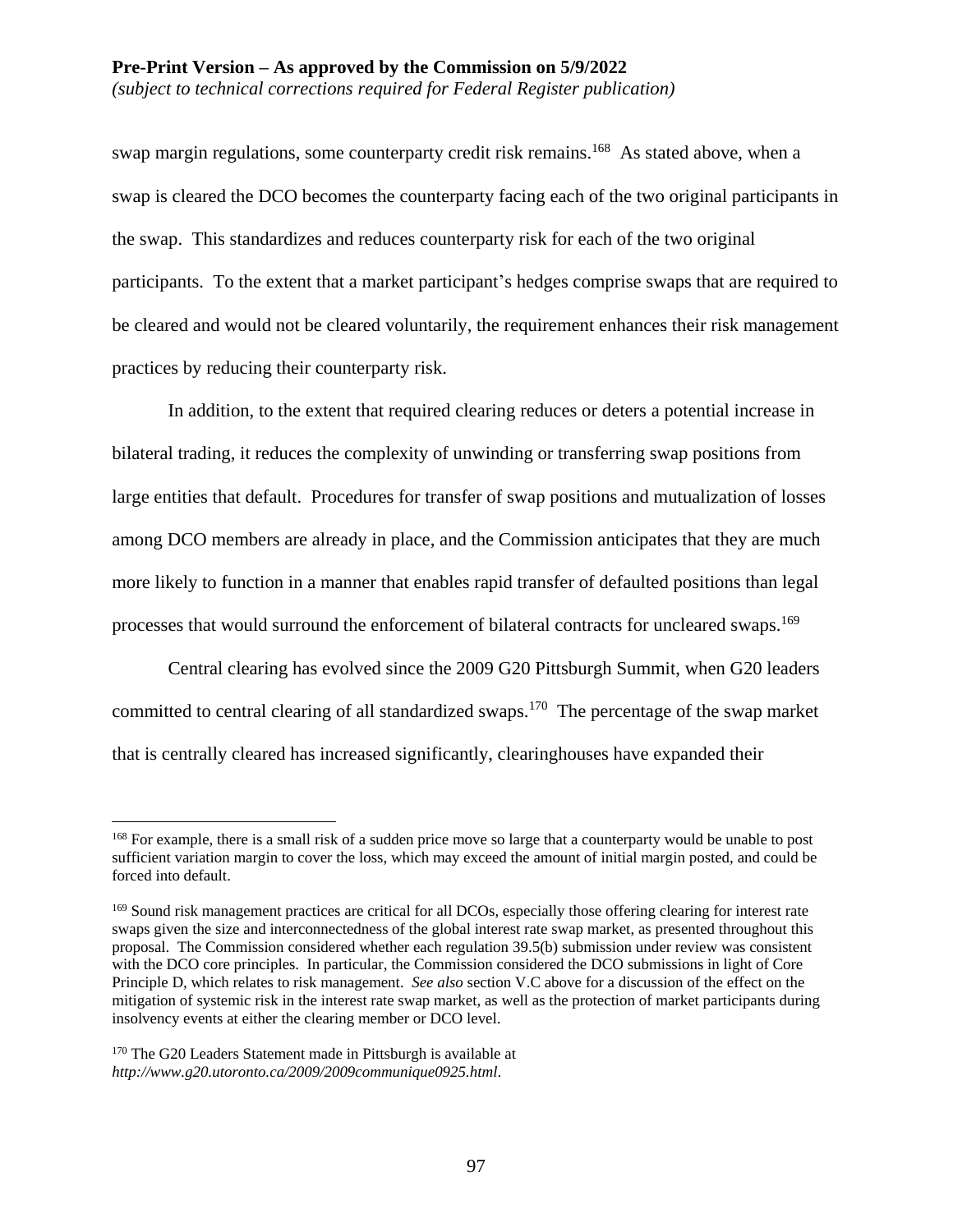*(subject to technical corrections required for Federal Register publication)*

offerings, and the range of banks and other financial institutions that submit swaps to clearinghouses has broadened. At the same time, the numbers of swap clearinghouses and swap clearing members has remained highly concentrated. This has created concerns about a concentration of credit and liquidity risk at clearinghouses that could have systemic implications.<sup>171</sup>

However, the Commission believes that DCOs are capable of risk managing the swaps that are the subject of this proposed determination. Moreover, because most of the RFR OIS to be added to the clearing requirement under this proposed determination are already cleared voluntarily, the Commission anticipates that the extent to which this proposed determination would increase the credit risk and liquidity risk that is concentrated at DCOs would be relatively small. The Commission requests comments on this issue.

### **5. Other Public Interest Considerations.**

In September 2009, the President and other leaders of the G20 nations met in Pittsburgh and committed to a program of action that includes, among other things, central clearing of all standardized swaps.<sup>172</sup> The Commission believes that this clearing requirement proposal would be consistent with the G20's commitment and would reflect the Commission's ongoing confidence in central clearing for swaps and other derivatives. As discussed throughout this

<sup>&</sup>lt;sup>171</sup> See Dietrich Domanski, et al., "Central clearing: Trends and current issues," BIS Quarterly Review, Dec. 2015, available at *https://www.bis.org/publ/qtrpdf/r\_qt1512g.pdf*; U.S. Department of the Treasury, Office of Financial Research, Financial Stability Report, at 35 (Nov. 2018), available at

*https://www.federalreserve.gov/publications/files/financial-stability-report-201811.pdf*; Umar Faruqui, et al., "Clearing risks in OTC derivatives markets: the CCP-bank nexus," at 77-79 (2018), available at *https://www.bis.org/publ/qtrpdf/r\_qt1812h.pdf*.

<sup>172</sup> The G20 Leaders Statement made in Pittsburgh is available at *http://www.g20.utoronto.ca/2009/2009communique0925.html*.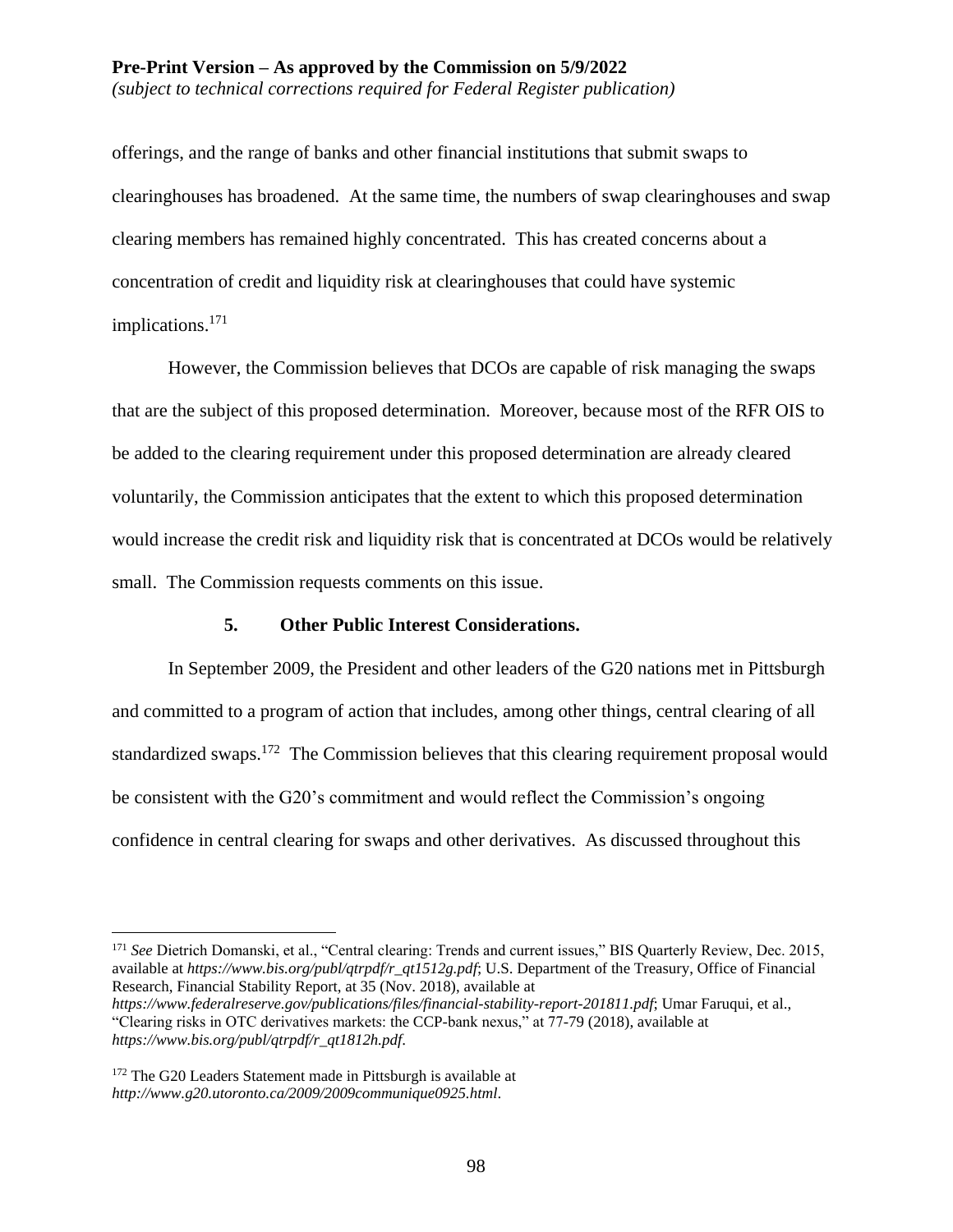*(subject to technical corrections required for Federal Register publication)*

proposal, central clearing of derivatives by DCOs can serve the public interest in numerous ways.

#### **VIII. RELATED MATTERS**

#### **A. Regulatory Flexibility Act**

The Regulatory Flexibility Act (RFA) requires agencies to consider whether the rules they propose will have a significant economic impact on a substantial number of small entities and, if so, provide a regulatory flexibility analysis with respect to such impact.<sup>173</sup> This proposed determination will not affect any small entities, as the RFA uses that term. Only eligible contract participants (ECPs) may enter into swaps, unless the swap is listed on a designated contract market (DCM), $^{174}$  and the Commission has determined that ECPs are not small entities for purposes of the RFA.<sup>175</sup> This proposed determination would affect only ECPs because all persons that are not ECPs are required to execute their swaps on a DCM, and all contracts executed on a DCM must be cleared by a DCO, as required by statute and regulation, not the operation of any clearing requirement determination. Therefore, the Chairman, on behalf of the Commission, hereby certifies pursuant to 5 U.S.C. 605(b) that this proposed rulemaking will not have a significant economic impact on a substantial number of small entities.

## **B. Paperwork Reduction Act**

The Paperwork Reduction Act (PRA)<sup>176</sup> imposes certain requirements on federal agencies, including the Commission, in connection with conducting or sponsoring any collection

<sup>173</sup> 5 U.S.C. 601 *et seq*.

 $174$  Section 2(e) of the CEA, 7 U.S.C. 2(e).

<sup>175</sup> Opting Out of Segregation, 66 FR 20740, 20743 (Apr. 25, 2001).

<sup>176</sup> 44 U.S.C. 3507(d).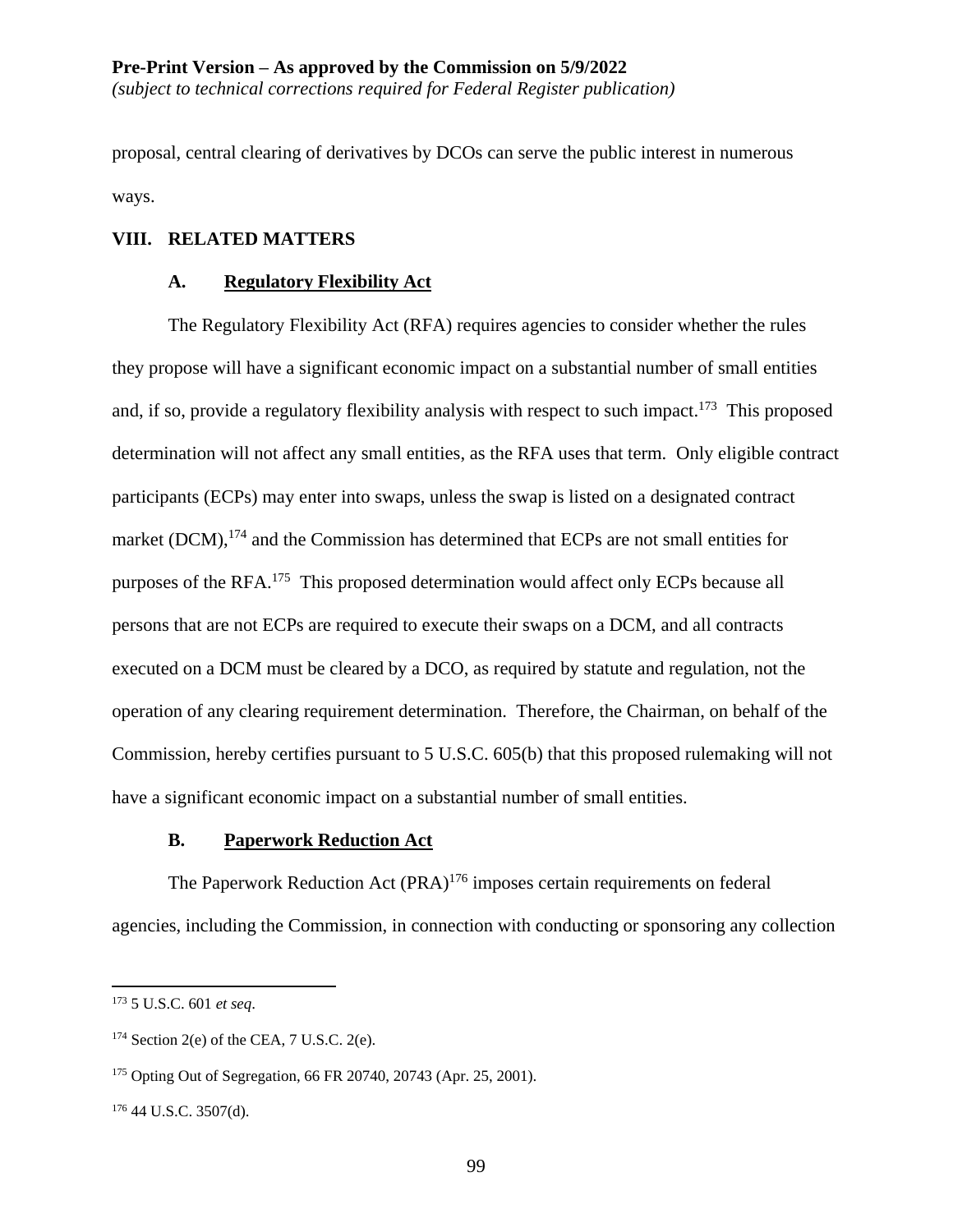of information as defined by the PRA. This rulemaking will not require a new collection of information from any persons or entities, and there are no existing information collections related to this proposal.

### **C. Antitrust Considerations**

Section 15(b) of the Act requires the Commission to "take into consideration the public interest to be protected by the antitrust laws and endeavor to take the least anticompetitive means of achieving the objectives of this Act, as well as the policies and purposes of this Act, in issuing any order or adopting any Commission rule or regulation (including any exemption under section 4(c) or 4c(b)), or in requiring or approving any bylaw, rule, or regulation of a contract market or registered futures association established pursuant to section 17 of this Act."<sup>177</sup> The Commission believes that the public interest to be protected by the antitrust laws is generally to protect competition. The Commission requests comment on whether the proposal implicates any other specific public interest to be protected by the antitrust laws.

The Commission has considered the proposal to determine whether it is anticompetitive and has preliminarily identified no anticompetitive effects. The Commission requests comment on whether the proposal is anticompetitive and, if it is, what the anticompetitive effects are.

Because the Commission has preliminarily determined that the proposal is not anticompetitive and has no anticompetitive effects, the Commission has not identified any less anticompetitive means of achieving the purposes of the Act. The Commission requests comment on whether there are less anticompetitive means of achieving the relevant purposes of the Act.

 $177$  Section 15(b) of the CEA, 7 U.S.C. 15(b).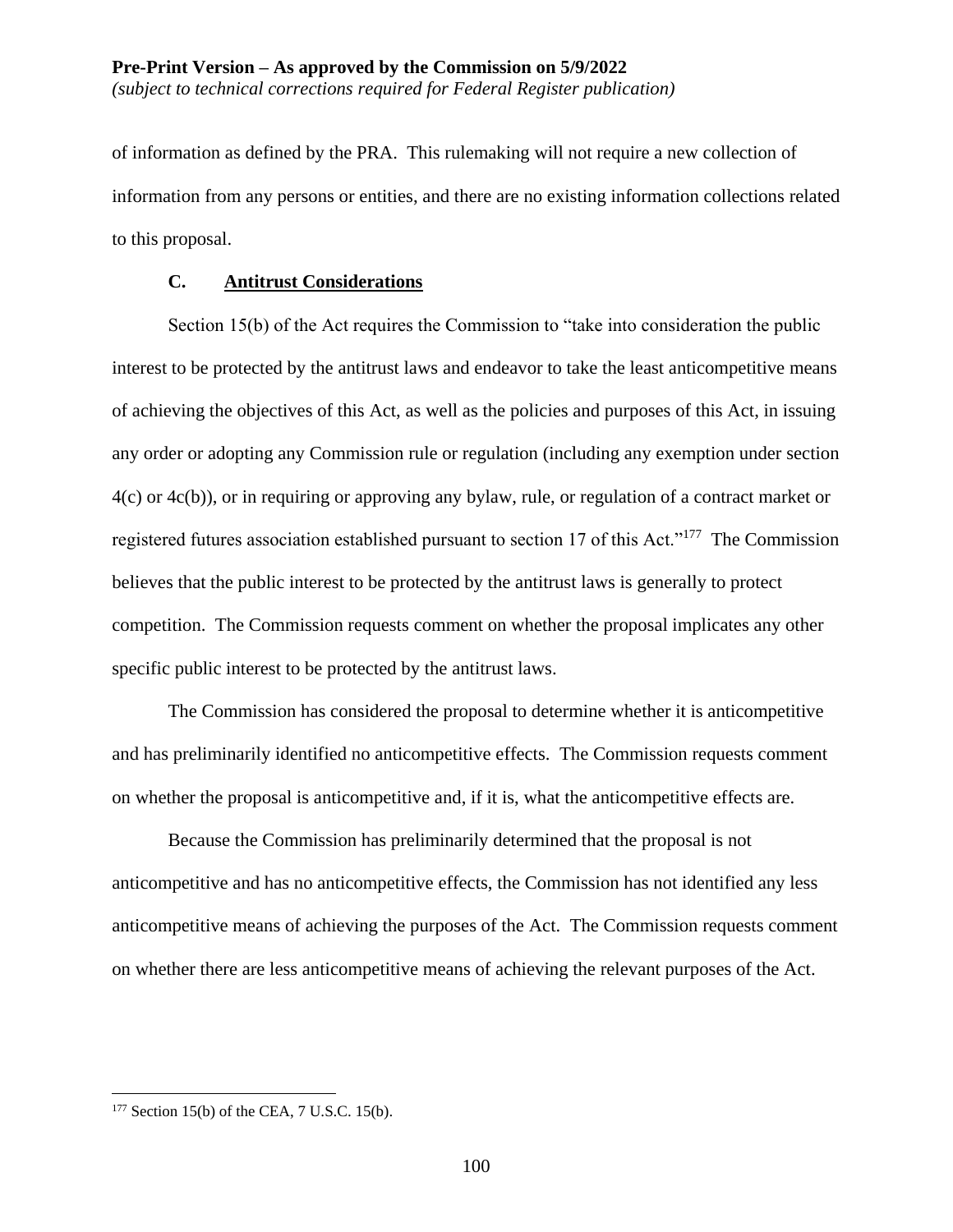*(subject to technical corrections required for Federal Register publication)*

## **List of Subjects in 17 CFR Part 50**

Business and industry, Clearing, Swaps.

For the reasons set forth in the preamble, the Commodity Futures Trading Commission

proposes to amend 17 CFR part 50 as follows:

# **PART 50—CLEARING REQUIREMENT AND RELATED RULES**

■ 1. The authority citation for part 50 continues to read as follows:

**Authority:** 7 U.S.C. 2(h) and 7a-1 as amended by Pub. L. 111-203, 124 Stat. 1376.

■ 2. Revise Sec.  $50.4(a)$  to read as follows:

## **§ 50.4 Classes of swaps required to be cleared.**

(a) *Interest rate swaps.* Swaps that have the following specifications are required to be cleared under section 2(h)(1) of the Act, and shall be cleared pursuant to the rules of any derivatives clearing organization eligible to clear such swaps under § 39.5(a) of this chapter.

| Table 1 a<br>Specification          | Fixed-to-floating<br>swap class |                          |                        |                           |                        |                           |
|-------------------------------------|---------------------------------|--------------------------|------------------------|---------------------------|------------------------|---------------------------|
| 1. Currency                         | Australian Dollar<br>(AUD)      | Canadian Dollar<br>(CAD) | Euro (EUR)             | Hong Kong<br>Dollar (HKD) | Mexican Peso<br>(MXN)  | Norwegian Krone<br>(NOK). |
| 2. Floating Rate<br>Indexes         | <b>BBSW</b>                     | <b>CDOR</b>              | <b>EURIBOR</b>         | <b>HIBOR</b>              | THE-BANXICO            | NIBOR.                    |
| 3. Stated Termination<br>Date Range | 28 days to 30 years             | 28 days to 30<br>years   | 28 days to 50<br>years | 28 days to 10<br>years    | 28 days to 21<br>years | 28 days to 10<br>years.   |
| 4. Optionality                      | No                              | N <sub>0</sub>           | N <sub>0</sub>         | N <sub>0</sub>            | No                     | N <sub>0</sub>            |
| 5. Dual Currencies                  | No                              | N <sub>0</sub>           | N <sub>0</sub>         | N <sub>0</sub>            | No                     | No.                       |
| 6. Conditional Notional<br>Amounts  | N <sub>o</sub>                  | N <sub>0</sub>           | N <sub>0</sub>         | N <sub>0</sub>            | N <sub>0</sub>         | No.                       |

| Table 1 <b>b</b> | Fixed-to-floating swap class |
|------------------|------------------------------|
| Specification    |                              |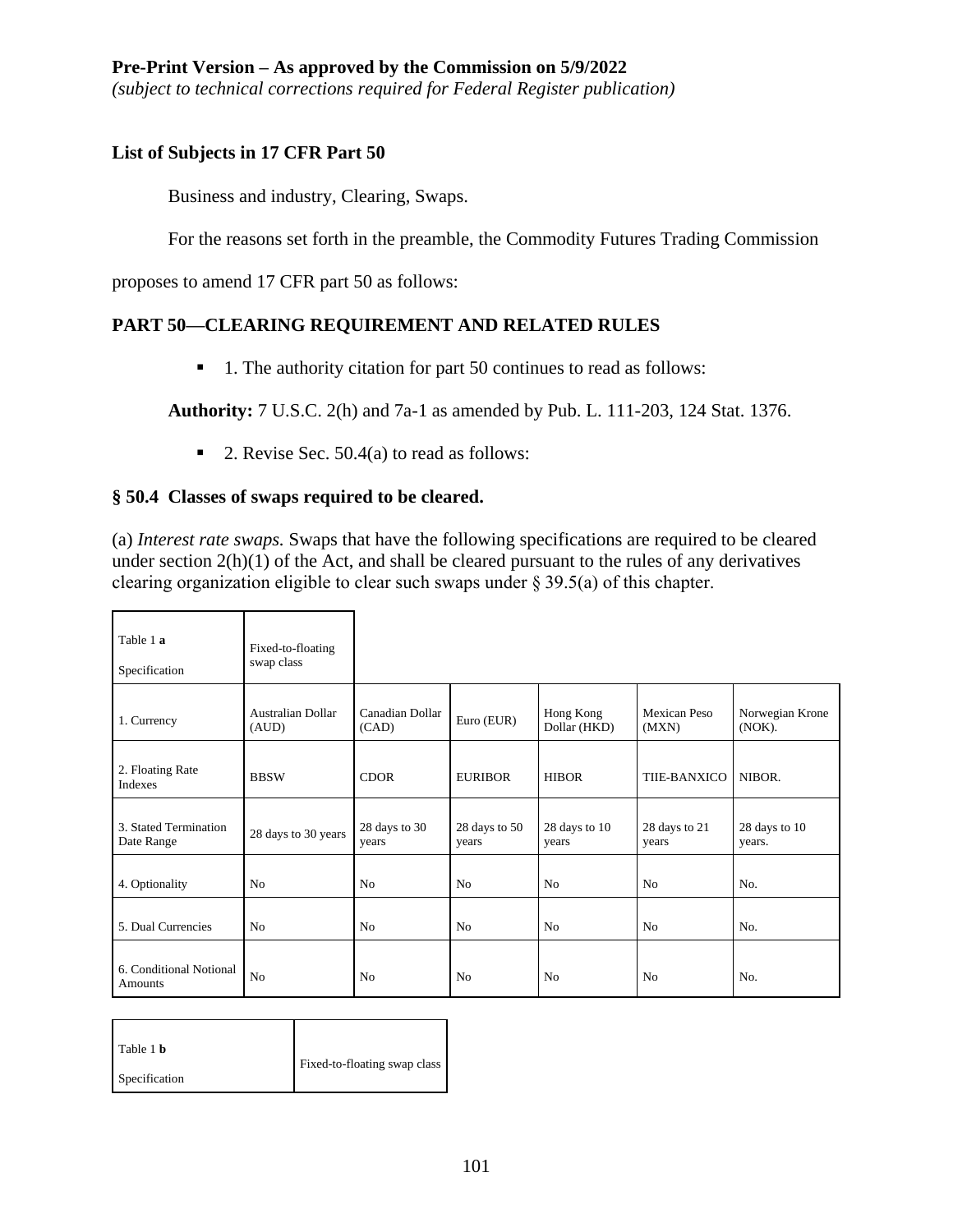*(subject to technical corrections required for Federal Register publication)*

| 1. Currency                      | Polish Zloty (PLN)  | Singapore Dollar (SGD) | Swedish Krona (SEK) | U.S. Dollar (USD).   |  |
|----------------------------------|---------------------|------------------------|---------------------|----------------------|--|
| 2. Floating Rate Indexes         | <b>WIBOR</b>        | SOR-VWAP               | <b>STIBOR</b>       | LIBOR.               |  |
| 3. Stated Termination Date Range | 28 days to 10 years | 28 days to 10 years    | 28 days to 15 years | 28 days to 50 years. |  |
| 4. Optionality                   | N <sub>0</sub>      | N <sub>0</sub>         | N <sub>0</sub>      | No.                  |  |
| 5. Dual Currencies               | N <sub>0</sub>      | N <sub>0</sub>         | N <sub>0</sub>      | No.                  |  |
| 6. Conditional Notional Amounts  | N <sub>0</sub>      | N <sub>0</sub>         | N <sub>0</sub>      | No.                  |  |

| Table 2<br>Specification         | Basis swap class        |                     |                      |
|----------------------------------|-------------------------|---------------------|----------------------|
| 1. Currency                      | Australian Dollar (AUD) | Euro (EUR)          | U.S. Dollar (USD).   |
| 2. Floating Rate Indexes         | <b>BBSW</b>             | <b>EURIBOR</b>      | LIBOR.               |
| 3. Stated Termination Date Range | 28 days to 30 years     | 28 days to 50 years | 28 days to 50 years. |
| 4. Optionality                   | N <sub>0</sub>          | N <sub>0</sub>      | No.                  |
| 5. Dual Currencies               | N <sub>0</sub>          | N <sub>0</sub>      | No.                  |
| 6. Conditional Notional Amounts  | N <sub>0</sub>          | N <sub>0</sub>      | No.                  |

| Table 3<br>Specification            | Forward rate agreement<br>class |                       |                          |                        |                       |
|-------------------------------------|---------------------------------|-----------------------|--------------------------|------------------------|-----------------------|
| 1. Currency                         | Euro (EUR)                      | Polish Zloty<br>(PLN) | Norwegian Krone<br>(NOK) | Swedish Krona<br>(SEK) | U.S. Dollar<br>(USD). |
| 2. Floating Rate Indexes            | <b>EURIBOR</b>                  | <b>WIBOR</b>          | <b>NIBOR</b>             | <b>STIBOR</b>          | LIBOR.                |
| 3. Stated Termination Date<br>Range | 3 days to 3 years               | 3 days to 2 years     | 3 days to 2 years        | 3 days to 3 years      | 3 days to 3<br>years. |
| 4. Optionality                      | N <sub>0</sub>                  | N <sub>o</sub>        | N <sub>o</sub>           | N <sub>o</sub>         | No.                   |
| 5. Dual Currencies                  | N <sub>0</sub>                  | N <sub>o</sub>        | N <sub>o</sub>           | N <sub>o</sub>         | No.                   |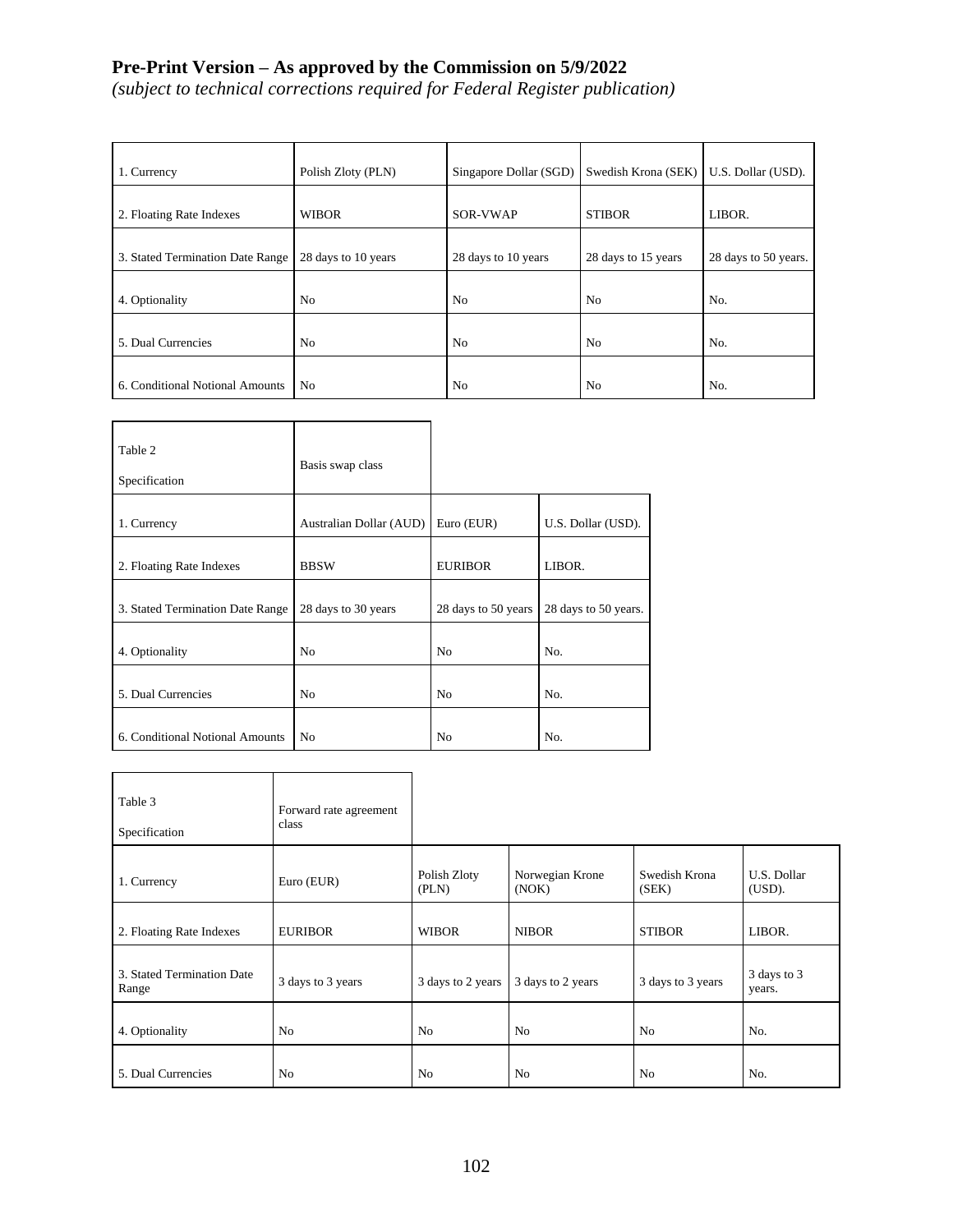*(subject to technical corrections required for Federal Register publication)*

| 6. Conditional Notional<br>Amounts | N <sub>0</sub> | No | No | N <sub>o</sub> | No. |
|------------------------------------|----------------|----|----|----------------|-----|
|------------------------------------|----------------|----|----|----------------|-----|

| Table 4<br>Specification               | Overnight index swap<br>class |                             |                           |                              |                       |                                |                      |                            |                        |
|----------------------------------------|-------------------------------|-----------------------------|---------------------------|------------------------------|-----------------------|--------------------------------|----------------------|----------------------------|------------------------|
| 1. Currency                            | Australian Dollar (AUD)       | Canadian<br>Dollar<br>(CAD) | Euro<br>(EUR)             | Singapore<br>Dollar<br>(SGD) | Sterling<br>(GBP)     | <b>Swiss</b><br>Franc<br>(CHF) | U.S. Dollar<br>(USD) | U.S.<br>Dollar<br>(USD)    | Yen<br>$(JPY)$ .       |
| 2. Floating Rate<br><b>Indexes</b>     | <b>AONIA-OIS</b>              | CORRA-<br><b>OIS</b>        | $\epsilon$ STR            | <b>SORA</b>                  | <b>SONIA</b>          | <b>SARON</b>                   | FedFunds             | <b>SOFR</b>                | TONA.                  |
| 3. Stated<br>Termination<br>Date Range | 7 days to 2 years             | 7 days to 2<br>years        | 7 days<br>to $3$<br>years | 7 days to 10<br>years        | 7 days to<br>50 years | 7 days to<br>30 years          | 7 days to 3<br>years | 7 days<br>to $50$<br>years | 7 days to<br>30 years. |
| 4. Optionality                         | N <sub>0</sub>                | N <sub>0</sub>              | N <sub>o</sub>            | N <sub>o</sub>               | N <sub>0</sub>        | N <sub>o</sub>                 | N <sub>o</sub>       | N <sub>o</sub>             | No.                    |
| 5. Dual<br>Currencies                  | N <sub>0</sub>                | N <sub>0</sub>              | N <sub>0</sub>            | N <sub>o</sub>               | N <sub>0</sub>        | N <sub>o</sub>                 | N <sub>o</sub>       | No                         | No.                    |
| 6. Conditional<br>Notional<br>Amounts  | N <sub>0</sub>                | No                          | N <sub>0</sub>            | N <sub>o</sub>               | No                    | N <sub>0</sub>                 | No                   | No                         | No.                    |

■ 3. Revise Sec. 50.26 to read as follows:

## **§ 50.26 Swap clearing requirement compliance dates.**

(a) *Compliance dates for interest rate swap classes.* The compliance dates for swaps that are required to be cleared under § 50.4(a) are specified in the following table.

| Table 1 to<br>Paragraph (a)<br>Swap asset<br>class | Swap class<br>subtype | <b>Currency and</b><br>floating rate index | <b>Stated</b><br>termination date<br>range | Clearing requirement compliance date                                                                                        |
|----------------------------------------------------|-----------------------|--------------------------------------------|--------------------------------------------|-----------------------------------------------------------------------------------------------------------------------------|
| <b>Interest Rate</b><br>Swap                       | Fixed-to-<br>Floating | Euro (EUR)<br><b>EURIBOR</b>               | 28 days to 50 years                        | Category 1 entities March 11, 2013. All non-Category<br>2 entities June 10, 2013. Category 2 entities<br>September 9, 2013. |
| <b>Interest Rate</b><br>Swap                       | Fixed-to-<br>Floating | U.S. Dollar (USD)<br><b>LIBOR</b>          | 28 days to 50 years                        | Category 1 entities March 11, 2013. All non-Category<br>2 entities June 10, 2013. Category 2 entities<br>September 9, 2013. |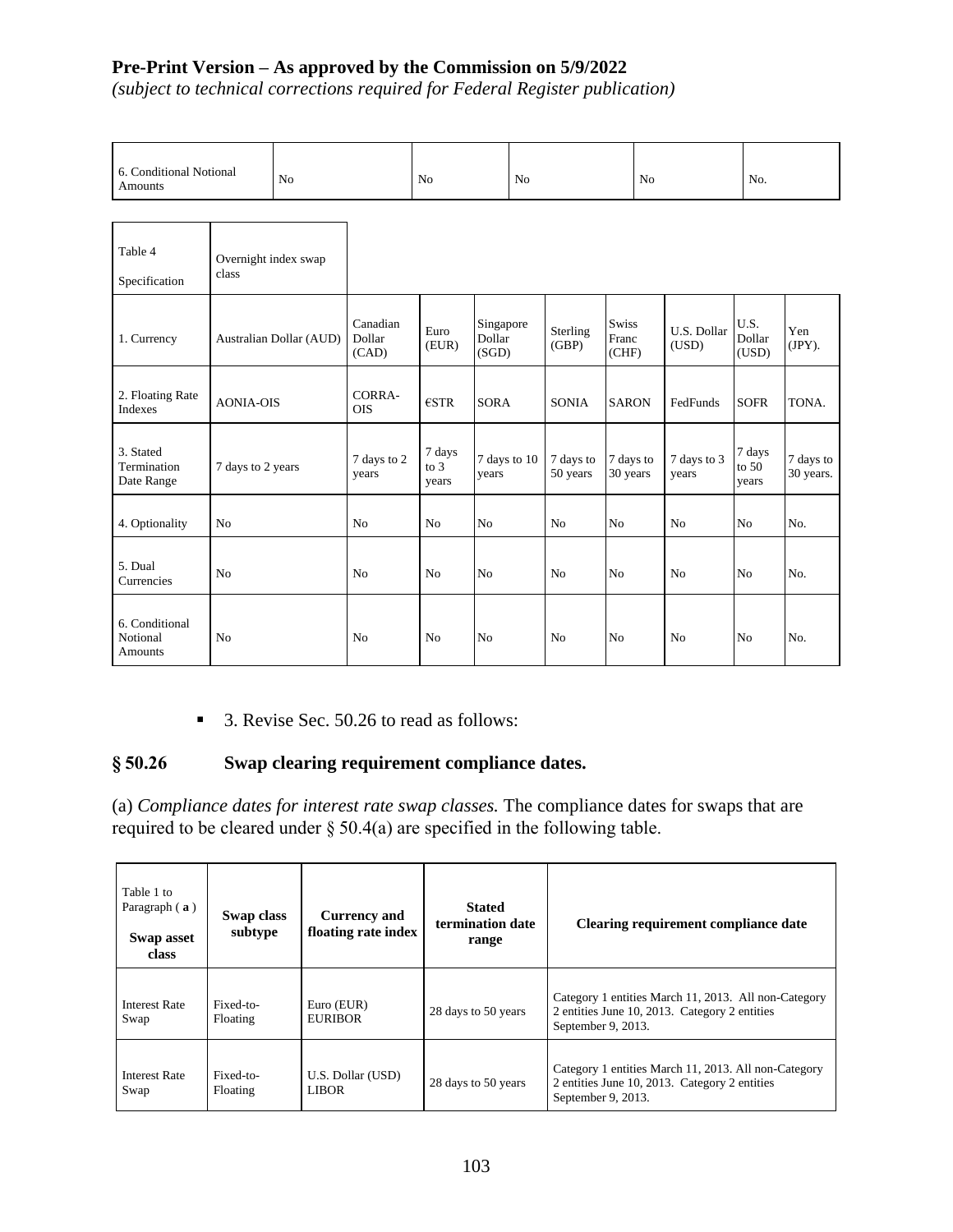*(subject to technical corrections required for Federal Register publication)*

| <b>Interest Rate</b><br>Swap | Fixed-to-<br>Floating            | Australian Dollar<br>(AUD) BBSW    | 28 days to 30 years | All entities December 13, 2016.                                                                                             |
|------------------------------|----------------------------------|------------------------------------|---------------------|-----------------------------------------------------------------------------------------------------------------------------|
| <b>Interest Rate</b><br>Swap | Fixed-to-<br>Floating            | Canadian Dollar<br>(CAD) CDOR      | 28 days to 30 years | All entities July 10, 2017.                                                                                                 |
| <b>Interest Rate</b><br>Swap | Fixed-to-<br>Floating            | Hong Kong Dollar<br>(HKD) HIBOR    | 28 days to 10 years | All entities August 30, 2017.                                                                                               |
| <b>Interest Rate</b><br>Swap | Fixed-to-<br>Floating            | Mexican Peso (MXN)<br>TIIE-BANXICO | 28 days to 21 years | All entities December 13, 2016.                                                                                             |
| <b>Interest Rate</b><br>Swap | Fixed-to-<br>Floating            | Norwegian Krone<br>(NOK) NIBOR     | 28 days to 10 years | All entities April 10, 2017.                                                                                                |
| <b>Interest Rate</b><br>Swap | Fixed-to-<br>Floating            | Polish Zloty (PLN)<br><b>WIBOR</b> | 28 days to 10 years | All entities April 10, 2017.                                                                                                |
| <b>Interest Rate</b><br>Swap | Fixed-to-<br>Floating            | Singapore Dollar<br>(SGD) SOR-VWAP | 28 days to 10 years | All entities October 15, 2018.                                                                                              |
| <b>Interest Rate</b><br>Swap | Fixed-to-<br>Floating            | Swedish Krona<br>(SEK) STIBOR      | 28 days to 15 years | All entities April 10, 2017.                                                                                                |
| <b>Interest Rate</b><br>Swap | Basis                            | Euro (EUR)<br><b>EURIBOR</b>       | 28 days to 50 years | Category 1 entities March 11, 2013. All non-Category<br>2 entities June 10, 2013. Category 2 entities<br>September 9, 2013. |
| <b>Interest Rate</b><br>Swap | Basis                            | U.S. Dollar (USD)<br><b>LIBOR</b>  | 28 days to 50 years | Category 1 entities March 11, 2013. All non-Category<br>2 entities June 10, 2013. Category 2 entities<br>September 9, 2013. |
| <b>Interest Rate</b><br>Swap | Basis                            | Australian Dollar<br>(AUD) BBSW    | 28 days to 30 years | All entities December 13, 2016.                                                                                             |
| <b>Interest Rate</b><br>Swap | <b>Forward Rate</b><br>Agreement | Euro (EUR)<br><b>EURIBOR</b>       | 3 days to 3 years   | Category 1 entities March 11, 2013. All non-Category<br>2 entities June 10, 2013. Category 2 entities<br>September 9, 2013. |
| <b>Interest Rate</b><br>Swap | Forward Rate<br>Agreement        | U.S. Dollar (USD)<br><b>LIBOR</b>  | 3 days to 3 years   | Category 1 entities March 11, 2013. All non-Category<br>2 entities June 10, 2013. Category 2 entities<br>September 9, 2013. |
| <b>Interest Rate</b><br>Swap | Forward Rate<br>Agreement        | Polish Zloty (PLN)<br><b>WIBOR</b> | 3 days to 2 years   | All entities April 10, 2017.                                                                                                |
| <b>Interest Rate</b><br>Swap | Forward Rate<br>Agreement        | Norwegian Krone<br>(NOK) NIBOR     | 3 days to 2 years   | All entities April 10, 2017.                                                                                                |
| <b>Interest Rate</b><br>Swap | Forward Rate<br>Agreement        | Swedish Krona<br>(SEK) STIBOR      | 3 days to 3 years   | All entities April 10, 2017.                                                                                                |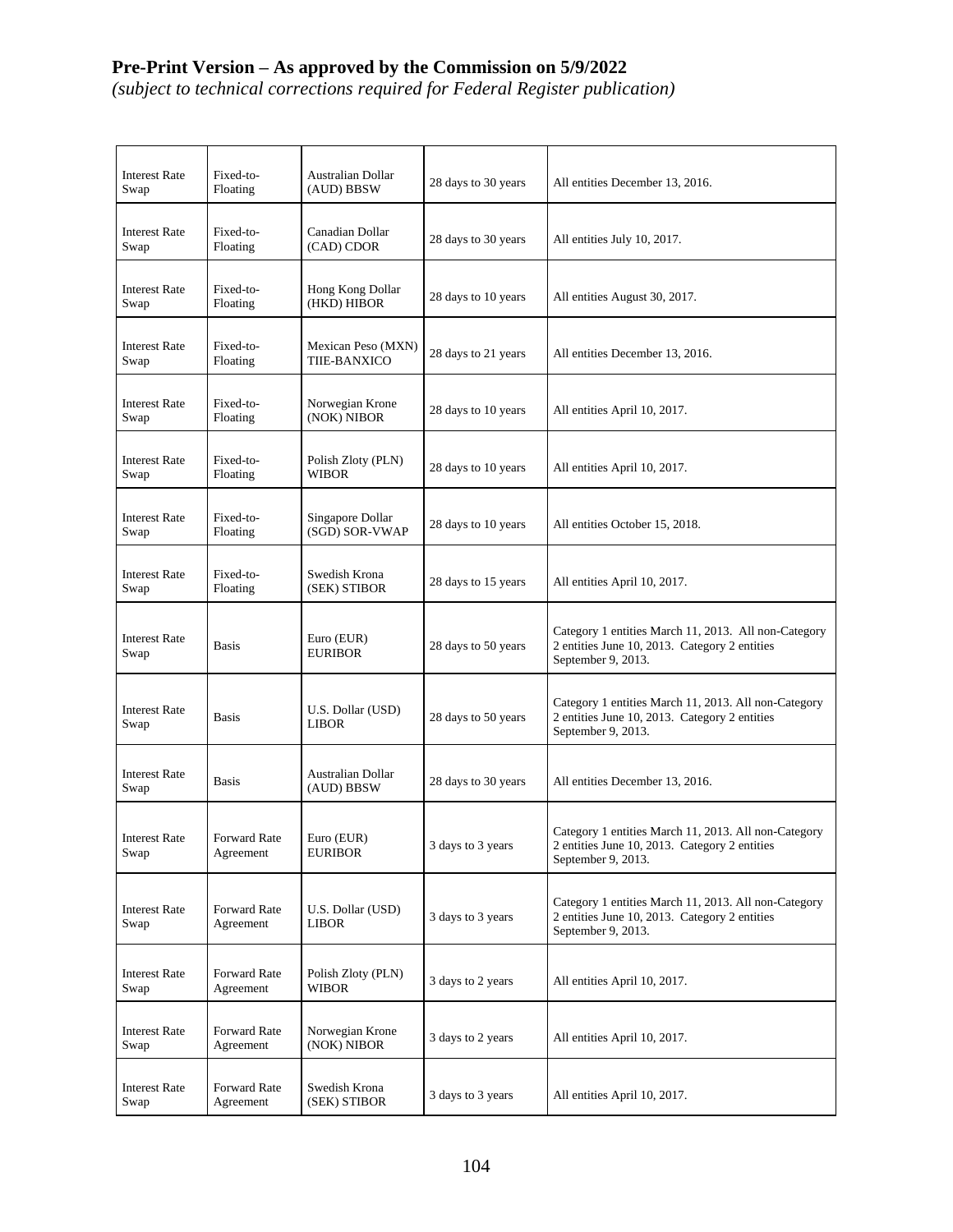*(subject to technical corrections required for Federal Register publication)*

| <b>Interest Rate</b><br>Swap | Overnight Index<br>Swap | Euro (EUR) €STR                             | 7 days to 3 years                                 | All entities [DATE 30 DAYS AFTER DATE OF<br>PUBLICATION IN THE FEDERAL REGISTER].                                           |
|------------------------------|-------------------------|---------------------------------------------|---------------------------------------------------|-----------------------------------------------------------------------------------------------------------------------------|
| <b>Interest Rate</b><br>Swap | Overnight Index<br>Swap | Singapore Dollar<br>(SGD) SORA              | 7 days to 10 years                                | All entities [DATE 30 DAYS AFTER DATE OF<br>PUBLICATION IN THE FEDERAL REGISTER].                                           |
| <b>Interest Rate</b><br>Swap | Overnight Index<br>Swap | Sterling (GBP)<br><b>SONIA</b>              | 7 days to 2 years                                 | Category 1 entities March 11, 2013. All non-Category<br>2 entities June 10, 2013. Category 2 entities<br>September 9, 2013. |
|                              |                         |                                             | 2 years $+1$ day to 3<br>years                    | All entities December 13, 2016.                                                                                             |
|                              |                         |                                             | $3 \text{ years} + 1 \text{ day to } 50$<br>years | All entities [DATE 30 DAYS AFTER DATE OF<br>PUBLICATION IN THE FEDERAL REGISTER].                                           |
| <b>Interest Rate</b><br>Swap | Overnight Index<br>Swap | Swiss Franc (CHF)<br><b>SARON</b>           | 7 days to 30 years                                | All entities [DATE 30 DAYS AFTER DATE OF<br>PUBLICATION IN THE FEDERAL REGISTER].                                           |
| <b>Interest Rate</b><br>Swap | Overnight Index<br>Swap | U.S. Dollar (USD)<br>FedFunds               | 7 days to 2 years                                 | Category 1 entities March 11, 2013. All non-Category<br>2 entities June 10, 2013. Category 2 entities<br>September 9, 2013. |
|                              |                         |                                             | $2 \text{ years} + 1 \text{ day to } 3$<br>years  | All entities December 13, 2016.                                                                                             |
| <b>Interest Rate</b><br>Swap | Overnight Index<br>Swap | U.S. Dollar (USD)<br><b>SOFR</b>            | 7 days to 50 years                                | All entities [DATE 30 DAYS AFTER DATE OF<br>PUBLICATION IN THE FEDERAL REGISTER].                                           |
| <b>Interest Rate</b><br>Swap | Overnight Index<br>Swap | <b>Australian Dollar</b><br>(AUD) AONIA-OIS | 7 days to 2 years                                 | All entities December 13, 2016.                                                                                             |
| <b>Interest Rate</b><br>Swap | Overnight Index<br>Swap | Canadian Dollar<br>(CAD) CORRA-OIS          | 7 days to 2 years                                 | All entities July 10, 2017.                                                                                                 |
| <b>Interest Rate</b><br>Swap | Overnight Index<br>Swap | Yen (JPY) TONA                              | 7 days to 30 years                                | All entities [DATE 30 DAYS AFTER DATE OF<br>PUBLICATION IN THE FEDERAL REGISTER].                                           |

(b) *Compliance dates for credit default swap classes.* The compliance dates for swaps that are required to be cleared under  $\S 50.4(b)$  are specified in the following table.

| Table 2 to<br>Paragraph $(b)$<br>Swap asset<br>class | Swap class subtype                       | <b>Indices</b> | <b>Tenor</b>       | Clearing requirement compliance date                                                                                        |
|------------------------------------------------------|------------------------------------------|----------------|--------------------|-----------------------------------------------------------------------------------------------------------------------------|
| Credit Default<br>Swap                               | North American<br>untranched CDS indices | CDX.NA.IG      | 3Y, 5Y,<br>7Y, 10Y | Category 1 entities March 11, 2013. All non-Category 2<br>entities June 10, 2013. Category 2 entities September 9,<br>2013. |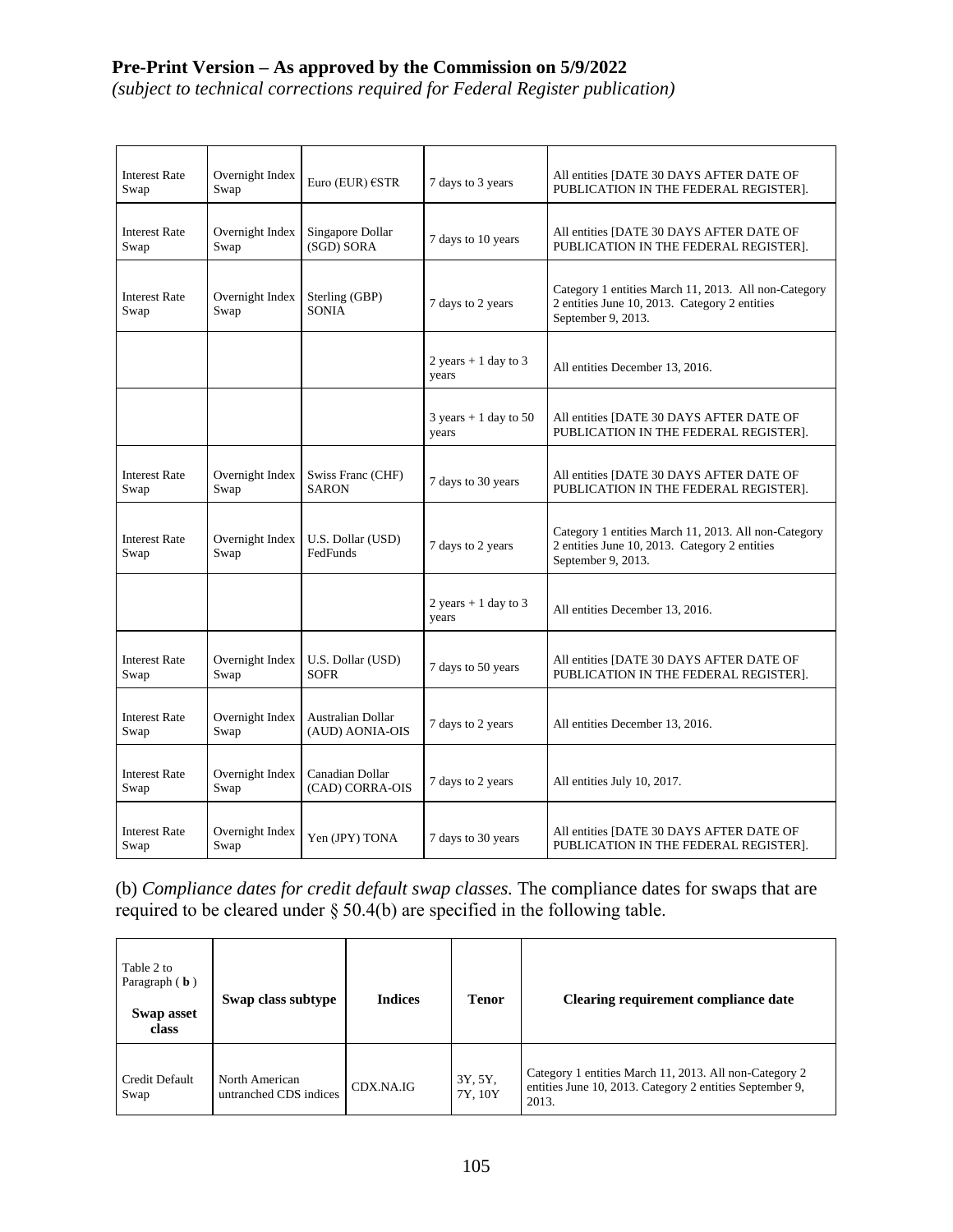*(subject to technical corrections required for Federal Register publication)*

| Credit Default<br>Swap | North American<br>untranched CDS indices | CDX.NA.HY                         | 5Y      | Category 1 entities March 11, 2013. All non-Category 2<br>entities June 10, 2013. Category 2 entities September 9,<br>2013. |
|------------------------|------------------------------------------|-----------------------------------|---------|-----------------------------------------------------------------------------------------------------------------------------|
| Credit Default<br>Swap | European untranched<br>CSD indices       | <i>iTraxx Europe</i>              | 5Y, 10Y | Category 1 entities April 26, 2013. Category 2 entities July<br>25, 2013. All non-Category 2 entities October 23, 2013.     |
| Credit Default<br>Swap | European untranched<br>CSD indices       | <i>iTraxx Europe</i><br>Crossover | 5Y      | Category 1 entities April 26, 2013. Category 2 entities July<br>25, 2013. All non-Category 2 entities October 23, 2013.     |
| Credit Default<br>Swap | European untranched<br>CSD indices       | iTraxx Europe<br>HiVol            | 5Y      | Category 1 entities April 26, 2013. Category 2 entities July<br>25, 2013. All non-Category 2 entities October 23, 2013.     |

■ 4. Effective July 1, 2023, revise Sec. 50.4(a) to read as follows:

| Table 1 a<br>Specification          | Fixed-to-floating<br>swap class |                          |                        |                           |                        |                           |
|-------------------------------------|---------------------------------|--------------------------|------------------------|---------------------------|------------------------|---------------------------|
| 1. Currency                         | Australian Dollar<br>(AUD)      | Canadian Dollar<br>(CAD) | Euro (EUR)             | Hong Kong<br>Dollar (HKD) | Mexican Peso<br>(MXN)  | Norwegian Krone<br>(NOK). |
| 2. Floating Rate<br>Indexes         | <b>BBSW</b>                     | <b>CDOR</b>              | <b>EURIBOR</b>         | <b>HIBOR</b>              | TIIE-BANXICO           | NIBOR.                    |
| 3. Stated Termination<br>Date Range | 28 days to 30 years             | 28 days to 30<br>years   | 28 days to 50<br>years | 28 days to 10<br>years    | 28 days to 21<br>years | 28 days to 10<br>years.   |
| 4. Optionality                      | N <sub>0</sub>                  | No                       | No                     | N <sub>0</sub>            | No                     | No.                       |
| 5. Dual Currencies                  | N <sub>0</sub>                  | N <sub>0</sub>           | N <sub>0</sub>         | N <sub>0</sub>            | N <sub>0</sub>         | No.                       |
| 6. Conditional Notional<br>Amounts  | N <sub>o</sub>                  | N <sub>0</sub>           | N <sub>0</sub>         | N <sub>0</sub>            | N <sub>0</sub>         | N <sub>O</sub>            |

| Table 1 <b>b</b>                 | Fixed-to-floating swap class |                      |
|----------------------------------|------------------------------|----------------------|
| Specification                    |                              |                      |
|                                  |                              |                      |
| 1. Currency                      | Polish Zloty (PLN)           | Swedish Krona (SEK). |
|                                  |                              |                      |
| 2. Floating Rate Indexes         | <b>WIBOR</b>                 | STIBOR.              |
|                                  |                              |                      |
| 3. Stated Termination Date Range | 28 days to 10 years          | 28 days to 15 years. |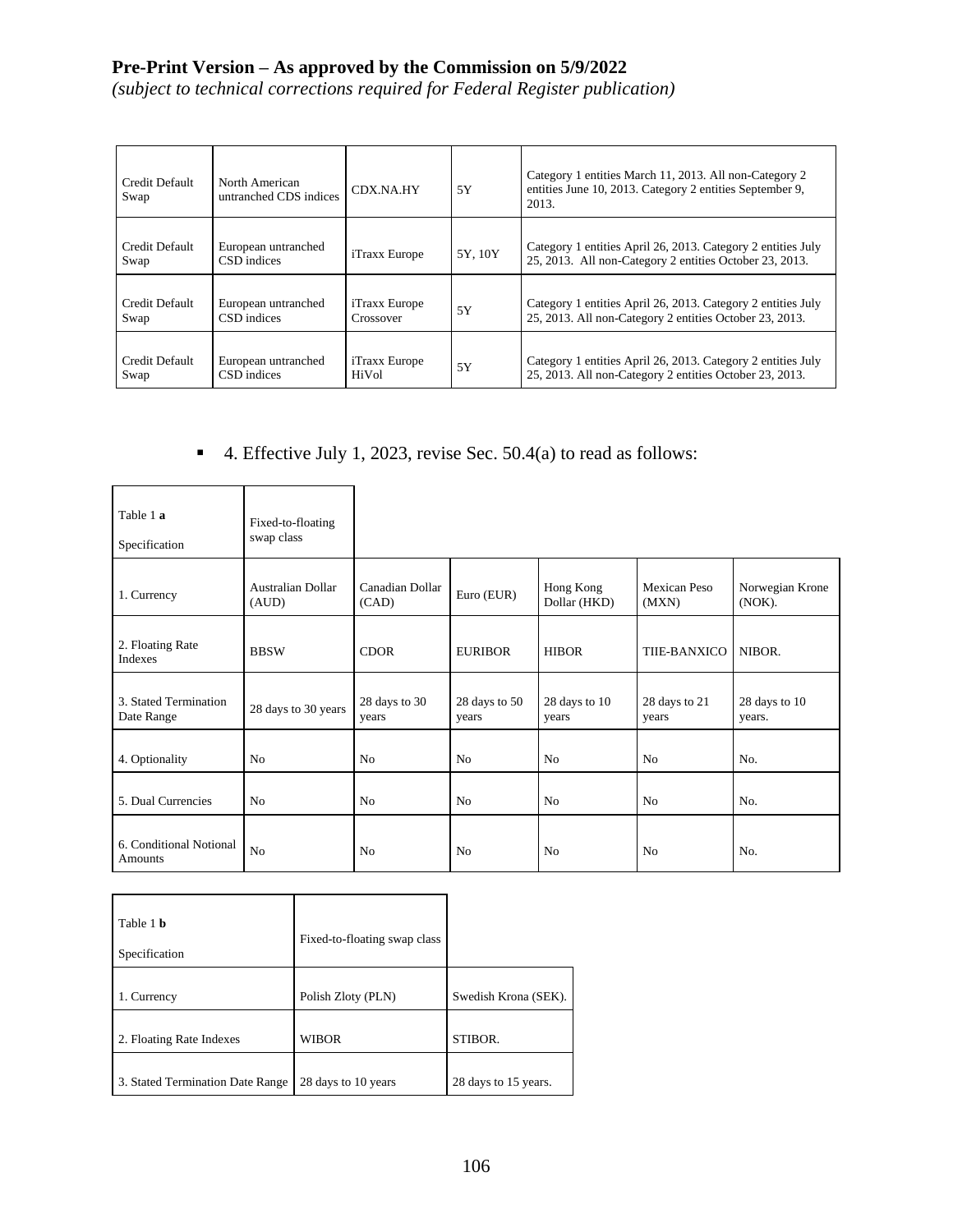*(subject to technical corrections required for Federal Register publication)*

| 4. Optionality                  | N <sub>0</sub> | No. |
|---------------------------------|----------------|-----|
|                                 |                |     |
| 5. Dual Currencies              | N <sub>0</sub> | No. |
|                                 |                |     |
| 6. Conditional Notional Amounts | N <sub>0</sub> | No. |

| Table 2<br>Specification         | Basis swap class        |                      |
|----------------------------------|-------------------------|----------------------|
| 1. Currency                      | Australian Dollar (AUD) | Euro (EUR).          |
| 2. Floating Rate Indexes         | <b>BBSW</b>             | EURIBOR.             |
| 3. Stated Termination Date Range | 28 days to 30 years     | 28 days to 50 years. |
| 4. Optionality                   | N <sub>0</sub>          | No.                  |
| 5. Dual Currencies               | N <sub>0</sub>          | No.                  |
| 6. Conditional Notional Amounts  | N <sub>0</sub>          | N <sub>o</sub>       |

| Table 3<br>Specification         | Forward rate agreement class |                    |                       |                      |
|----------------------------------|------------------------------|--------------------|-----------------------|----------------------|
| 1. Currency                      | Euro (EUR)                   | Polish Zloty (PLN) | Norwegian Krone (NOK) | Swedish Krona (SEK). |
| 2. Floating Rate Indexes         | <b>EURIBOR</b>               | <b>WIBOR</b>       | <b>NIBOR</b>          | STIBOR.              |
| 3. Stated Termination Date Range | 3 days to 3 years            | 3 days to 2 years  | 3 days to 2 years     | 3 days to 3 years.   |
| 4. Optionality                   | N <sub>0</sub>               | No                 | N <sub>0</sub>        | No.                  |
| 5. Dual Currencies               | No                           | N <sub>0</sub>     | No                    | No.                  |
| 6. Conditional Notional Amounts  | N <sub>0</sub>               | N <sub>0</sub>     | No                    | No.                  |

| Table 4              | Overnight index swap |
|----------------------|----------------------|
| <b>Specification</b> | class                |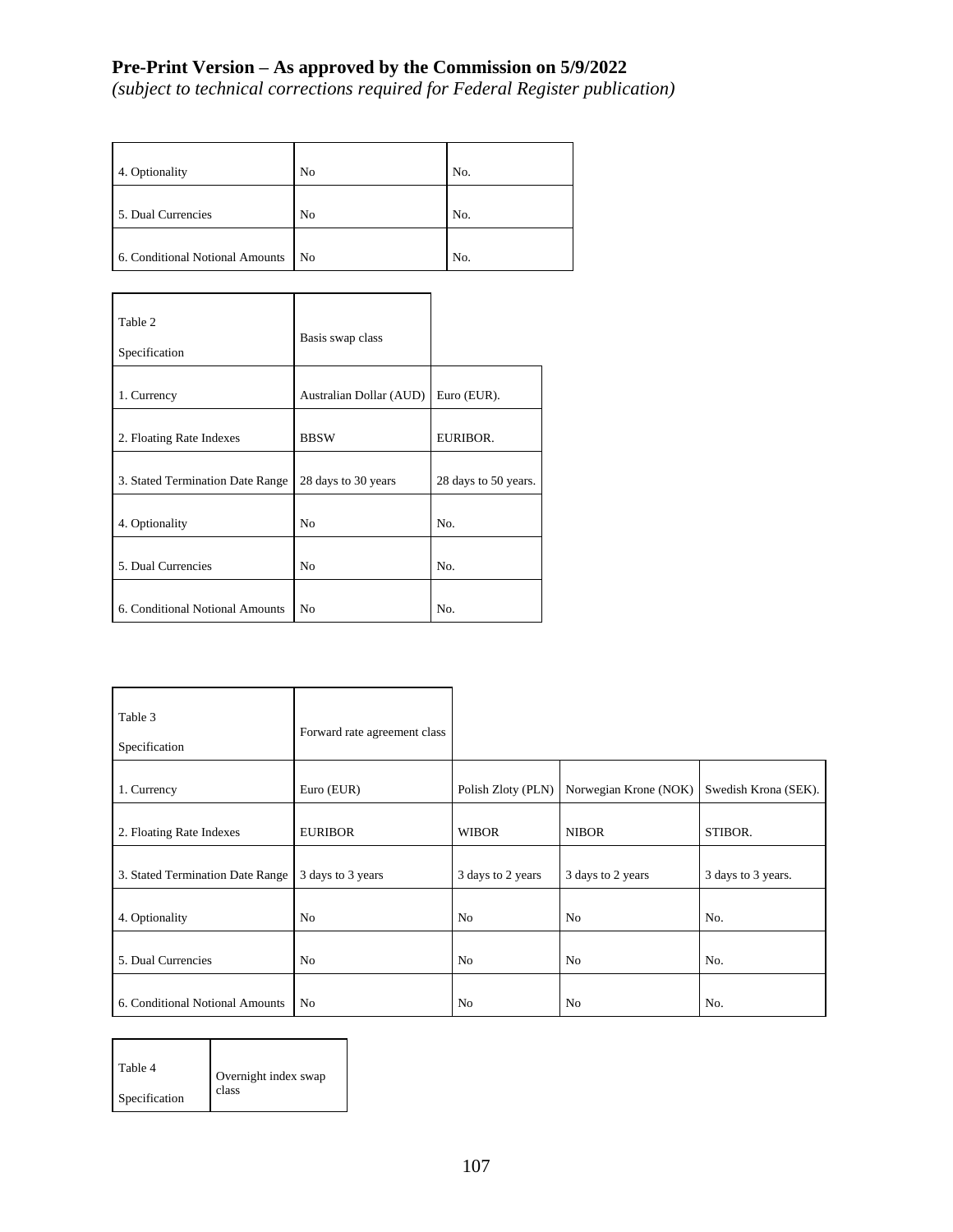*(subject to technical corrections required for Federal Register publication)*

| 1. Currency                            | Australian Dollar (AUD) | Canadian<br>Dollar<br>(CAD) | Euro<br>(EUR)             | Singapore<br>Dollar<br>(SGD) | Sterling<br>(GBP)     | <b>Swiss</b><br>Franc<br>(CHF) | U.S. Dollar<br>(USD) | U.S.<br>Dollar<br>(USD)    | Yen<br>(JPY).          |
|----------------------------------------|-------------------------|-----------------------------|---------------------------|------------------------------|-----------------------|--------------------------------|----------------------|----------------------------|------------------------|
| 2. Floating Rate<br>Indexes            | <b>AONIA-OIS</b>        | CORRA-<br><b>OIS</b>        | $\epsilon$ STR            | <b>SORA</b>                  | <b>SONIA</b>          | <b>SARON</b>                   | FedFunds             | <b>SOFR</b>                | TONA.                  |
| 3. Stated<br>Termination<br>Date Range | 7 days to 2 years       | 7 days to 2<br>years        | 7 days<br>to $3$<br>years | 7 days to 10<br>years        | 7 days to<br>50 years | 7 days to<br>30 years          | 7 days to 3<br>years | 7 days<br>to $50$<br>years | 7 days to<br>30 years. |
| 4. Optionality                         | No                      | No                          | N <sub>0</sub>            | No                           | No                    | No                             | No                   | N <sub>o</sub>             | No.                    |
| 5. Dual<br>Currencies                  | N <sub>o</sub>          | N <sub>0</sub>              | N <sub>0</sub>            | N <sub>0</sub>               | N <sub>0</sub>        | N <sub>o</sub>                 | N <sub>0</sub>       | N <sub>o</sub>             | No.                    |
| 6. Conditional<br>Notional<br>Amounts  | N <sub>0</sub>          | N <sub>0</sub>              | N <sub>0</sub>            | No                           | N <sub>0</sub>        | No                             | N <sub>o</sub>       | N <sub>o</sub>             | No.                    |

■ 5. Effective July 1, 2023, revise Sec. 50.26(a) to read as follows:

# **§ 50.26 Swap clearing requirement compliance dates.**

(a) *Compliance dates for interest rate swap classes.* The compliance dates for swaps that are required to be cleared under  $\S 50.4(a)$  are specified in the following table.

| Table 1 to<br>Paragraph $(a)$<br>Swap asset<br>class | Swap class<br>subtype | <b>Currency and</b><br>floating rate index | <b>Stated termination</b><br>date range | Clearing requirement compliance date                                                                                        |
|------------------------------------------------------|-----------------------|--------------------------------------------|-----------------------------------------|-----------------------------------------------------------------------------------------------------------------------------|
| <b>Interest Rate</b><br>Swap                         | Fixed-to-<br>Floating | Euro (EUR)<br><b>EURIBOR</b>               | 28 days to 50 years                     | Category 1 entities March 11, 2013. All non-Category<br>2 entities June 10, 2013. Category 2 entities September<br>9, 2013. |
| <b>Interest Rate</b><br>Swap                         | Fixed-to-<br>Floating | Australian Dollar<br>(AUD) BBSW            | 28 days to 30 years                     | All entities December 13, 2016.                                                                                             |
| <b>Interest Rate</b><br>Swap                         | Fixed-to-<br>Floating | Canadian Dollar<br>(CAD) CDOR              | 28 days to 30 years                     | All entities July 10, 2017.                                                                                                 |
| <b>Interest Rate</b><br>Swap                         | Fixed-to-<br>Floating | Hong Kong Dollar<br>(HKD) HIBOR            | 28 days to 10 years                     | All entities August 30, 2017.                                                                                               |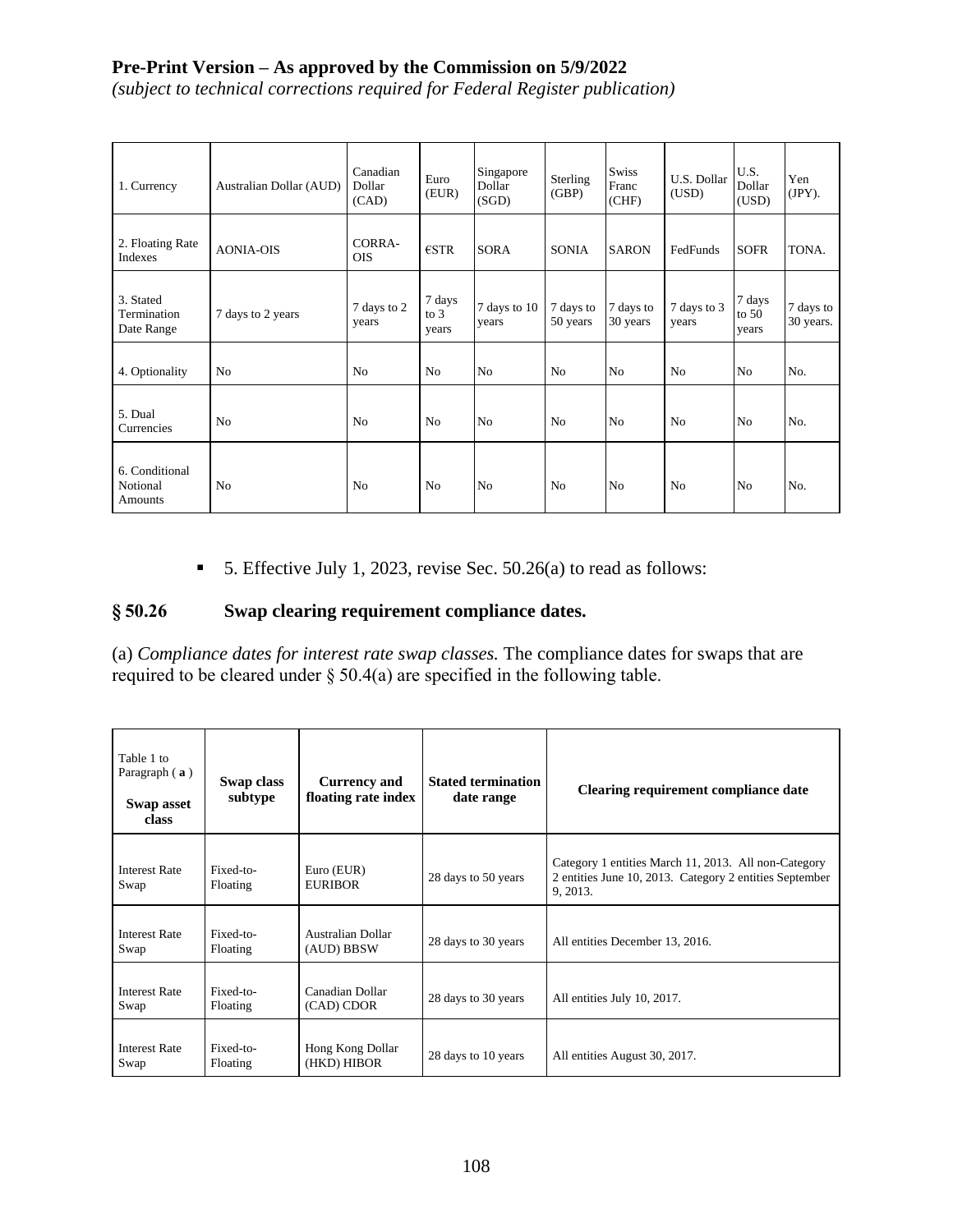## **Pre-Print Version – As approved by the Commission on 5/9/2022**

*(subject to technical corrections required for Federal Register publication)*

| <b>Interest Rate</b><br>Swap | Fixed-to-<br>Floating     | Mexican Peso (MXN)<br>TIIE-BANXICO   | 28 days to 21 years                               | All entities December 13, 2016.                                                                                             |
|------------------------------|---------------------------|--------------------------------------|---------------------------------------------------|-----------------------------------------------------------------------------------------------------------------------------|
| <b>Interest Rate</b><br>Swap | Fixed-to-<br>Floating     | Norwegian Krone<br>(NOK) NIBOR       | 28 days to 10 years                               | All entities April 10, 2017.                                                                                                |
| <b>Interest Rate</b><br>Swap | Fixed-to-<br>Floating     | Polish Zloty (PLN)<br><b>WIBOR</b>   | 28 days to 10 years                               | All entities April 10, 2017.                                                                                                |
| <b>Interest Rate</b><br>Swap | Fixed-to-<br>Floating     | Swedish Krona (SEK)<br><b>STIBOR</b> | 28 days to 15 years                               | All entities April 10, 2017.                                                                                                |
| <b>Interest Rate</b><br>Swap | <b>Basis</b>              | Euro (EUR)<br><b>EURIBOR</b>         | 28 days to 50 years                               | Category 1 entities March 11, 2013. All non-Category<br>2 entities June 10, 2013. Category 2 entities September<br>9, 2013. |
| <b>Interest Rate</b><br>Swap | <b>Basis</b>              | Australian Dollar<br>(AUD) BBSW      | 28 days to 30 years                               | All entities December 13, 2016.                                                                                             |
| <b>Interest Rate</b><br>Swap | Forward Rate<br>Agreement | Euro (EUR)<br><b>EURIBOR</b>         | 3 days to 3 years                                 | Category 1 entities March 11, 2013. All non-Category 2<br>entities June 10, 2013. Category 2 entities September 9,<br>2013. |
| <b>Interest Rate</b><br>Swap | Forward Rate<br>Agreement | Polish Zloty (PLN)<br><b>WIBOR</b>   | 3 days to 2 years                                 | All entities April 10, 2017.                                                                                                |
| <b>Interest Rate</b><br>Swap | Forward Rate<br>Agreement | Norwegian Krone<br>(NOK) NIBOR       | 3 days to 2 years                                 | All entities April 10, 2017.                                                                                                |
| <b>Interest Rate</b><br>Swap | Forward Rate<br>Agreement | Swedish Krona (SEK)<br><b>STIBOR</b> | 3 days to 3 years                                 | All entities April 10, 2017.                                                                                                |
| <b>Interest Rate</b><br>Swap | Overnight Index<br>Swap   | Euro (EUR) $\epsilon$ STR            | 7 days to 3 years                                 | All entities [DATE 30 DAYS AFTER DATE OF<br>PUBLICATION IN THE FEDERAL REGISTER].                                           |
| <b>Interest Rate</b><br>Swap | Overnight Index<br>Swap   | Singapore Dollar<br>(SGD) SORA       | 7 days to 10 years                                | All entities [DATE 30 DAYS AFTER DATE OF<br>PUBLICATION IN THE FEDERAL REGISTER].                                           |
| <b>Interest Rate</b><br>Swap | Overnight Index<br>Swap   | Sterling (GBP)<br>SONIA              | 7 days to 2 years                                 | Category 1 entities March 11, 2013. All non-Category<br>2 entities June 10, 2013. Category 2 entities September<br>9, 2013. |
|                              |                           |                                      | 2 years $+1$ day to 3<br>years                    | All entities December 13, 2016.                                                                                             |
|                              |                           |                                      | $3 \text{ years} + 1 \text{ day to } 50$<br>years | All entities [DATE 30 DAYS AFTER DATE OF<br>PUBLICATION IN THE FEDERAL REGISTER].                                           |
| <b>Interest Rate</b><br>Swap | Overnight Index<br>Swap   | Swiss Franc (CHF)<br><b>SARON</b>    | 7 days to 30 years                                | All entities [DATE 30 DAYS AFTER DATE OF<br>PUBLICATION IN THE FEDERAL REGISTER].                                           |